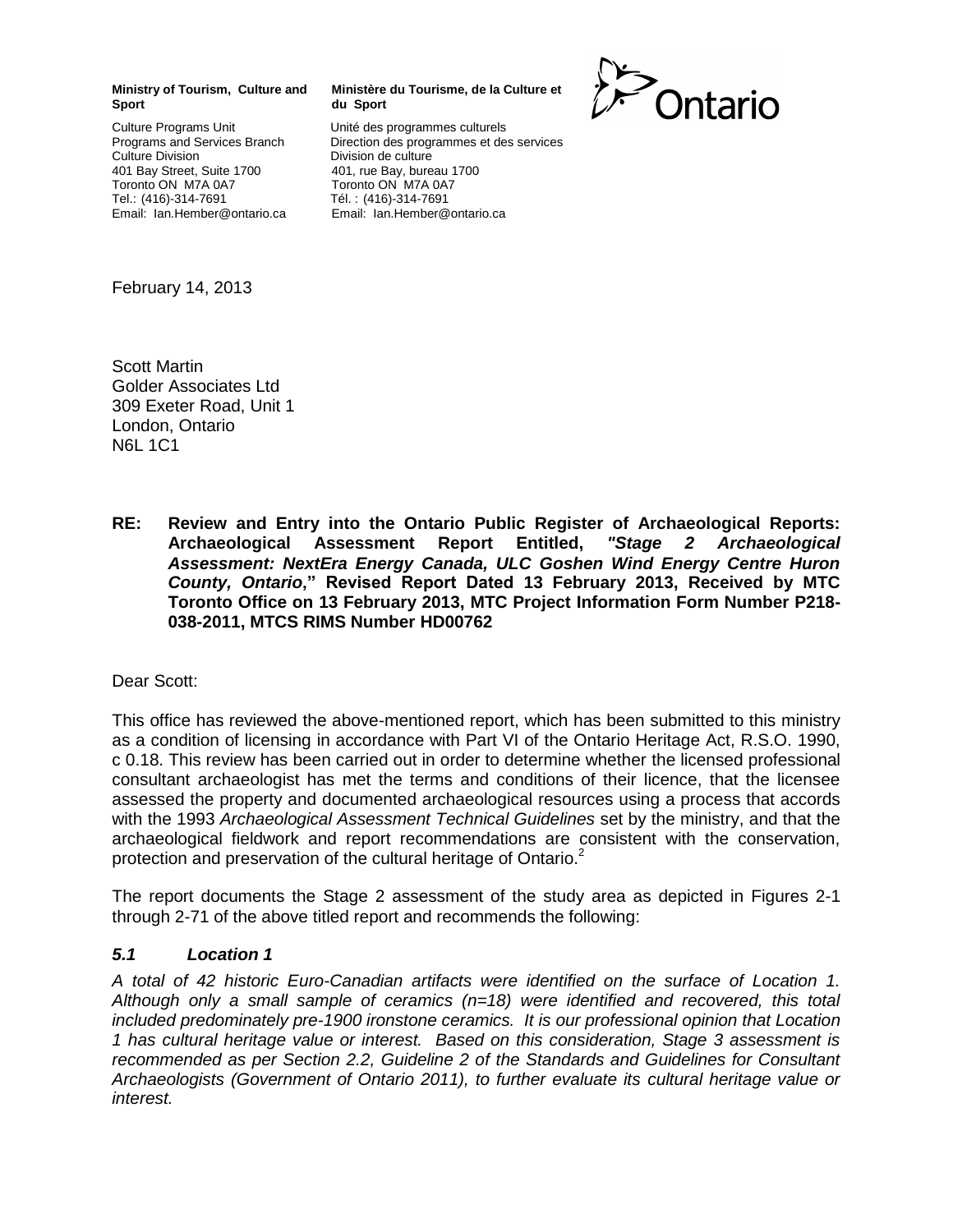*Given this, it is recommended that Location 1 be subject to a Stage 3 assessment prior to any ground disturbance activities to further test the nature and density of the site. The Stage 3 assessment should employ both the controlled surface pick-up and hand excavated test unit methodology as outlined in Sections 3.2 and 3.3, as well as Table 3.1, of the MTCS' Standards and Guidelines for Consultant Archaeologists (Government of Ontario 2011). Prior to conducting the field work, the area will need to be re-ploughed and allowed to weather for the controlled surface pick-up. The test unit excavation should consist of one metre by one metre square test units laid out in a systematic grid and should be excavated by hand to a depth of five centimetres within the subsoil.* 

*Test units should be excavated as detailed in Table 3.1, small pre-contact and post-contact sites. The test units should be excavated at five metre intervals with 20% infill units in areas of interest around the site (Standards and Guidelines for Consultant Archaeologists, Section 3.2.3 Table 3.1, Government of Ontario 2011).* 

*Site specific land registry research to supplement the previous background study concerning the 19th century land use and occupation history specific to Location 1 should also be conducted as part of the Stage 3 assessment.*

# *5.2 Location 2*

*The Stage 2 assessment of Location 2 resulted in the recovery of an isolated pre-contact Aboriginal end scraper. Given the isolated nature of this recovery, the information potential and cultural value of Location 2 was judged to be low. As a result, the site is considered to be sufficiently documented and no further archaeological assessment is recommended for Location 2 (Standards and Guidelines for Consultant Archaeologists, Section 2.2 Standard 1, Government of Ontario 2011).*

# *5.3 Location 3*

*The Stage 2 assessment of Location 3 resulted in the recovery of an isolated pre-contact Aboriginal piece of chipping detritus. Given the isolated nature of this recovery, the information potential and cultural value of Location 3 was judged to be low. As a result, the site is considered to be sufficiently documented and no further archaeological assessment is recommended for Location 3 (Standards and Guidelines for Consultant Archaeologists, Section 2.2 Standard 1, Government of Ontario 2011).*

# *5.4 Location 4*

*The Stage 2 assessment of Location 4 resulted in the recovery of five artifacts over a 20 metre by 20 metre area including three pieces of chipping detritus, one utilized flake and one biface. Given the small number of recovered artifacts and the lack of diagnostic specimens, the information potential and cultural value of Location 4 was judged to be low. As a result, the site is considered to be sufficiently documented and no further archaeological assessment is recommended for Location 4 (Standards and Guidelines for Consultant Archaeologists, Section 2.2 Standard 1, Government of Ontario 2011).*

# *5.5 Location 5*

*The Stage 2 assessment of Location 5 resulted in the recovery of 11 pre-contact Aboriginal artifacts over a 60 metre by 30 metre area including 10 pieces of chipping detritus and one utilized flake. Given the small number of recovered artifacts over a large area (60 metre by 30 metres) and the lack of diagnostic specimens, the information potential and cultural value of Location 5 was judged to be low. As a result, the site is considered to be sufficiently*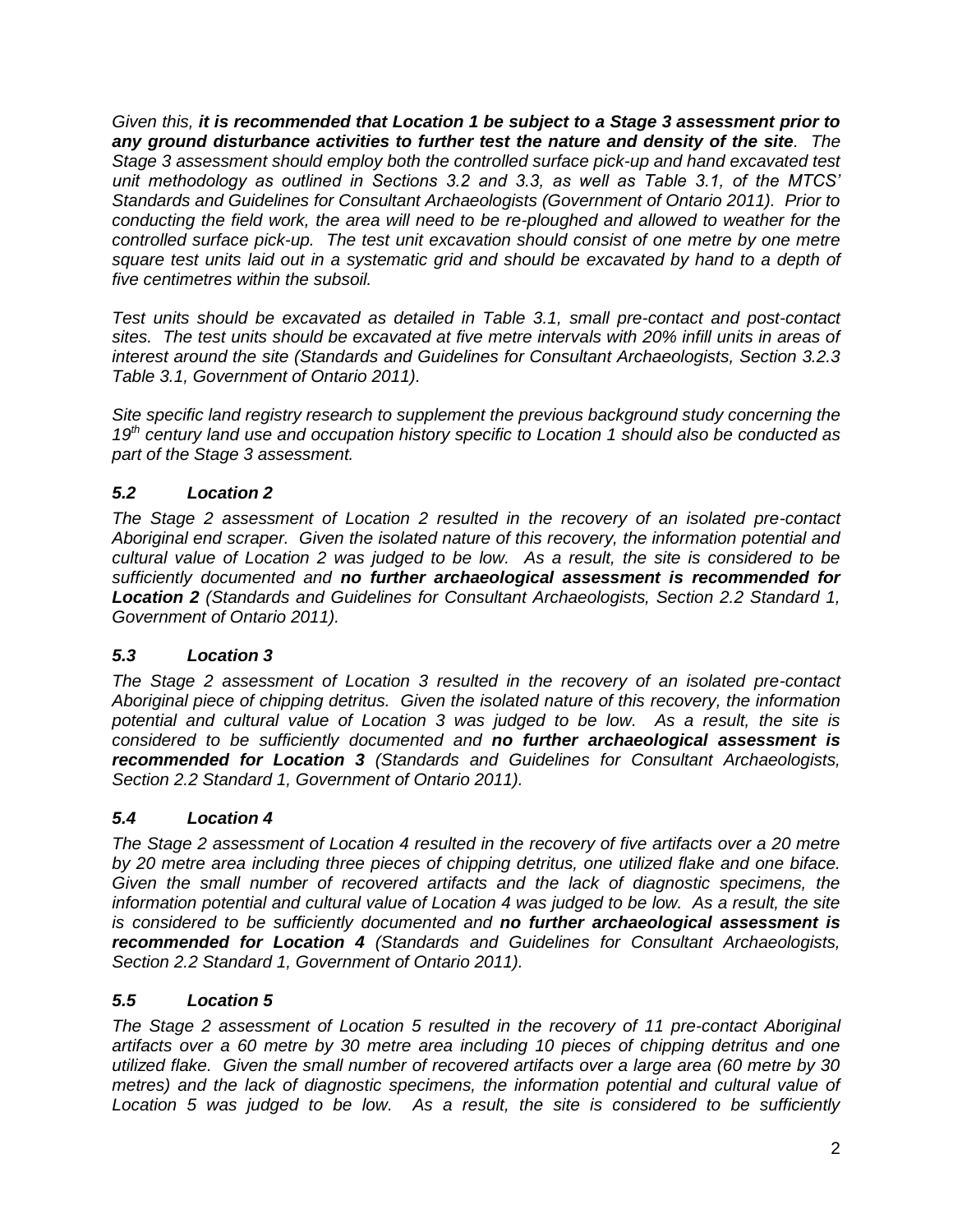*documented and no further archaeological assessment is recommended for Location 5 (Standards and Guidelines for Consultant Archaeologists, Section 2.2 Standard 1, Government of Ontario 2011).* 

# *5.6 Location 6*

*The Stage 2 assessment of Location 6 resulted in the recovery of 37 pre-contact Aboriginal artifacts over a 95 metre by 30 metre area including 34 pieces of chipping detritus, one utilized flakes, one retouched flake and one biface. No areas were identified at Location 6 where 10 non-diagnostic artifacts or one diagnostic and two non-diagnostic artifacts were recovered within an isolated 10 metre by 10 metre area. Given the small number of recovered artifacts over a large spatial area and the lack of diagnostic specimens, the information potential and cultural value of Location 6 was judged to be low. As a result, the site is considered to be sufficiently documented and no further archaeological assessment is recommended for Location 6 (Standards and Guidelines for Consultant Archaeologists, Section 2.2 Standard 1, Government of Ontario 2011).*

# *5.7 Location 7*

*The Stage 2 assessment of Location 7 resulted in the recovery of four pre-contact Aboriginal artifacts over a 65 metre by 30 metre area including three pieces of chipping detritus and one utilized flake. Given the small number of recovered artifacts and the lack of diagnostic specimens, the information potential and cultural value of Location 7 was judged to be low. As a result, the site is considered to be sufficiently documented and no further archaeological assessment is recommended for Location 7 (Standards and Guidelines for Consultant Archaeologists, Section 2.2 Standard 1, Government of Ontario 2011).*

# *5.8 Location 8*

*The Stage 2 assessment of Location 8 resulted in the recovery of 102 pre-contact Aboriginal artifacts and one 19th century historic artifact over a 175 metre by 90 metre area including 91 pieces of chipping detritus, three bifaces, three utilized flakes, two hammerstones, one core fragment, one retouched flake and one projectile point. Location 8 represents a spatially discrete cluster of pre-contact Aboriginal artifacts likely dating to the Archaic period in southern Ontario; given this the information potential and cultural value of Location 8 was deemed to be significant. As a result, further Stage 3 archaeological assessment is recommended for Location 8 prior to any ground disturbance activities in the area (Standards and Guidelines for Consultant Archaeologists, Section 2.2 Standard 1, Government of Ontario 2011). Prior to conducting the field work, the area will need to be re-ploughed and allowed to weather for the controlled surface collection of artifacts. The test unit excavation should consist of one metre by one metre square test units laid out in a systematic grid and should be excavated by hand to a depth of five centimetres within the subsoil. Test units should be excavated as detailed in Table 3.1, small pre-contact sites. The test units should be excavated at five metre intervals with 20%*  infill units in areas of interest around the site (Standards and Guidelines for Consultant *Archaeologists, Section 3.2.3 Table 3.1, Government of Ontario 2011). The Stage 3 test unit excavation should begin where the projectile point was identified and expand as necessary based on test unit artifact counts and the Stage 3 CSP. In addition to the site centroid, the GPS coordinates for the projectile point are provided in the supplementary documents* 

# *5.9 Location 9*

*The Stage 2 assessment of Location 9 resulted in the recovery of an isolated pre-contact Aboriginal projectile point. Given the isolated nature of this recovery, the information potential and cultural value of Location 9 was judged to be low. As a result, the site is considered to be*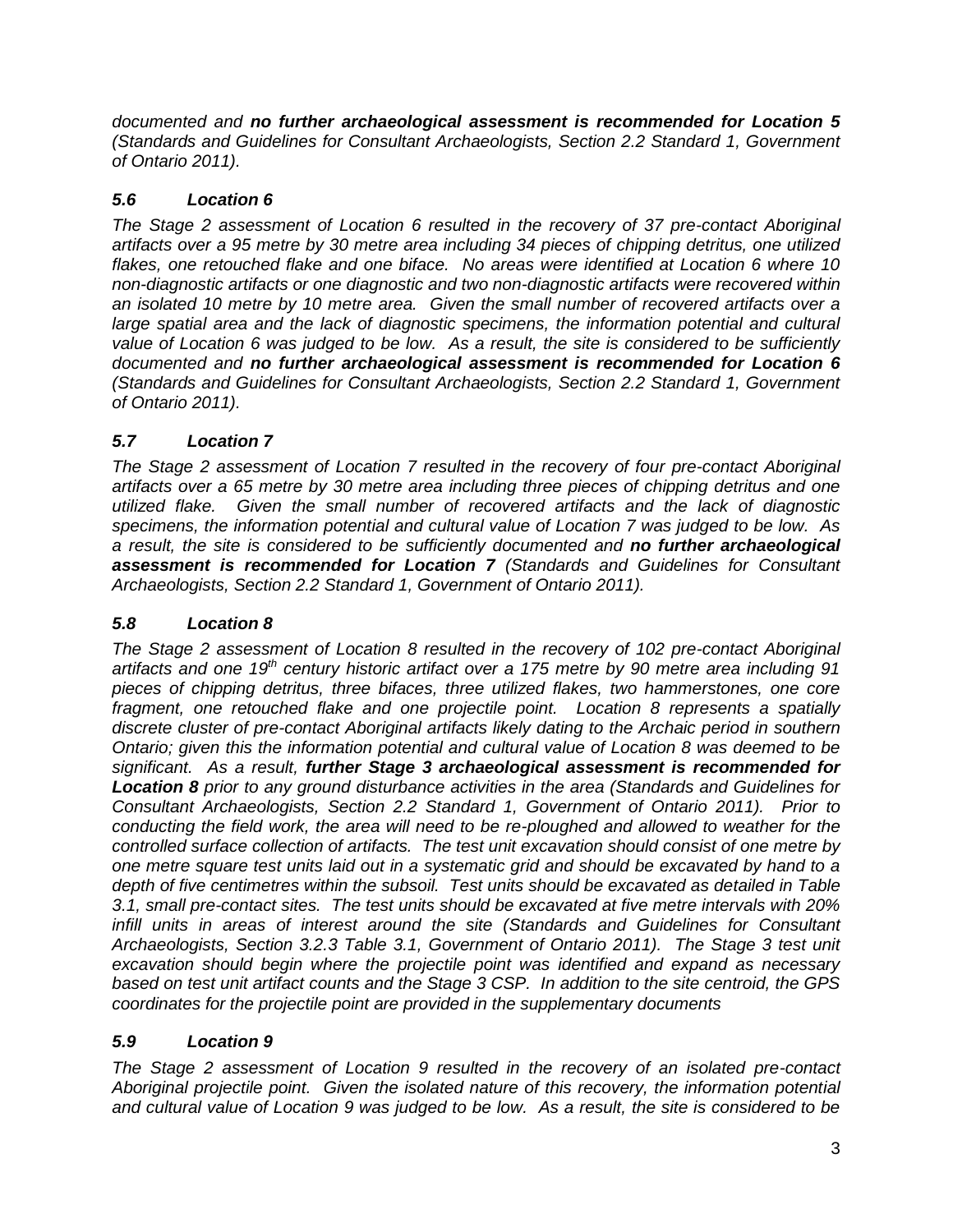*sufficiently documented and no further archaeological assessment is recommended for Location 9 (Standards and Guidelines for Consultant Archaeologists, Section 2.2 Standard 1, Government of Ontario 2011).*

# *5.10 Location 10*

*The Stage 2 assessment of Location 10 resulted in the recovery of an isolated pre-contact Aboriginal piece of chipping detritus. Given the isolated nature of this recovery, the information potential and cultural value of Location 10 was judged to be low. As a result, the site is considered to be sufficiently documented and no further archaeological assessment is recommended for Location 10 (Standards and Guidelines for Consultant Archaeologists, Section 2.2 Standard 1, Government of Ontario 2011).*

# *5.11 Location 11*

*The Stage 2 assessment of Location 11 resulted in the recovery of 23 pre-contact Aboriginal artifacts over an 80 metre by 65 metre area including 18 pieces of chipping detritus, four core fragments and one biface. Given the small number of recovered artifacts over a large spatial area and the lack of diagnostic specimens, the information potential and cultural value of Location 11 was judged to be low. As a result, the site is considered to be sufficiently documented and no further archaeological assessment is recommended for Location 11 (Standards and Guidelines for Consultant Archaeologists, Section 2.2 Standard 1, Government of Ontario 2011).*

# *5.12 Location 12*

*The Stage 2 assessment of Location 12 resulted in the recovery of a 78 metre by 25 metre scatter of mid to late 19th century historic Euro-Canadian artifacts as well as the recovery of one pre-contact Aboriginal artifact. The presence of more than 20 artifacts dating the period of use prior to 1900 lends cultural heritage value or interest to the site; these artifacts include the previously discussed ironstone, whiteware and pearlware ceramics. Based on this consideration, the artifacts identified fulfill the criteria for a Stage 3 archaeological investigation as per Section 2.2 Standard 1c of the Standards and Guidelines for Consultant Archaeologists (Government of Ontario 2011), to further evaluate its cultural heritage value or interest. Given this, it is recommended that Location 12 be subject to a Stage 3 assessment prior to any ground disturbance activities to further test the nature and density of the site. The Stage 3 assessment should employ both the controlled surface pick-up and hand excavated test unit methodology as outlined in Sections 3.2 and 3.3, as well as Table 3.1, of the MTCS' Standards and Guidelines for Consultant Archaeologists (Government of Ontario 2011). Prior to conducting the field work, the area will need to be re-ploughed and allowed to weather for the controlled surface pick-up. The test unit excavation should consist of one metre by one metre square test units laid out in a systematic grid and should be excavated by hand to a depth of five centimetres within the subsoil.* 

*Test units should be excavated as detailed in Table 3.1, small pre-contact and post-contact sites. The test units should be excavated at five metre intervals with 20% infill units in areas of interest around the site (Standards and Guidelines for Consultant Archaeologists, Section 3.2.3 Table 3.1, Government of Ontario 2011).* 

*Site specific land registry research to supplement the previous background study concerning the 19th century land use and occupation history specific to Location 12 should also be conducted as part of the Stage 3 assessment.*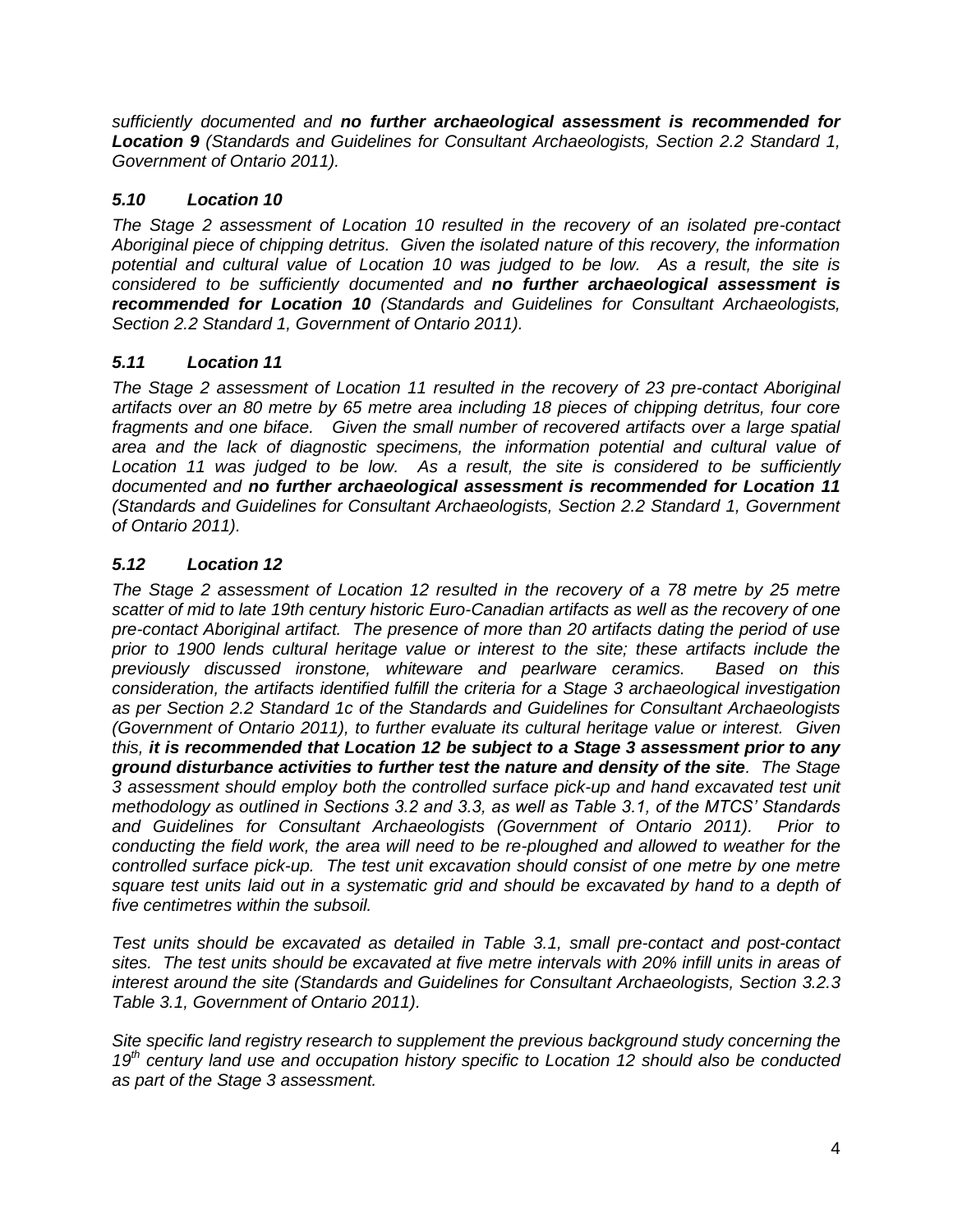# *5.13 Location 13*

*The Stage 2 assessment of Location 13 resulted in the recovery of five pre-contact Aboriginal artifacts over a 22 metre by 12 metre area including two pieces of chipping detritus, one utilized flake, one retouched flake and one core. Given the small number of recovered artifacts and the lack of diagnostic specimens, the information potential and cultural value of Location 13 was judged to be low.* As a result, the site is considered to be sufficiently documented and **no** *further archaeological assessment is recommended for Location 13 (Standards and Guidelines for Consultant Archaeologists, Section 2.2 Standard 1, Government of Ontario 2011).*

### *5.14 Location 14*

*The Stage 2 assessment of Location 14 resulted in the recovery of two pre-contact Aboriginal artifacts 10 metres a part including one utilized flake and one retouched flake. Utilized flakes and retouched flakes are generally considered to be non-diagnostic artifacts. Given the small number of recovered artifacts and the lack of diagnostic specimens, the information potential and cultural value of Location 14 was judged to be low. As a result, the site is considered to be sufficiently documented and no further archaeological assessment is recommended for Location 14 (Standards and Guidelines for Consultant Archaeologists, Section 2.2 Standard 1, Government of Ontario 2011).*

### *5.15 Location 15*

*The Stage 2 assessment of Location 15 resulted in the recovery of two pre-contact Aboriginal artifacts 13 metres apart, both pieces of chipping detritus. Chipping detritus pieces are generally considered to be non-diagnostic artifacts. Given the small number of recovered artifacts and the lack of diagnostic specimens, the information potential and cultural value of Location 15 was judged to be low. As a result, the site is considered to be sufficiently documented and no further archaeological assessment is recommended for Location 15 (Standards and Guidelines for Consultant Archaeologists, Section 2.2 Standard 1, Government of Ontario 2011).*

#### *5.16 Location 16*

*The Stage 2 assessment of Location 16 resulted in the recovery of an isolated pre-contact Aboriginal end scraper. Given the isolated nature of this recovery, the information potential and cultural value of Location 16 was judged to be low. As a result, the site is considered to be sufficiently documented and no further archaeological assessment is recommended for Location 16 (Standards and Guidelines for Consultant Archaeologists, Section 2.2 Standard 1, Government of Ontario 2011).*

#### *5.17 Location 20*

*The Stage 2 assessment of Location 20 resulted in the recovery of 15 pre-contact Aboriginal artifacts over a 50 metre by 25 metre area including 10 pieces of chipping detritus, two bifaces, two utilized flakes and one scraper. No areas were identified at Location 20 where 10 nondiagnostic artifacts or one diagnostic and two non-diagnostic artifacts were recovered within an isolated 10 metre by 10 metre area. Given the small number of recovered artifacts over a large spatial area and the lack of diagnostic specimens, the information potential and cultural value of Location 20 was judged to be low. As a result, the site is considered to be sufficiently documented and no further archaeological assessment is recommended for Location 20 (Standards and Guidelines for Consultant Archaeologists, Section 2.2 Standard 1, Government of Ontario 2011).*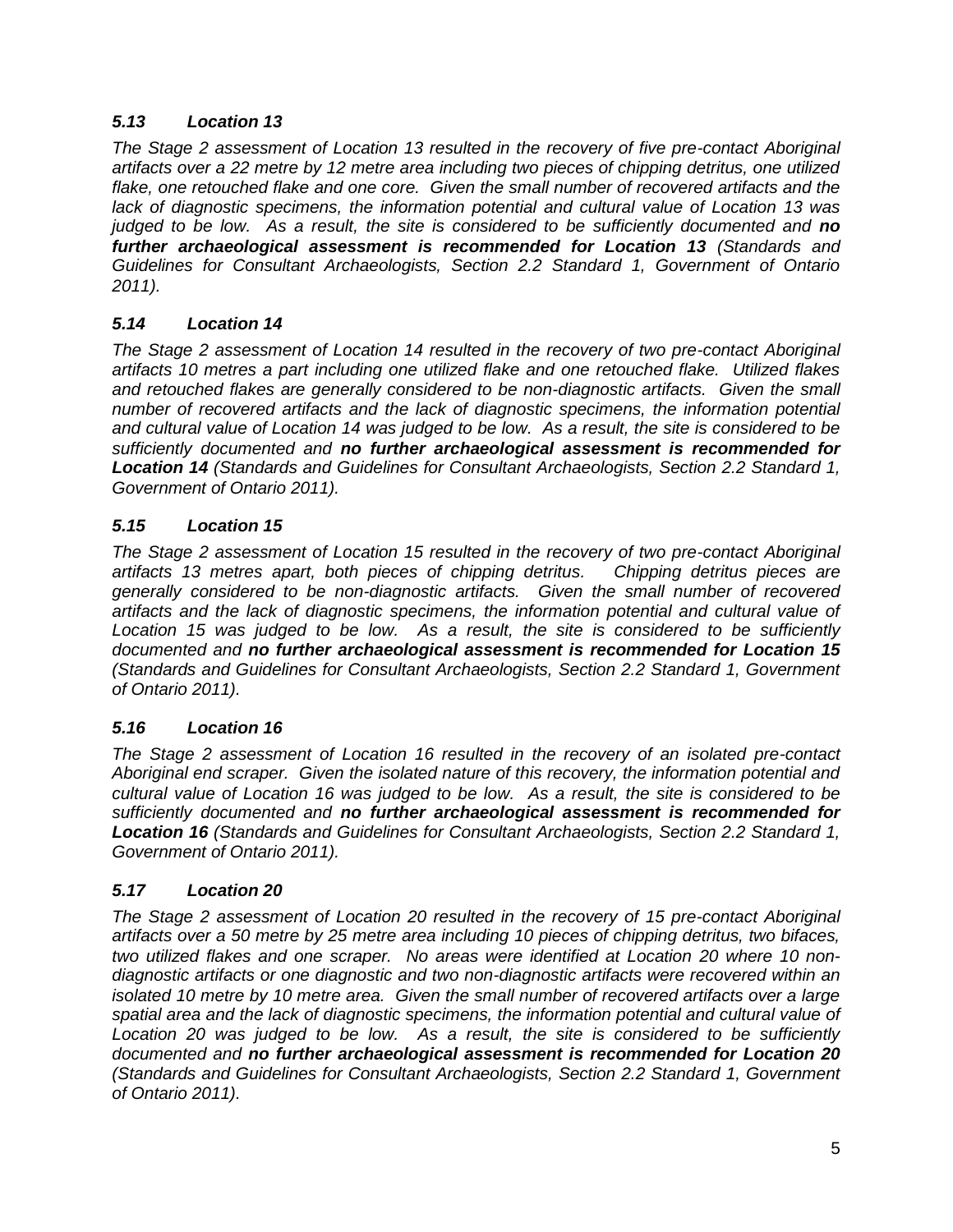# *5.18 Location 21*

*The Stage 2 assessment of Location 21 resulted in the recovery of an isolated pre-contact Aboriginal piece of chipping detritus. Given the isolated nature of this recovery, the information potential and cultural value of Location 21 was judged to be low. As a result, the site is considered to be sufficiently documented and no further archaeological assessment is recommended for Location 21 (Standards and Guidelines for Consultant Archaeologists, Section 2.2 Standard 1, Government of Ontario 2011).*

### *5.19 Location 22*

*The Stage 2 assessment of Location 22 resulted in the recovery of an isolated pre-contact Aboriginal piece of chipping detritus. Given the isolated nature of this recovery, the information potential and cultural value of Location 22 was judged to be low. As a result, the site is considered to be sufficiently documented and no further archaeological assessment is recommended for Location 22 (Standards and Guidelines for Consultant Archaeologists, Section 2.2 Standard 1, Government of Ontario 2011).*

### *5.20 Location 23*

*The Stage 2 assessment of Location 23 resulted in the recovery of an isolated pre-contact Aboriginal piece of chipping detritus. Given the isolated nature of this recovery, the information potential and cultural value of Location 23 was judged to be low. As a result, the site is considered to be sufficiently documented and no further archaeological assessment is recommended for Location 23 (Standards and Guidelines for Consultant Archaeologists, Section 2.2 Standard 1, Government of Ontario 2011).*

#### *5.21 Location 24*

*The Stage 2 assessment of Location 24 resulted in the recovery of 29 pre-contact Aboriginal artifacts over a 120 metre by 100 metre area including 19 pieces of chipping detritus, eight bifaces, one scraper and one utilized flake. No areas were identified at Location 24 where 10 non-diagnostic artifacts or one diagnostic and two non-diagnostic artifacts were recovered within an isolated 10 metre by 10 metre area. Given the small number of recovered artifacts over a large spatial area and the lack of diagnostic specimens, the information potential and cultural value of Location 24 was judged to be low. As a result, the site is considered to be sufficiently documented and no further archaeological assessment is recommended for Location 24 (Standards and Guidelines for Consultant Archaeologists, Section 2.2 Standard 1, Government of Ontario 2011).*

#### *5.22 Location 25*

*The Stage 2 assessment of Location 25 resulted in the recovery of 13 pre-contact Aboriginal artifacts over a 12 metre by 10 metre area including 12 pieces of chipping detritus and one projectile point. Location 25 represents a spatially discrete cluster of pre-contact Aboriginal artifacts likely dating to the Late Archaic period in southern Ontario; given this the information*  potential and cultural value of Location 25 was deemed to be significant. As a result, **further Stage 3 archaeological assessment is recommended for Location 25** prior to any ground *disturbance activities in the area (Standards and Guidelines for Consultant Archaeologists, Section 2.2 Standard 1a.i, Government of Ontario 2011). Prior to conducting the field work, the area will need to be re-ploughed and allowed to weather for the controlled surface collection of artifacts. The test unit excavation should consist of one metre by one metre square test units laid out in a systematic grid and should be excavated by hand to a depth of five centimetres within the subsoil.*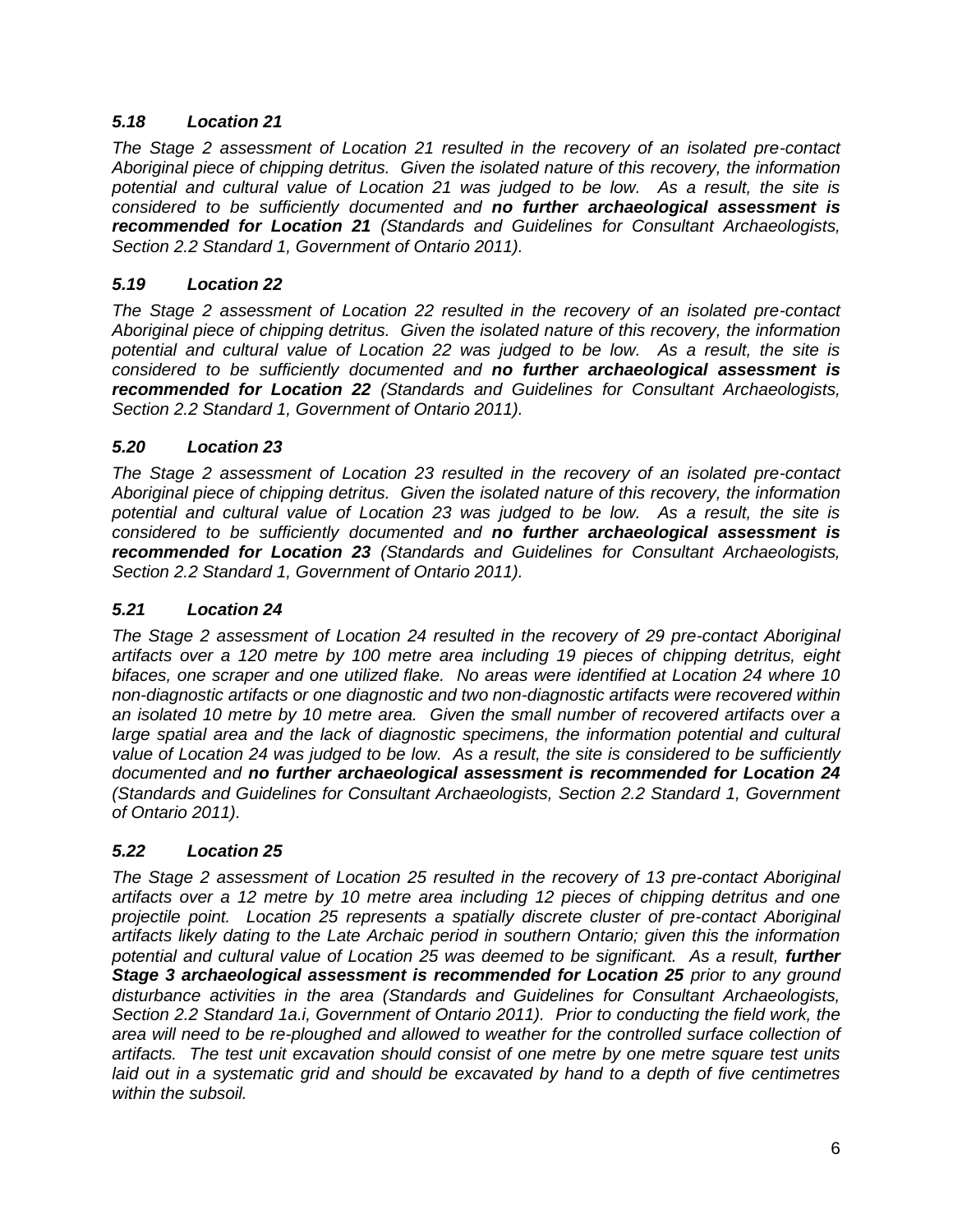*Test units should be excavated as detailed in Table 3.1, small pre-contact sites. The test units should be excavated at five metre intervals with 20% infill units in areas of interest around the site (Standards and Guidelines for Consultant Archaeologists, Section 3.2.3 Table 3.1, Government of Ontario 2011).* 

# *5.23 Location 26*

*The Stage 2 assessment of Location 26 resulted in the recovery of an isolated pre-contact Aboriginal biface fragment. Given the isolated nature of this recovery, the information potential and cultural value of Location 26 was judged to be low. As a result, the site is considered to be sufficiently documented and no further archaeological assessment is recommended for Location 26 (Standards and Guidelines for Consultant Archaeologists, Section 2.2 Standard 1, Government of Ontario 2011).*

# *5.24 Location 27*

*The Stage 2 assessment of Location 27 resulted in the recovery of 99 pre-contact Aboriginal artifacts over a 125 metre by 100 metre area including 81 pieces of chipping detritus, five projectile points, four bifaces, two retouched flakes, two utilized flakes, two fragments of clay pipes, one fragment of a stone pipe, one core and one chert gun flint. Location 27 represents a spatially discrete multi-component site dating to the Archaic period in southern Ontario; given this the information potential and cultural value of Location 27 was deemed to be significant. As a result, further Stage 3 archaeological assessment is recommended for Location 27 prior to any ground disturbance activities in the area (Standards and Guidelines for Consultant Archaeologists, Section 2.2 Standard 1a.i, Government of Ontario 2011). Prior to conducting the field work, the area will need to be re-ploughed and allowed to weather for the controlled surface collection of artifacts. The test unit excavation should consist of one metre by one metre square test units laid out in a systematic grid and should be excavated by hand to a depth of five centimetres within the subsoil. Test units should be excavated as detailed in Table 3.1, Plough-disturbed, large, multi- or single-component lithic scatters. Multiple grids should be placed over areas of artifact concentrations, as identified through the Stage 3 CSP.* 

*The test units should be excavated at five metre intervals with 20% infill units in areas of interest around the site; additional units should be excavated, amounting to 10% of the initial grid unit total, on the periphery of the surface scatter to determine the site extent and sample the site periphery (Standards and Guidelines for Consultant Archaeologists, Section 3.2.3 Table 3.1, Government of Ontario 2011).* 

# *5.25 Location 28*

*The Stage 2 assessment of Location 28 resulted in the recovery of 46 pre-contact Aboriginal artifacts over a 110 metre by 90 metre area including 41 pieces of chipping detritus, two bifaces, one utilized flake, one core fragment, and one projectile point. Location 28 represents a spatially discrete cluster of pre-contact Aboriginal artifacts likely dating to the Early Woodland period in southern Ontario, as well as multiple examples of block shatter and primary flakes, possibly indicating an activity area related to the early stages of the reduction sequence of stone tools; given this the information potential and cultural value of Location 28 was deemed to be significant. As a result, further Stage 3 archaeological assessment is recommended for Location 28 prior to any ground disturbance activities in the area (Standards and Guidelines for Consultant Archaeologists, Section 2.2 Standard 1a.i, Government of Ontario 2011). Prior to conducting the field work, the area will need to be re-ploughed and allowed to weather for the controlled surface collection of artifacts. The test unit excavation should consist of one metre by*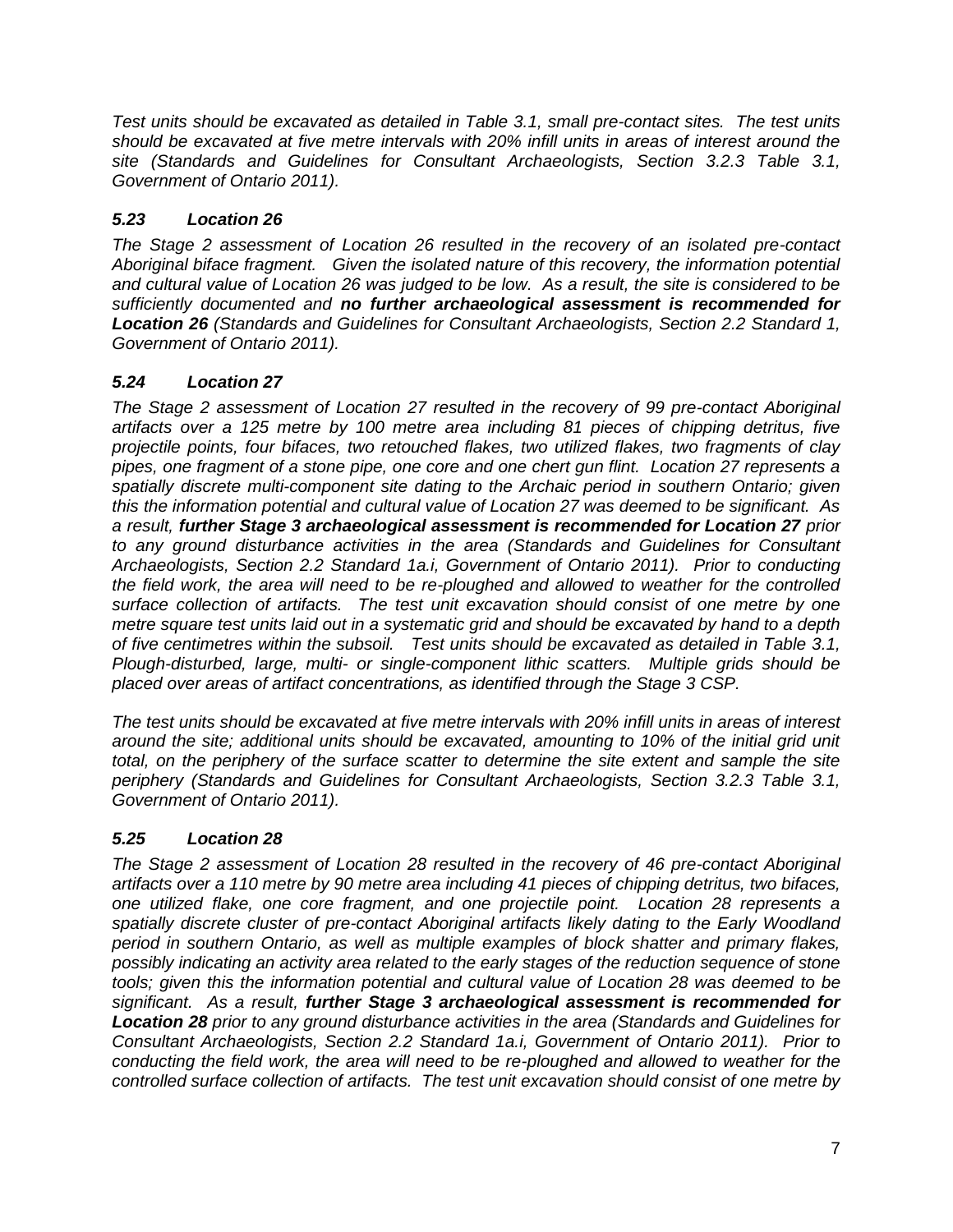*one metre square test units laid out in a systematic grid and should be excavated by hand to a depth of five centimetres within the subsoil.* 

*Test units should be excavated as detailed in Table 3.1, Plough-disturbed, large, multi- or single-component lithic scatters. Multiple grids should be placed over areas of artifact concentrations, as identified through the Stage 3 CSP. The test units should be excavated at five metre intervals with 20% infill units in areas of interest around the site; additional units should be excavated, amounting to 10% of the initial grid unit total, on the periphery of the surface scatter to determine the site extent and sample the site periphery (Standards and Guidelines for Consultant Archaeologists, Section 3.2.3 Table 3.1, Government of Ontario 2011).* 

# *5.26 Location 29*

*The Stage 2 assessment of Location 29 resulted in the recovery of two pre-contact Aboriginal artifacts, both pieces of chipping detritus found two metres apart. Given the small number of*  recovered artifacts and the lack of diagnostic specimens, the information potential and cultural *value of Location 29 was judged to be low. As a result, the site is considered to be sufficiently documented and no further archaeological assessment is recommended for Location 29 (Standards and Guidelines for Consultant Archaeologists, Section 2.2 Standard 1, Government of Ontario 2011).*

# *5.27 Location 30*

*The Stage 2 assessment of Location 30 resulted in the recovery of four pre-contact Aboriginal*  artifacts over a 43 metre by 18 metre area, all pieces of chipping detritus. Given the small *number of recovered artifacts and the lack of diagnostic specimens, the information potential and cultural value of Location 30 was judged to be low. As a result, the site is considered to be sufficiently documented and no further archaeological assessment is recommended for Location 30 (Standards and Guidelines for Consultant Archaeologists, Section 2.2 Standard 1, Government of Ontario 2011).*

# *5.28 Location 31*

*The Stage 2 assessment of Location 31 resulted in the recovery of four pre-contact Aboriginal artifacts over a two metre by two metre area, all pieces of chipping detritus. Given the small number of recovered artifacts and the lack of diagnostic specimens, the information potential and cultural value of Location 31 was judged to be low. As a result, the site is considered to be sufficiently documented and no further archaeological assessment is recommended for Location 31 (Standards and Guidelines for Consultant Archaeologists, Section 2.2 Standard 1, Government of Ontario 2011).* 

# *5.29 Location 32*

*The Stage 2 assessment of Location 32 resulted in the recovery of an isolated pre-contact Aboriginal retouched flake. Given the isolated nature of this recovery, the information potential and cultural value of Location 32 was judged to be low. As a result, the site is considered to be sufficiently documented and no further archaeological assessment is recommended for Location 32 (Standards and Guidelines for Consultant Archaeologists, Section 2.2 Standard 1, Government of Ontario 2011).*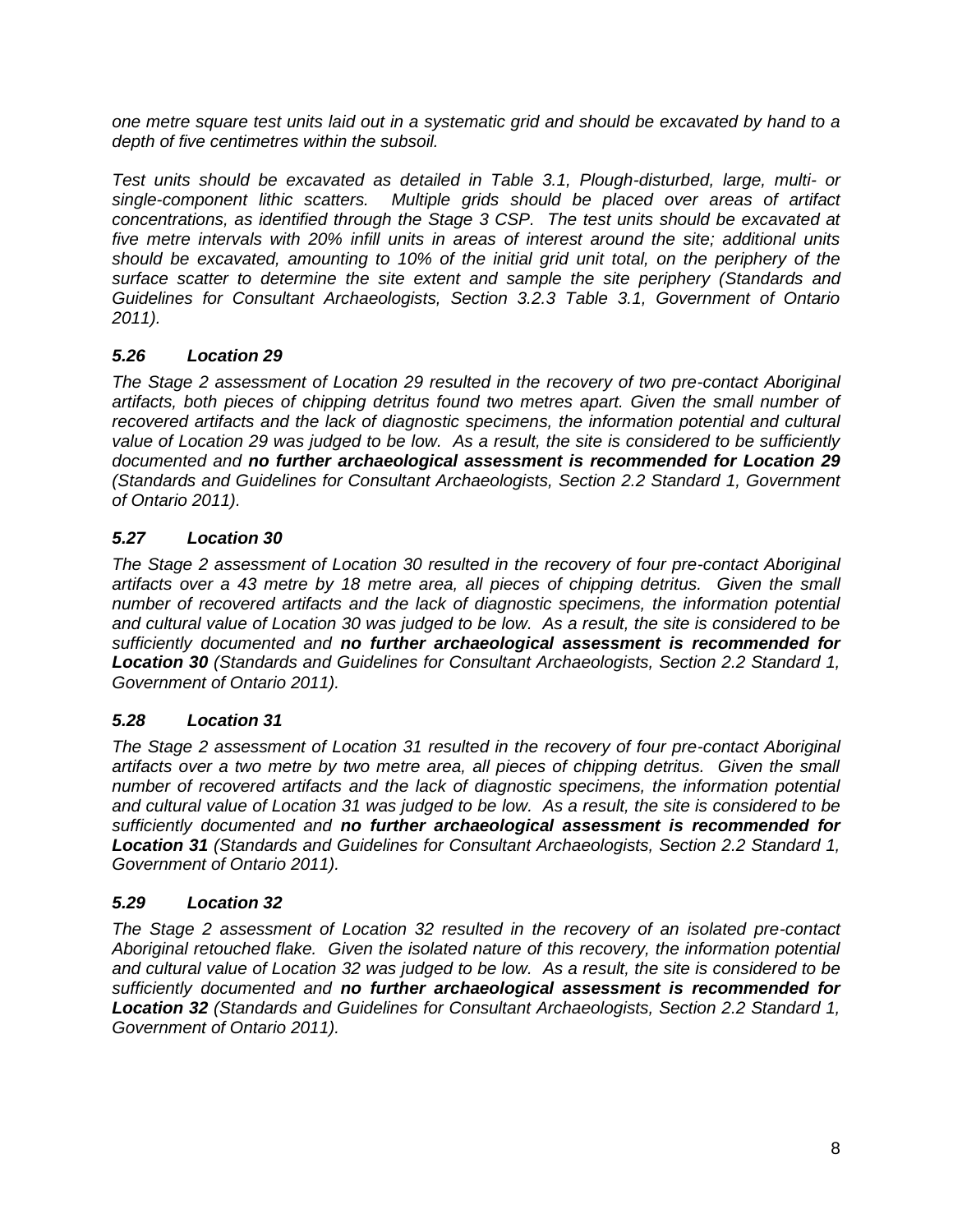### *5.30 Location 33*

*The Stage 2 assessment of Location 33 resulted in the recovery of ten pre-contact Aboriginal artifacts over a 25 metre by 30 metre area including nine pieces of chipping detritus and one core. An additional 10 pieces of chipping detritus were noted on the surface and left to assist with relocating the site. Despite the non-diagnostic nature of Location 33, the site represents a spatially discrete cluster of pre-contact Aboriginal artifacts; given this the information potential*  and cultural value of Location 33 was deemed to be significant. As a result, **further Stage 3** *archaeological assessment is recommended for Location 33 prior to any ground disturbance activities in the area (Standards and Guidelines for Consultant Archaeologists, Section 2.2 Standard 1a.i, Government of Ontario 2011). Prior to conducting the field work, the*  area will need to be re-ploughed and allowed to weather for the controlled surface collection of *artifacts.* 

*The test unit excavation should consist of one metre by one metre square test units laid out in a systematic grid and should be excavated by hand to a depth of five centimetres within the subsoil. Test units should be excavated as detailed in Table 3.1, small pre-contact sites. The test units should be excavated at five metre intervals with 20% infill units in areas of interest around the site (Standards and Guidelines for Consultant Archaeologists, Section 3.2.3 Table 3.1, Government of Ontario 2011).* 

# *5.31 Location 34*

*The Stage 2 assessment of Location 34 resulted in the recovery of an isolated pre-contact Aboriginal end scraper. Given the isolated nature of this recovery, the information potential and cultural value of Location 34 was judged to be low. As a result, the site is considered to be sufficiently documented and no further archaeological assessment is recommended for Location 34 (Standards and Guidelines for Consultant Archaeologists, Section 2.2 Standard 1, Government of Ontario 2011).*

# *5.32 Location 35*

*The Stage 2 assessment of Location 35 resulted in the recovery of an isolated pre-contact Aboriginal piece of chipping detritus. Given the isolated nature of this recovery, the information potential and cultural value of Location 35 was judged to be low. As a result, the site is considered to be sufficiently documented and no further archaeological assessment is recommended for Location 35 (Standards and Guidelines for Consultant Archaeologists, Section 2.2 Standard 1, Government of Ontario 2011).*

# *5.33 Location 36*

*The Stage 2 assessment of Location 36 resulted in the recovery of an isolated pre-contact Aboriginal knife. Given the isolated nature of this recovery, the information potential and cultural value of Location 36 was judged to be low. As a result, the site is considered to be sufficiently documented and no further archaeological assessment is recommended for Location 36 (Standards and Guidelines for Consultant Archaeologists, Section 2.2 Standard 1, Government of Ontario 2011).*

#### *5.34 Location 37*

*The Stage 2 assessment of Location 37 resulted in the recovery of six pre-contact Aboriginal artifacts over a 20 metre by 22 metre area including five pieces of chipping detritus and one spokeshave. Given the small number of recovered artifacts and the lack of diagnostic specimens, the information potential and cultural value of Location 37 was judged to be low. As*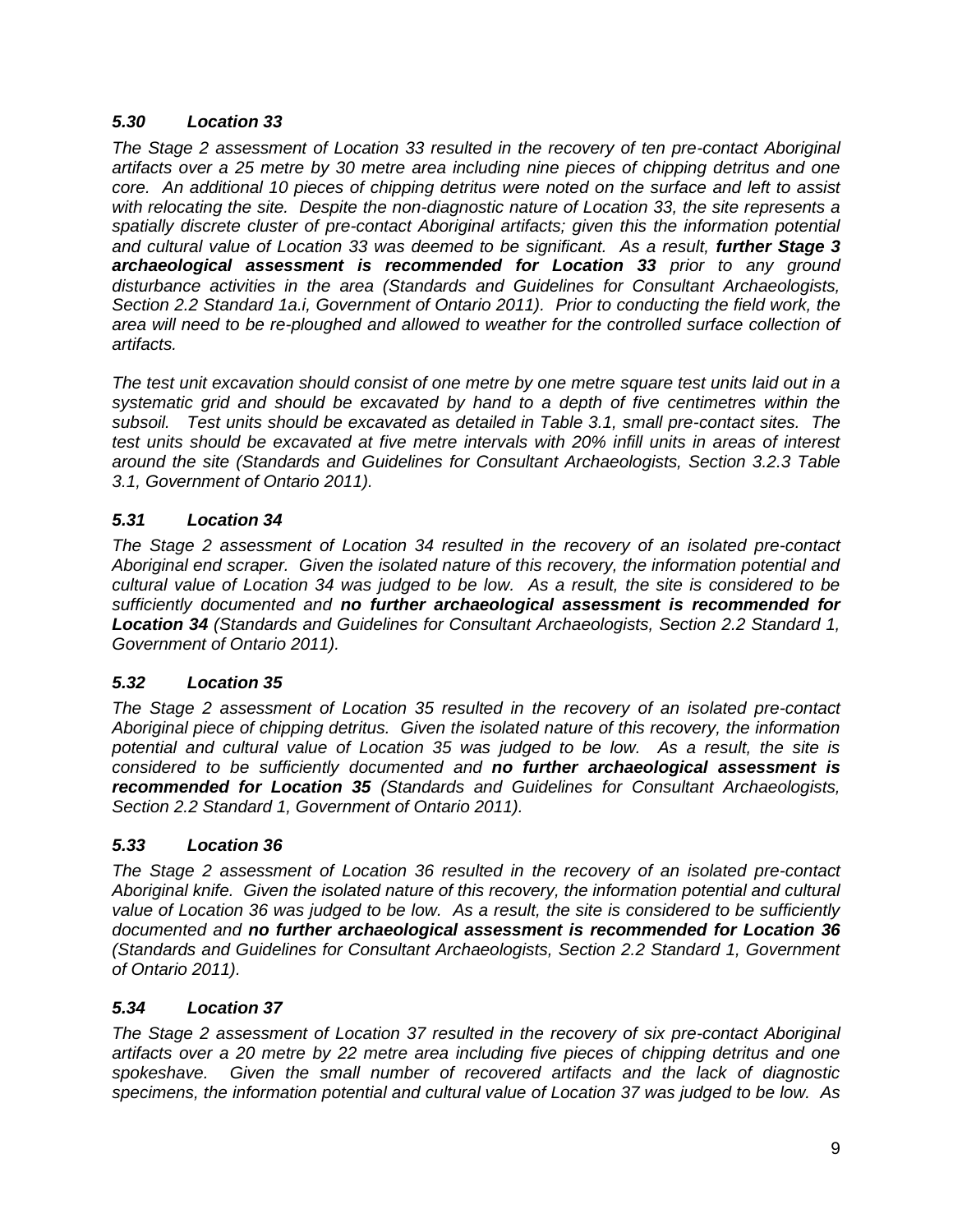*a result, the site is considered to be sufficiently documented and no further archaeological assessment is recommended for Location 37 (Standards and Guidelines for Consultant Archaeologists, Section 2.2 Standard 1, Government of Ontario 2011).*

# *5.35 Location 38*

*The Stage 2 assessment of Location 38 resulted in the recovery of seven pre-contact Aboriginal artifacts over a 22 metre by 15 metre area including six pieces of chipping detritus and one projectile point. Location 38 represents a spatially discrete cluster of pre-contact Aboriginal artifacts likely dating to the Late Archaic period in southern Ontario; given this the information*  potential and cultural value of Location 38 was deemed to be significant. As a result, **further Stage 3 archaeological assessment is recommended for Location 38 prior to any ground** *disturbance activities in the area (Standards and Guidelines for Consultant Archaeologists, Section 2.2 Standard 1a.i, Government of Ontario 2011). Prior to conducting the field work, the*  area will need to be re-ploughed and allowed to weather for the controlled surface collection of *artifacts. The test unit excavation should consist of one metre by one metre square test units laid out in a systematic grid and should be excavated by hand to a depth of five centimetres within the subsoil.* 

*Test units should be excavated as detailed in Table 3.1, small pre-contact sites. The test units should be excavated at five metre intervals with 20% infill units in areas of interest around the site (Standards and Guidelines for Consultant Archaeologists, Section 3.2.3 Table 3.1, Government of Ontario 2011).* 

# *5.36 Location 39*

*The Stage 2 assessment of Location 39 resulted in the recovery of an isolated pre-contact Aboriginal projectile point. Given the isolated nature of this recovery, the information potential and cultural value of Location 39 was judged to be low. As a result, the site is considered to be sufficiently documented and no further archaeological assessment is recommended for Location 39 (Standards and Guidelines for Consultant Archaeologists, Section 2.2 Standard 1, Government of Ontario 2011).*

# *5.37 Location 40*

*The Stage 2 assessment of Location 40 resulted in the recovery of an isolated pre-contact Aboriginal piece of chipping detritus. Given the isolated nature of this recovery, the information potential and cultural value of Location 40 was judged to be low. As a result, the site is considered to be sufficiently documented and no further archaeological assessment is recommended for Location 40 (Standards and Guidelines for Consultant Archaeologists, Section 2.2 Standard 1, Government of Ontario 2011).*

# *5.38 Location 41*

*The Stage 2 assessment of Location 41 resulted in the recovery of an isolated pre-contact Aboriginal projectile point. Given the isolated nature of this recovery, the information potential and cultural value of Location 41 was judged to be low. As a result, the site is considered to be sufficiently documented and no further archaeological assessment is recommended for Location 41 (Standards and Guidelines for Consultant Archaeologists, Section 2.2 Standard 1, Government of Ontario 2011).*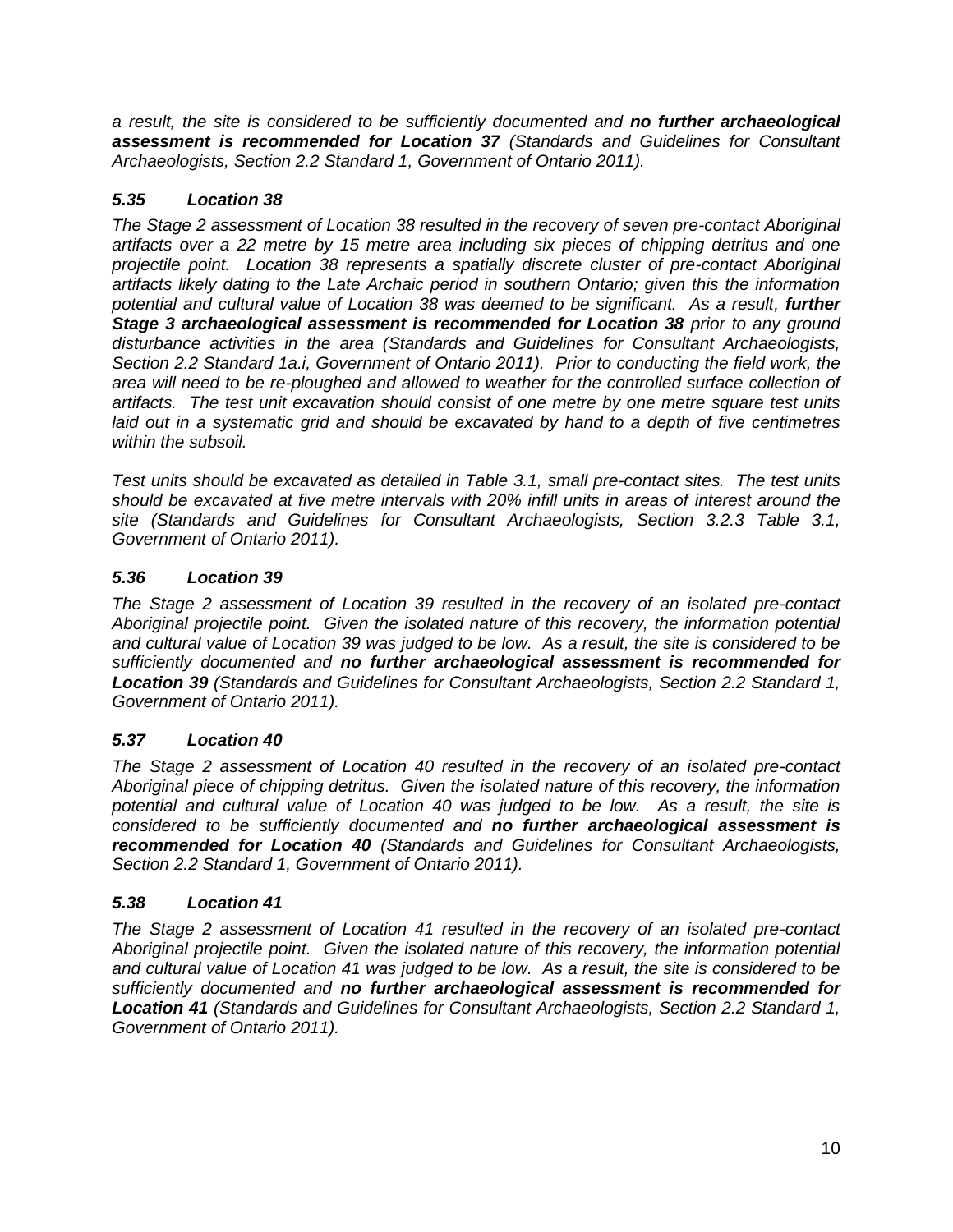### *5.39 Location 42*

*The Stage 2 assessment of Location 42 resulted in the recovery of an isolated pre-contact Aboriginal piece of chipping detritus. Given the isolated nature of this recovery, the information potential and cultural value of Location 42 was judged to be low. As a result, the site is considered to be sufficiently documented and no further archaeological assessment is recommended for Location 42 (Standards and Guidelines for Consultant Archaeologists, Section 2.2 Standard 1, Government of Ontario 2011).*

#### *5.40 Location 43*

*The Stage 2 assessment of Location 43 resulted in the recovery of an isolated pre-contact Aboriginal piece of chipping detritus. Given the isolated nature of this recovery, the information potential and cultural value of Location 43 was judged to be low. As a result, the site is considered to be sufficiently documented and no further archaeological assessment is recommended for Location 43 (Standards and Guidelines for Consultant Archaeologists, Section 2.2 Standard 1, Government of Ontario 2011).*

### *5.41 Location 44*

*The Stage 2 assessment of Location 44 resulted in the recovery of a 75 metre by 45 metre scatter of mid to late 19th century historic Euro-Canadian artifacts. The presence of more than 20 artifacts dating the period of use prior to 1900 lends cultural heritage value or interest to the site; these artifacts include the previously discussed ironstone and whiteware ceramics. Based on this consideration, the artifacts identified fulfill the criteria for a Stage 3 archaeological investigation as per Section 2.2 Standard 1c of the Standards and Guidelines for Consultant Archaeologists (Government of Ontario 2011), to further evaluate its cultural heritage value or interest. Given this, it is recommended that Location 44 be subject to a Stage 3 assessment prior to any ground disturbance activities to further test the nature and density of the site. The Stage 3 assessment should employ both the controlled surface pickup and hand excavated test unit methodology as outlined in Sections 3.2 and 3.3, as well as Table 3.1, of the MTCS' Standards and Guidelines for Consultant Archaeologists (Government of Ontario 2011). Prior to conducting the field work, the area will need to be re-ploughed and allowed to weather for the controlled surface pick-up. The test unit excavation should consist of one metre by one metre square test units laid out in a systematic grid and should be excavated by hand to a depth of five centimetres within the subsoil.* 

*Test units should be excavated as detailed in Table 3.1, small pre-contact and post-contact sites. The test units should be excavated at five metre intervals with 20% infill units in areas of interest around the site (Standards and Guidelines for Consultant Archaeologists, Section 3.2.3 Table 3.1, Government of Ontario 2011).* 

*Site specific land registry research to supplement the previous background study concerning the 19th century land use and occupation history specific to Location 44 should also be conducted as part of the Stage 3 assessment.*

#### *5.42 Location 45*

*The Stage 2 assessment of Location 45 resulted in the recovery of an isolated pre-contact Aboriginal piece of chipping detritus. Given the isolated nature of this recovery, the information potential and cultural value of Location 45 was judged to be low. As a result, the site is considered to be sufficiently documented and no further archaeological assessment is recommended for Location 45 (Standards and Guidelines for Consultant Archaeologists, Section 2.2 Standard 1, Government of Ontario 2011).*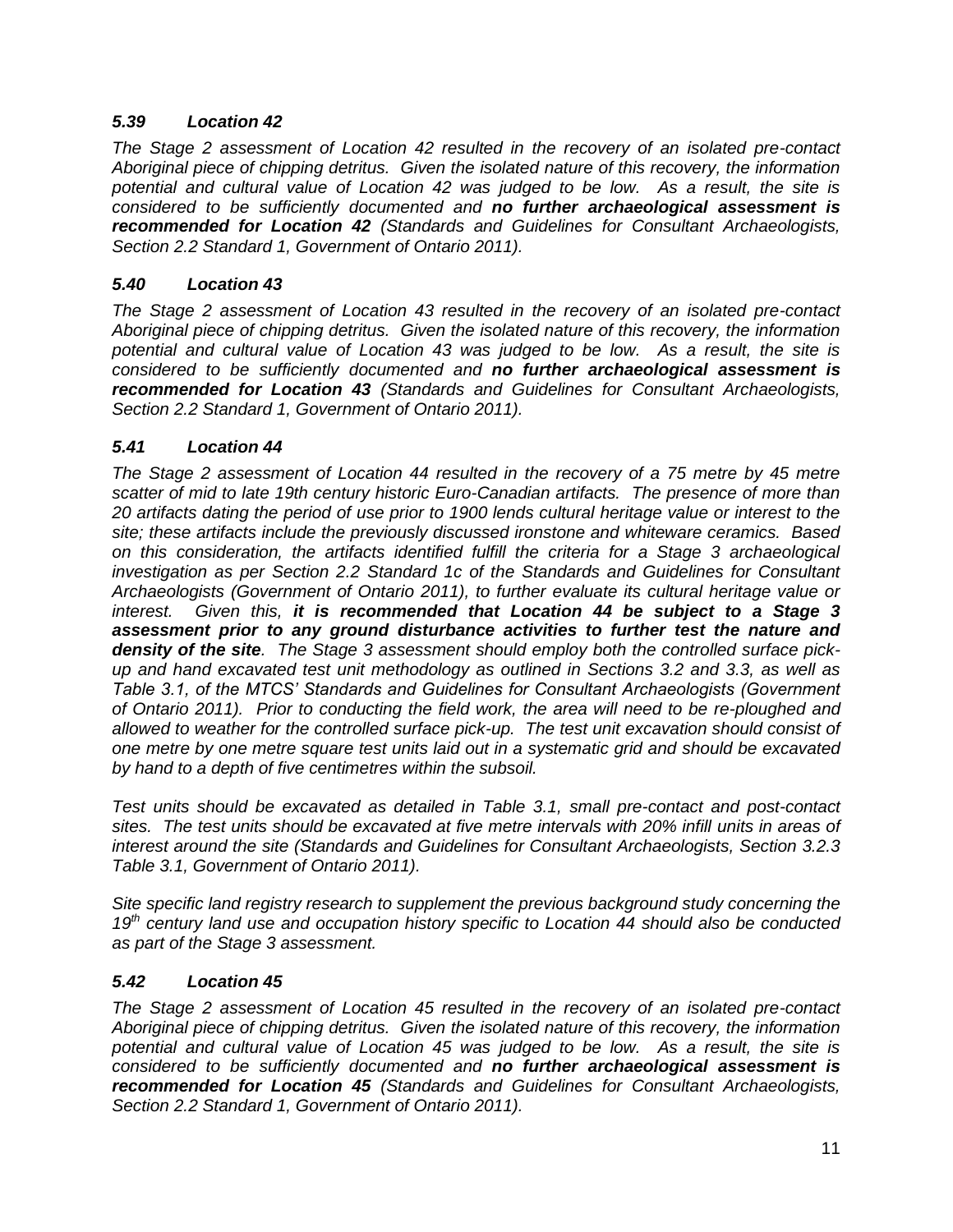### *5.43 Location 46*

*The Stage 2 assessment of Location 46 resulted in the recovery of a 100 metre by 25 metre scatter of mid to late 19th century historic Euro-Canadian artifacts. The presence of more than 20 artifacts dating the period of use prior to 1900 lends cultural heritage value or interest to the site; these artifacts include the previously discussed ironstone, whiteware and pearlware ceramics. Based on this consideration, the artifacts identified fulfill the criteria for a Stage 3 archaeological investigation as per Section 2.2 Standard 1c of the Standards and Guidelines for Consultant Archaeologists (Government of Ontario 2011), to further evaluate its cultural heritage value or interest. Given this, it is recommended that Location 46 be subject to a Stage 3 assessment prior to any ground disturbance activities to further test the nature and density of the site. The Stage 3 assessment should employ both the controlled surface pickup and hand excavated test unit methodology as outlined in Sections 3.2 and 3.3, as well as Table 3.1, of the MTCS' Standards and Guidelines for Consultant Archaeologists (Government of Ontario 2011). Prior to conducting the field work, the area will need to be re-ploughed and allowed to weather for the controlled surface pick-up. The test unit excavation should consist of one metre by one metre square test units laid out in a systematic grid and should be excavated by hand to a depth of five centimetres within the subsoil.* 

*Test units should be excavated as detailed in Table 3.1, small pre-contact and post-contact sites. The test units should be excavated at five metre intervals with 20% infill units in areas of interest around the site (Standards and Guidelines for Consultant Archaeologists, Section 3.2.3 Table 3.1, Government of Ontario 2011).* 

*Site specific land registry research to supplement the previous background study concerning the 19th century land use and occupation history specific to Location 46 should also be conducted as part of the Stage 3 assessment.*

# *5.44 Location 47*

*The Stage 2 assessment of Location 47 resulted in the recovery of an isolated pre-contact Aboriginal projectile point. Given the isolated nature of this recovery, the information potential and cultural value of Location 47 was judged to be low. As a result, the site is considered to be sufficiently documented and no further archaeological assessment is recommended for Location 47 (Standards and Guidelines for Consultant Archaeologists, Section 2.2 Standard 1, Government of Ontario 2011).*

#### *5.45 Location 48*

*The Stage 2 assessment of Location 48 resulted in the recovery of two pre-contact Aboriginal artifacts seven metres apart, both pieces of chipping detritus. Chipping detritus pieces are generally considered to be non-diagnostic artifacts. Given the small number of recovered artifacts and the lack of diagnostic specimens, the information potential and cultural value of Location 48 was judged to be low. As a result, the site is considered to be sufficiently documented and no further archaeological assessment is recommended for Location 48 (Standards and Guidelines for Consultant Archaeologists, Section 2.2 Standard 1, Government of Ontario 2011).*

#### *5.46 Location 49*

*The Stage 2 assessment of Location 49 resulted in the recovery of an isolated historic white clay pipe stem. Given the isolated nature of this recovery, the information potential and cultural value of Location 49 was judged to be low. As a result, the site is considered to be sufficiently documented and no further archaeological assessment is recommended for Location 49*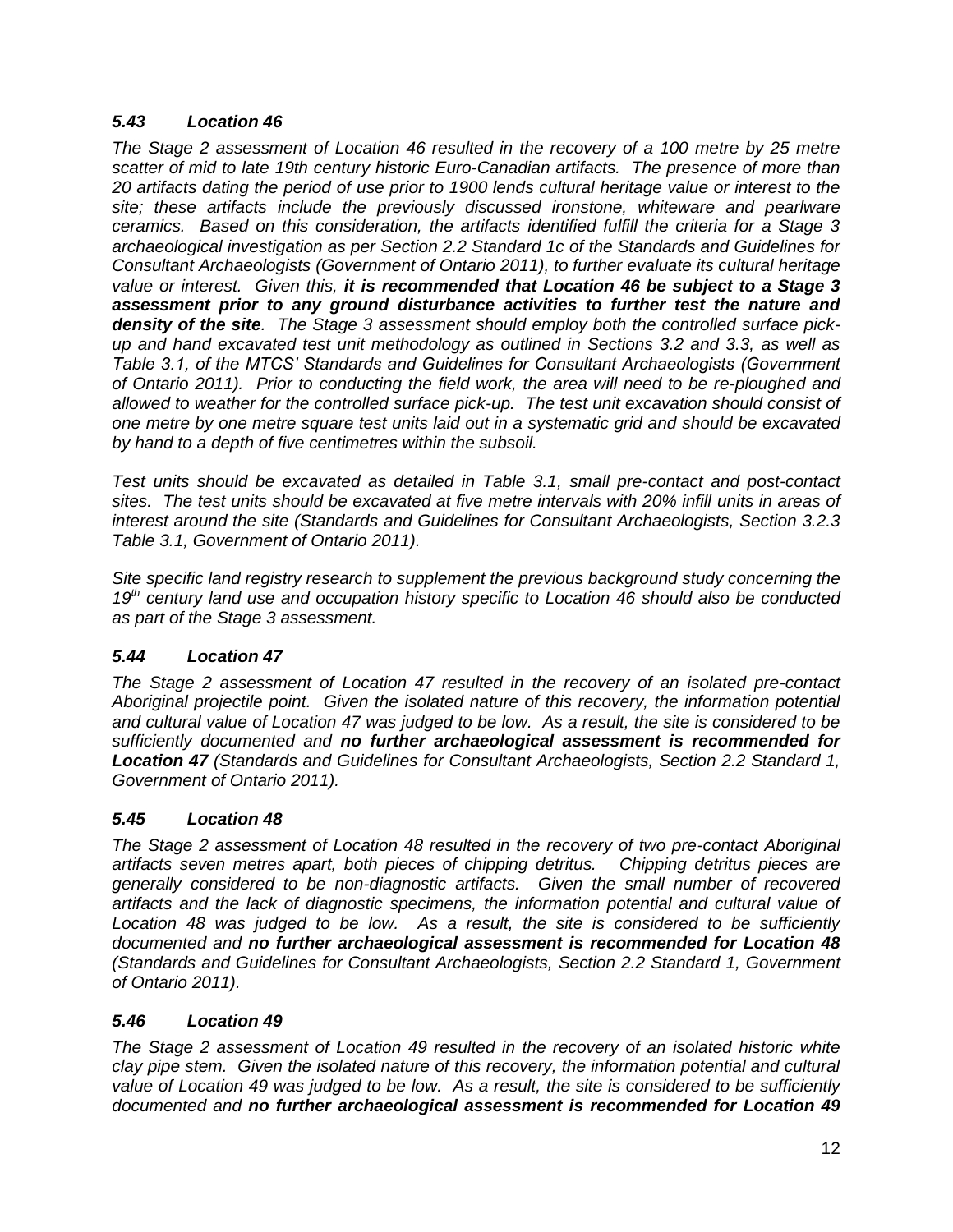*(Standards and Guidelines for Consultant Archaeologists, Section 2.2 Standard 1, Government of Ontario 2011).*

# *5.47 Location 50*

*The Stage 2 assessment of Location 50 resulted in the recovery of 31 pre-contact Aboriginal artifacts over a 105 metre by 45 metre area including 30 pieces of chipping detritus and one biface. Eighty pieces of chipping detritus were noted on the surface and left to assist with relocating the site. Despite the non-diagnostic nature of Location 50, the site represents a spatially discrete cluster of pre-contact Aboriginal artifacts; given this the information potential and cultural value of Location 50 was deemed to be significant. As a result, further Stage 3 archaeological assessment is recommended for Location 50 prior to any ground disturbance activities in the area (Standards and Guidelines for Consultant Archaeologists, Section 2.2 Standard 1a.i, Government of Ontario 2011). Prior to conducting the field work, the area will need to be re-ploughed and allowed to weather for the controlled surface collection of artifacts. The test unit excavation should consist of one metre by one metre square test units laid out in a systematic grid and should be excavated by hand to a depth of five centimetres within the subsoil. Test units should be excavated as detailed in Table 3.1, Plough-disturbed, large, multi- or single-component lithic scatters. Multiple grids should be placed over areas of artifact concentrations, as identified through the Stage 3 CSP.* 

*The test units should be excavated at five metre intervals with 20% infill units in areas of interest around the site; additional units should be excavated, amounting to 10% of the initial grid unit total, on the periphery of the surface scatter to determine the site extent and sample the site periphery (Standards and Guidelines for Consultant Archaeologists, Section 3.2.3 Table 3.1, Government of Ontario 2011).* 

# *5.48 Location 55*

*The Stage 2 assessment of Location 55 resulted in the recovery of an isolated pre-contact Aboriginal piece of chipping detritus. Given the isolated nature of this recovery, the information potential and cultural value of Location 55 was judged to be low. As a result, the site is considered to be sufficiently documented and no further archaeological assessment is recommended for Location 55 (Standards and Guidelines for Consultant Archaeologists, Section 2.2 Standard 1, Government of Ontario 2011).*

# *5.49 Location 58*

*The Stage 2 assessment of Location 58 resulted in the recovery of 12 pre-contact Aboriginal artifacts over a 60 metre by 47 metre area including ten pieces of chipping detritus, one utilized flake, and one retouched flake. No areas were identified at Location 58 where 10 nondiagnostic artifacts or one diagnostic and two non-diagnostic artifacts were recovered within an isolated 10 metre by 10 metre area. Given the small number of recovered artifacts over a large spatial area and the lack of diagnostic specimens, the information potential and cultural value of Location 58 was judged to be low. As a result, the site is considered to be sufficiently documented and no further archaeological assessment is recommended for Location 58 (Standards and Guidelines for Consultant Archaeologists, Section 2.2 Standard 1, Government of Ontario 2011).*

# *5.50 Location 59*

*The Stage 2 assessment of Location 59 resulted in the recovery of an isolated pre-contact Aboriginal ground stone celt. Given the isolated nature of this recovery, the information potential and cultural value of Location 59 was judged to be low. As a result, the site is*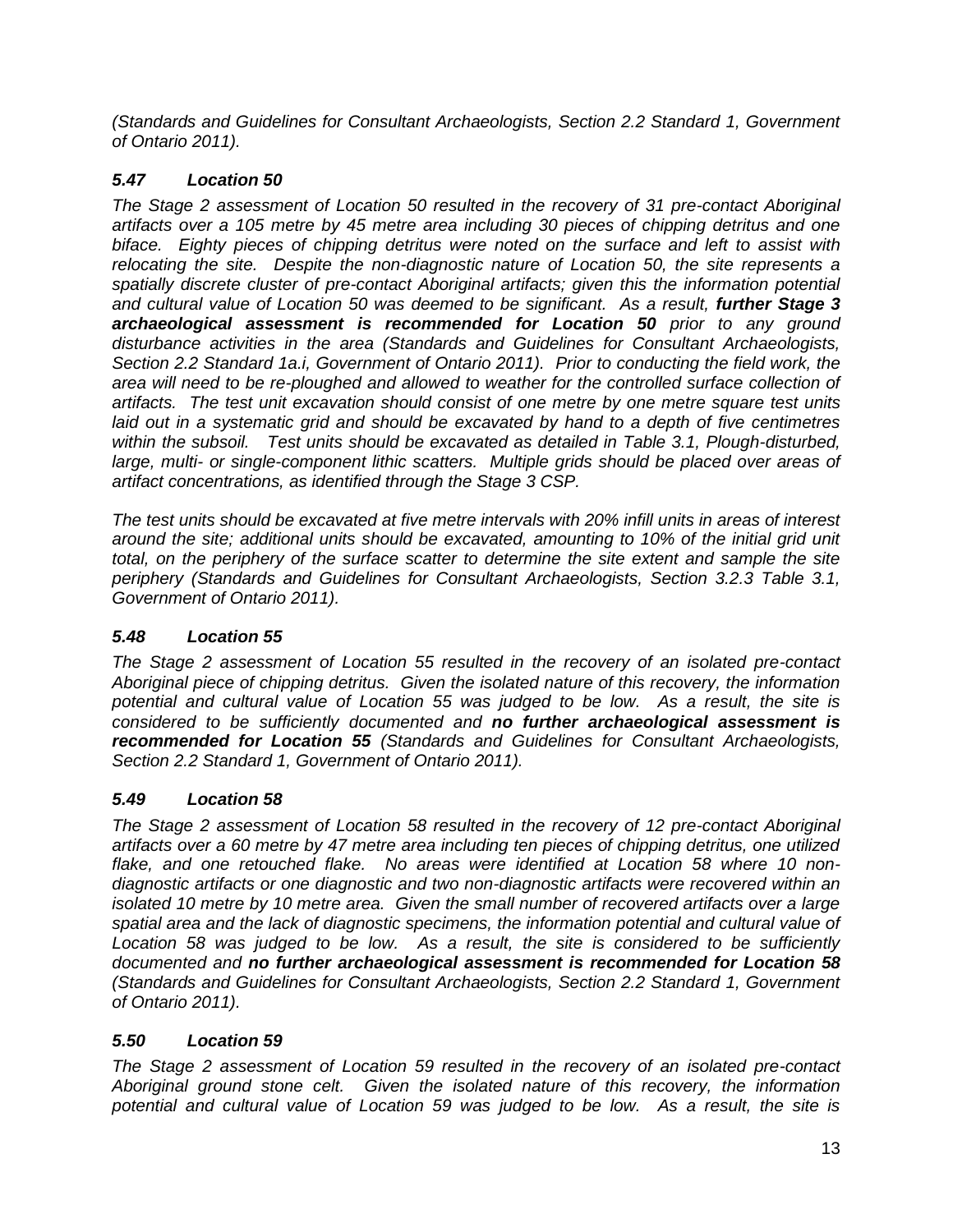*considered to be sufficiently documented and no further archaeological assessment is recommended for Location 59 (Standards and Guidelines for Consultant Archaeologists, Section 2.2 Standard 1, Government of Ontario 2011).*

# *5.51 Location 60*

*The Stage 2 assessment of Location 60 resulted in the recovery of an isolated pre-contact Aboriginal piece of chipping detritus. Given the isolated nature of this recovery, the information potential and cultural value of Location 60 was judged to be low. As a result, the site is considered to be sufficiently documented and no further archaeological assessment is recommended for Location 60 (Standards and Guidelines for Consultant Archaeologists, Section 2.2 Standard 1, Government of Ontario 2011).*

# *5.52 Location 61*

*The Stage 2 assessment of Location 61 resulted in the recovery of 30 pre-contact Aboriginal artifacts over a 56 metre by 41 metre area including including 27 pieces of chipping detritus, two biface and one utilized flake. A total of 39 pieces of Kettle Point chipping detritus were noted on the surface and left to assist with relocating the site. Despite the non-diagnostic nature of Location 61, the site represents a spatially discrete cluster of pre-contact Aboriginal artifacts; given this the information potential and cultural value of Location 61 was deemed to be significant. As a result, further Stage 3 archaeological assessment is recommended for Location 61 prior to any ground disturbance activities in the area (Standards and Guidelines for Consultant Archaeologists, Section 2.2 Standard 1a.i, Government of Ontario 2011). Prior to conducting the field work, the area will need to be re-ploughed and allowed to weather for the controlled surface collection of artifacts. The test unit excavation should consist of one metre by one metre square test units laid out in a systematic grid and should be excavated by hand to a depth of five centimetres within the subsoil. Test units should be excavated as detailed in Table 3.1, small pre-contact sites.* 

*The test units should be excavated at five metre intervals with 20% infill units in areas of interest around the site (Standards and Guidelines for Consultant Archaeologists, Section 3.2.3 Table 3.1, Government of Ontario 2011).* 

# *5.53 Location 62*

*The Stage 2 assessment of Location 62 resulted in the recovery of an isolated pre-contact Aboriginal piece of chipping detritus. Given the isolated nature of this recovery, the information potential and cultural value of Location 62 was judged to be low. As a result, the site is considered to be sufficiently documented and no further archaeological assessment is recommended for Location 62 (Standards and Guidelines for Consultant Archaeologists, Section 2.2 Standard 1, Government of Ontario 2011).*

# *5.54 Location 63*

*The Stage 2 assessment of Location 63 resulted in the recovery of an isolated pre-contact Aboriginal ground stone celt. Given the isolated nature of this recovery, the information potential and cultural value of Location 63 was judged to be low. As a result, the site is considered to be sufficiently documented and no further archaeological assessment is recommended for Location 63 (Standards and Guidelines for Consultant Archaeologists, Section 2.2 Standard 1, Government of Ontario 2011).*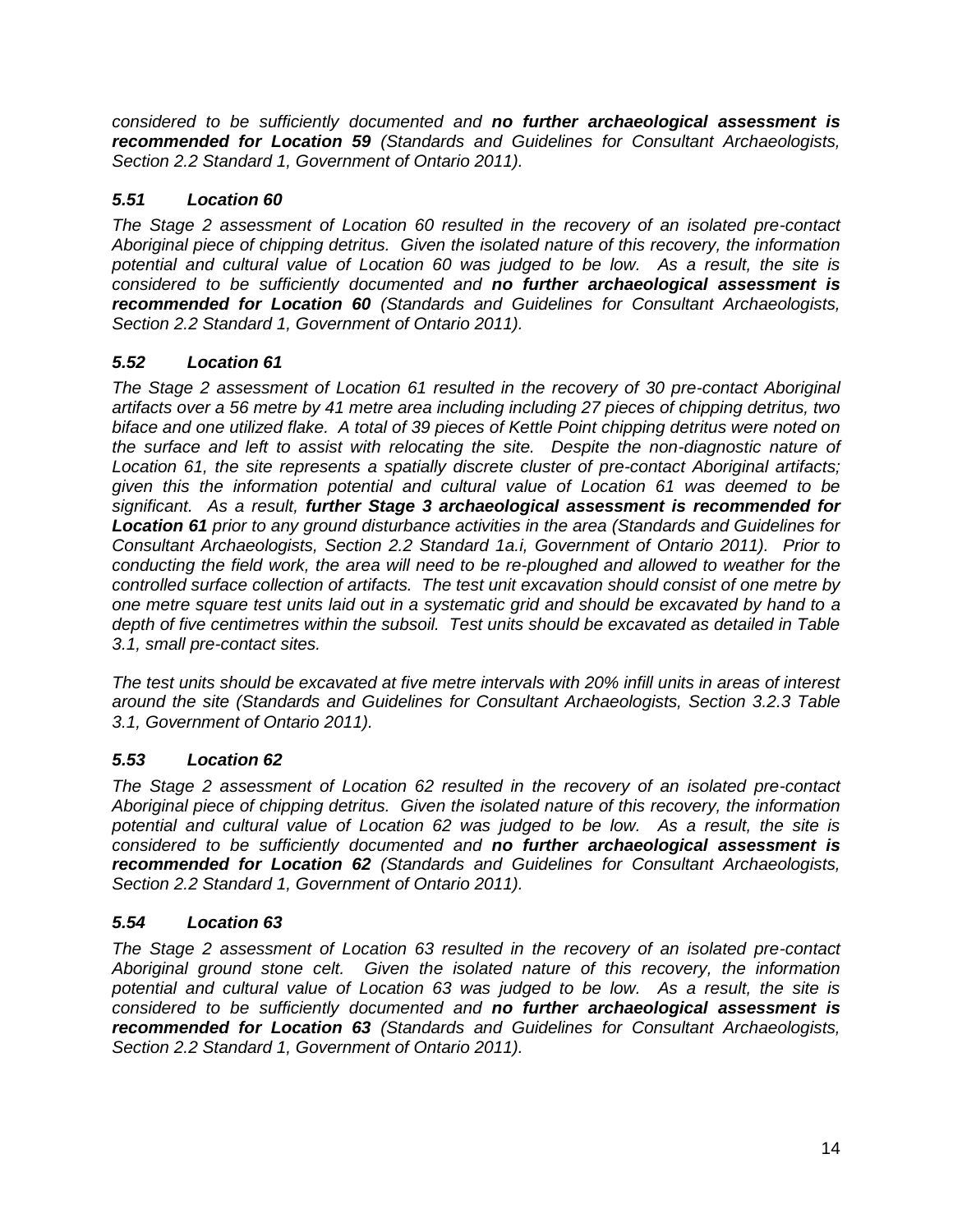# *5.55 Location 64*

*The Stage 2 assessment of Location 64 resulted in the recovery of seven pre-contact Aboriginal artifacts over a 15 metre by six metre area including six pieces of chipping detritus and one end scraper. Given the small number of recovered artifacts and the lack of diagnostic specimens, the information potential and cultural value of Location 64 was judged to be low. As a result, the site is considered to be sufficiently documented and no further archaeological assessment is recommended for Location 64 (Standards and Guidelines for Consultant Archaeologists, Section 2.2 Standard 1, Government of Ontario 2011).* 

### *5.56 Location 65*

*The Stage 2 assessment of Location 65 resulted in the recovery of three pre-contact Aboriginal artifacts over a seven metre by one metre area, all pieces of chipping detritus. Given the small number of recovered artifacts and the lack of diagnostic specimens, the information potential and cultural value of Location 65 was judged to be low. As a result, the site is considered to be sufficiently documented and no further archaeological assessment is recommended for Location 65 (Standards and Guidelines for Consultant Archaeologists, Section 2.2 Standard 1, Government of Ontario 2011).* 

#### *5.57 Location 66*

*The Stage 2 assessment of Location 66 resulted in the recovery of six pre-contact Aboriginal artifacts over a 26metre by 16 metre area including five pieces of chipping detritus and one core. Two additional pieces of chipping detritus were identified on the surface and left in the field. Given the small number of recovered artifacts and the lack of diagnostic specimens, the information potential and cultural value of Location 66 was judged to be low. As a result, the site is considered to be sufficiently documented and no further archaeological assessment is recommended for Location 66 (Standards and Guidelines for Consultant Archaeologists, Section 2.2 Standard 1, Government of Ontario 2011).* 

#### *5.58 Location 67*

*The Stage 2 assessment of Location 67 resulted in the recovery of two pre-contact Aboriginal pieces of chipping detritus located seven metres apart. Given the small number of recovered artifacts and the lack of diagnostic specimens, the information potential and cultural value of Location 67 was judged to be low. As a result, the site is considered to be sufficiently documented and no further archaeological assessment is recommended for Location 67 (Standards and Guidelines for Consultant Archaeologists, Section 2.2 Standard 1, Government of Ontario 2011).* 

#### *5.59 Location 68*

*The Stage 2 assessment of Location 68 resulted in the recovery of four pre-contact Aboriginal pieces of chipping detritus over a 33 metre by 10 metre area. Given the small number of*  recovered artifacts and the lack of diagnostic specimens, the information potential and cultural *value of Location 67 was judged to be low. As a result, the site is considered to be sufficiently documented and no further archaeological assessment is recommended for Location 68 (Standards and Guidelines for Consultant Archaeologists, Section 2.2 Standard 1, Government of Ontario 2011).* 

#### *5.60 Location 69*

*The Stage 2 assessment of Location 69 resulted in the recovery of four pre-contact Aboriginal artifacts over a 12 metre by five metre area, all pieces of chipping detritus. Given the small*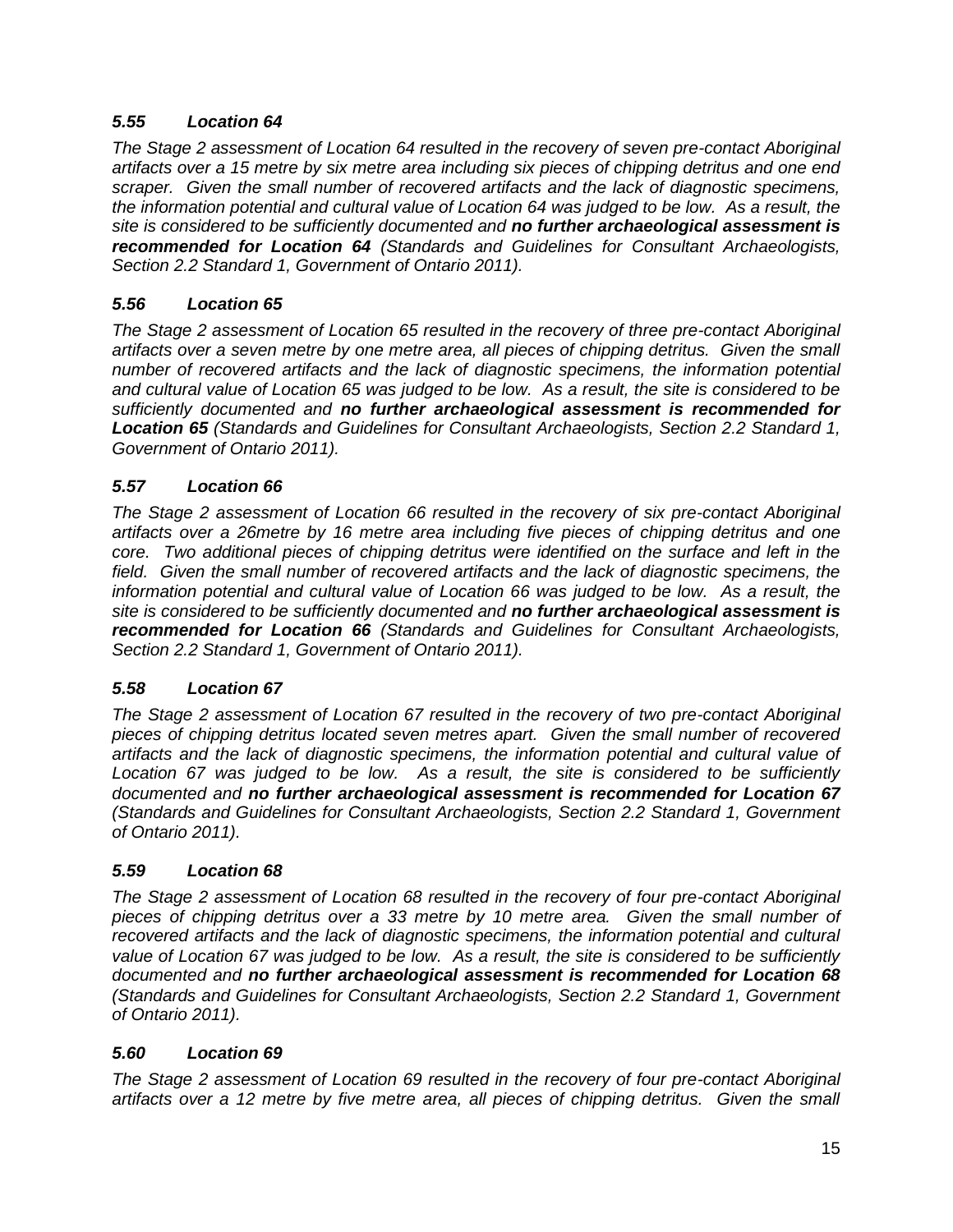*number of recovered artifacts and the lack of diagnostic specimens, the information potential and cultural value of Location 69 was judged to be low. As a result, the site is considered to be sufficiently documented and no further archaeological assessment is recommended for Location 69 (Standards and Guidelines for Consultant Archaeologists, Section 2.2 Standard 1, Government of Ontario 2011).* 

# *5.61 Location 70*

*The Stage 2 assessment of Location 70 resulted in the recovery of a 165 metre by 120 metre scatter of late 19th to early 20th century historic Euro-Canadian artifacts. Based on the Standards and Guidelines for Consultant Archaeologists (Government of Ontario 2011), the presence of more than 20 artifacts dating the period of use prior to 1900 lends cultural heritage value or interest to the site; these artifacts include the previously discussed ironstone and whiteware ceramics. However, given that another historic location was identified on the same lot in close proximity to Location 70 (Location 71), it is likely Location 71 represents the initial area of domestic settlement on the lot and Location 70 represents a later period of occupation. Given this the information potential and cultural value of Location 70 was judged to be low.* 

*As a result, the site is considered to be sufficiently documented and no further archaeological assessment is recommended for Location 70 (Standards and Guidelines for Consultant Archaeologists, Section 2.2 Standard 1c, Government of Ontario 2011).*

# *5.62 Location 71*

*The Stage 2 assessment of Location 71 resulted in the recovery of a 100 metre by 70 metre scatter mid to late 19th century historic Euro-Canadian artifacts. The presence of more than 20 artifacts dating the period of use prior to 1900 lends cultural heritage value or interest to the site; these artifacts include the previously discussed ironstone and whiteware ceramics. Based on this consideration, the artifacts identified fulfill the criteria for a Stage 3 archaeological investigation as per Section 2.2 Standard 1c of the Standards and Guidelines for Consultant Archaeologists (Government of Ontario 2011), to further evaluate its cultural heritage value or interest. Given this, it is recommended that Location 71 be subject to a Stage 3 assessment prior to any ground disturbance activities to further test the nature and density of the site. The Stage 3 assessment should employ both the controlled surface pickup and hand excavated test unit methodology as outlined in Sections 3.2 and 3.3, as well as Table 3.1, of the MTCS' Standards and Guidelines for Consultant Archaeologists (Government of Ontario 2011). Prior to conducting the field work, the area will need to be re-ploughed and allowed to weather for the controlled surface pick-up. The test unit excavation should consist of one metre by one metre square test units laid out in a systematic grid and should be excavated by hand to a depth of five centimetres within the subsoil.* 

*Test units should be excavated as detailed in Table 3.1, small pre-contact and post-contact sites. The test units should be excavated at five metre intervals with 20% infill units in areas of interest around the site (Standards and Guidelines for Consultant Archaeologists, Section 3.2.3 Table 3.1, Government of Ontario 2011).* 

*Site specific land registry research to supplement the previous background study concerning the 19th century land use and occupation history specific to Location 71 should also be conducted as part of the Stage 3 assessment.*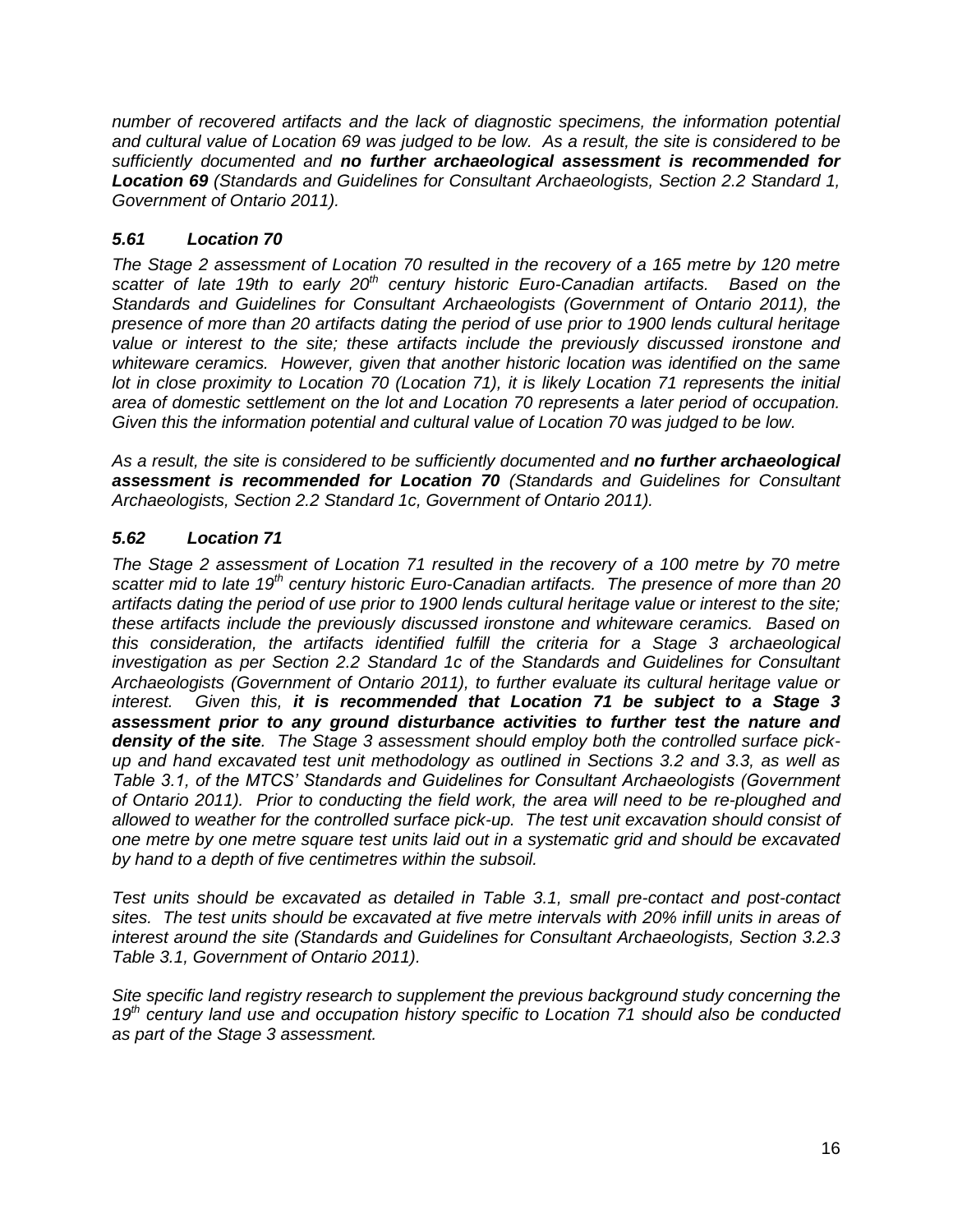### *5.63 Location 77*

*The Stage 2 assessment of Location 77 resulted in the recovery of 861 pre-contact Aboriginal artifacts over a 950 metre by 430 metre area in close proximity to the Ausable River. Given that Location 77 likely represents a spatially noteworthy pre-contact Aboriginal site spanning from the Early Archaic through to the Late Woodland, the cultural heritage value and information potential for Location 77 is significant.*

*As a result, further Stage 3 archaeological assessment is recommended for Location 77 prior to any ground disturbance activities in the area (Standards and Guidelines for Consultant Archaeologists, Section 2.2 Standard 1a, Government of Ontario 2011). Prior to conducting the field work, the area will need to be re-ploughed and allowed to weather for the controlled surface collection of artifacts. The test unit excavation should consist of one metre by one metre square test units laid out in a systematic grid and should be excavated by hand to a depth of five centimetres within the subsoil. Test units should be excavated as detailed in Table 3.1, Plough-disturbed, large, multi- or single-component lithic scatters. Multiple grids should be placed over areas of artifact concentrations, as identified through the Stage 3 CSP.* 

*The test units should be excavated at five metre intervals with 20% infill units in areas of interest around the site; additional units should be excavated, amounting to 10% of the initial grid unit total, on the periphery of the surface scatter to determine the site extent and sample the site periphery (Standards and Guidelines for Consultant Archaeologists, Section 3.2.3 Table 3.1, Government of Ontario 2011).* 

### *5.64 Location 78*

*The Stage 2 assessment of Location 78 resulted in the recovery of an isolated pre-contact Aboriginal core fragment. Given the isolated nature of this recovery, the information potential and cultural value of Location 78 was judged to be low. As a result, the site is considered to be sufficiently documented and no further archaeological assessment is recommended for Location 78 (Standards and Guidelines for Consultant Archaeologists, Section 2.2 Standard 1, Government of Ontario 2011).*

#### *5.65 Location 79*

*The Stage 2 assessment of Location 79 resulted in the recovery of an isolated pre-contact Aboriginal ground stone axe. Given the isolated nature of this recovery, the information potential and cultural value of Location 79 was judged to be low. As a result, the site is considered to be sufficiently documented and no further archaeological assessment is recommended for Location 79 (Standards and Guidelines for Consultant Archaeologists, Section 2.2 Standard 1, Government of Ontario 2011).*

#### *5.66 Location 80*

*The Stage 2 assessment of Location 80 resulted in the recovery of an isolated pre-contact Aboriginal projectile point. Given the isolated nature of this recovery, the information potential and cultural value of Location 80 was judged to be low. As a result, the site is considered to be sufficiently documented and no further archaeological assessment is recommended for Location 80 (Standards and Guidelines for Consultant Archaeologists, Section 2.2 Standard 1, Government of Ontario 2011).*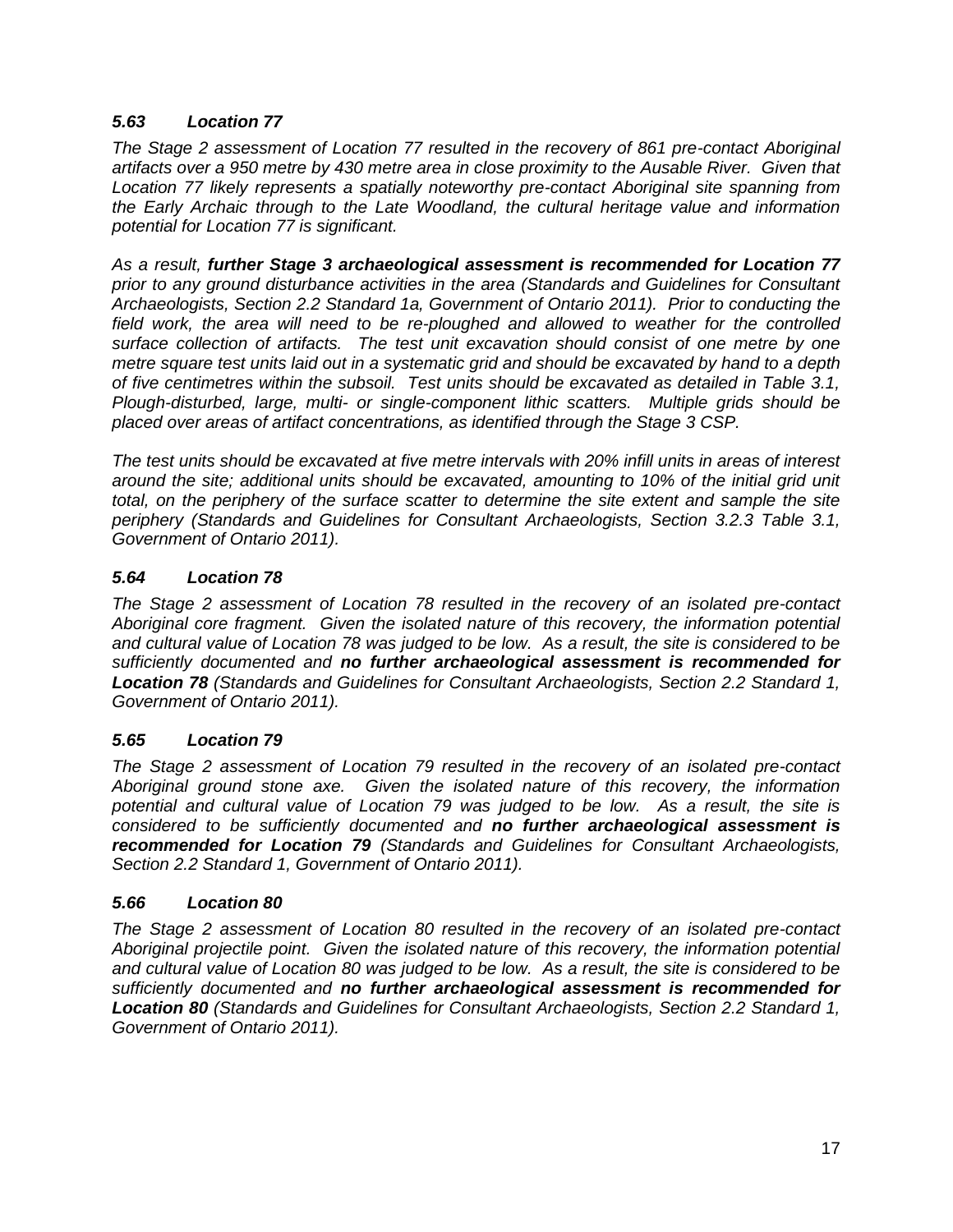### *5.67 Location 81*

*The Stage 2 assessment of Location 81 resulted in the recovery of an isolated pre-contact Aboriginal biface base. Given the isolated nature of this recovery, the information potential and cultural value of Location 81 was judged to be low. As a result, the site is considered to be sufficiently documented and no further archaeological assessment is recommended for Location 81 (Standards and Guidelines for Consultant Archaeologists, Section 2.2 Standard 1, Government of Ontario 2011).*

### *5.68 Location 82*

*The Stage 2 assessment of Location 82 resulted in the recovery of four pre-contact Aboriginal artifacts over a 45 metre by 45 metre area including one piece of chipping detritus, two bifaces, and one possible Late Paleo-Indian projectile point. Given that Location 82 possibly dates to the late Paleo-Indian period, the information potential and cultural value of Location 82 was judged to be significant.*

*As a result, further Stage 3 archaeological assessment is recommended for Location 82 prior to any ground disturbance activities in the area (Standards and Guidelines for Consultant Archaeologists, Section 2.2 Standard 1b.iii, Government of Ontario 2011). Prior to conducting the field work, the area will need to be re-ploughed and allowed to weather for the controlled surface collection of artifacts. The test unit excavation should consist of one metre by one metre square test units laid out in a systematic grid and should be excavated by hand to a depth of five centimetres within the subsoil.* 

*The test units should be excavated at five metre intervals with 20% infill units in areas of interest around the site. Given the location represents a possible single component Paleo-Indian site, it is likely a minimum of 20% of the total units must be screen through three millimetre hardware cloth to faciliatate in the recovery of artifacts (Standards and Guidelines for Consultant Archaeologists, Section 3.2.2, Standard 7, Section 3.2.3 Table 3.1, Government of Ontario 2011). The excavation grid should be centred where the Hi-Lo point was recovered and expanded in all directions from this location.*

# *5.69 Location 83*

*The Stage 2 assessment of Location 83 resulted in the recovery of an isolated pre-contact Aboriginal projectile point. Given the isolated nature of this recovery, the information potential and cultural value of Location 83 was judged to be low. As a result, the site is considered to be sufficiently documented and no further archaeological assessment is recommended for Location 83 (Standards and Guidelines for Consultant Archaeologists, Section 2.2 Standard 1, Government of Ontario 2011).*

# *5.70 Location 84*

*The Stage 2 assessment of Location 84 resulted in the recovery of an isolated pre-contact Aboriginal projectile point perform in the form of a Meadowood cache blade. The occurrence of large caches of well flakes preforms has become a defining characteristic of the Early Woodland Meadowood period (Spence et al. 1990). Because tools like this have previously been*  recovered in the presence of other near-identical tools, the information potential and cultural *value of Location 84 was judged to be significant.*

*As a result, further Stage 3 archaeological assessment is recommended for Location 84 prior to any ground disturbance activities in the area (Standards and Guidelines for Consultant Archaeologists, Section 2.2 Guideline 2, Government of Ontario 2011). Prior to conducting the*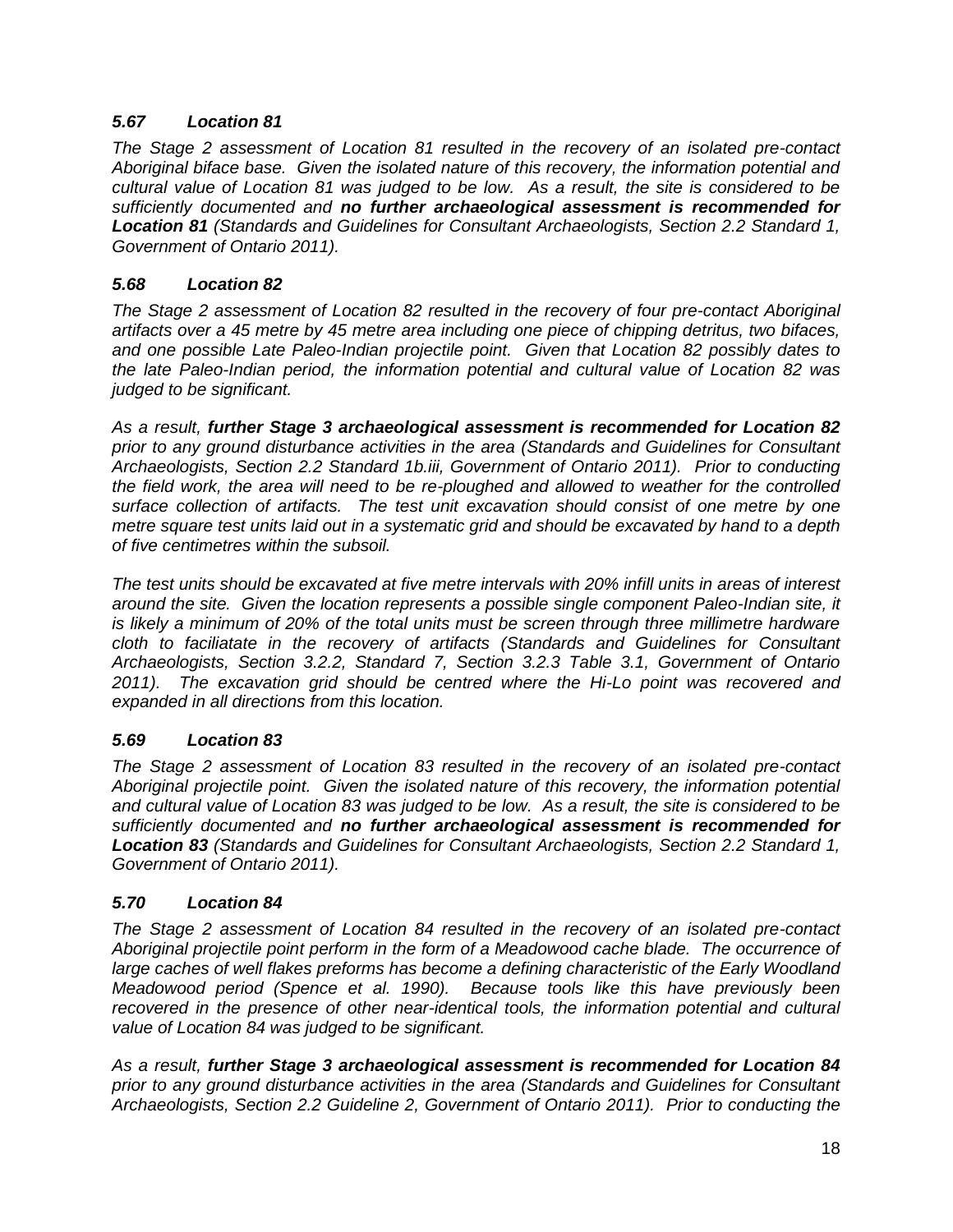*field work, the area will need to be re-ploughed and allowed to weather for the controlled surface collection of artifacts. The test unit excavation should consist of one metre by one metre square test units laid out in a systematic grid and should be excavated by hand to a depth of five centimetres within the subsoil. Test units should be excavated as detailed in Table 3.1, small pre-contact sites. The test units should be excavated at five metre intervals with 20% infill units in areas of interest around the site (Standards and Guidelines for Consultant Archaeologists, Section 3.2.3 Table 3.1, Government of Ontario 2011).* 

# *5.71 Location 87*

*The Stage 2 assessment of Location 87 resulted in the recovery of a scatter (n=22) of late 19th to early 20th century historic Euro-Canadian artifacts over a 56 metre by 25 metre area. A total of 57 historic Euro-Canadian artifacts were identified on the surface of Location 87, with 35 left in the field. Although only a small sample of ceramics (n=17) were recovered, this total included predominately pre-1900 ironstone ceramics. It is our professional opinion that Location 87 has cultural heritage value or interest. Based on this consideration, Stage 3 assessment is recommended as per Section 2.2, Guideline 2 of the Standards and Guidelines for Consultant Archaeologists (Government of Ontario 2011), to further evaluate its cultural heritage value or interest.* 

*Given this, it is recommended that Location 87 be subject to a Stage 3 assessment prior to any ground disturbance activities to further test the nature and density of the site. The Stage 3 assessment should employ both the controlled surface pick-up and hand excavated test unit methodology as outlined in Sections 3.2 and 3.3, as well as Table 3.1, of the MTCS' Standards and Guidelines for Consultant Archaeologists (Government of Ontario 2011). Prior to conducting the field work, the area will need to be re-ploughed and allowed to weather for the controlled surface pick-up. The test unit excavation should consist of one metre by one metre square test units laid out in a systematic grid and should be excavated by hand to a depth of five centimetres within the subsoil.* 

*Test units should be excavated as detailed in Table 3.1, small pre-contact and post-contact sites. The test units should be excavated at five metre intervals with 20% infill units in areas of interest around the site (Standards and Guidelines for Consultant Archaeologists, Section 3.2.3 Table 3.1, Government of Ontario 2011).* 

*Site specific land registry research to supplement the previous background study concerning the 19th century land use and occupation history specific to Location 87 should also be conducted as part of the Stage 3 assessment.*

# *5.72 Location 88*

*The Stage 2 assessment of Location 88 resulted in the recovery of an isolated pre-contact Aboriginal piece of chipping detritus. Given the isolated nature of this recovery, the information potential and cultural value of Location 88 was judged to be low. As a result, the site is considered to be sufficiently documented and no further archaeological assessment is recommended for Location 88 (Standards and Guidelines for Consultant Archaeologists, Section 2.2 Standard 1, Government of Ontario 2011).*

# *5.73 Location 89*

*The Stage 2 assessment of Location 89 resulted in the recovery of two pre-contact Aboriginal artifacts, both pieces of chipping detritus, found 10 metres apart. Given the small number of recovered artifacts and the lack of diagnostic specimens, the information potential and cultural*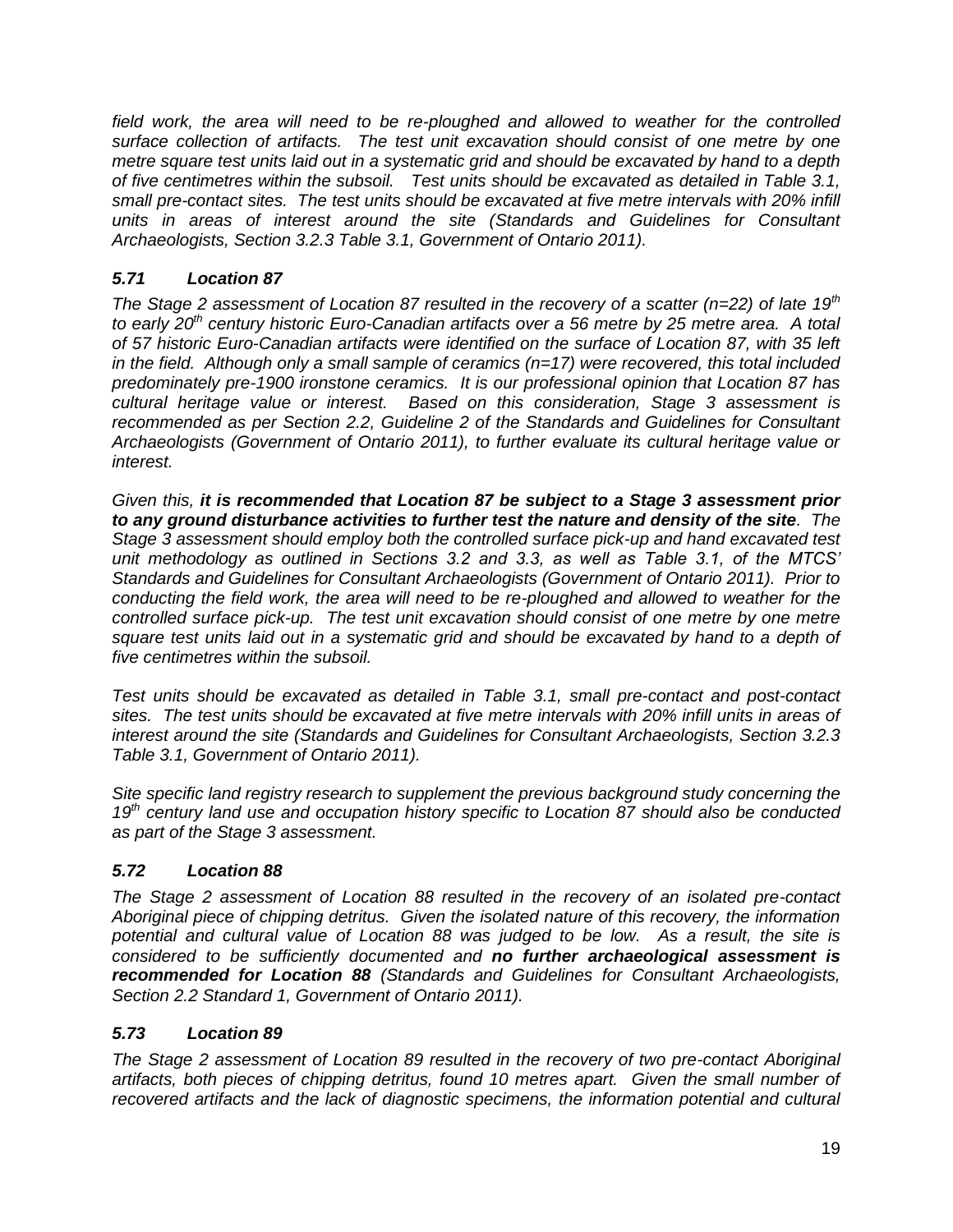*value of Location 89 was judged to be low. As a result, the site is considered to be sufficiently documented and no further archaeological assessment is recommended for Location 89 (Standards and Guidelines for Consultant Archaeologists, Section 2.2 Standard 1, Government of Ontario 2011).*

# *5.74 Location 90*

*The Stage 2 assessment of Location 90 resulted in the recovery of an isolated pre-contact Aboriginal retouched flake. Given the isolated nature of this recovery, the information potential and cultural value of Location 90 was judged to be low. As a result, the site is considered to be sufficiently documented and no further archaeological assessment is recommended for Location 90 (Standards and Guidelines for Consultant Archaeologists, Section 2.2 Standard 1, Government of Ontario 2011).*

# *5.75 Location 91*

*The Stage 2 assessment of Location 91 resulted in the recovery of two pre-contact Aboriginal projectile points. Given the small number of recovered artifacts, the information potential and cultural value of Location 91 was judged to be low. As a result, the site is considered to be sufficiently documented and no further archaeological assessment is recommended for Location 91 (Standards and Guidelines for Consultant Archaeologists, Section 2.2 Standard 1, Government of Ontario 2011).*

# *5.76 Location 92*

*The Stage 2 assessment of Location 92 resulted in the recovery of eight pre-contact Aboriginal artifacts over a 58 metre by 22 metre area including seven pieces of chipping detritus and one biface. Given the small number of recovered artifacts over a large spatial area and the lack of diagnostic specimens, the information potential and cultural value of Location 92 was judged to be low. As a result, the site is considered to be sufficiently documented and no further archaeological assessment is recommended for Location 92 (Standards and Guidelines for Consultant Archaeologists, Section 2.2 Standard 1, Government of Ontario 2011).*

# *5.77 Location 93*

*The Stage 2 assessment of Location 93 resulted in the recovery of an isolated pre-contact Aboriginal projectile point. Given the isolated nature of this recovery, the information potential and cultural value of Location 93 was judged to be low. As a result, the site is considered to be sufficiently documented and no further archaeological assessment is recommended for Location 93 (Standards and Guidelines for Consultant Archaeologists, Section 2.2 Standard 1, Government of Ontario 2011).*

# *5.78 Location 94*

*The Stage 2 assessment of Location 94 resulted in the recovery of two pre-contact Aboriginal artifacts, both pieces of chipping detritus, found 7 metres apart. Given the small number of*  recovered artifacts and the lack of diagnostic specimens, the information potential and cultural *value of Location 94 was judged to be low. As a result, the site is considered to be sufficiently documented and no further archaeological assessment is recommended for Location 94 (Standards and Guidelines for Consultant Archaeologists, Section 2.2 Standard 1, Government of Ontario 2011).*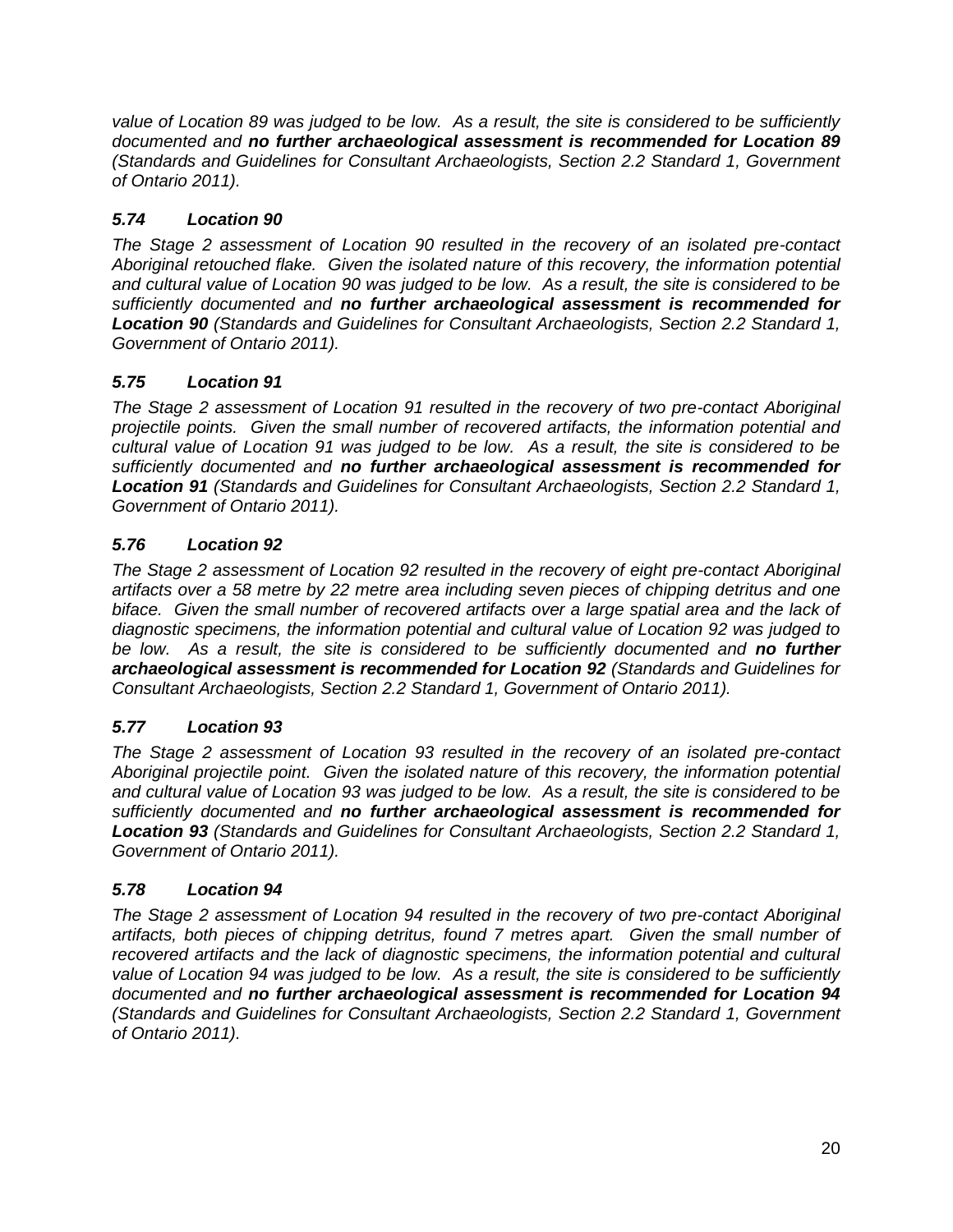# *5.79 Location 95*

*The Stage 2 assessment of Location 95 resulted in the recovery of three pre-contact Aboriginal artifacts, all pieces of chipping detritus. Given the small number of recovered artifacts and the lack of diagnostic specimens, the information potential and cultural value of Location 95 was judged to be low. As a result, the site is considered to be sufficiently documented and no further archaeological assessment is recommended for Location 95 (Standards and Guidelines for Consultant Archaeologists, Section 2.2 Standard 1, Government of Ontario 2011).* 

# *5.80 Location 96*

*The Stage 2 assessment of Location 96 resulted in the recovery of an isolated pre-contact Aboriginal piece of chipping detritus. Given the isolated nature of this recovery, the information potential and cultural value of Location 96 was judged to be low. As a result, the site is considered to be sufficiently documented and no further archaeological assessment is recommended for Location 96 (Standards and Guidelines for Consultant Archaeologists, Section 2.2 Standard 1, Government of Ontario 2011).*

# *5.81 Location 97*

*The Stage 2 assessment of Location 97 resulted in the recovery of two pre-contact Aboriginal artifacts, found two metres apart, including one piece of chipping detritus and one utilized flake. Given the small number of recovered artifacts and the lack of diagnostic specimens, the information potential and cultural value of Location 97 was judged to be low. As a result, the site is considered to be sufficiently documented and no further archaeological assessment is recommended for Location 97 (Standards and Guidelines for Consultant Archaeologists, Section 2.2 Standard 1, Government of Ontario 2011).*

#### *5.82 Location 98*

*The Stage 2 assessment of Location 98 resulted in the recovery of 11 pre-contact Aboriginal artifacts over a 50 metre by 21 metre area including eight pieces of chipping detritus, two utilized flakes, and one abrader. No areas were identified at Location 98 where 10 nondiagnostic artifacts or one diagnostic and two non-diagnostic artifacts were recovered within an isolated 10 metre by 10 metre area. Given the small number of recovered artifacts over a large spatial area and the lack of diagnostic specimens, the information potential and cultural value of Location 98 was judged to be low. As a result, the site is considered to be sufficiently documented and no further archaeological assessment is recommended for Location 98 (Standards and Guidelines for Consultant Archaeologists, Section 2.2 Standard 1, Government of Ontario 2011).*

#### *5.83 Location 99*

*The Stage 2 assessment of Location 99 resulted in the recovery of eight pre-contact Aboriginal*  artifacts over a 18 metre by 13 metre area, all pieces of chipping detritus. Given the small *number of recovered artifacts and the lack of diagnostic specimens, the information potential and cultural value of Location 99 was judged to be low. As a result, the site is considered to be sufficiently documented and no further archaeological assessment is recommended for Location 99 (Standards and Guidelines for Consultant Archaeologists, Section 2.2 Standard 1, Government of Ontario 2011).*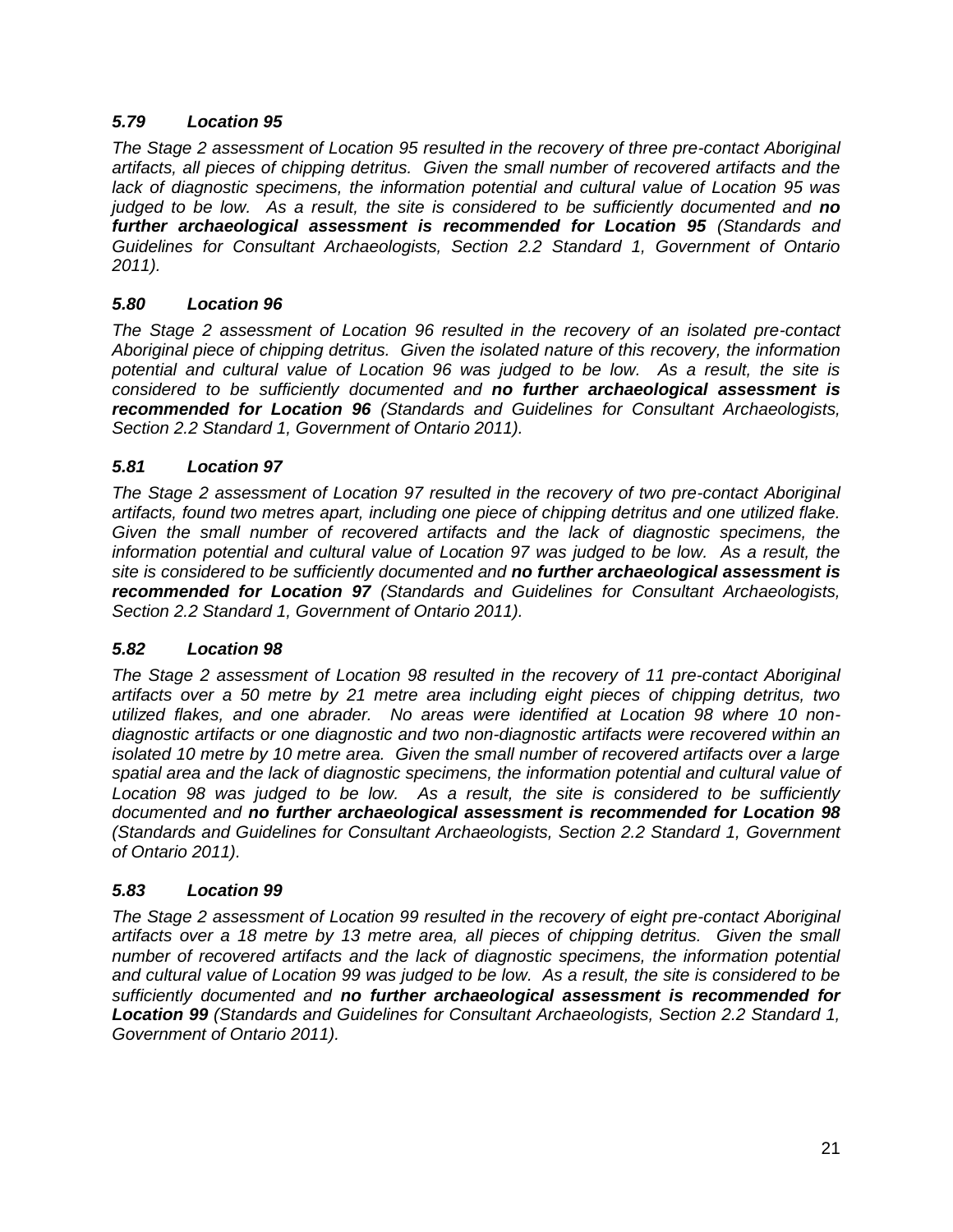### *5.84 Location 101*

*The Stage 2 assessment of Location 101 resulted in the recovery of 234 pre-contact Aboriginal artifacts over a 405 metre by 270 metre area in close proximity to the Ausable River. Over 300 pieces of chipping detritus were identified on the surface and left in the field. Given that Location 101 likely represents a spatially noteworthy pre-contact Aboriginal site spanning from the Middle Archaic through to the Early Woodland, the cultural heritage value and information potential for Location 101 is significant.*

*As a result, further Stage 3 archaeological assessment is recommended for Location 101 prior to any ground disturbance activities in the area (Standards and Guidelines for Consultant Archaeologists, Section 2.2 Standard 1a.i, Government of Ontario 2011). Prior to conducting the field work, the area will need to be re-ploughed and allowed to weather for the controlled surface collection of artifacts. The test unit excavation should consist of one metre by one metre square test units laid out in a systematic grid and should be excavated by hand to a depth of five centimetres within the subsoil. Test units should be excavated as detailed in Table 3.1, Plough-disturbed, large, multi- or single-component lithic scatters. Multiple grids should be placed over areas of artifact concentrations, as identified through the Stage 3 CSP. The test units should be excavated at five metre intervals with 20% infill units in areas of interest around the site; additional units should be excavated, amounting to 10% of the initial grid unit total, on the periphery of the surface scatter to determine the site extent and sample the site periphery (Standards and Guidelines for Consultant Archaeologists, Section 3.2.3 Table 3.1, Government of Ontario 2011).* 

# *5.85 Location 102*

*The Stage 2 assessment of Location 102 resulted in the recovery of seven pre-contact Aboriginal artifacts and over a 15 metre by 10 metre area including four pieces of chipping detritus, two utilized flakes, and one projectile point. Six additional pieces of chipping detritus were identified on the surface and left in the field. Location 102 represents a spatially discrete cluster of pre-contact Aboriginal artifacts likely dating to the Middle Archaic period in southern Ontario; given this the information potential and cultural value of Location 102 was deemed to be significant. As a result, further Stage 3 archaeological assessment is recommended for Location 102 prior to any ground disturbance activities in the area (Standards and Guidelines for Consultant Archaeologists, Section 2.2 Standard 1a.i, Government of Ontario 2011). Prior to conducting the field work, the area will need to be re-ploughed and allowed to weather for the controlled surface collection of artifacts. The test unit excavation should consist of one metre by one metre square test units laid out in a systematic grid and should be excavated by hand to a depth of five centimetres within the subsoil. Test units should be excavated as detailed in Table 3.1, small pre-contact sites. The test units should be excavated at five metre intervals with 20% infill units in areas of interest around the site (Standards and Guidelines for Consultant Archaeologists, Section 3.2.3 Table 3.1, Government of Ontario 2011).* 

# *5.86 Location 103*

*The Stage 2 assessment of Location 103 resulted in the recovery of seven pre-contact Aboriginal artifacts over a 25 metre by 25 metre area including four pieces of chipping detritus, one retouched flake, and two bifaces. Given the small number of recovered artifacts and the lack of diagnostic specimens, the information potential and cultural value of Location 103 was judged to be low. As a result, the site is considered to be sufficiently documented and no further archaeological assessment is recommended for Location 103 (Standards and Guidelines for Consultant Archaeologists, Section 2.2 Standard 1, Government of Ontario 2011).*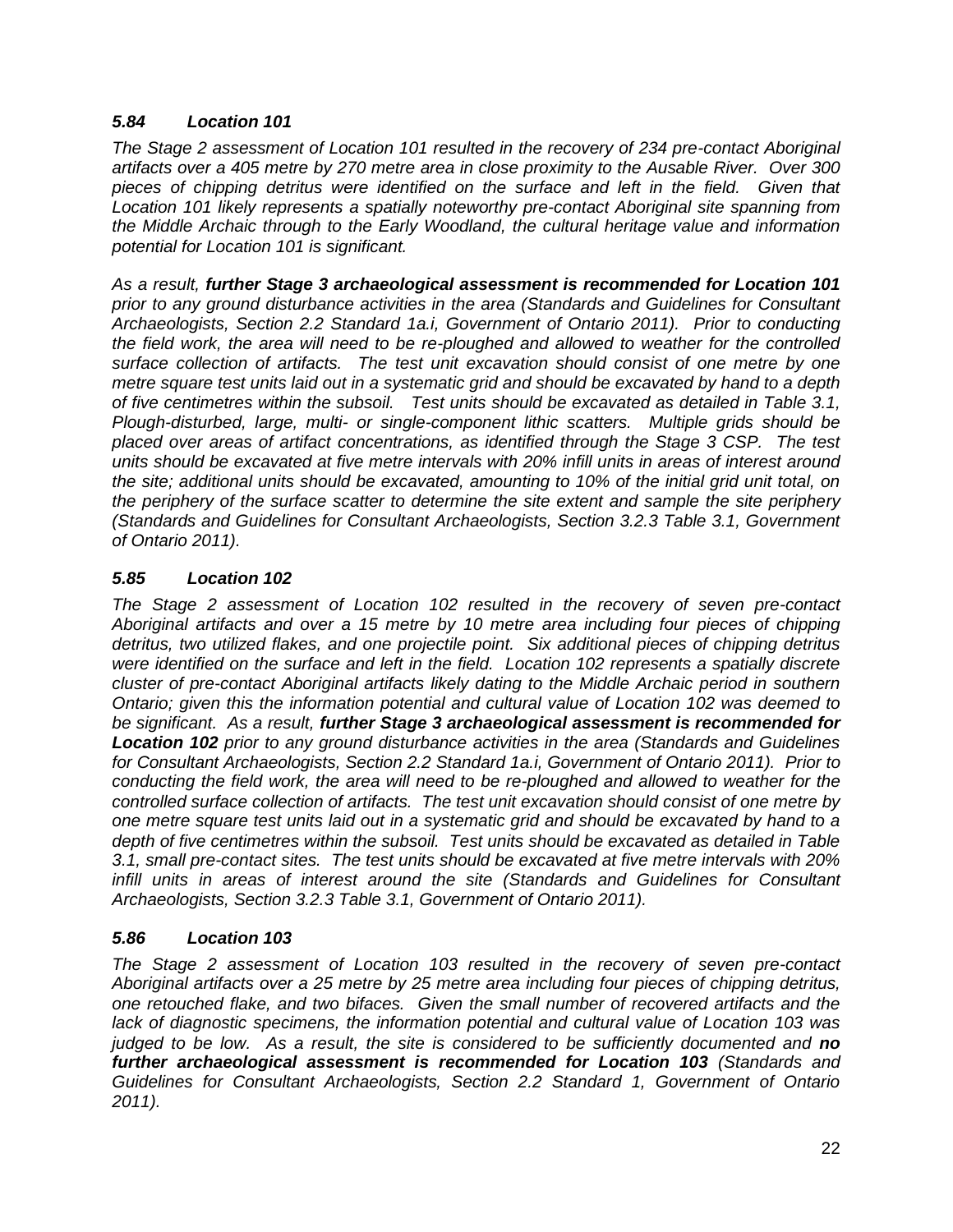### *5.87 Location 104*

*The Stage 2 assessment of Location104 resulted in the recovery of three artifacts over a 35 metre by 25 metre area, all pieces of chipping detritus. Given the small number of recovered artifacts and the lack of diagnostic specimens, the information potential and cultural value of Location 104 was judged to be low. As a result, the site is considered to be sufficiently documented and no further archaeological assessment is recommended for Location 104 (Standards and Guidelines for Consultant Archaeologists, Section 2.2 Standard 1, Government of Ontario 2011).*

### *5.88 Location 105*

*The Stage 2 assessment of Location 105 resulted in the recovery of 19 pre-contact Aboriginal artifacts over a 62 metre by 36 metre area including 12 pieces of chipping detritus, four utilized flakes, one graver, one uniface, and one biface. Given the small number of recovered artifacts and the lack of diagnostic specimens, the information potential and cultural value of Location 105 was judged to be low. As a result, the site is considered to be sufficiently documented and no further archaeological assessment is recommended for Location 105 (Standards and Guidelines for Consultant Archaeologists, Section 2.2 Standard 1, Government of Ontario 2011).*

#### *5.89 Location 106*

*The Stage 2 assessment of Location 106 resulted in the recovery of three pre-contact Aboriginal artifacts over a 15 metre by 15 metre area including one piece of chipping detritus, one scraper, and one biface. Given the small number of recovered artifacts and the lack of diagnostic specimens, the information potential and cultural value of Location 106 was judged to be low. As a result, the site is considered to be sufficiently documented and no further archaeological assessment is recommended for Location 106 (Standards and Guidelines for Consultant Archaeologists, Section 2.2 Standard 1, Government of Ontario 2011).*

#### *5.90 Location 107*

*The Stage 2 assessment of Location 107 resulted in the recovery of an isolated pre-contact Aboriginal projectile point. Given the isolated nature of this recovery, the information potential and cultural value of Location 107 was judged to be low. As a result, the site is considered to be sufficiently documented and no further archaeological assessment is recommended for Location 107 (Standards and Guidelines for Consultant Archaeologists, Section 2.2 Standard 1, Government of Ontario 2011).*

#### *5.91 Location 108*

*The Stage 2 assessment of Location 108 resulted in the recovery of an isolated pre-contact Aboriginal utilized flake. Given the isolated nature of this recovery, the information potential and cultural value of Location 108 was judged to be low. As a result, the site is considered to be sufficiently documented and no further archaeological assessment is recommended for Location 108 (Standards and Guidelines for Consultant Archaeologists, Section 2.2 Standard 1, Government of Ontario 2011).*

#### *5.92 Location 109*

*The Stage 2 assessment of Location 109 resulted in the recovery of an isolated pre-contact Aboriginal artifact, a biface. Given the isolated nature of this recovery, the information potential and cultural value of Location 109 was judged to be low. As a result, the site is considered to be sufficiently documented and no further archaeological assessment is recommended for*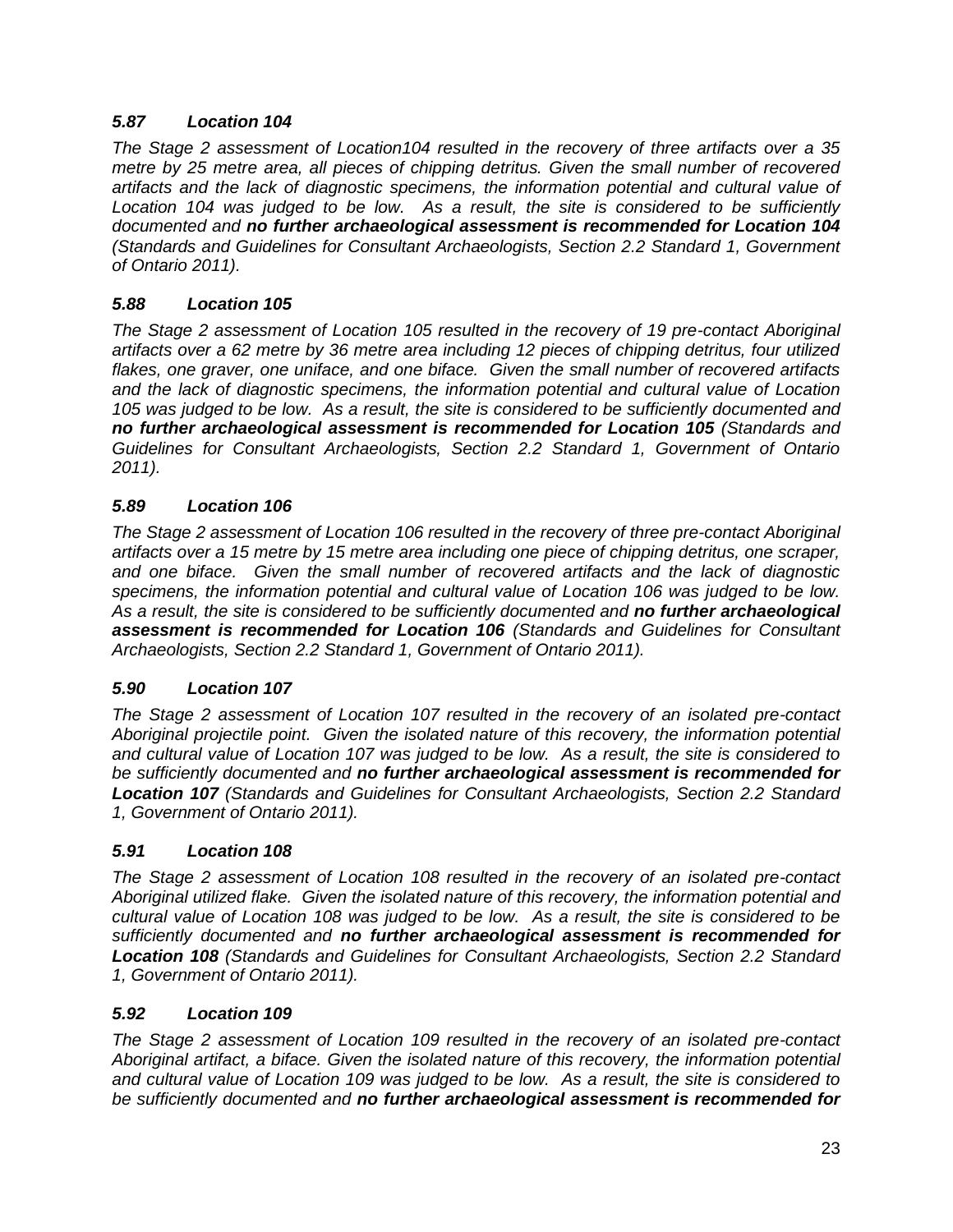*Location 109 (Standards and Guidelines for Consultant Archaeologists, Section 2.2 Standard 1, Government of Ontario 2011).*

# *5.93 Location 110*

*The Stage 2 assessment of Location 110 resulted in the recovery of a 75 metre by 550 metre scatter mid to late 19th century historic Euro-Canadian artifacts. The presence of more than 20 artifacts dating the period of use prior to 1900 lends cultural heritage value or interest to the site; these artifacts include the previously discussed ironstone and whiteware ceramics. Based on this consideration, the artifacts identified fulfill the criteria for a Stage 3 archaeological investigation as per Section 2.2 Standard 1c of the Standards and Guidelines for Consultant Archaeologists (Government of Ontario 2011), to further evaluate its cultural heritage value or interest. Given this, it is recommended that Location 110 be subject to a Stage 3 assessment prior to any ground disturbance activities to further test the nature and density of the site. The Stage 3 assessment should employ both the controlled surface pickup and hand excavated test unit methodology as outlined in Sections 3.2 and 3.3, as well as Table 3.1, of the MTCS' Standards and Guidelines for Consultant Archaeologists (Government of Ontario 2011). Prior to conducting the field work, the area will need to be re-ploughed and allowed to weather for the controlled surface pick-up. The test unit excavation should consist of one metre by one metre square test units laid out in a systematic grid and should be excavated by hand to a depth of five centimetres within the subsoil.* 

*Test units should be excavated as detailed in Table 3.1, small pre-contact and post-contact sites. The test units should be excavated at five metre intervals with 20% infill units in areas of interest around the site (Standards and Guidelines for Consultant Archaeologists, Section 3.2.3 Table 3.1, Government of Ontario 2011).* 

*Site specific land registry research to supplement the previous background study concerning the 19th century land use and occupation history specific to Location 110 should also be conducted as part of the Stage 3 assessment.*

# *5.94 Location 111*

*The Stage 2 assessment of Location 111 resulted in the recovery of an isolated pre-contact Aboriginal artifact, a utilized flake. Given the isolated nature of this recovery, the information potential and cultural value of Location 111 was judged to be low. As a result, the site is considered to be sufficiently documented and no further archaeological assessment is recommended for Location 111 (Standards and Guidelines for Consultant Archaeologists, Section 2.2 Standard 1, Government of Ontario 2011).*

# *5.95 Location 112*

*The Stage 2 assessment of Location 112 resulted in the recovery of seven pre-contact Aboriginal artifacts over a 53 metre by 23 metre area including six pieces of chipping detritus and one utilized flake. Given the small number of recovered artifacts and the lack of diagnostic specimens, the information potential and cultural value of Location 112 was judged to be low. As a result, the site is considered to be sufficiently documented and no further archaeological assessment is recommended for Location 112 (Standards and Guidelines for Consultant Archaeologists, Section 2.2 Standard 1, Government of Ontario 2011).*

# *5.96 Location 113*

*The Stage 2 assessment of Location 113 resulted in the recovery of three pre-contact Aboriginal artifacts over a 18 metre by 6 metre area, all pieces of chipping detritus. Given the small*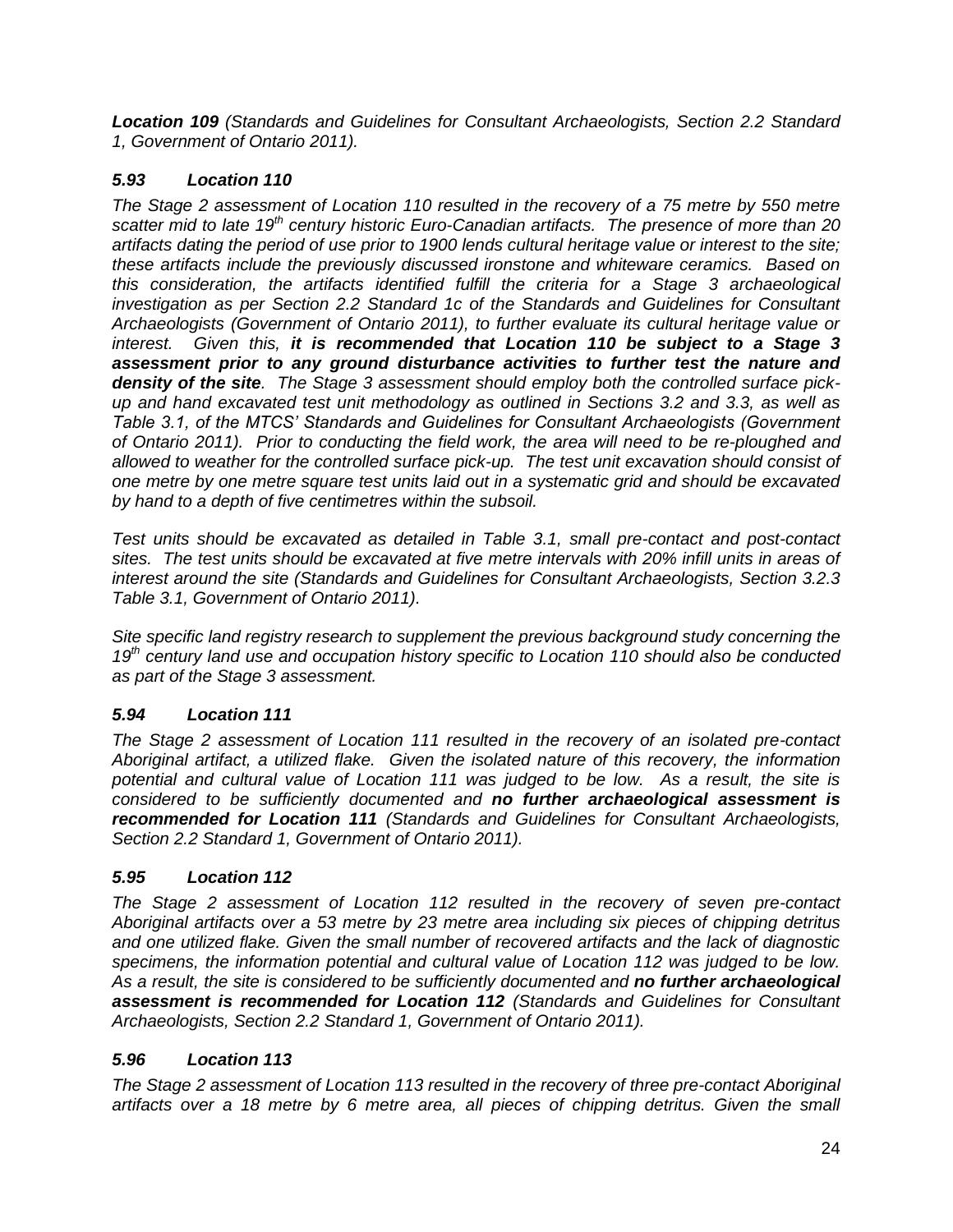*number of recovered artifacts and the lack of diagnostic specimens, the information potential and cultural value of Location 113 was judged to be low. As a result, the site is considered to be sufficiently documented and no further archaeological assessment is recommended for Location 113 (Standards and Guidelines for Consultant Archaeologists, Section 2.2 Standard 1, Government of Ontario 2011).*

# *5.97 Location 114*

*The Stage 2 assessment of Location 114 resulted in the recovery of 17 pre-contact Aboriginal artifacts over a 28 metre by 22 metre area including 14 pieces of chipping detritus and three retouched flakes; forty more pieces of chipping detritus were identified on the surface and left in the field. Despite the non-diagnostic nature of Location 114, the site represents a spatially discrete cluster of pre-contact Aboriginal artifacts; given this, the information potential and cultural value of Location 114 was deemed to be significant. As a result, further Stage 3 archaeological assessment is recommended for Location 114 prior to any ground disturbance activities in the area (Standards and Guidelines for Consultant Archaeologists, Section 2.2 Standard 1a.i, Government of Ontario 2011). Prior to conducting the field work, the area will need to be re-ploughed and allowed to weather for the controlled surface collection of artifacts. The test unit excavation should consist of one metre by one metre square test units laid out in a systematic grid and should be excavated by hand to a depth of five centimetres within the subsoil. Test units should be excavated as detailed in Table 3.1, small pre-contact sites. The test units should be excavated at five metre intervals with 20% infill units in areas of interest around the site (Standards and Guidelines for Consultant Archaeologists, Section 3.2.3 Table 3.1, Government of Ontario 2011).* 

# *5.98 Location 115*

*The Stage 2 assessment of Location 115 resulted in the recovery of two pre-contact Aboriginal artifacts located 10 metres apart including one projectile point of indeterminate typology and one biface. Given the small number of recovered artifacts and the lack of diagnostic specimens, the information potential and cultural value of Location 115 was judged to be low. As a result, the site is considered to be sufficiently documented and no further archaeological assessment is recommended for Location 115 (Standards and Guidelines for Consultant Archaeologists, Section 2.2 Standard 1, Government of Ontario 2011).*

# *5.99 Location 116*

*The Stage 2 assessment of Location 116 resulted in the recovery of 55 pre-contact Aboriginal artifacts over a 168 metre by 132 metre area including 42 pieces of chipping detritus, two scrapers, one denticulate, one core, and eight bifaces. Over 300 pieces of chipping detritus were identified on the surface and left in the field. Despite the non-diagnostic nature of Location 116, the site represents a spatially discrete cluster of pre-contact Aboriginal artifacts; given this, the information potential and cultural value of Location 116 was deemed to be significant. As a result, further Stage 3 archaeological assessment is recommended for Location 116 prior to any ground disturbance activities in the area (Standards and Guidelines for Consultant Archaeologists, Section 2.2 Standard 1a.i, Government of Ontario 2011). Prior to conducting the field work, the area will need to be re-ploughed and allowed to weather for the controlled surface collection of artifacts. The test unit excavation should consist of one metre by one metre square test units laid out in a systematic grid and should be excavated by hand to a depth of five centimetres within the subsoil. Test units should be excavated as detailed in Table 3.1, Plough-disturbed, large, multi- or single-component lithic scatters. Multiple grids should be placed over areas of artifact concentrations, as identified through the Stage 3 CSP. The test units should be excavated at five metre intervals with 20% infill units in areas of interest around*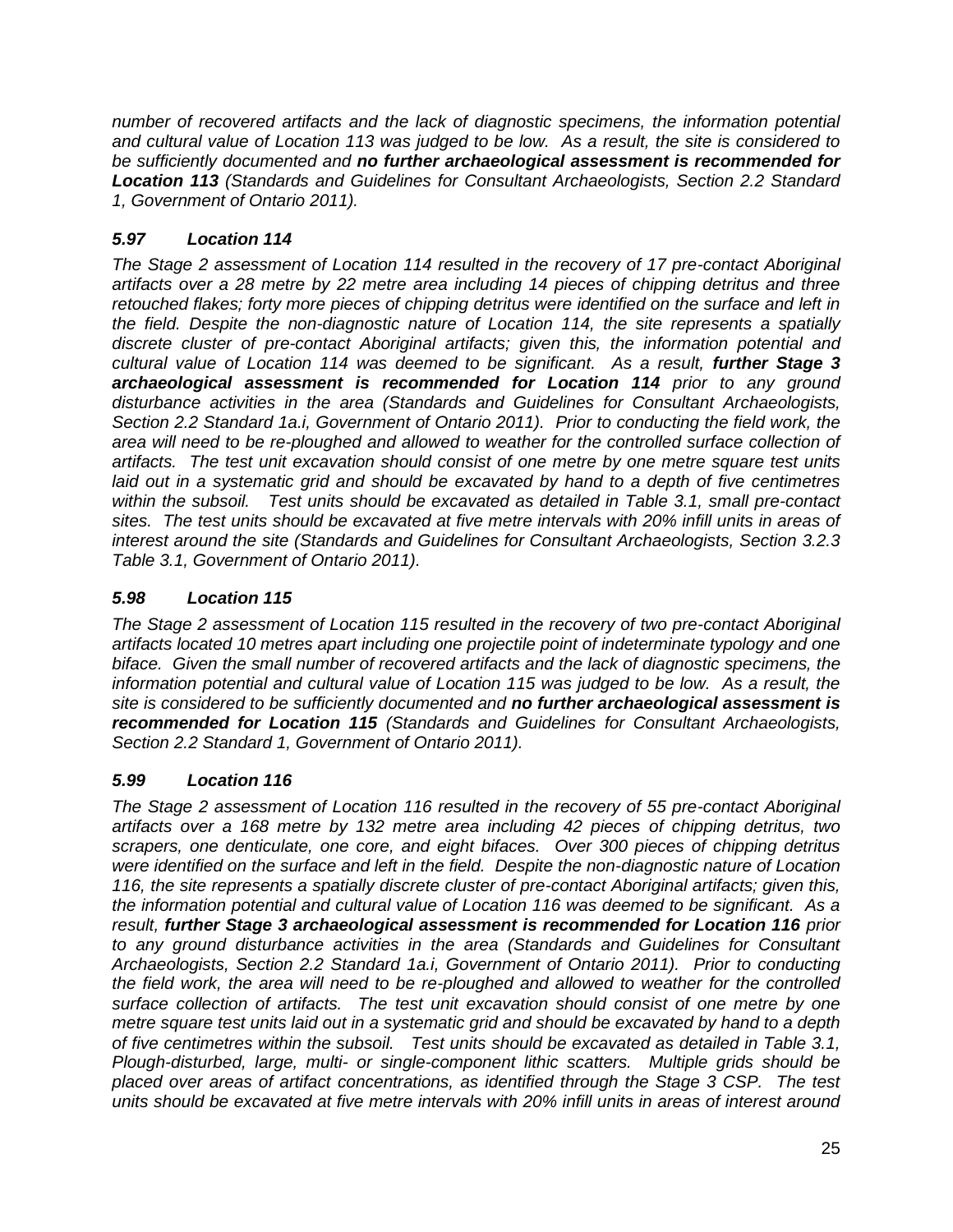*the site; additional units should be excavated, amounting to 10% of the initial grid unit total, on the periphery of the surface scatter to determine the site extent and sample the site periphery (Standards and Guidelines for Consultant Archaeologists, Section 3.2.3 Table 3.1, Government of Ontario 2011).* 

# *5.100 Location 117*

*The Stage 2 assessment of Location 117 resulted in the recovery of a 33 metre by 23 metre scatter of mid to late 19th century historic Euro-Canadian artifacts. The presence of more than 20 artifacts dating the period of use prior to 1900 lends cultural heritage value or interest to the site; these artifacts include the previously discussed ironstone and whiteware ceramics as well as stoneware and window glass artifacts. Based on this consideration, the artifacts identified fulfill the criteria for a Stage 3 archaeological investigation as per Section 2.2 Standard 1c of the Standards and Guidelines for Consultant Archaeologists (Government of Ontario 2011), to*  further evaluate its cultural heritage value or interest. Given this, it is recommended that *Location 117 be subject to a Stage 3 assessment prior to any ground disturbance activities to further test the nature and density of the site. The Stage 3 assessment should employ both the controlled surface pick-up and hand excavated test unit methodology as outlined in Sections 3.2 and 3.3, as well as Table 3.1, of the MTCS' Standards and Guidelines for Consultant Archaeologists (Government of Ontario 2011). Prior to conducting the field work, the area will need to be re-ploughed and allowed to weather for the controlled surface pick-up. The test unit excavation should consist of one metre by one metre square test units laid out in a systematic grid and should be excavated by hand to a depth of five centimetres within the subsoil.* 

*Test units should be excavated as detailed in Table 3.1, small pre-contact and post-contact sites. The test units should be excavated at five metre intervals with 20% infill units in areas of interest around the site (Standards and Guidelines for Consultant Archaeologists, Section 3.2.3 Table 3.1, Government of Ontario 2011).* 

*Site specific land registry research to supplement the previous background study concerning the 19th century land use and occupation history specific to Location 117 should also be conducted as part of the Stage 3 assessment.*

# *5.101 Location 118*

*The Stage 2 assessment of Location 118 resulted in the recovery of 24 pre-contact Aboriginal artifacts over a 65 metre by 42 metre area including 18 pieces of chipping detritus, two scrapers, two utilized flakes, and two bifaces. Fifty pieces of chipping detritus were identified on the surface and left in the field. Despite the non-diagnostic nature of the site, multiple areas were identified at Location 118 where 10 non-diagnostic artifacts were identified within a 10 metre by 10 metre area. Given this the information potential and cultural value of Location 118 was deemed to be significant. As a result, further Stage 3 archaeological assessment is recommended for Location 118 prior to any ground disturbance activities in the area (Standards and Guidelines for Consultant Archaeologists, Section 2.2 Standard 1c, Government of Ontario 2011). Prior to conducting the field work, the area will need to be re-ploughed and allowed to weather for the controlled surface collection of artifacts. The test unit excavation should consist of one metre by one metre square test units laid out in a systematic grid and should be excavated by hand to a depth of five centimetres within the subsoil. Test units should be excavated as detailed in Table 3.1, Plough-disturbed, large, multi- or single-component lithic scatters. Multiple grids should be placed over areas of artifact concentrations, as identified*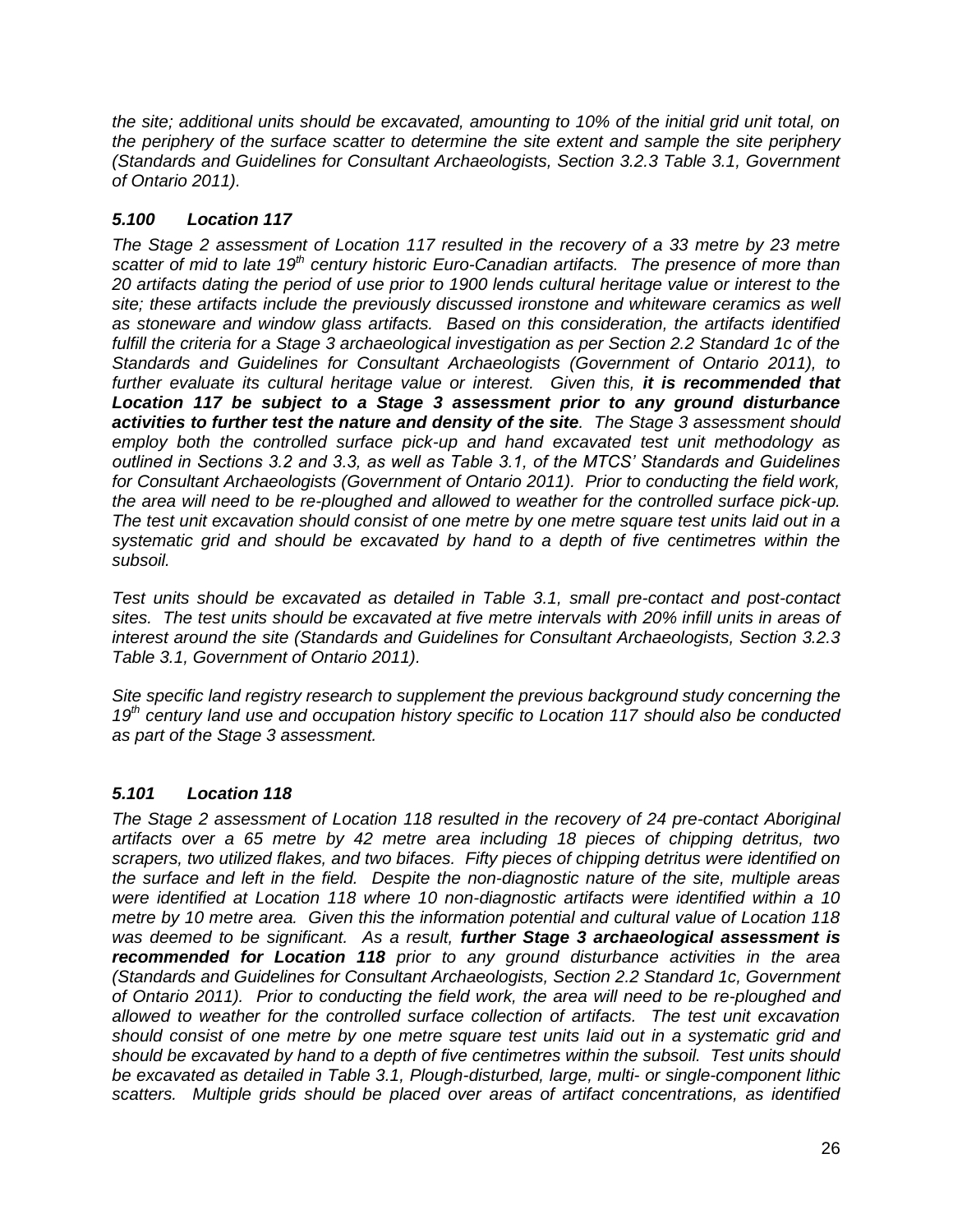*through the Stage 3 CSP. The test units should be excavated at five metre intervals with 20% infill units in areas of interest around the site; additional units should be excavated, amounting to*  10% of the initial grid unit total, on the periphery of the surface scatter to determine the site *extent and sample the site periphery (Standards and Guidelines for Consultant Archaeologists, Section 3.2.3 Table 3.1, Government of Ontario 2011).* 

# *5.102 Location 119*

*Location 119 includes a collection of separately identified sites (Location 119, Location 120) on JER1098. Each site was identified and recorded separately in the field but spatially overlap on JER1098. Location 119 was a pre-contact Aboriginal scatter (n=31 collected) and Location 120 was a historic Euro-Canadian scatter (n=92 collected); however given the artifacts were scattered amongst each other on the surface within a spatially defined area it was decided to consolidate the locations and report on them as one multi-component site. This revised scatter measures 70 metres north-south and 80 metres east-west. Approximately 150 pieces of chipping detritus were identified on the surface and left in the field to assist with relocating the site; several pieces of fire cracked rock were also identified and left in the field. Approximately 200 non-diagnostic historic artifacts were identified on the surface and left in the field.* 

*Location 119 represents a spatially discrete multi-component site including relatively large quantities of pre-contact Aboriginal and Euro-Candian historic material; given this the information potential and cultural value of Location 119 was deemed to be significant. As a result, further Stage 3 archaeological assessment is recommended for Location 119 prior to any ground disturbance activities in the area (Standards and Guidelines for Consultant Archaeologists, Section 2.2 Standard 1c, Government of Ontario 2011). Prior to conducting the field work, the area will need to be re-ploughed and allowed to weather for the controlled surface collection of artifacts. The test unit excavation should consist of one metre by one metre square test units laid out in a systematic grid and should be excavated by hand to a depth of five centimetres within the subsoil. Although this is a multi-component site it is recommended the Stage 3 follow the test unit placement strategy specified by the MTCS for plougheddisturbed, large, lithic scatters; test units should be excavated as detailed in Table 3.1, Ploughdisturbed, large, multi- or single-component lithic scatters. Multiple grids should be placed over areas of artifact concentrations, as identified through the Stage 3 CSP. The test units should be excavated at five metre intervals with 20% infill units in areas of interest around the site; additional units should be excavated, amounting to 10% of the initial grid unit total, on the periphery of the surface scatter to determine the site extent and sample the site periphery (Standards and Guidelines for Consultant Archaeologists, Section 3.2.3 Table 3.1, Government of Ontario 2011).* 

*Site specific land registry research to supplement the previous background study concerning the 19th century land use and occupation history specific to Location 119 should also be conducted as part of the Stage 3 assessment.*

# *5.103 Location 121*

*The Stage 2 assessment of Location 121 resulted in the identification of over 300 pre-contact Aboriginal artifacts over a 240 metre by 165 metre area. A total of 104 artifacts were retained for laboratory analysis. The recovered artifacts include 64 pieces of chipping detritus, 12 bifaces, seven scrapers, three utilized flakes, seven retouched flakes, three cores, one drill, one perforator, one wedge, and five projectile points. Over 200 pieces of chipping detritus were identified on the surface and left in the field. Location 121 represents a spatially discrete cluster*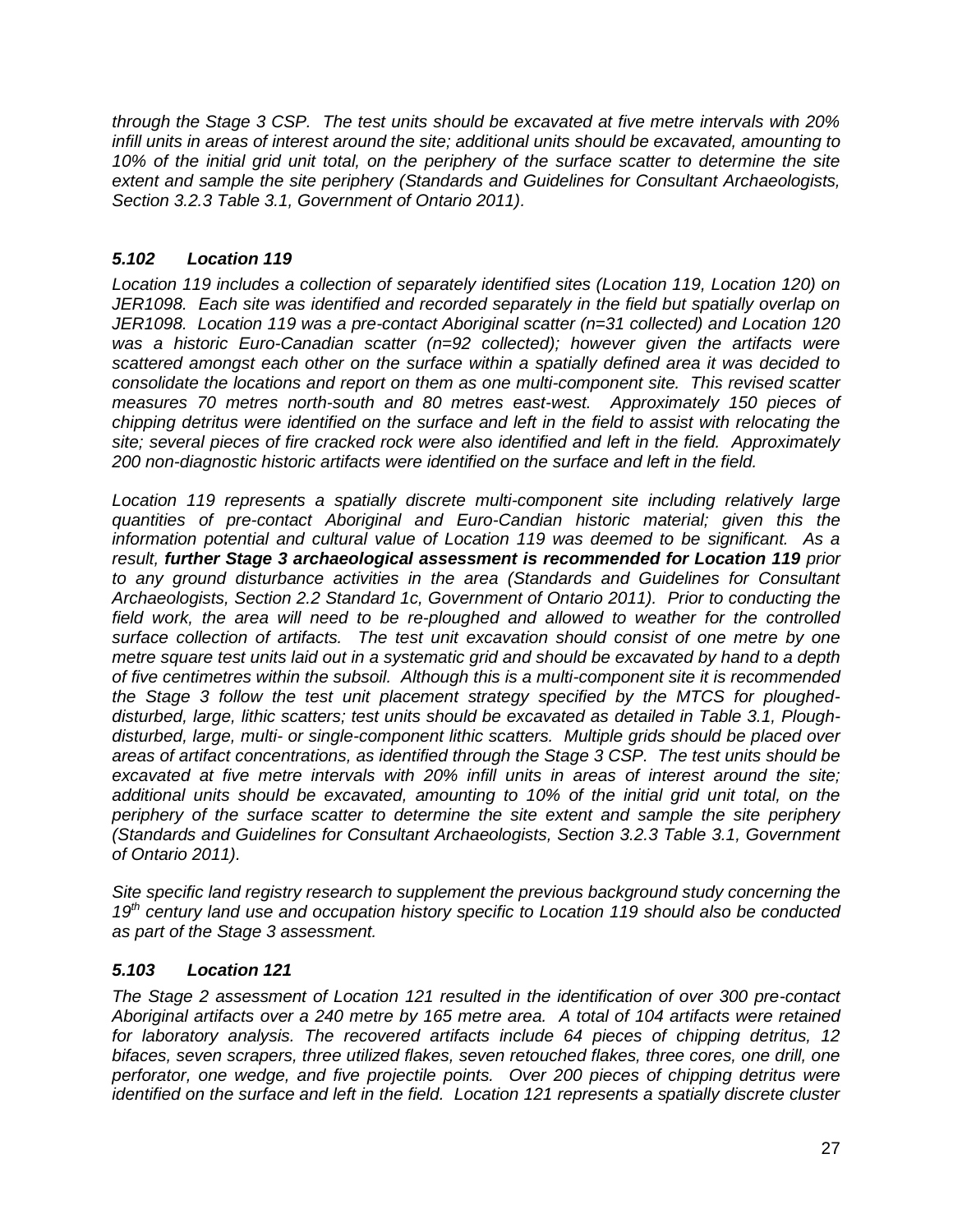*of pre-contact Aboriginal artifacts where a large temporal range is represented in the projectile point assemblage, from the Early Archaic through to the Middle Archaic, indicating the site likely represents multiple occupation episodes; given this the information potential and cultural value of Location 121 was deemed to be significant.* 

*As a result, further Stage 3 archaeological assessment is recommended for Location 121 prior to any ground disturbance activities in the area (Standards and Guidelines for Consultant Archaeologists, Section 2.2 Standard 1c, Government of Ontario 2011). Prior to conducting the field work, the area will need to be re-ploughed and allowed to weather for the controlled surface collection of artifacts. The test unit excavation should consist of one metre by one metre square test units laid out in a systematic grid and should be excavated by hand to a depth of five centimetres within the subsoil. Test units should be excavated as detailed in Table 3.1, Plough-disturbed, large, multi- or single-component lithic scatters. Multiple grids should be placed over areas of artifact concentrations, as identified through the Stage 3 CSP. The test units should be excavated at five metre intervals with 20% infill units in areas of interest around the site; additional units should be excavated, amounting to 10% of the initial grid unit total, on the periphery of the surface scatter to determine the site extent and sample the site periphery (Standards and Guidelines for Consultant Archaeologists, Section 3.2.3 Table 3.1, Government of Ontario 2011).* 

# *5.104 Location 126*

*The Stage 2 assessment of Location 126 resulted in the recovery of 30 pre-contact Aboriginal artifacts over a 140 metre by 100 metre area including 12 pieces of chipping detritus, one perforator, one graver, two scrapers, three cores, one utilized flake, seven bifaces, and three projectile points. Over 200 pieces of Kettle Point chipping detritus and 50 fire cracked rocks were identified on the surface and left in the field to assist with re-locating the site. Location 126 represents a spatially discrete cluster of pre-contact Aboriginal artifacts; given this, the information potential and cultural value of Location 126 was deemed to be significant. As a result, further Stage 3 archaeological assessment is recommended for Location 126 prior to any ground disturbance activities in the area (Standards and Guidelines for Consultant Archaeologists, Section 2.2 Standard 1a.i, Government of Ontario 2011). Prior to conducting the field work, the area will need to be re-ploughed and allowed to weather for the controlled surface collection of artifacts. The test unit excavation should consist of one metre by one metre square test units laid out in a systematic grid and should be excavated by hand to a depth of five centimetres within the subsoil. Test units should be excavated as detailed in Table 3.1, Plough-disturbed, large, multi- or single-component lithic scatters. Multiple grids should be placed over areas of artifact concentrations, as identified through the Stage 3 CSP. The test units should be excavated at five metre intervals with 20% infill units in areas of interest around the site; additional units should be excavated, amounting to 10% of the initial grid unit total, on the periphery of the surface scatter to determine the site extent and sample the site periphery (Standards and Guidelines for Consultant Archaeologists, Section 3.2.3 Table 3.1, Government of Ontario 2011).* 

# *5.105 Location 130*

*The Stage 2 assessment of Location 130 resulted in the recovery of 470 pre-contact Aboriginal artifacts and 44 historic Euro-Canadian artifacts over a 510 metre by 670 metre area. Approximately 840 pieces of chipping detritus were identified on the surface and left in the field to assist with relocating the site. Given that Location 130 likely represents a spatially noteworthy pre-contact Aboriginal site spanning from the Late Paleo-Indian perido through to the Late Woodland, the cultural heritage value and information potential for Location 130 is*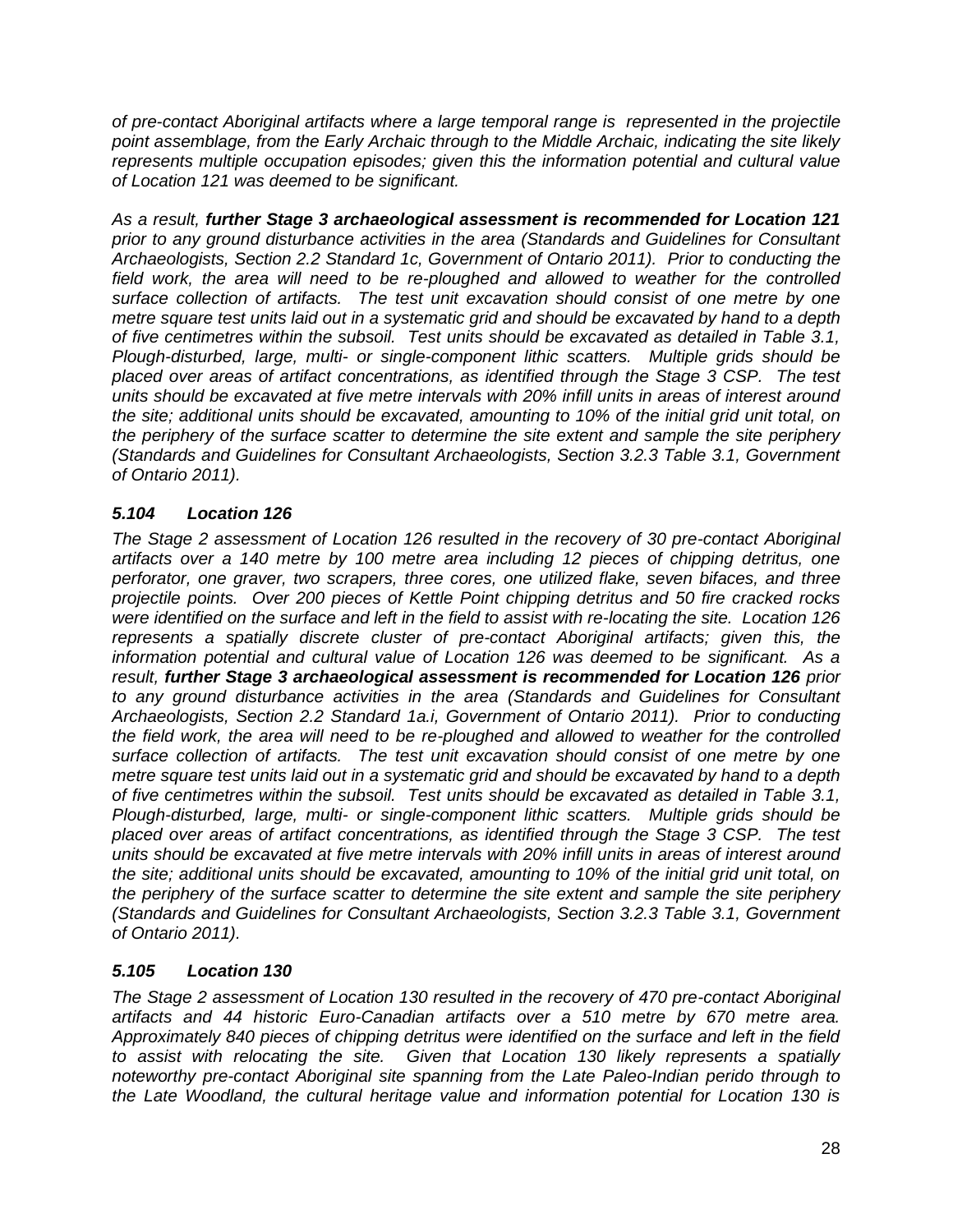*significant. The recovered historic Euro-Canadian artifacts do not include a minimum of 20 that definitively date to pre-1900; therefore the historic Euro-Canadian component of Location 130 is deemed to have low information potential and heritage value.*

*As a result, further Stage 3 archaeological assessment is recommended for the precontact Aboriginal component of Location 130, which spans the entire 510 metre by 670 metre area, prior to any ground disturbance activities in the area (Standards and Guidelines for Consultant Archaeologists, Section 2.2 Standard 1c, Government of Ontario 2011). Prior to conducting the field work, the area will need to be re-ploughed and allowed to weather for the controlled surface collection of artifacts. The test unit excavation should consist of one metre by one metre square test units laid out in a systematic grid and should be excavated by hand to a depth of five centimetres within the subsoil. Test units should be excavated as detailed in Table 3.1, Plough-disturbed, large, multi- or single-component lithic scatters. Multiple grids should be placed over areas of artifact concentrations, as identified through the Stage 3 CSP. The test units should be excavated at five metre intervals with 20% infill units in areas of interest around the site; additional units should be excavated, amounting to 10% of the initial grid unit total, on the periphery of the surface scatter to determine the site extent and sample the site periphery (Standards and Guidelines for Consultant Archaeologists, Section 3.2.3 Table 3.1, Government of Ontario 2011).*

# *5.106 Location 133*

*The Stage 2 assessment of Location 133 resulted in the recovery of an isolated pre-contact Aboriginal artifact, a projectile point of unknown typology. Given the isolated nature of this recovery, the information potential and cultural value of Location 133 was judged to be low. As a result, the site is considered to be sufficiently documented and no further archaeological assessment is recommended for Location 133 (Standards and Guidelines for Consultant Archaeologists, Section 2.2 Standard 1, Government of Ontario 2011).*

# *5.107 Location 134*

*The Stage 2 assessment of Location 134 resulted in the recovery of an isolated pre-contact Aboriginal artifact, a biface. Given the isolated nature of this recovery, the information potential and cultural value of Location 134 was judged to be low. As a result, the site is considered to be sufficiently documented and no further archaeological assessment is recommended for Location 134 (Standards and Guidelines for Consultant Archaeologists, Section 2.2 Standard 1, Government of Ontario 2011).*

# *5.108 Location 135*

*The Stage 2 assessment of Location 135 resulted in the recovery of a 180 metre by 100 metre scatter mid to late 19th century historic Euro-Canadian artifacts. The presence of more than 20 artifacts dating the period of use prior to 1900 lends cultural heritage value or interest to the site; these artifacts include the previously discussed ironstone ceramics. Based on this consideration, the artifacts identified fulfill the criteria for a Stage 3 archaeological investigation as per Section 2.2 Standard 1c of the Standards and Guidelines for Consultant Archaeologists (Government of Ontario 2011), to further evaluate its cultural heritage value or interest. Given this, it is recommended that Location 135 be subject to a Stage 3 assessment prior to any ground disturbance activities to further test the nature and density of the site. The Stage 3 assessment should employ both the controlled surface pick-up and hand excavated test unit methodology as outlined in Sections 3.2 and 3.3, as well as Table 3.1, of the MTCS' Standards and Guidelines for Consultant Archaeologists (Government of Ontario 2011). Prior to conducting the field work, the area will need to be re-ploughed and allowed to weather for the*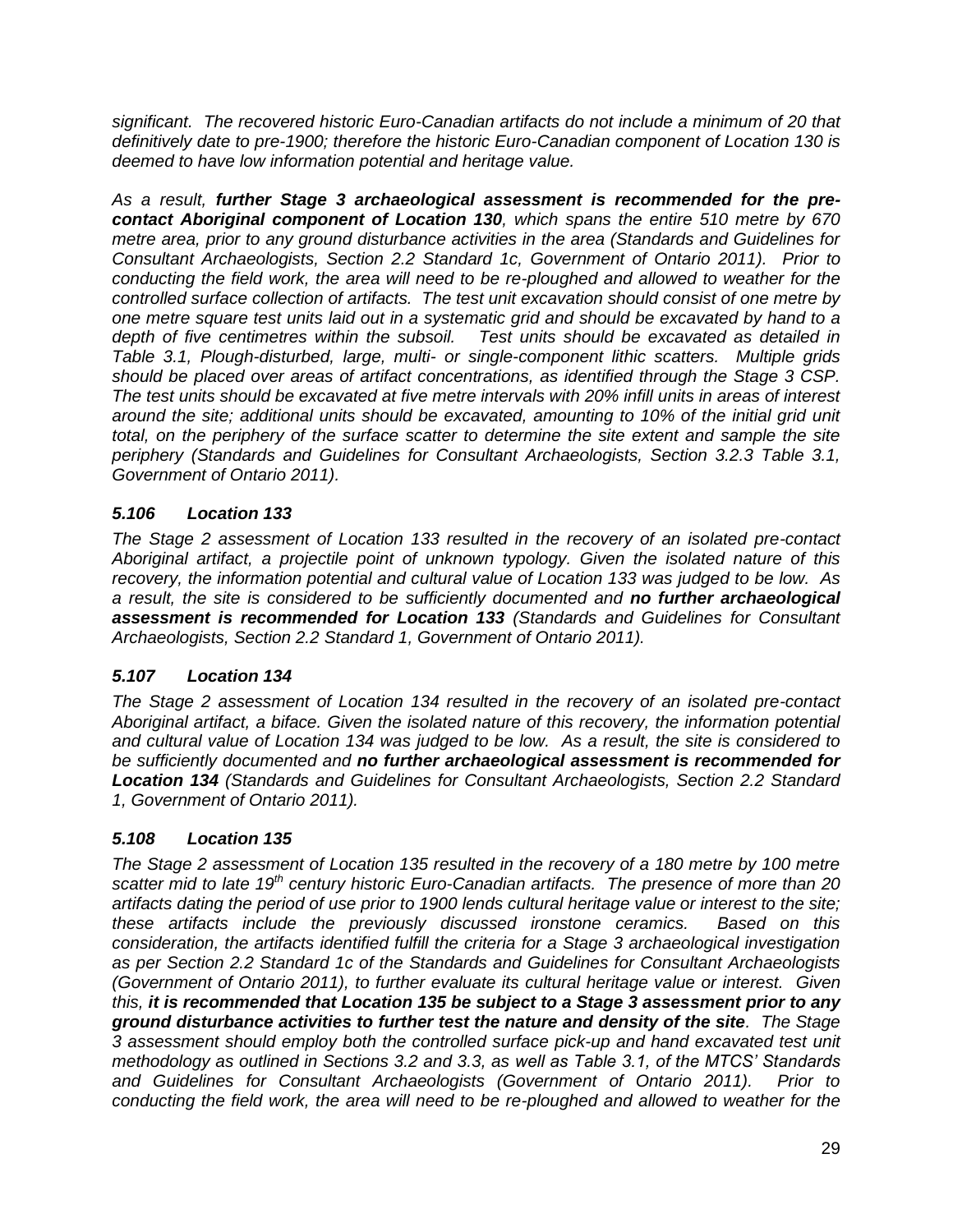*controlled surface pick-up. The test unit excavation should consist of one metre by one metre square test units laid out in a systematic grid and should be excavated by hand to a depth of five centimetres within the subsoil.* 

*Test units should be excavated as detailed in Table 3.1, small pre-contact and post-contact sites. The test units should be excavated at five metre intervals with 20% infill units in areas of interest around the site (Standards and Guidelines for Consultant Archaeologists, Section 3.2.3 Table 3.1, Government of Ontario 2011).* 

*Site specific land registry research to supplement the previous background study concerning the 19th century land use and occupation history specific to Location 135 should also be conducted as part of the Stage 3 assessment.*

### *5.109 Location 136*

*The Stage 2 assessment of Location 136 resulted in the recovery of 20 pre-contact Aboriginal artifacts over a 146 metre by 63 metre area including 16 pieces of chipping detritus, two bifaces, one spokeshave, one retouched flake, and one projectile point. Approximately 75 pieces of chipping detritus were noted and left in the field to assist with re-locating the site. Location 136 represents a spatially discrete cluster of pre-contact Aboriginal artifacts dating to the Middle Archaic. Additionally, multiple areas were identified at Location 136 where 10 non-diagnostic artifacts or one diagnostic and two non-diagnostic artifacts were recovered within a 10 metre by 10 metre area. Given this the information potential and cultural value of Location 136 was deemed to be significant.*

*As a result, further Stage 3 archaeological assessment is recommended for Location 136 prior to any ground disturbance activities in the area (Standards and Guidelines for Consultant Archaeologists, Section 2.2 Standard 1c, Government of Ontario 2011). Prior to conducting the field work, the area will need to be re-ploughed and allowed to weather for the controlled surface collection of artifacts. The test unit excavation should consist of one metre by one metre square test units laid out in a systematic grid and should be excavated by hand to a depth of five centimetres within the subsoil. Test units should be excavated as detailed in Table 3.1, Plough-disturbed, large, multi- or single-component lithic scatters. Multiple grids should be placed over areas of artifact concentrations, as identified through the Stage 3 CSP. The test units should be excavated at five metre intervals with 20% infill units in areas of interest around the site; additional units should be excavated, amounting to 10% of the initial grid unit total, on the periphery of the surface scatter to determine the site extent and sample the site periphery (Standards and Guidelines for Consultant Archaeologists, Section 3.2.3 Table 3.1, Government of Ontario 2011).* 

# *5.110 Location 140*

*The Stage 2 assessment of Location 140 resulted in the recovery of 23 pre-contact Aboriginal artifacts over a 225 metre by 195 metre area including nine pieces of chipping detritus, five projectile points, three bifaces, four utilized flakes, one graver and one spokeshave.* 

*Location 140 represents a spatially discrete cluster of pre-contact Aboriginal artifacts where a large temporal range is represented in the projectile point assemblage, from the Late Archaic through to the Late Woodland, indicating the site likely represents multiple occupation episodes. Additionally, multiple areas were identified at Location 140 where 10 non-diagnostic artifacts or one diagnostic and two non-diagnostic artifacts were recovered within a 10 metre by 10 metre*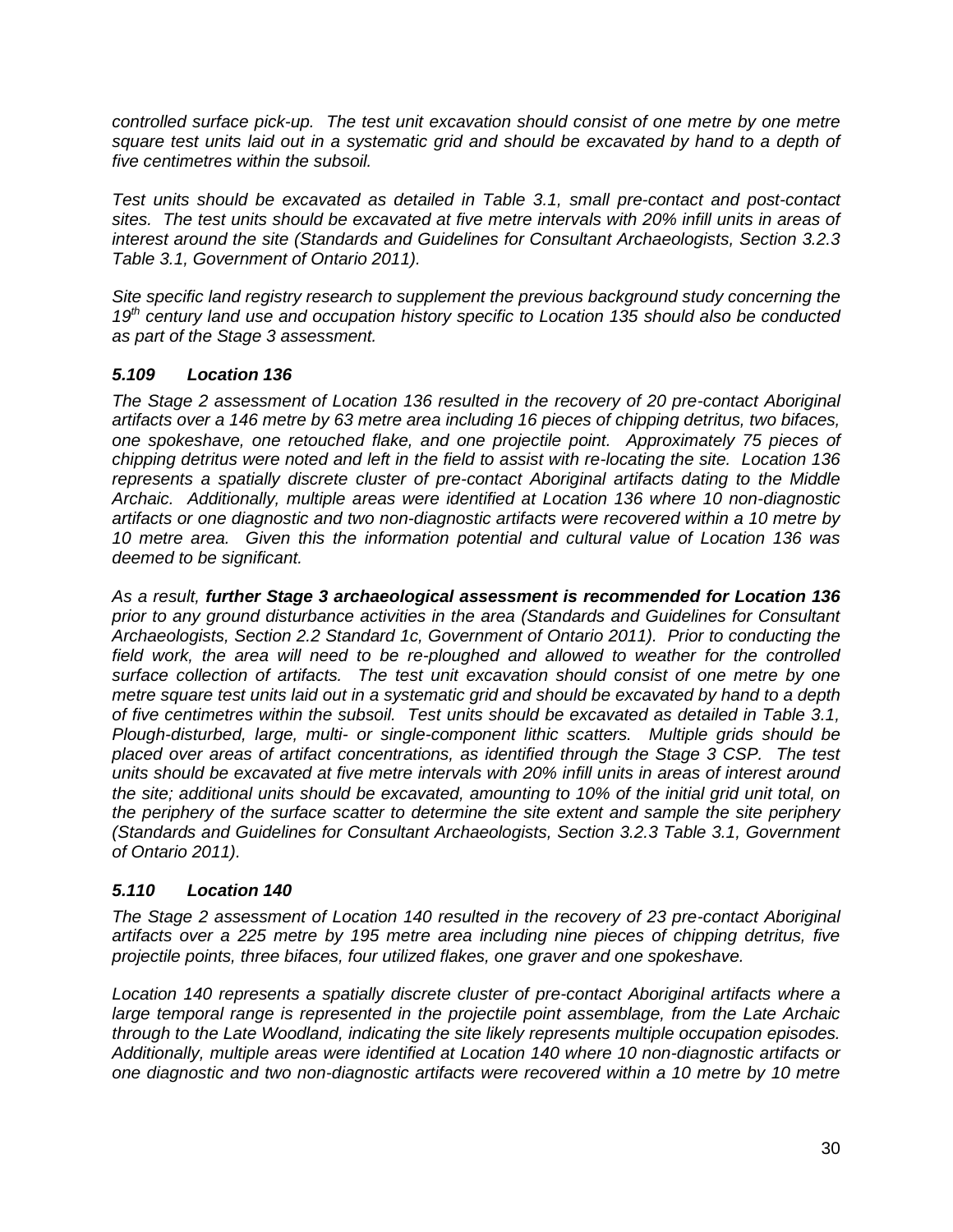*area. Given this the information potential and cultural value of Location 140 was deemed to be significant.*

*As a result, further Stage 3 archaeological assessment is recommended for Location 140 prior to any ground disturbance activities in the area (Standards and Guidelines for Consultant Archaeologists, Section 2.2 Standard 1c, Government of Ontario 2011). Prior to conducting the field work, the area will need to be re-ploughed and allowed to weather for the controlled surface collection of artifacts. The test unit excavation should consist of one metre by one metre square test units laid out in a systematic grid and should be excavated by hand to a depth of five centimetres within the subsoil. Test units should be excavated as detailed in Table 3.1, Plough-disturbed, large, multi- or single-component lithic scatters. Multiple grids should be placed over areas of artifact concentrations, as identified through the Stage 3 CSP. The test units should be excavated at five metre intervals with 20% infill units in areas of interest around the site; additional units should be excavated, amounting to 10% of the initial grid unit total, on the periphery of the surface scatter to determine the site extent and sample the site periphery (Standards and Guidelines for Consultant Archaeologists, Section 3.2.3 Table 3.1, Government of Ontario 2011).* 

# *5.111 Location 142*

*The Stage 2 assessment of Location 142 resulted in the recovery of an isolated pre-contact Aboriginal projectile point. Despite the isolated nature of this recovery, the information potential and cultural value of Location 142 was judged to be significant due to its association with the*  Late Paleo-Indian period in southern Ontario. As a result, *further Stage 3 archaeological assessment is recommended for Location 142 prior to any ground disturbance activities in the area (Standards and Guidelines for Consultant Archaeologists, Section 2.2 Standard 1b.iii, Government of Ontario 2011). Prior to conducting the field work, the area will need to be re*ploughed and allowed to weather for the controlled surface collection of artifacts. The test unit *excavation should consist of one metre by one metre square test units laid out in a systematic grid and should be excavated by hand to a depth of five centimetres within the subsoil. The test units should be excavated at five metre intervals with 20% infill units in areas of interest around the site; given the location represents a possible single component Late Paleo Indian site, it is likely a minimum of 20% of the total units must be screen through three millimetre hardware cloth to faciliatate in the recovery of artifacts (Standards and Guidelines for Consultant Archaeologists, Section 3.2.2, Standard 7, Section 3.2.3 Table 3.1, Government of Ontario 2011).* 

# *5.112 Location 143*

*The Stage 2 assessment of Location 143 resulted in the recovery of 58 pre-contact Aboriginal artifacts over a 230 metre by 61 metre area including 38 pieces of chipping detritus, four bifaces, six utilized flakes, two scrapers, one core fragment, one spokeshave, and one retouched flake. . Sixty pieces of chipping detritus were noted on the survey and left in the field to assist with relocating the site. Location 143 represents a spatially discrete cluster of precontact Aboriginal artifacts. Despite no diagnostic artifacts being recovered, multiple areas were identified at Location 143 where 10 non-diagnostic artifacts were recovered within a 10 metre by 10 metre area. Given this the information potential and cultural value of Location 143 was deemed to be significant. As a result, further Stage 3 archaeological assessment is recommended for Location 143 prior to any ground disturbance activities in the area (Standards and Guidelines for Consultant Archaeologists, Section 2.2 Standard 1c, Government of Ontario 2011). Prior to conducting the field work, the area will need to be re-ploughed and allowed to weather for the controlled surface collection of artifacts. The test unit excavation*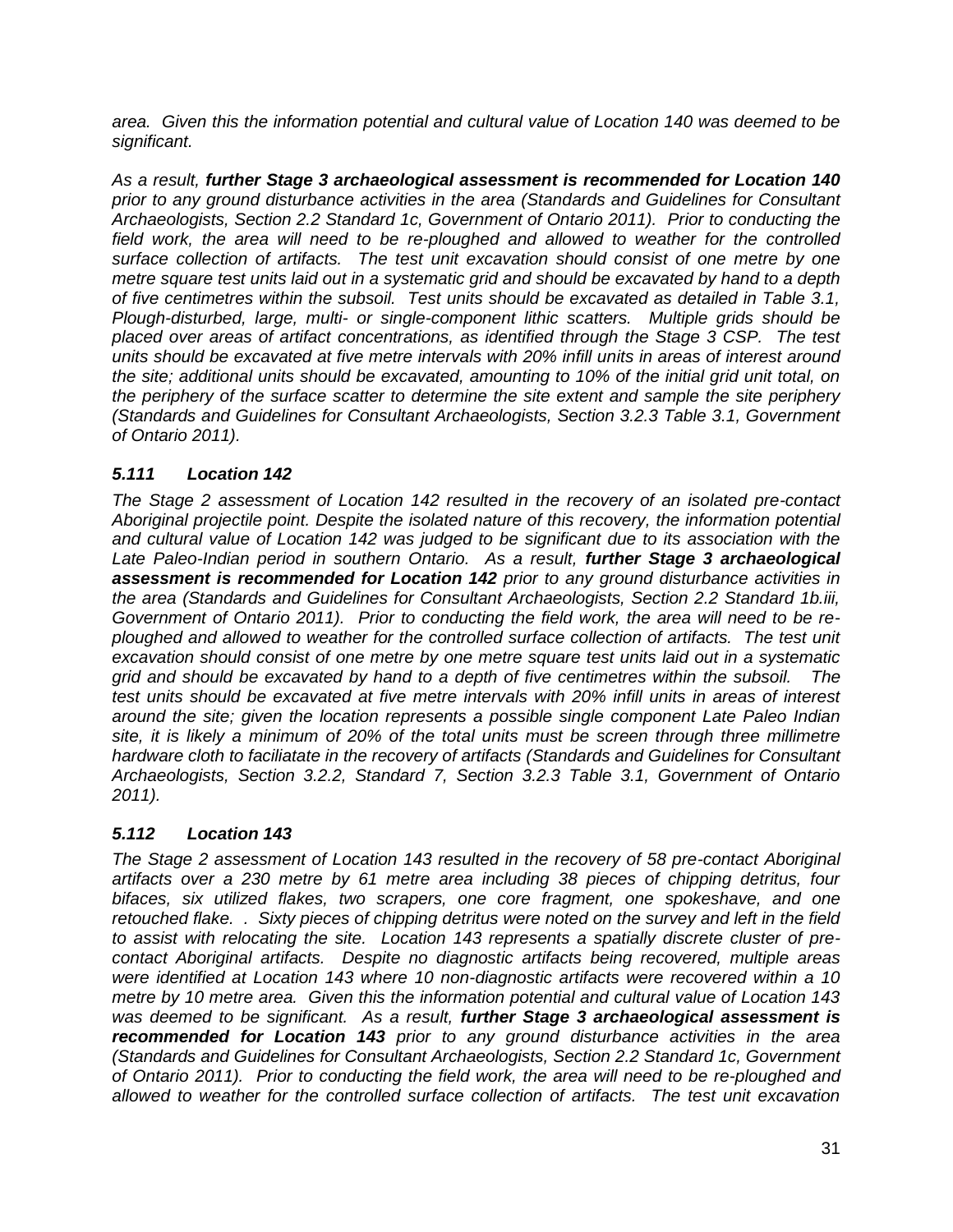*should consist of one metre by one metre square test units laid out in a systematic grid and should be excavated by hand to a depth of five centimetres within the subsoil. Test units should be excavated as detailed in Table 3.1, Plough-disturbed, large, multi- or single-component lithic scatters. Multiple grids should be placed over areas of artifact concentrations, as identified through the Stage 3 CSP. The test units should be excavated at five metre intervals with 20% infill units in areas of interest around the site; additional units should be excavated, amounting to 10% of the initial grid unit total, on the periphery of the surface scatter to determine the site extent and sample the site periphery (Standards and Guidelines for Consultant Archaeologists, Section 3.2.3 Table 3.1, Government of Ontario 2011).* 

# *5.113 Location 147*

*The Stage 2 assessment of Location 147 resulted in the recovery of 58 pre-contact Aboriginal artifacts and eight historic Euro-Canadian artifacts over a 61 metre by 46 metre area. Approximately 40 pieces of chipping detritus were identified on the surface and left in the field to assist with relocating the site. Given that Location 147 likely represents a spatially discrete precontact Aboriginal site, the cultural heritage value and information potential for Location 147 is significant. The recovered historic Euro-Canadian artifacts do not include a minimum of 20 that definitively date to pre-1900; therefore the historic Euro-Canadian component of Location 147 is deemed to have low information potential and heritage value.*

*As a result, further Stage 3 archaeological assessment is recommended for the precontact Aboriginal component of Location 147 prior to any ground disturbance activities in the area (Standards and Guidelines for Consultant Archaeologists, Section 2.2 Standard 1a.i, Government of Ontario 2011). Prior to conducting the field work, the area will need to be reploughed and allowed to weather for the controlled surface collection of artifacts. The test unit excavation should consist of one metre by one metre square test units laid out in a systematic grid and should be excavated by hand to a depth of five centimetres within the subsoil. Test units should be excavated as detailed in Table 3.1, small pre-contact sites. The test units should be excavated at five metre intervals with 20% infill units in areas of interest around the site (Standards and Guidelines for Consultant Archaeologists, Section 3.2.3 Table 3.1, Government of Ontario 2011).* 

# *5.114 Location 148*

*The Stage 2 assessment of Location 148 resulted in the recovery of a 185 metre by 113 metre scatter mid to late 19th century historic Euro-Canadian artifacts. The presence of more than 20 artifacts dating the period of use prior to 1900 lends cultural heritage value or interest to the site; these artifacts include the previously discussed ironstone ceramics as well as nails and button artifacts. Based on this consideration, the artifacts identified fulfill the criteria for a Stage 3 archaeological investigation as per Section 2.2 Standard 1c of the Standards and Guidelines for Consultant Archaeologists (Government of Ontario 2011), to further evaluate its cultural heritage value or interest. Given this, it is recommended that Location 148 be subject to a Stage 3 assessment prior to any ground disturbance activities to further test the nature and density of the site. The Stage 3 assessment should employ both the controlled surface pickup and hand excavated test unit methodology as outlined in Sections 3.2 and 3.3, as well as Table 3.1, of the MTCS' Standards and Guidelines for Consultant Archaeologists (Government of Ontario 2011). Prior to conducting the field work, the area will need to be re-ploughed and allowed to weather for the controlled surface pick-up. The test unit excavation should consist of one metre by one metre square test units laid out in a systematic grid and should be excavated by hand to a depth of five centimetres within the subsoil.*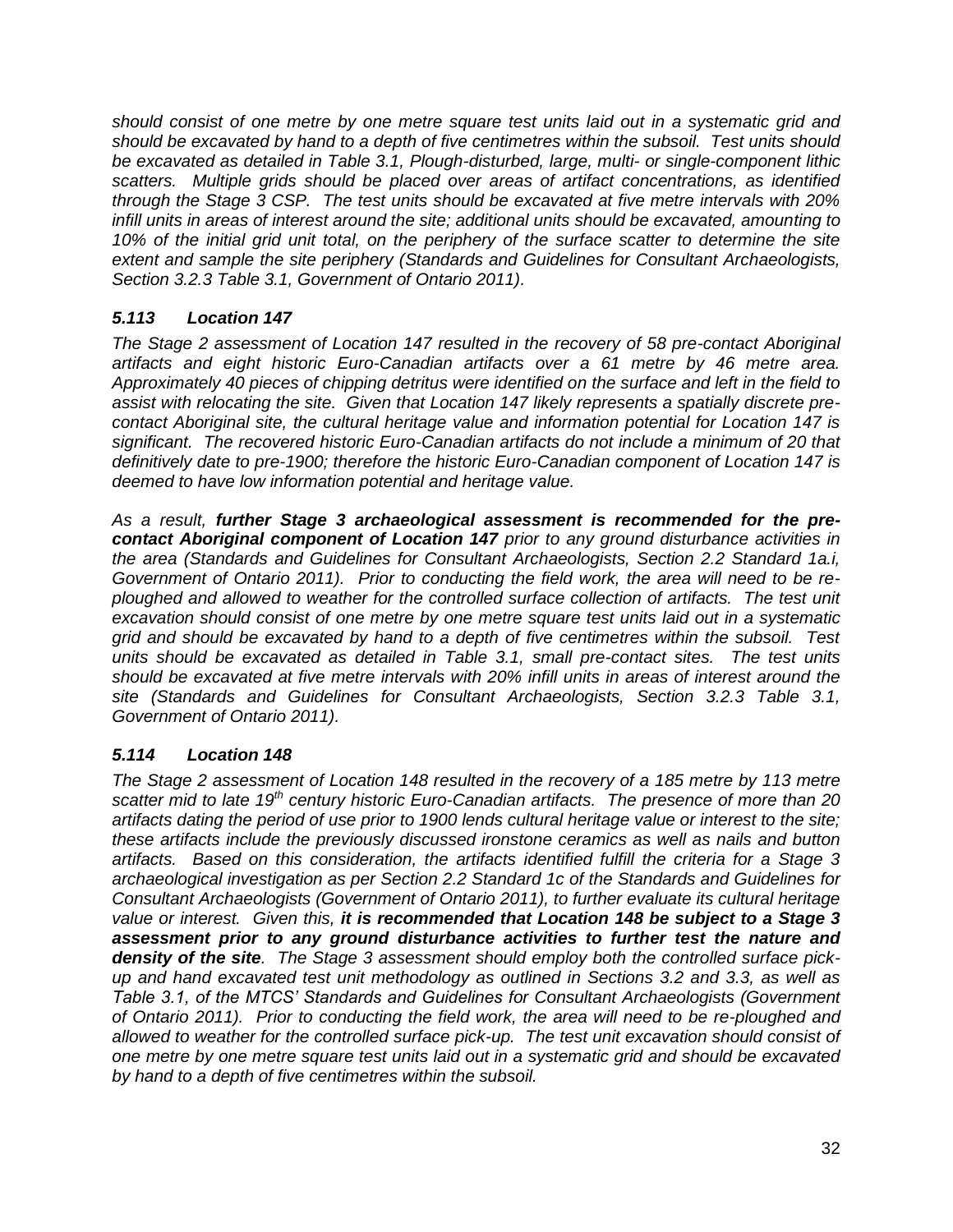*Test units should be excavated as detailed in Table 3.1, small pre-contact and post-contact sites. The test units should be excavated at five metre intervals with 20% infill units in areas of interest around the site (Standards and Guidelines for Consultant Archaeologists, Section 3.2.3 Table 3.1, Government of Ontario 2011).* 

*Site specific land registry research to supplement the previous background study concerning the 19th century land use and occupation history specific to Location 148 should also be conducted as part of the Stage 3 assessment.*

# *5.115 Location 149*

*The Stage 2 assessment of Location 149 resulted in the recovery of an isolated pre-contact Aboriginal artifact, a drill. Given the isolated nature of this recovery, the information potential and cultural value of Location 149 was judged to be low. As a result, the site is considered to be sufficiently documented and no further archaeological assessment is recommended for Location 149 (Standards and Guidelines for Consultant Archaeologists, Section 2.2 Standard 1, Government of Ontario 2011).*

# *5.116 Location 150*

*The Stage 2 assessment of Location 150 resulted in the recovery of 134 pre-contact Aboriginal artifacts over a 460 metre by 340 metre. Over 500 pieces of chipping detritus were identified on the surface and left in the field to assist with relocating the site. Given that Location 150 likely represents a spatially noteworthy pre-contact Aboriginal site spanning from the Middle Archaic through to the Late Woodland, the cultural heritage value and information potential for Location 150 is significant.*

*As a result, further Stage 3 archaeological assessment is recommended for Location 150 prior to any ground disturbance activities in the area (Standards and Guidelines for Consultant Archaeologists, Section 2.2 Standard 1a.i, Government of Ontario 2011). Prior to conducting the field work, the area will need to be re-ploughed and allowed to weather for the controlled surface collection of artifacts. The test unit excavation should consist of one metre by one metre square test units laid out in a systematic grid and should be excavated by hand to a depth of five centimetres within the subsoil. Test units should be excavated as detailed in Table 3.1, Plough-disturbed, large, multi- or single-component lithic scatters. Multiple grids should be placed over areas of artifact concentrations, as identified through the Stage 3 CSP. The test units should be excavated at five metre intervals with 20% infill units in areas of interest around the site; additional units should be excavated, amounting to 10% of the initial grid unit total, on the periphery of the surface scatter to determine the site extent and sample the site periphery (Standards and Guidelines for Consultant Archaeologists, Section 3.2.3 Table 3.1, Government of Ontario 2011).* 

# *5.117 Location 151*

*The Stage 2 assessment of Location 151 resulted in the recovery of a scatter of late 19th century historic Euro-Canadian artifacts. A total of 38 historic Euro-Canadian artifacts were identified on the surface of Location 151. Although only a small sample of ceramics (n=9) were recovered, this total included predominately pre-1900 ironstone ceramics. It is our professional opinion that Location 151 has cultural heritage value or interest. Based on this consideration, Stage 3 assessment is recommended as per Section 2.2, Guideline 2 of the Standards and Guidelines for Consultant Archaeologists (Government of Ontario 2011), to further evaluate its cultural heritage value or interest.*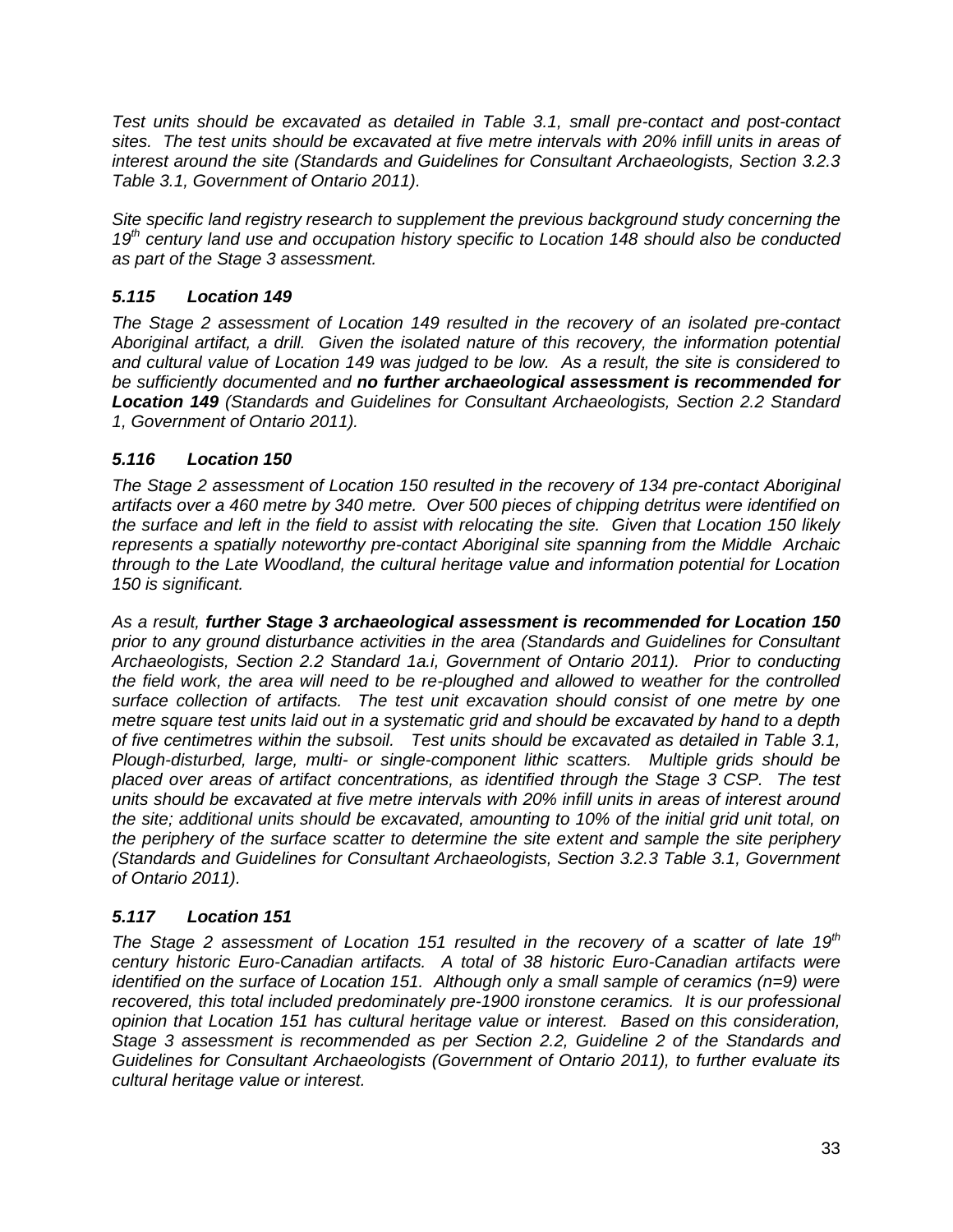*Given this, it is recommended that Location 151 be subject to a Stage 3 assessment prior to any ground disturbance activities to further test the nature and density of the site. The Stage 3 assessment should employ both the controlled surface pick-up and hand excavated test unit methodology as outlined in Sections 3.2 and 3.3, as well as Table 3.1, of the MTCS' Standards and Guidelines for Consultant Archaeologists (Government of Ontario 2011). Prior to conducting the field work, the area will need to be re-ploughed and allowed to weather for the controlled surface pick-up. The test unit excavation should consist of one metre by one metre square test units laid out in a systematic grid and should be excavated by hand to a depth of five centimetres within the subsoil.* 

*Test units should be excavated as detailed in Table 3.1, small pre-contact and post-contact sites. The test units should be excavated at five metre intervals with 20% infill units in areas of interest around the site (Standards and Guidelines for Consultant Archaeologists, Section 3.2.3 Table 3.1, Government of Ontario 2011).* 

*Site specific land registry research to supplement the previous background study concerning the 19th century land use and occupation history specific to Location 151 should also be conducted as part of the Stage 3 assessment.*

# *5.118 Location 152*

*The Stage 2 assessment of Location 152 resulted in the recovery of 18 pre-contact Aboriginal artifacts over a 159 metre by 49 metre area including 12 pieces of chipping detritus, one core, one retouched flake, one utilized flake, one uniface, one scraper, and one projectile point. In addition to the pre-contact artifacts one fragment of 19th century historic ceramic was also recovered Despite the relatively number of artifacts recovered over a large are, Location 152 presents evidence of occupation during the Early Archaic period in southern Ontario; given this the information potential and cultural value of Location 152 was deemed to be significant for the area around the recovered Early Archaic projectile point. As a result, further Stage 3 archaeological assessment is recommended for Location 152 in a 10 metre by 10 metre area around the recovered projectile point prior to any ground disturbance activities in the area (Standards and Guidelines for Consultant Archaeologists, Section 2.2 Standard 1b.iii, Government of Ontario 2011). Prior to conducting the field work, the area will need to be reploughed and allowed to weather for the controlled surface collection of artifacts. The test unit excavation should consist of one metre by one metre square test units laid out in a systematic grid and should be excavated by hand to a depth of five centimetres within the subsoil. The test units should be excavated at five metre intervals with 20% infill units in areas of interest around the site; given the location represents a possible single component Early Archaic site, it is likely a minimum of 20% of the total units must be screen through three millimetre hardware cloth to faciliatate in the recovery of artifacts (Standards and Guidelines for Consultant Archaeologists, Section 3.2.2, Standard 7, Section 3.2.3 Table 3.1, Government of Ontario 2011). The excavation grid should be centred where the Early Archaic point was recovered and expanded as necessary based on Stage 3 test unit artifact counts and Stage 3 CSP data. In addition to the site centroid, the GPS coordinates for the projectile point are provided in the supplementary documents.* 

# *5.119 Location 153*

*The Stage 2 assessment of Location 153 resulted in the recovery of a scatter of mid to late 19th century historic Euro-Canadian artifacts. The presence of more than 20 artifacts dating the period of use prior to 1900 lends cultural heritage value or interest to the site; these artifacts include the previously discussed ironstone and whiteware ceramics. Based on this*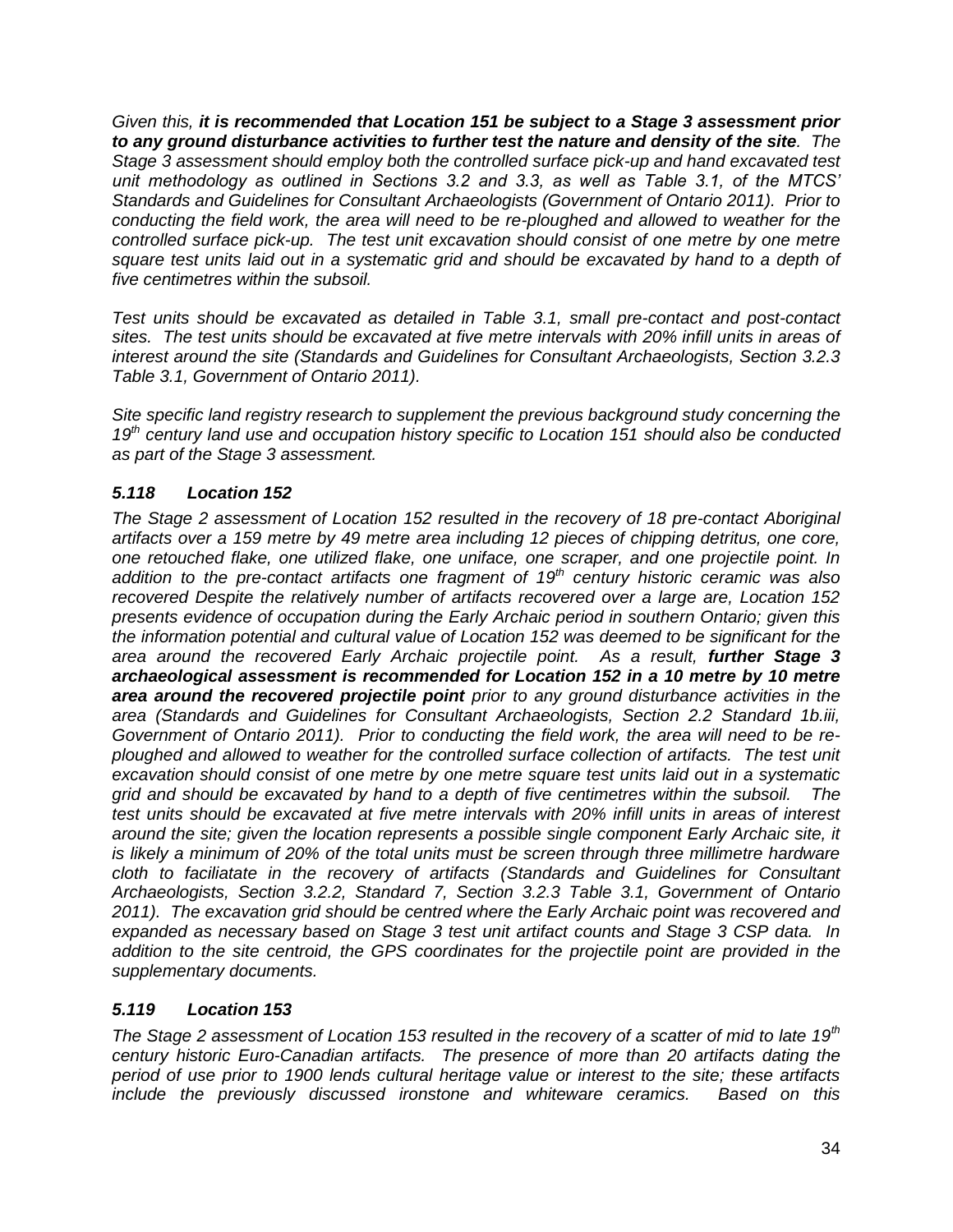*consideration, the artifacts identified fulfill the criteria for a Stage 3 archaeological investigation as per Section 2.2 Standard 1c of the Standards and Guidelines for Consultant Archaeologists (Government of Ontario 2011), to further evaluate its cultural heritage value or interest. Given this, it is recommended that Location 153 be subject to a Stage 3 assessment prior to any ground disturbance activities to further test the nature and density of the site. The Stage 3 assessment should employ both the controlled surface pick-up and hand excavated test unit methodology as outlined in Sections 3.2 and 3.3, as well as Table 3.1, of the MTCS' Standards and Guidelines for Consultant Archaeologists (Government of Ontario 2011). Prior to conducting the field work, the area will need to be re-ploughed and allowed to weather for the controlled surface pick-up. The test unit excavation should consist of one metre by one metre square test units laid out in a systematic grid and should be excavated by hand to a depth of five centimetres within the subsoil.* 

*Test units should be excavated as detailed in Table 3.1, small pre-contact and post-contact sites. The test units should be excavated at five metre intervals with 20% infill units in areas of interest around the site (Standards and Guidelines for Consultant Archaeologists, Section 3.2.3 Table 3.1, Government of Ontario 2011).* 

*Site specific land registry research to supplement the previous background study concerning the 19th century land use and occupation history specific to Location 153 should also be conducted as part of the Stage 3 assessment.*

# *5.120 Location 154*

*The Stage 2 assessment of Location 154 resulted in the recovery of 33 pre-contact Aboriginal artifacts over a 150 metre by 70 metre area including 23 pieces of chipping detritus, two cores, one utilized flake, one biface, two scrapers, two spokeshaves, one graver, and one projectile point. No areas were identified at Location 154 where 10 non-diagnostic artifacts or one diagnostic and two non-diagnostic artifacts were recovered within an isolated 10 metre by 10 metre area. Given the small number of recovered artifacts over a relatively large spatial area, the information potential and cultural value of Location 154 was judged to be low. As a result, the site is considered to be sufficiently documented and no further archaeological assessment is recommended for Location 154 (Standards and Guidelines for Consultant Archaeologists, Section 2.2 Standard 1, Government of Ontario 2011).*

# *5.121 Location 155*

*The Stage 2 assessment of Location 155 resulted in the recovery of an isolated pre-contact Aboriginal projectile point. Given the isolated nature of this recovery, the information potential and cultural value of Location 155 was judged to be low. As a result, the site is considered to be sufficiently documented and no further archaeological assessment is recommended for Location 155 (Standards and Guidelines for Consultant Archaeologists, Section 2.2 Standard 1, Government of Ontario 2011).*

# *5.122 Location 156*

*The Stage 2 assessment of Location 156 resulted in the recovery of an isolated pre-contact Aboriginal Early Archaic projectile point. Despite the isolated nature of this recovery, the information potential and cultural value of Location 156 was judged to be significant. As a result, further Stage 3 archaeological assessment is recommended for Location 156 prior to any ground disturbance activities in the area (Standards and Guidelines for Consultant Archaeologists, Section 2.2 Standard 1b.iii, Government of Ontario 2011). Prior to conducting the field work, the area will need to be re-ploughed and allowed to weather for the controlled*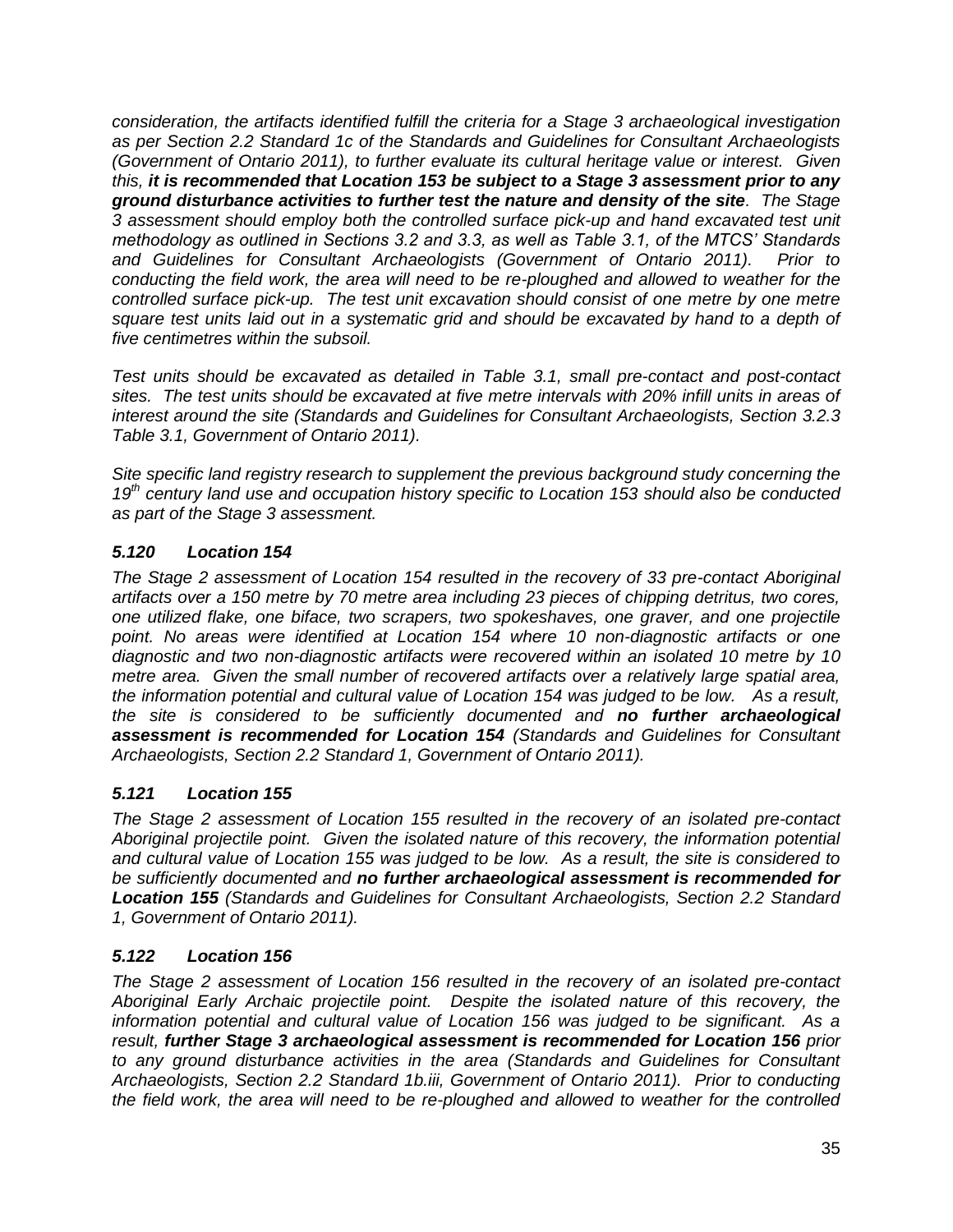*surface collection of artifacts. The test unit excavation should consist of one metre by one metre square test units laid out in a systematic grid and should be excavated by hand to a depth of five centimetres within the subsoil. The test units should be excavated at five metre intervals with 20% infill units in areas of interest around the site; given the location represents a possible single component Early Archaic site, it is likely a minimum of 20% of the total units must be screen through three millimetre hardware cloth to faciliatate in the recovery of artifacts (Standards and Guidelines for Consultant Archaeologists, Section 3.2.2, Standard 7, Section 3.2.3 Table 3.1, Government of Ontario 2011).* 

# *5.123 Location 157*

*The Stage 2 assessment of Location 157 resulted in the recovery of an isolated pre-contact Aboriginal biface. Given the isolated nature of this recovery, the information potential and cultural value of Location 157 was judged to be low. As a result, the site is considered to be sufficiently documented and no further archaeological assessment is recommended for Location 157 (Standards and Guidelines for Consultant Archaeologists, Section 2.2 Standard 1, Government of Ontario 2011).*

# *5.124 Location 158*

*The Stage 2 assessment of Location 158 resulted in the recovery of three pre-contact Aboriginal artifacts, one piece of chipping detritus and two projectile points. No areas were identified at Location 158 where 10 non-diagnostic artifacts or one diagnostic and two non-diagnostic artifacts were recovered within an isolated 10 metre by 10 metre area. Given the small number of recovered artifacts over a relatively large spatial area, the information potential and cultural value of Location 158 was judged to be low. As a result, the site is considered to be sufficiently documented and no further archaeological assessment is recommended for Location 158 (Standards and Guidelines for Consultant Archaeologists, Section 2.2 Standard 1, Government of Ontario 2011).*

# *5.125 Location 159*

*The Stage 2 assessment of Location 159 resulted in the recovery of a scatter of mid to late 19th century historic Euro-Canadian artifacts. The presence of more than 20 artifacts dating the period of use prior to 1900 lends cultural heritage value or interest to the site; these artifacts include the previously discussed ironstone and whiteware ceramics. Based on this consideration, the artifacts identified fulfill the criteria for a Stage 3 archaeological investigation as per Section 2.2 Standard 1c of the Standards and Guidelines for Consultant Archaeologists (Government of Ontario 2011), to further evaluate its cultural heritage value or interest. Given this, it is recommended that Location 159 be subject to a Stage 3 assessment prior to any ground disturbance activities to further test the nature and density of the site. The Stage 3 assessment should employ both the controlled surface pick-up and hand excavated test unit methodology as outlined in Sections 3.2 and 3.3, as well as Table 3.1, of the MTCS' Standards and Guidelines for Consultant Archaeologists (Government of Ontario 2011). Prior to conducting the field work, the area will need to be re-ploughed and allowed to weather for the controlled surface pick-up. The test unit excavation should consist of one metre by one metre square test units laid out in a systematic grid and should be excavated by hand to a depth of five centimetres within the subsoil.* 

*Test units should be excavated as detailed in Table 3.1, small pre-contact and post-contact sites. The test units should be excavated at five metre intervals with 20% infill units in areas of interest around the site (Standards and Guidelines for Consultant Archaeologists, Section 3.2.3 Table 3.1, Government of Ontario 2011).*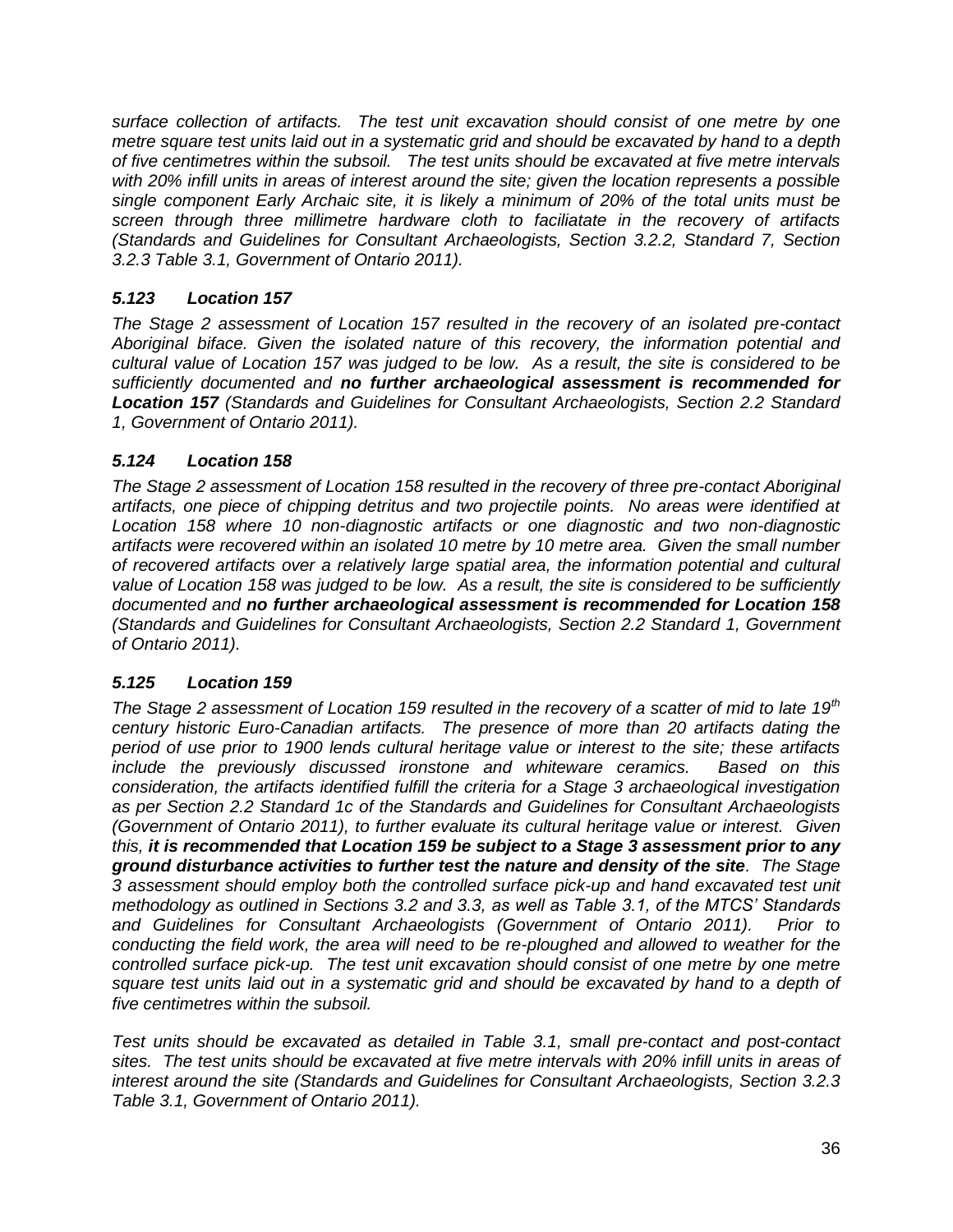*Site specific land registry research to supplement the previous background study concerning the 19th century land use and occupation history specific to Location 159 should also be conducted as part of the Stage 3 assessment.*

## *5.126 Location 160*

*The Stage 2 assessment of Location 160 resulted in the recovery of a scatter of mid to late 19th century historic Euro-Canadian artifacts. The presence of more than 20 artifacts dating the period of use prior to 1900 lends cultural heritage value or interest to the site; these artifacts include the previously discussed ironstone and whiteware ceramics. Based on this consideration, the artifacts identified fulfill the criteria for a Stage 3 archaeological investigation as per Section 2.2 Standard 1c of the Standards and Guidelines for Consultant Archaeologists (Government of Ontario 2011), to further evaluate its cultural heritage value or interest. Given this, it is recommended that Location 160 be subject to a Stage 3 assessment prior to any ground disturbance activities to further test the nature and density of the site. The Stage 3 assessment should employ both the controlled surface pick-up and hand excavated test unit methodology as outlined in Sections 3.2 and 3.3, as well as Table 3.1, of the MTCS' Standards and Guidelines for Consultant Archaeologists (Government of Ontario 2011). Prior to conducting the field work, the area will need to be re-ploughed and allowed to weather for the controlled surface pick-up. The test unit excavation should consist of one metre by one metre square test units laid out in a systematic grid and should be excavated by hand to a depth of five centimetres within the subsoil.* 

*Test units should be excavated as detailed in Table 3.1, small pre-contact and post-contact sites. The test units should be excavated at five metre intervals with 20% infill units in areas of interest around the site (Standards and Guidelines for Consultant Archaeologists, Section 3.2.3 Table 3.1, Government of Ontario 2011).* 

*Site specific land registry research to supplement the previous background study concerning the 19th century land use and occupation history specific to Location 160 should also be conducted as part of the Stage 3 assessment.*

# *5.127 Location 161*

*The Stage 2 assessment of Location 161 resulted in the recovery of a scatter of mid-19th to early 20th century historic Euro-Canadian artifacts. The presence of more than 20 artifacts dating the period of use prior to 1900 lends cultural heritage value or interest to the site; these artifacts include the previously discussed ironstone and whiteware ceramics. Based on this consideration, the artifacts identified fulfill the criteria for a Stage 3 archaeological investigation as per Section 2.2 Standard 1c of the Standards and Guidelines for Consultant Archaeologists (Government of Ontario 2011), to further evaluate its cultural heritage value or interest. Given this, it is recommended that Location 161 be subject to a Stage 3 assessment prior to any ground disturbance activities to further test the nature and density of the site.* 

*The Stage 3 assessment should employ both the controlled surface pick-up and hand excavated test unit methodology as outlined in Sections 3.2 and 3.3, as well as Table 3.1, of the MTCS' Standards and Guidelines for Consultant Archaeologists (Government of Ontario 2011). Prior to conducting the field work, the area will need to be re-ploughed and allowed to weather*  for the controlled surface pick-up. The test unit excavation should consist of one metre by one *metre square test units laid out in a systematic grid and should be excavated by hand to a depth of five centimetres within the subsoil.*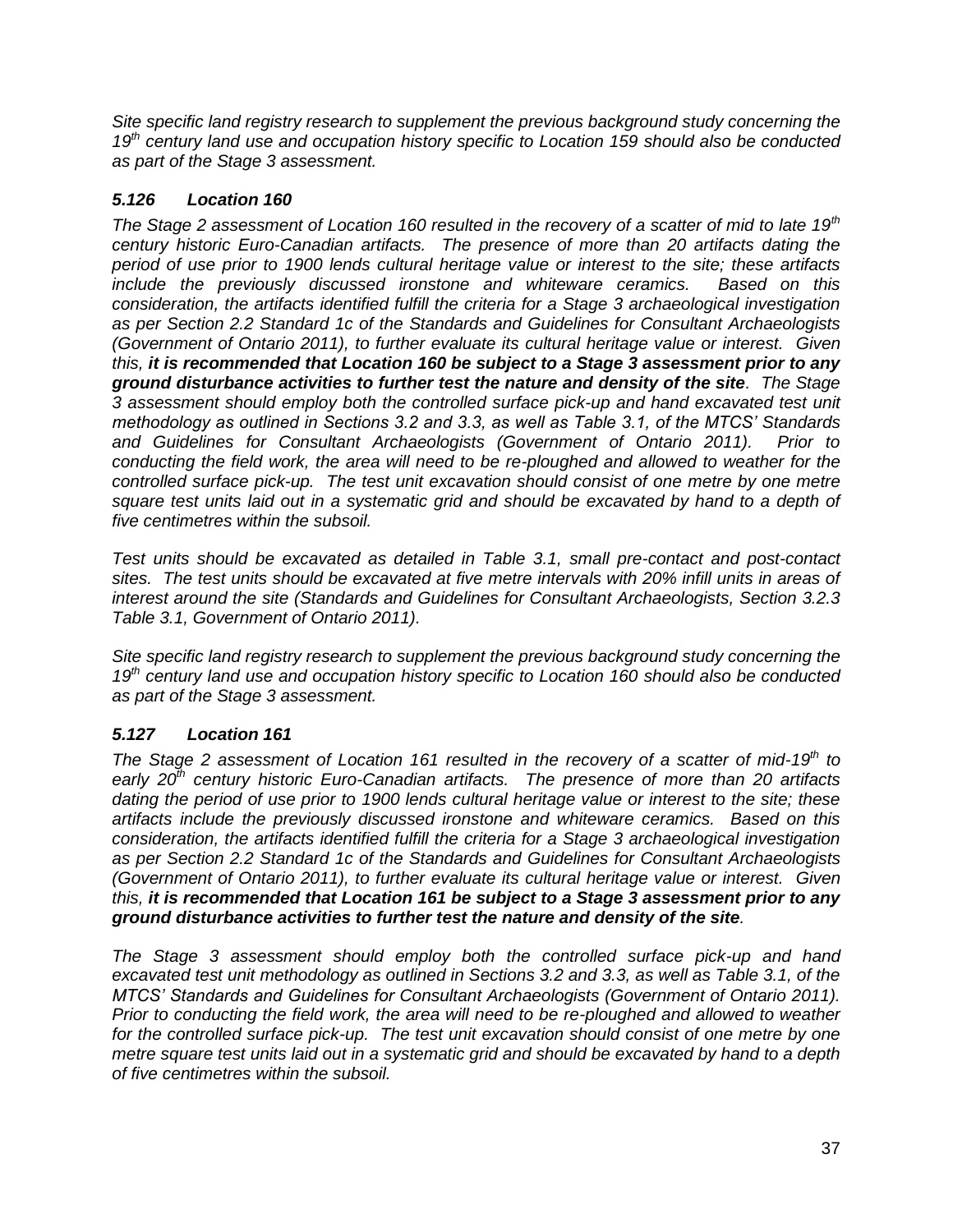*Test units should be excavated as detailed in Table 3.1, small pre-contact and post-contact sites. The test units should be excavated at five metre intervals with 20% infill units in areas of interest around the site (Standards and Guidelines for Consultant Archaeologists, Section 3.2.3 Table 3.1, Government of Ontario 2011).* 

*Site specific land registry research to supplement the previous background study concerning the 19th century land use and occupation history specific to Location 161 should also be conducted as part of the Stage 3 assessment.*

# *5.128 Location 162*

*The Stage 2 assessment of Location 162 resulted in the recovery of a scatter of mid to late 19th century historic Euro-Canadian artifacts. The presence of more than 20 artifacts dating the period of use prior to 1900 lends cultural heritage value or interest to the site; these artifacts include the previously discussed ironstone, whiteware and pearlware ceramics. Based on this consideration, the artifacts identified fulfill the criteria for a Stage 3 archaeological investigation as per Section 2.2 Standard 1c of the Standards and Guidelines for Consultant Archaeologists (Government of Ontario 2011), to further evaluate its cultural heritage value or interest. Given this, it is recommended that Location 162 be subject to a Stage 3 assessment prior to any ground disturbance activities to further test the nature and density of the site.* 

*The Stage 3 assessment should employ both the controlled surface pick-up and hand excavated test unit methodology as outlined in Sections 3.2 and 3.3, as well as Table 3.1, of the MTCS' Standards and Guidelines for Consultant Archaeologists (Government of Ontario 2011). Prior to conducting the field work, the area will need to be re-ploughed and allowed to weather*  for the controlled surface pick-up. The test unit excavation should consist of one metre by one *metre square test units laid out in a systematic grid and should be excavated by hand to a depth of five centimetres within the subsoil.* 

*Test units should be excavated as detailed in Table 3.1, small pre-contact and post-contact sites. The test units should be excavated at five metre intervals with 20% infill units in areas of interest around the site (Standards and Guidelines for Consultant Archaeologists, Section 3.2.3 Table 3.1, Government of Ontario 2011).* 

*Site specific land registry research to supplement the previous background study concerning the 19th century land use and occupation history specific to Location 162 should also be conducted as part of the Stage 3 assessment.*

## *5.129 Location 164*

*The Stage 2 assessment of Location 164 resulted in the recovery of an isolated historic artifact, a shell button. Given the isolated nature of this recovery, the information potential and cultural value of Location 164 was judged to be low. As a result, the site is considered to be sufficiently documented and no further archaeological assessment is recommended for Location 164 (Standards and Guidelines for Consultant Archaeologists, Section 2.2 Standard 1, Government of Ontario 2011).*

## *5.130 Location 165*

*The Stage 2 assessment of Location 165 resulted in the recovery of a scatter of mid to late 19th century historic Euro-Canadian artifacts. The presence of more than 20 artifacts dating the period of use prior to 1900 lends cultural heritage value or interest to the site; these artifacts include the previously discussed ironstone and whiteware ceramics. Based on this*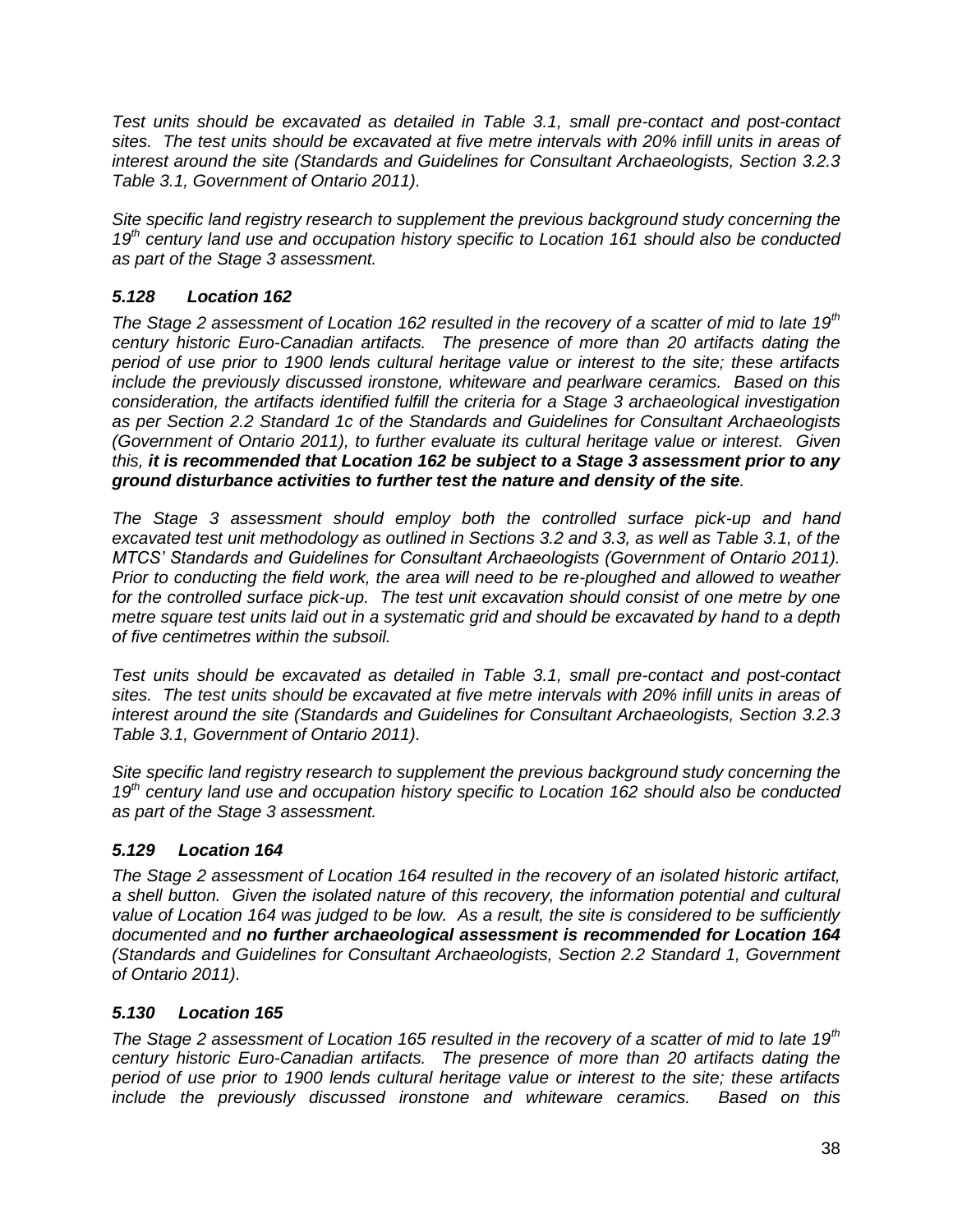*consideration, the artifacts identified fulfill the criteria for a Stage 3 archaeological investigation as per Section 2.2 Standard 1c of the Standards and Guidelines for Consultant Archaeologists (Government of Ontario 2011), to further evaluate its cultural heritage value or interest. Given this, it is recommended that Location 165 be subject to a Stage 3 assessment prior to any ground disturbance activities to further test the nature and density of the site.* 

*The Stage 3 assessment should employ both the controlled surface pick-up and hand excavated test unit methodology as outlined in Sections 3.2 and 3.3, as well as Table 3.1, of the MTCS' Standards and Guidelines for Consultant Archaeologists (Government of Ontario 2011). Prior to conducting the field work, the area will need to be re-ploughed and allowed to weather* for the controlled surface pick-up. The test unit excavation should consist of one metre by one *metre square test units laid out in a systematic grid and should be excavated by hand to a depth of five centimetres within the subsoil.* 

*Test units should be excavated as detailed in Table 3.1, small pre-contact and post-contact sites. The test units should be excavated at five metre intervals with 20% infill units in areas of interest around the site (Standards and Guidelines for Consultant Archaeologists, Section 3.2.3 Table 3.1, Government of Ontario 2011).* 

*Site specific land registry research to supplement the previous background study concerning the 19th century land use and occupation history specific to Location 165 should also be conducted as part of the Stage 3 assessment.*

# *5.131 Location 166*

*The Stage 2 assessment of Location 166 resulted in the recovery of an isolated pre-contact Aboriginal projectile point. Given the isolated nature of this recovery, the information potential and cultural value of Location 166 was judged to be low. As a result, the site is considered to be sufficiently documented and no further archaeological assessment is recommended for Location 166 (Standards and Guidelines for Consultant Archaeologists, Section 2.2 Standard 1, Government of Ontario 2011).*

## *5.132 Location 168*

*The Stage 2 assessment of Location 168 resulted in the recovery of three pre-contact Aboriginal artifacts over a 12 metre by 5 metre area including three pieces of chipping detritus. Given the small number of recovered artifacts and the lack of diagnostic specimens, the information potential and cultural value of Location 168 was judged to be low. As a result, the site is considered to be sufficiently documented and no further archaeological assessment is recommended for Location 168 (Standards and Guidelines for Consultant Archaeologists, Section 2.2 Standard 1, Government of Ontario 2011).*

## *5.133 Location 169*

*The Stage 2 assessment of Location 169 resulted in the recovery of an isolated pre-contact Aboriginal piece of chipping detritus. Given the isolated nature of this recovery, the information potential and cultural value of Location 169 was judged to be low. As a result, the site is considered to be sufficiently documented and no further archaeological assessment is recommended for Location 169 (Standards and Guidelines for Consultant Archaeologists, Section 2.2 Standard 1, Government of Ontario 2011).*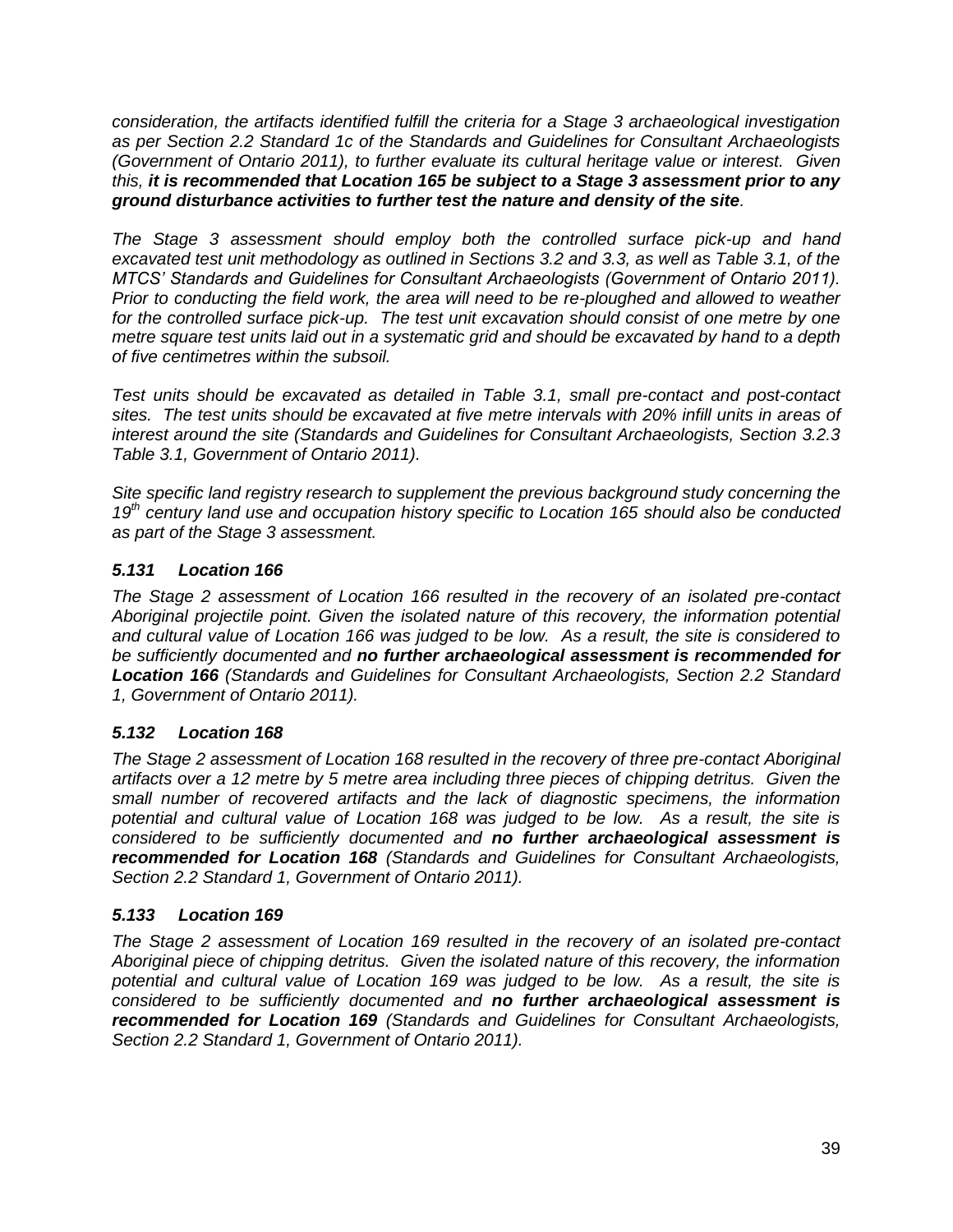#### *5.134 Location 170*

*The Stage 2 assessment of Location 170 resulted in the recovery of a scatter of primarily late 19th century historic Euro-Canadian artifacts. A total of 96 historic Euro-Canadian artifacts were identified on the surface of Location 170. Although only a small sample of ceramics (n=12) were recovered, this total included predominately pre-1900 ironstone ceramics. It is our professional opinion that Location 170 has cultural heritage value or interest. Based on this consideration, Stage 3 assessment is recommended as per Section 2.2, Guideline 2 of the Standards and Guidelines for Consultant Archaeologists (Government of Ontario 2011), to further evaluate its cultural heritage value or interest.* 

*Given this, it is recommended that Location 170 be subject to a Stage 3 assessment prior to any ground disturbance activities to further test the nature and density of the site. The Stage 3 assessment should employ both the controlled surface pick-up and hand excavated test unit methodology as outlined in Sections 3.2 and 3.3, as well as Table 3.1, of the MTCS' Standards and Guidelines for Consultant Archaeologists (Government of Ontario 2011). Prior to conducting the field work, the area will need to be re-ploughed and allowed to weather for the controlled surface pick-up. The test unit excavation should consist of one metre by one metre square test units laid out in a systematic grid and should be excavated by hand to a depth of five centimetres within the subsoil.* 

*Test units should be excavated as detailed in Table 3.1, small pre-contact and post-contact sites. The test units should be excavated at five metre intervals with 20% infill units in areas of interest around the site (Standards and Guidelines for Consultant Archaeologists, Section 3.2.3 Table 3.1, Government of Ontario 2011).* 

*Site specific land registry research to supplement the previous background study concerning the 19th century land use and occupation history specific to Location 170 should also be conducted as part of the Stage 3 assessment.*

### *5.135 Location 171*

*The Stage 2 assessment of Location 171 resulted in the recovery of an isolated pre-contact Aboriginal projectile point. Despite the isolated nature of this recovery, the information potential and cultural value of Location 171 was judged to be significant due to its association with the Early Archaic period in southern Ontario. As a result, further Stage 3 archaeological assessment is recommended for Location 171 prior to any ground disturbance activities in the area (Standards and Guidelines for Consultant Archaeologists, Section 2.2 Standard 1b.iii, Government of Ontario 2011).* 

*Prior to conducting the field work, the area will need to be re-ploughed and allowed to weather for the controlled surface collection of artifacts. The test unit excavation should consist of one metre by one metre square test units laid out in a systematic grid and should be excavated by hand to a depth of five centimetres within the subsoil. The test units should be excavated at five metre intervals with 20% infill units in areas of interest around the site; given the location represents a possible single component Paleo-Indian site, it is likely a minimum of 20% of the total units must be screen through three millimetre hardware cloth to faciliatate in the recovery of artifacts (Standards and Guidelines for Consultant Archaeologists, Section 3.2.2, Standard 7, Section 3.2.3 Table 3.1, Government of Ontario 2011). The excavation grid should be centred where the Early Archaic point was recovered and expanded to include where the piece of chipping detritus was recovered.*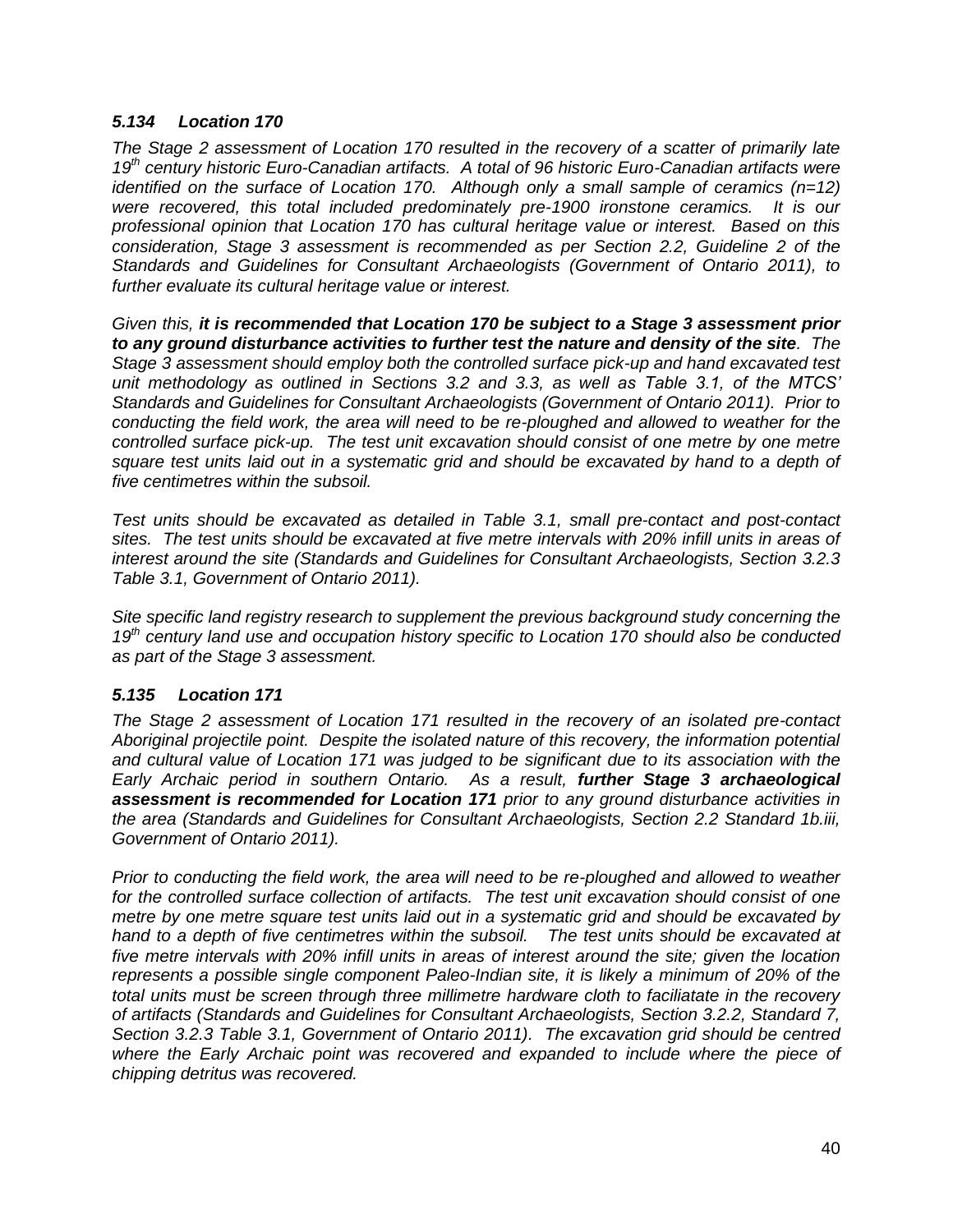### *5.136 Location 172*

*The Stage 2 assessment of Location 172 resulted in the recovery of an isolated pre-contact Aboriginal biface. Given the isolated nature of this recovery, the information potential and cultural value of Location 172 was judged to be low. As a result, the site is considered to be sufficiently documented and no further archaeological assessment is recommended for Location 172 (Standards and Guidelines for Consultant Archaeologists, Section 2.2 Standard 1, Government of Ontario 2011).*

### *5.137 Location 173*

*The Stage 2 assessment of Location 173 resulted in the recovery of two pre-contact Aboriginal artifacts, one piece of chipping detritus and one biface. No areas were identified at Location*  173 where 10 non-diagnostic artifacts were recovered within an isolated 10 metre by 10 metre *area. Given the small number of recovered artifacts, the information potential and cultural value of Location 173 was judged to be low. As a result, the site is considered to be sufficiently documented and no further archaeological assessment is recommended for Location 173 (Standards and Guidelines for Consultant Archaeologists, Section 2.2 Standard 1, Government of Ontario 2011).*

### *5.138 Location 174*

*The Stage 2 assessment of Location 174 resulted in the recovery of 10 pre-contact Aboriginal artifacts over a 52 metre by 30 metre area including nine pieces of chipping detritus and one biface. No areas were identified at Location 174 where 10 non-diagnostic artifacts were recovered within an isolated 10 metre by 10 metre area. Given the small number of recovered artifacts, the information potential and cultural value of Location 174 was judged to be low. As a result, the site is considered to be sufficiently documented and no further archaeological assessment is recommended for Location 174 (Standards and Guidelines for Consultant Archaeologists, Section 2.2 Standard 1, Government of Ontario 2011).*

### *5.139 Location 175*

*The Stage 2 assessment of Location 175 resulted in the recovery of 11 pre-contact Aboriginal artifacts over a 60 metre by 42 metre area including nine pieces of chipping detritus, one retouched flake, and one biface. A total of 25 pieces of chipping detritus were noted during the survey but left in the field. No areas were identified at Location 175 where 10 non-diagnostic artifacts were recovered within an isolated 10 metre by 10 metre area. Given the small number of recovered artifacts, the information potential and cultural value of Location 175 was judged to be low. As a result, the site is considered to be sufficiently documented and no further archaeological assessment is recommended for Location 175 (Standards and Guidelines for Consultant Archaeologists, Section 2.2 Standard 1, Government of Ontario 2011).*

### *5.140 Location 176*

*The Stage 2 assessment of Location 176 resulted in the recovery of three pre-contact Aboriginal artifacts over a 30 metre by 20 metre area including three pieces of chipping detritus. Given the small number of recovered artifacts and the lack of diagnostic specimens, the information potential and cultural value of Location 176 was judged to be low. As a result, the site is considered to be sufficiently documented and no further archaeological assessment is recommended for Location 176 (Standards and Guidelines for Consultant Archaeologists, Section 2.2 Standard 1, Government of Ontario 2011).*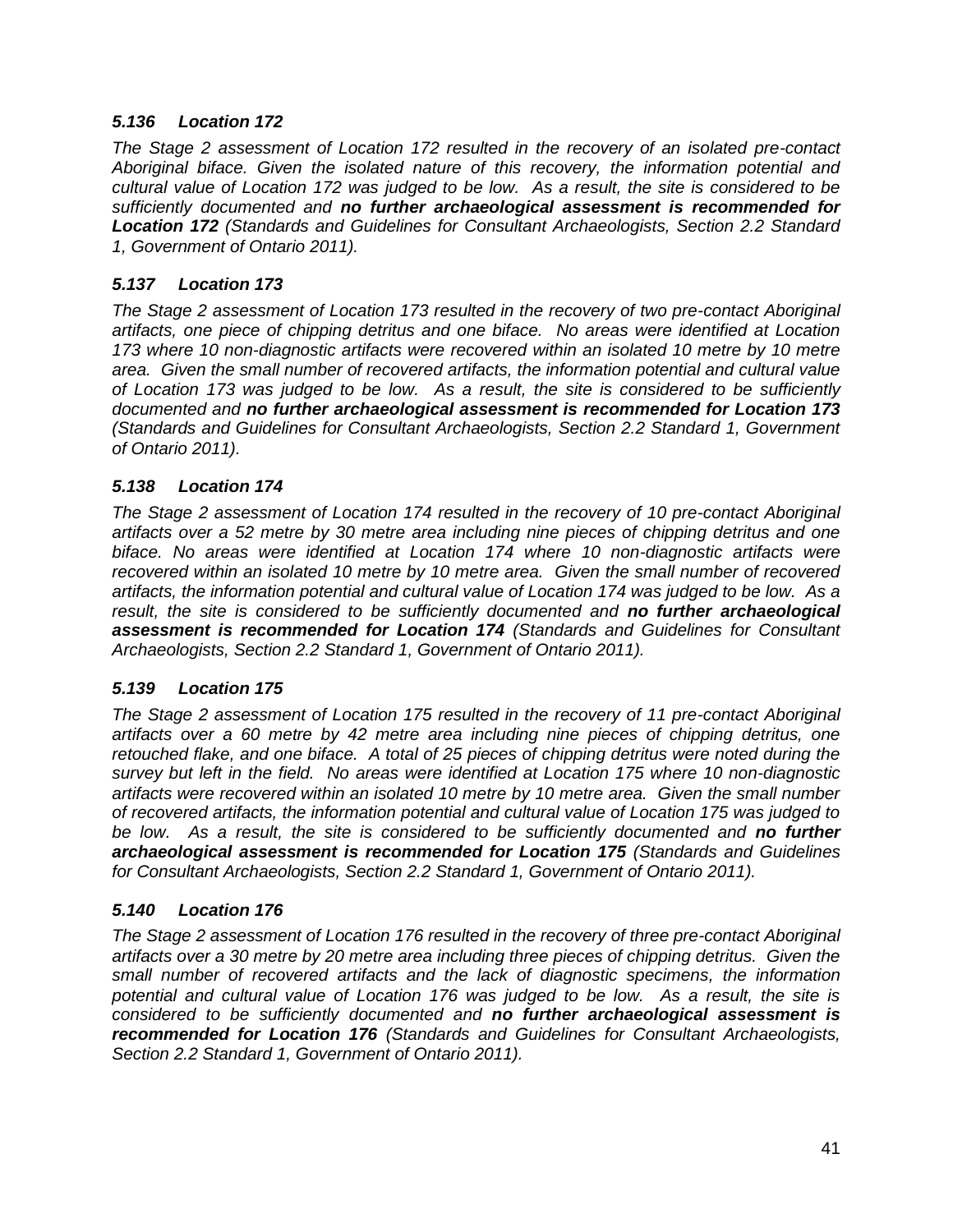### *5.141 Location 177*

*The Stage 2 assessment of Location 177 resulted in the recovery of an isolated pre-contact Aboriginal utilized flake. Given the isolated nature of this recovery, the information potential and cultural value of Location 177 was judged to be low. As a result, the site is considered to be sufficiently documented and no further archaeological assessment is recommended for Location 177 (Standards and Guidelines for Consultant Archaeologists, Section 2.2 Standard 1, Government of Ontario 2011).*

### *5.142 Location 178*

*The Stage 2 assessment of Location 178 resulted in the recovery of an isolated pre-contact Aboriginal piece of chipping detritus. Given the isolated nature of this recovery, the information potential and cultural value of Location 178 was judged to be low. As a result, the site is considered to be sufficiently documented and no further archaeological assessment is recommended for Location 178 (Standards and Guidelines for Consultant Archaeologists, Section 2.2 Standard 1, Government of Ontario 2011).*

### *5.143 Location 179*

*The Stage 2 assessment of Location 179 resulted in the recovery of a scatter of late 19th century historic Euro-Canadian artifacts. The presence of more than 20 artifacts dating the period of use prior to 1900 lends cultural heritage value or interest to the site; these artifacts include the previously discussed ironstone and whiteware ceramics. consideration, the artifacts identified fulfill the criteria for a Stage 3 archaeological investigation as per Section 2.2 Standard 1c of the Standards and Guidelines for Consultant Archaeologists (Government of Ontario 2011), to further evaluate its cultural heritage value or interest. Given this, it is recommended that Location 179 be subject to a Stage 3 assessment prior to any ground disturbance activities to further test the nature and density of the site.* 

*The Stage 3 assessment should employ both the controlled surface pick-up and hand excavated test unit methodology as outlined in Sections 3.2 and 3.3, as well as Table 3.1, of the MTCS' Standards and Guidelines for Consultant Archaeologists (Government of Ontario 2011). Prior to conducting the field work, the area will need to be re-ploughed and allowed to weather*  for the controlled surface pick-up. The test unit excavation should consist of one metre by one *metre square test units laid out in a systematic grid and should be excavated by hand to a depth of five centimetres within the subsoil. Test units should be excavated as detailed in Table 3.1, small pre-contact and post-contact sites. The test units should be excavated at five metre intervals with 20% infill units in areas of interest around the site (Standards and Guidelines for Consultant Archaeologists, Section 3.2.3 Table 3.1, Government of Ontario 2011).* 

*Site specific land registry research to supplement the previous background study concerning the 19th century land use and occupation history specific to Location 179 should also be conducted as part of the Stage 3 assessment.*

### *5.144 Location 180*

*The Stage 2 assessment of Location 180 resulted in the recovery of an isolated pre-contact Aboriginal Early Archaic projectile point. Despite the isolated nature of this recovery, the information potential and cultural value of Location 180 was judged to be significant due to its association with the Early Archaic period in southern Ontario. As a result, further Stage 3 archaeological assessment is recommended for Location 180 prior to any ground disturbance activities in the area (Standards and Guidelines for Consultant Archaeologists, Section 2.2 Standard 1b.iii, Government of Ontario 2011).*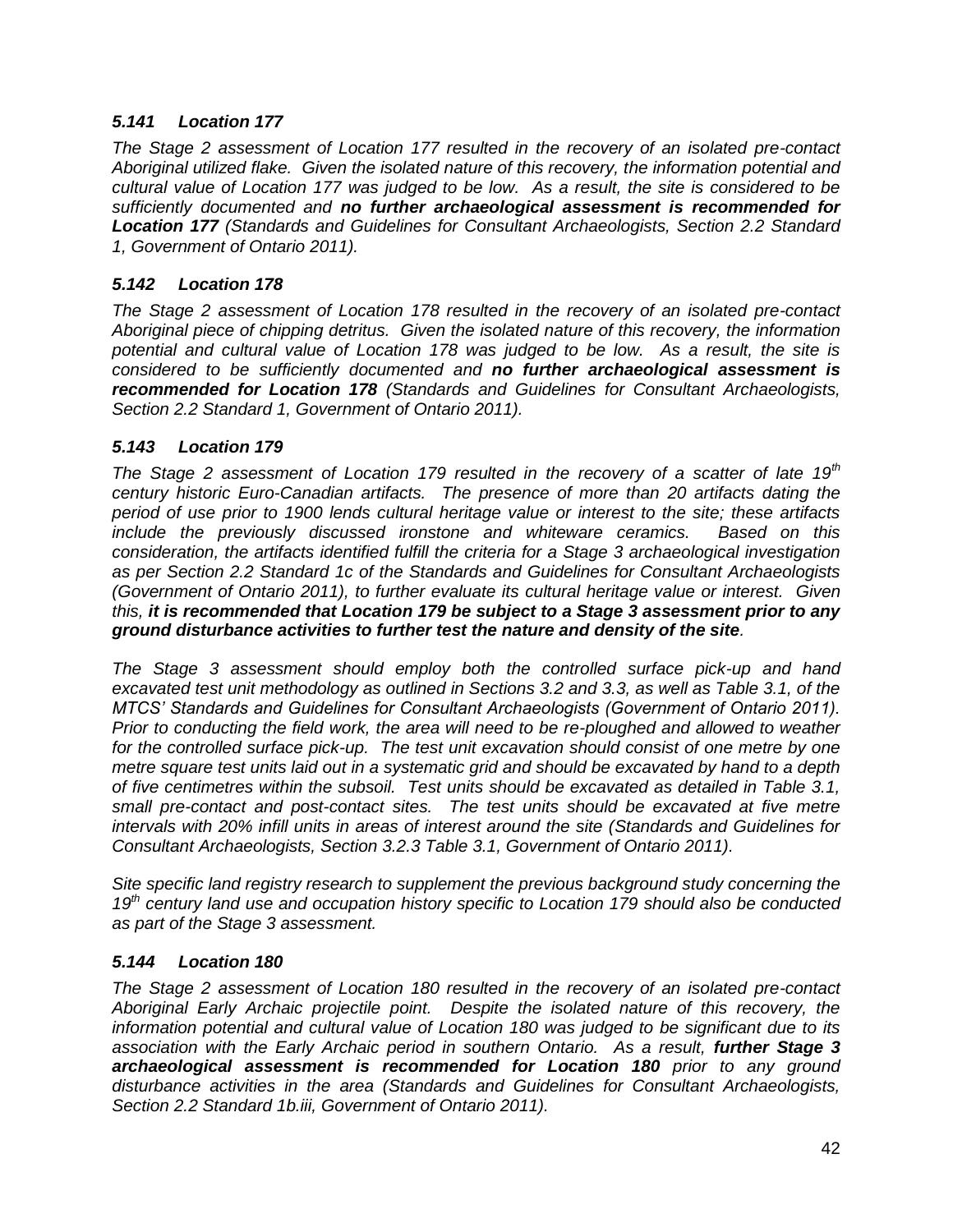*Prior to conducting the field work, the area will need to be re-ploughed and allowed to weather for the controlled surface collection of artifacts. The test unit excavation should consist of one metre by one metre square test units laid out in a systematic grid and should be excavated by hand to a depth of five centimetres within the subsoil. The test units should be excavated at five metre intervals with 20% infill units in areas of interest around the site; given the location represents a possible single component Early Archaic site, it is likely a minimum of 20% of the total units must be screen through three millimetre hardware cloth to faciliatate in the recovery of artifacts (Standards and Guidelines for Consultant Archaeologists, Section 3.2.2, Standard 7, Section 3.2.3 Table 3.1, Government of Ontario 2011).* 

## *5.145 Location 181*

*The Stage 2 assessment of Location 181 resulted in the recovery of 22 pre-contact Aboriginal artifacts over a 77 metre by 28 metre area including 20 pieces of chipping detritus, one biface, and one projectile point. No areas were identified at Location 181 where 10 non-diagnostic artifacts or one diagnostic (for example, the Meadowood projectile point fragment) and two nondiagnostic artifacts were recovered within an isolated 10 metre by 10 metre area. Therefore this site does not meet the criteria for recommending further Stage 3 assessment. As a result, the site is considered to be sufficiently documented and no further archaeological assessment is recommended for Location 181 (Standards and Guidelines for Consultant Archaeologists, Section 2.2 Standard 1, Government of Ontario 2011).*

## *5.146 Location 182*

*The Stage 2 assessment of Location 182 resulted in the recovery of six pre-contact Aboriginal artifacts over a 20 metre by 20 metre area including six pieces of chipping detritus. Given the small number of recovered artifacts and the lack of diagnostic specimens, the information potential and cultural value of Location 182 was judged to be low. As a result, the site is considered to be sufficiently documented and no further archaeological assessment is recommended for Location 182 (Standards and Guidelines for Consultant Archaeologists, Section 2.2 Standard 1, Government of Ontario 2011).*

## *5.147 Location 183*

*The Stage 2 assessment of Location 183 resulted in the recovery of four pre-contact Aboriginal artifacts over an 11 metre by 2 metre area including four pieces of chipping detritus. Given the small number of recovered artifacts and the lack of diagnostic specimens, the information potential and cultural value of Location 183 was judged to be low. As a result, the site is considered to be sufficiently documented and no further archaeological assessment is recommended for Location 183 (Standards and Guidelines for Consultant Archaeologists, Section 2.2 Standard 1, Government of Ontario 2011).*

## *5.148 Location 184*

*The Stage 2 assessment of Location 184 resulted in the recovery of two pre-contact Aboriginal artifacts over a 19 metre by 1 metre area including one piece of chipping detritus and one projectile point. Location 184 represents a piece of chipping detritus and a Hi-Lo projectile point; given this the information potential and cultural value of Location 184 was deemed to be significant due to its association with the Late Paleo-Indian period in southern Ontario. As a result, further Stage 3 archaeological assessment is recommended for Location 184 prior to any ground disturbance activities in the area (Standards and Guidelines for Consultant Archaeologists, Section 2.2 Standard 1b.iii, Government of Ontario 2011).*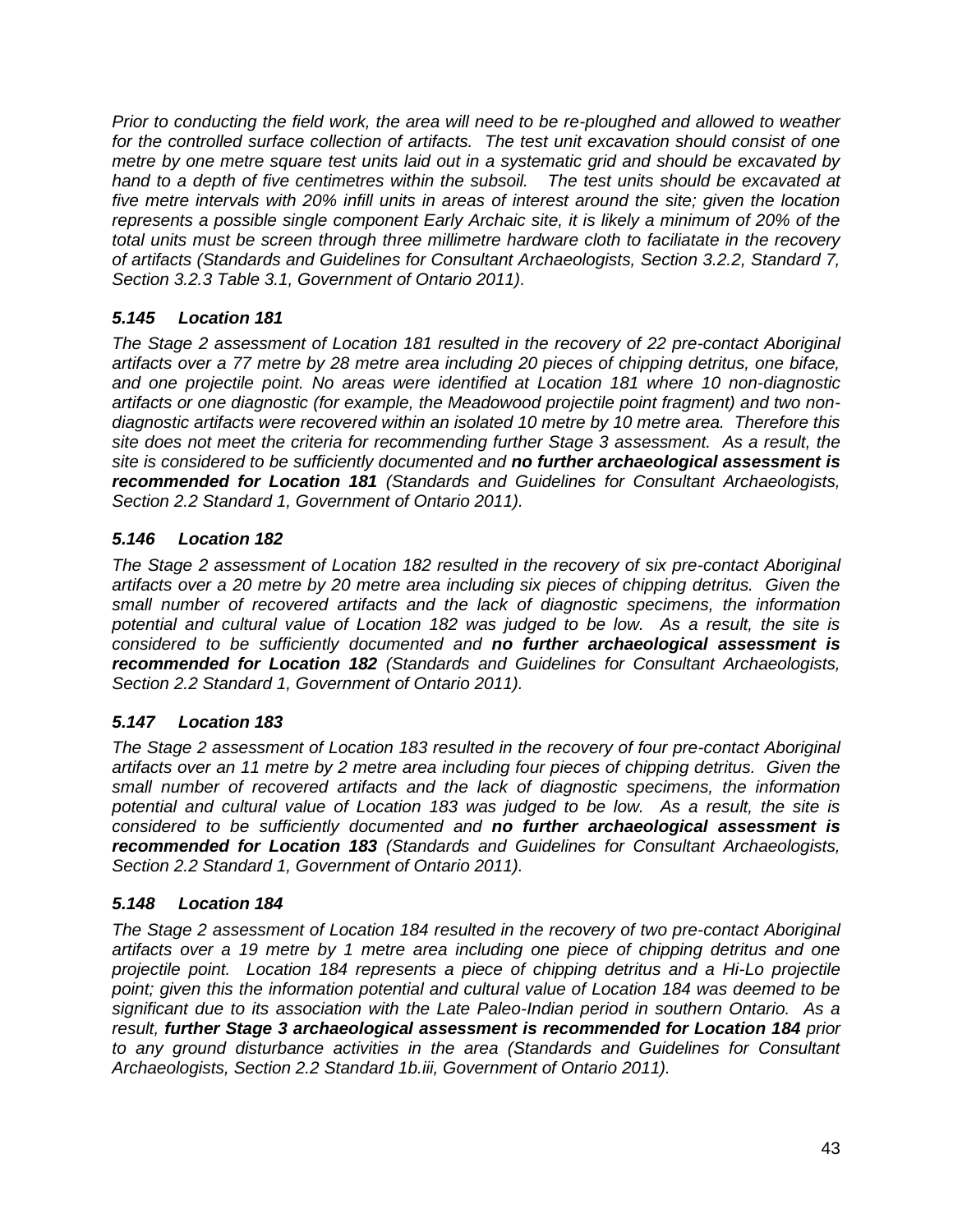*Prior to conducting the field work, the area will need to be re-ploughed and allowed to weather for the controlled surface collection of artifacts. The test unit excavation should consist of one metre by one metre square test units laid out in a systematic grid and should be excavated by hand to a depth of five centimetres within the subsoil. The test units should be excavated at five metre intervals with 20% infill units in areas of interest around the site; given the location represents a possible single component Paleo-Indian site, it is likely a minimum of 20% of the total units must be screen through three millimetre hardware cloth to faciliatate in the recovery of artifacts (Standards and Guidelines for Consultant Archaeologists, Section 3.2.2, Standard 7, Section 3.2.3 Table 3.1, Government of Ontario 2011). The excavation grid should be centred where the Hi-Lo point was recovered and expanded to include where the piece of chipping detritus was recovered.* 

## *5.149 Location 185*

*The Stage 2 assessment of Location 185 resulted in the recovery of an isolated pre-contact Aboriginal retouched flake. Given the isolated nature of this recovery, the information potential and cultural value of Location 185 was judged to be low. As a result, the site is considered to be sufficiently documented and no further archaeological assessment is recommended for Location 185 (Standards and Guidelines for Consultant Archaeologists, Section 2.2 Standard 1, Government of Ontario 2011).*

## *5.150 Location 186*

*The Stage 2 assessment of Location 186 resulted in the recovery of three pre-contact Aboriginal artifacts, two pieces of chipping detritus and one biface. Given the small number of recovered artifacts and the lack of diagnostic specimens, the information potential and cultural value of*  Location 186 was judged to be low. As a result, the site is considered to be sufficiently *documented and no further archaeological assessment is recommended for Location 186 (Standards and Guidelines for Consultant Archaeologists, Section 2.2 Standard 1, Government of Ontario 2011).*

## *5.151 Location 187*

*The Stage 2 assessment of Location 187 resulted in the recovery of two pre-contact Aboriginal artifacts over an 8 metre by 1 metre area, both pieces of chipping detritus. Given the small number of recovered artifacts and the lack of diagnostic specimens, the information potential and cultural value of Location 187 was judged to be low. As a result, the site is considered to be sufficiently documented and no further archaeological assessment is recommended for Location 187 (Standards and Guidelines for Consultant Archaeologists, Section 2.2 Standard 1, Government of Ontario 2011).*

## *5.152 Location 188*

*The Stage 2 assessment of Location 188 resulted in the recovery of an isolated pre-contact Aboriginal biface. Given the isolated nature of this recovery, the information potential and cultural value of Location 188 was judged to be low. As a result, the site is considered to be sufficiently documented and no further archaeological assessment is recommended for Location 188 (Standards and Guidelines for Consultant Archaeologists, Section 2.2 Standard 1, Government of Ontario 2011).*

## *5.153 Location 189*

*The Stage 2 assessment of Location 189 resulted in the recovery of 11 pre-contact Aboriginal artifacts over a 35 metre by 30 metre area, all pieces of chipping detritus. No areas were*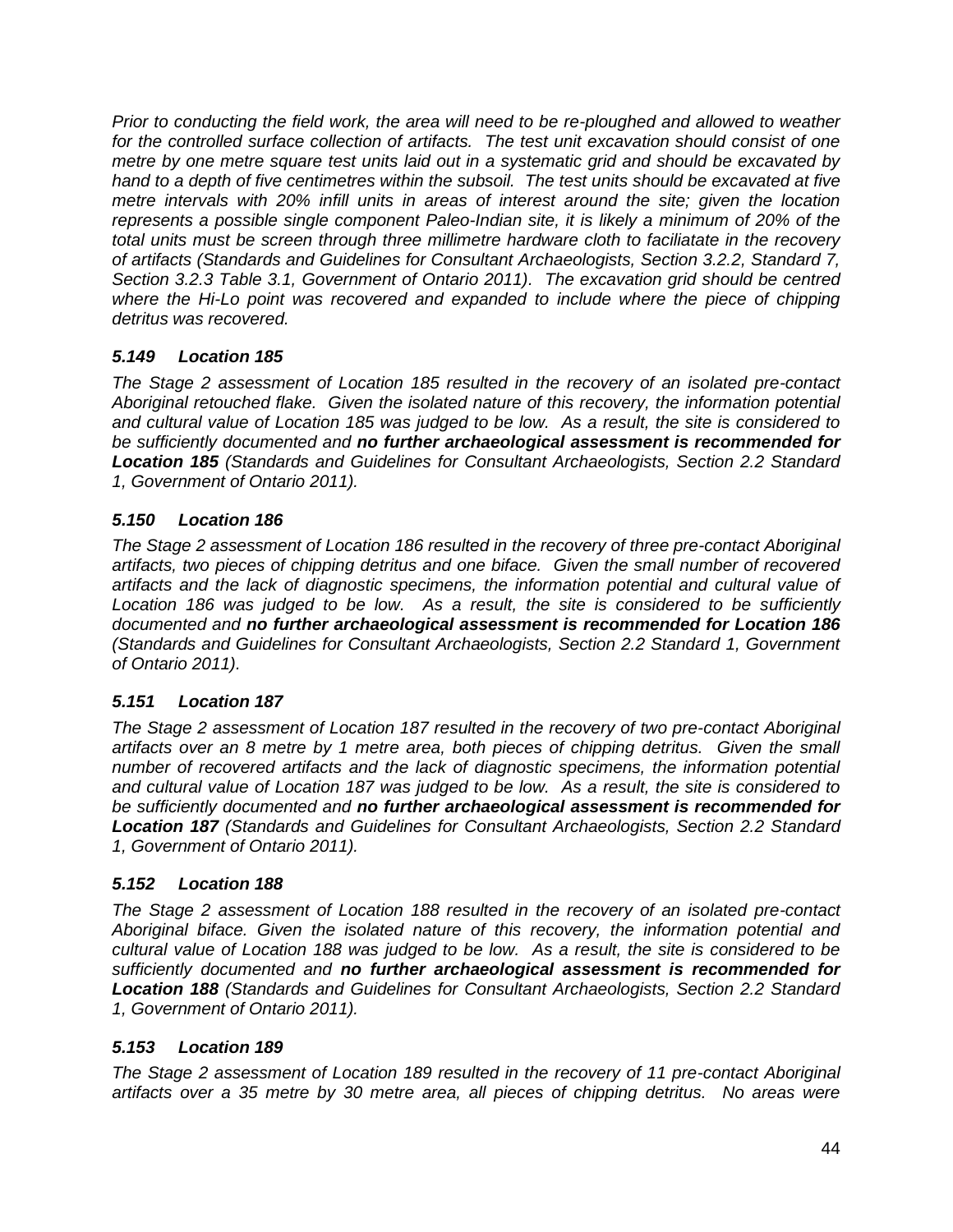*identified at Location 189 where 10 non-diagnostic artifacts or one diagnostic and two nondiagnostic artifacts were recovered within an isolated 10 metre by 10 metre area. Given the small number of recovered artifacts and the lack of diagnostic specimens, the information potential and cultural value of Location 189 was judged to be low. As a result, the site is considered to be sufficiently documented and no further archaeological assessment is recommended for Location 189 (Standards and Guidelines for Consultant Archaeologists, Section 2.2 Standard 1, Government of Ontario 2011).*

### *5.154 Location 190*

*The Stage 2 assessment of Location 190 resulted in the recovery of an isolated pre-contact Aboriginal end scraper. Given the isolated nature of this recovery, the information potential and cultural value of Location 190 was judged to be low. As a result, the site is considered to be sufficiently documented and no further archaeological assessment is recommended for Location 190 (Standards and Guidelines for Consultant Archaeologists, Section 2.2 Standard 1, Government of Ontario 2011).*

### *5.155 Location 191*

*The Stage 2 assessment of Location 191 resulted in the recovery of 10 pre-contact Aboriginal artifacts over a 60 metre by 46 metre area including six pieces of chipping detritus, one core, one scraper, and two bifaces. No areas were identified at Location 191 where 10 nondiagnostic artifacts or one diagnostic and two non-diagnostic artifacts were recovered within an isolated 10 metre by 10 metre area. Given the small number of recovered artifacts and the lack of diagnostic specimens, the information potential and cultural value of Location 191 was judged to be low. As a result, the site is considered to be sufficiently documented and no further archaeological assessment is recommended for Location 191 (Standards and Guidelines for Consultant Archaeologists, Section 2.2 Standard 1, Government of Ontario 2011).*

### *5.156 Location 193*

*The Stage 2 assessment of Location 193 resulted in the recovery of 20 pre-contact Aboriginal artifacts over an 82 metre by 50 metre area including16 pieces of chipping detritus, one retouched flake, and three bifaces. A total of 32 pieces of chipping detritus were noted during the survey but left in the field to assist with re-locating the site. Despite the non-diagnostic nature of Location 193, the site represents a spatially discrete cluster of pre-contact Aboriginal artifacts; additionally, multiple areas at Location 193 were identified where 10 non-diagnostic artifacts were recovered within an isolated 10 metre by 10 metre area. Given this the information potential and cultural value of Location 193 was deemed to be significant. As a result, further Stage 3 archaeological assessment is recommended for Location 193 prior to any ground disturbance activities in the area (Standards and Guidelines for Consultant Archaeologists, Section 2.2 Guideline 2, Government of Ontario 2011).* 

*Prior to conducting the field work, the area will need to be re-ploughed and allowed to weather for the controlled surface collection of artifacts. The test unit excavation should consist of one metre by one metre square test units laid out in a systematic grid and should be excavated by hand to a depth of five centimetres within the subsoil. Test units should be excavated as detailed in Table 3.1, Plough-disturbed, large, multi- or single-component lithic scatters. Multiple grids should be placed over areas of artifact concentrations, as identified through the Stage 3 CSP. The test units should be excavated at five metre intervals with 20% infill units in areas of interest around the site; additional units should be excavated, amounting to 10% of the initial grid unit total, on the periphery of the surface scatter to determine the site extent and*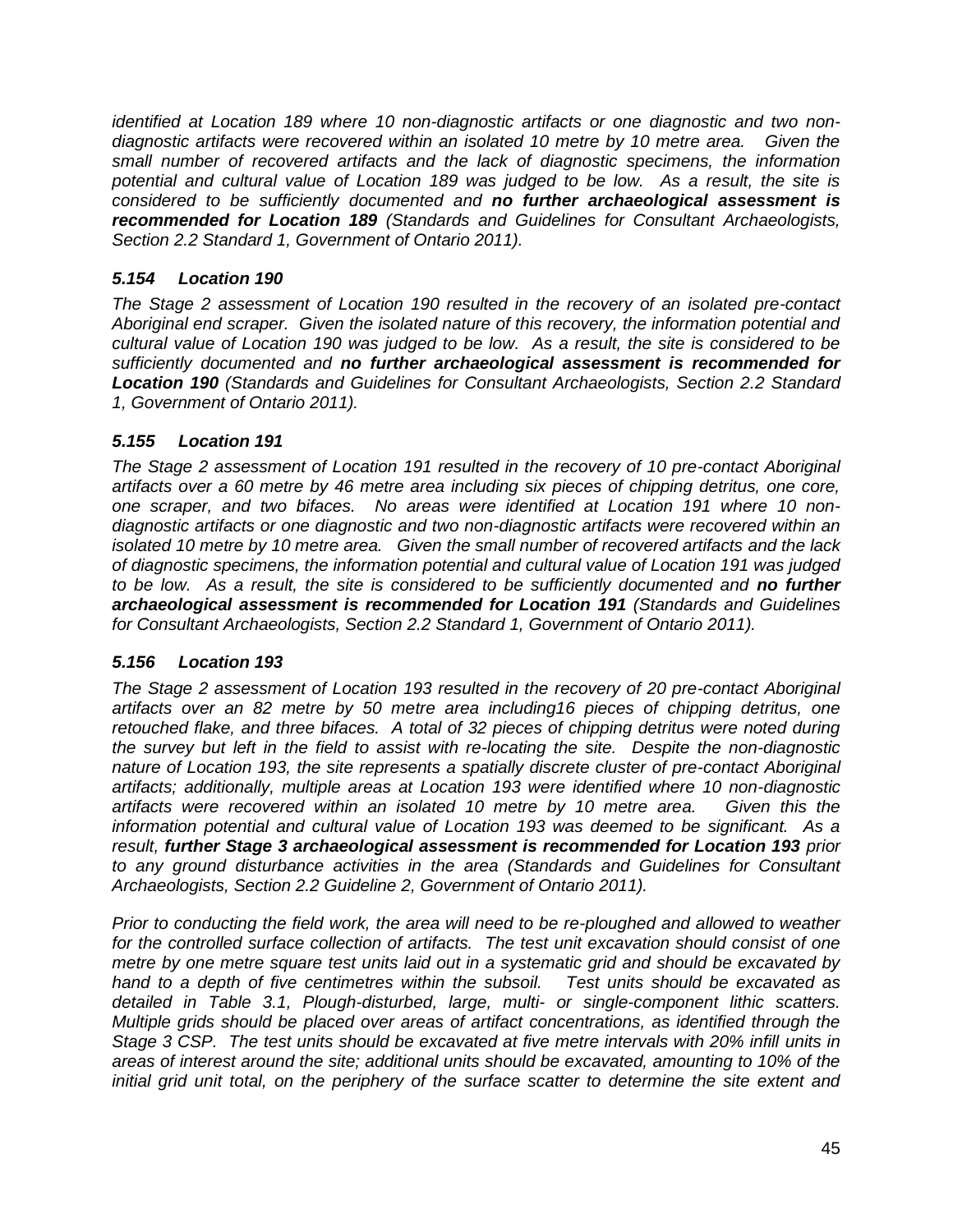*sample the site periphery (Standards and Guidelines for Consultant Archaeologists, Section 3.2.3 Table 3.1, Government of Ontario 2011).* 

## *5.157 Location 196*

*The Stage 2 assessment of Location 196 resulted in the recovery of 34 pre-contact Aboriginal artifacts over a 175 metre by 50 metre area including 27 pieces of chipping detritus, one core, two retouched flakes, one utilized flake, one chopper, and two bifaces. Over 100 pieces of chipping detritus were noted during the survey but left in the field to assist with re-locating the site. Despite the non-diagnostic nature of Location 196, the site represents a spatially discrete cluster of pre-contact Aboriginal artifacts; additionally, multiple areas at Location 196 were identified where 10 non-diagnostic artifacts were recovered within an isolated 10 metre by 10 metre area. Given this the information potential and cultural value of Location 196 was deemed to be significant. As a result, further Stage 3 archaeological assessment is recommended for Location 196 prior to any ground disturbance activities in the area (Standards and Guidelines for Consultant Archaeologists, Section 2.2 Standard 1a.i, Government of Ontario 2011).* 

*Prior to conducting the field work, the area will need to be re-ploughed and allowed to weather for the controlled surface collection of artifacts. The test unit excavation should consist of one metre by one metre square test units laid out in a systematic grid and should be excavated by hand to a depth of five centimetres within the subsoil. Test units should be excavated as detailed in Table 3.1, Plough-disturbed, large, multi- or single-component lithic scatters. Multiple grids should be placed over areas of artifact concentrations, as identified through the Stage 3 CSP. The test units should be excavated at five metre intervals with 20% infill units in areas of interest around the site; additional units should be excavated, amounting to 10% of the initial grid unit total, on the periphery of the surface scatter to determine the site extent and sample the site periphery (Standards and Guidelines for Consultant Archaeologists, Section 3.2.3 Table 3.1, Government of Ontario 2011).* 

## *5.158 Location 197*

*The Stage 2 assessment of Location 197 resulted in the recovery of five pre-contact Aboriginal artifacts over a 25 metre by 3 metre area including three pieces of chipping detritus, one biface, and one projectile point. Location 197 represents a spatially discrete cluster of pre-contact Aboriginal artifacts that date from the Late Paleo-Indian period in southern Ontario; given this the information potential and cultural value of Location 197 was deemed to be significant. As a result, further Stage 3 archaeological assessment is recommended for Location 197 prior to any ground disturbance activities in the area (Standards and Guidelines for Consultant Archaeologists, Section 2.2 Standard 1b.iii, Government of Ontario 2011).* 

*Prior to conducting the field work, the area will need to be re-ploughed and allowed to weather for the controlled surface collection of artifacts. The test unit excavation should consist of one metre by one metre square test units laid out in a systematic grid and should be excavated by hand to a depth of five centimetres within the subsoil. The test units should be excavated at five metre intervals with 20% infill units in areas of interest around the site; given the location represents a possible single component Paleo-Indian site, it is likely a minimum of 20% of the total units must be screen through three millimetre hardware cloth to faciliatate in the recovery of artifacts (Standards and Guidelines for Consultant Archaeologists, Section 3.2.2, Standard 7, Section 3.2.3 Table 3.1, Government of Ontario 2011).*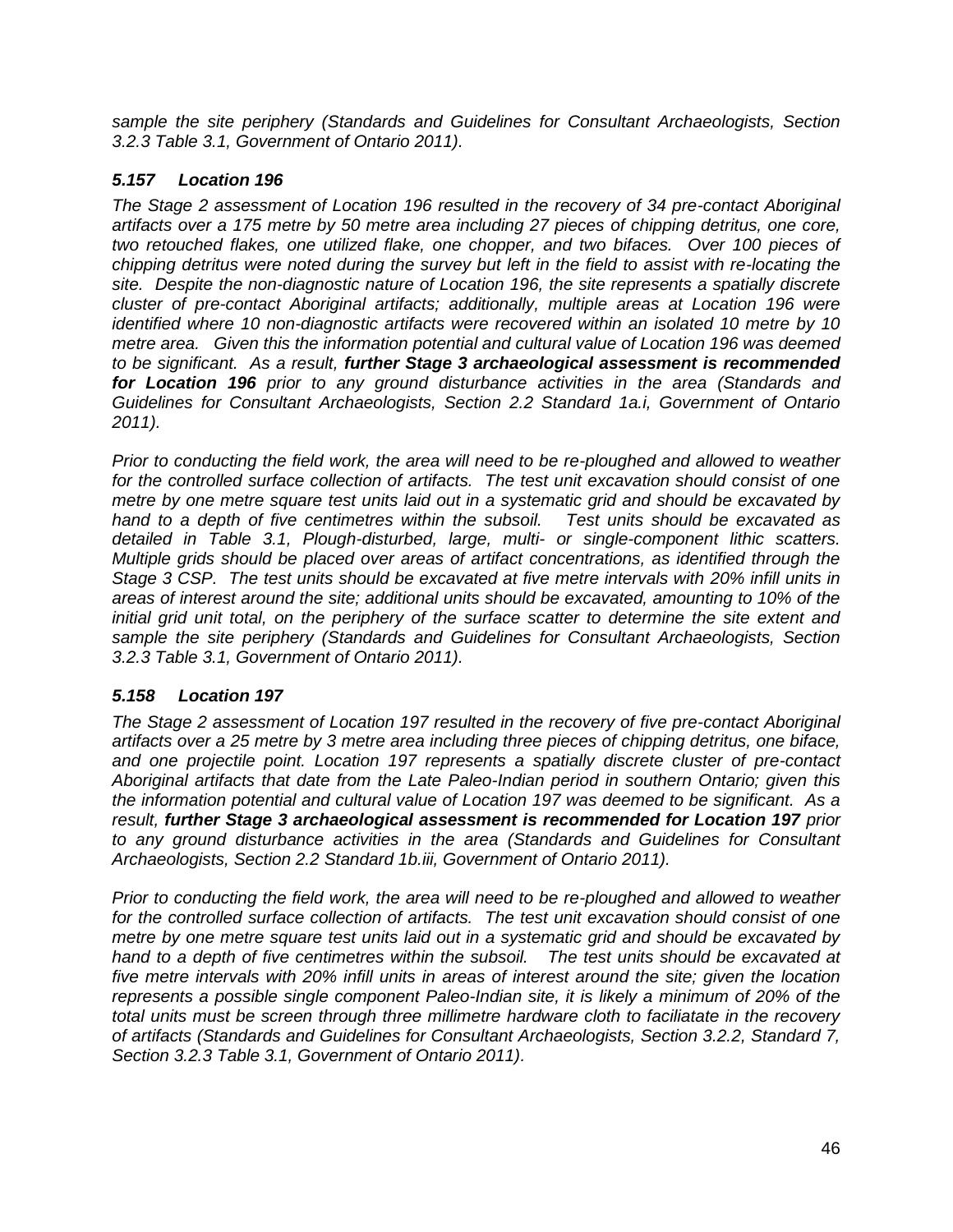### *5.159 Location 198*

*The Stage 2 assessment of Location 198 resulted in the recovery of an isolated pre-contact Aboriginal end scraper. Given the isolated nature of this recovery, the information potential and cultural value of Location 198 was judged to be low. As a result, the site is considered to be sufficiently documented and no further archaeological assessment is recommended for Location 198 (Standards and Guidelines for Consultant Archaeologists, Section 2.2 Standard 1, Government of Ontario 2011).*

### *5.160 Location 199*

*The Stage 2 assessment of Location 199 resulted in the recovery of two pre-contact Aboriginal artifacts over a 2 metre by 1 metre area including one piece of chipping detritus and one projectile point. Location 199 represents a spatially discrete cluster of pre-contact Aboriginal artifacts that date from the Early Archaic period in southern Ontario; given this the information potential and cultural value of Location 199 was deemed to be significant due to its association*  with the Early Archaic period in southern Ontario. As a result, **further Stage 3 archaeological** *assessment is recommended for Location 199 prior to any ground disturbance activities in the area (Standards and Guidelines for Consultant Archaeologists, Section 2.2 Standard 1b.iii, Government of Ontario 2011).* 

*Prior to conducting the field work, the area will need to be re-ploughed and allowed to weather for the controlled surface collection of artifacts. The test unit excavation should consist of one metre by one metre square test units laid out in a systematic grid and should be excavated by hand to a depth of five centimetres within the subsoil. The test units should be excavated at five metre intervals with 20% infill units in areas of interest around the site; given the location represents a possible single component Early Archaic site, it is likely a minimum of 20% of the total units must be screen through three millimetre hardware cloth to faciliatate in the recovery of artifacts (Standards and Guidelines for Consultant Archaeologists, Section 3.2.2, Standard 7, Section 3.2.3 Table 3.1, Government of Ontario 2011).* 

### *5.161 Location 200*

*The Stage 2 assessment of Location 200 resulted in the recovery of an isolated pre-contact Aboriginal side/end scraper. Given the isolated nature of this recovery, the information potential and cultural value of Location 200 was judged to be low. As a result, the site is considered to be sufficiently documented and no further archaeological assessment is recommended for Location 200 (Standards and Guidelines for Consultant Archaeologists, Section 2.2 Standard 1, Government of Ontario 2011).*

### *5.162 Location 204*

*The Stage 2 assessment of Location 204 resulted in the recovery of an isolated pre-contact Aboriginal piece of chipping detritus. Given the isolated nature of this recovery, the information potential and cultural value of Location 204 was judged to be low. As a result, the site is considered to be sufficiently documented and no further archaeological assessment is recommended for Location 204 (Standards and Guidelines for Consultant Archaeologists, Section 2.2 Standard 1, Government of Ontario 2011).*

### *5.163 Location 207*

*The Stage 2 assessment of Location 207 resulted in the recovery of 10 pre-contact Aboriginal artifacts over a 140 metre by 29 metre area including nine pieces of chipping detritus, and one biface. A total of 11 pieces of chipping detritus were noted during the survey but left in the field.*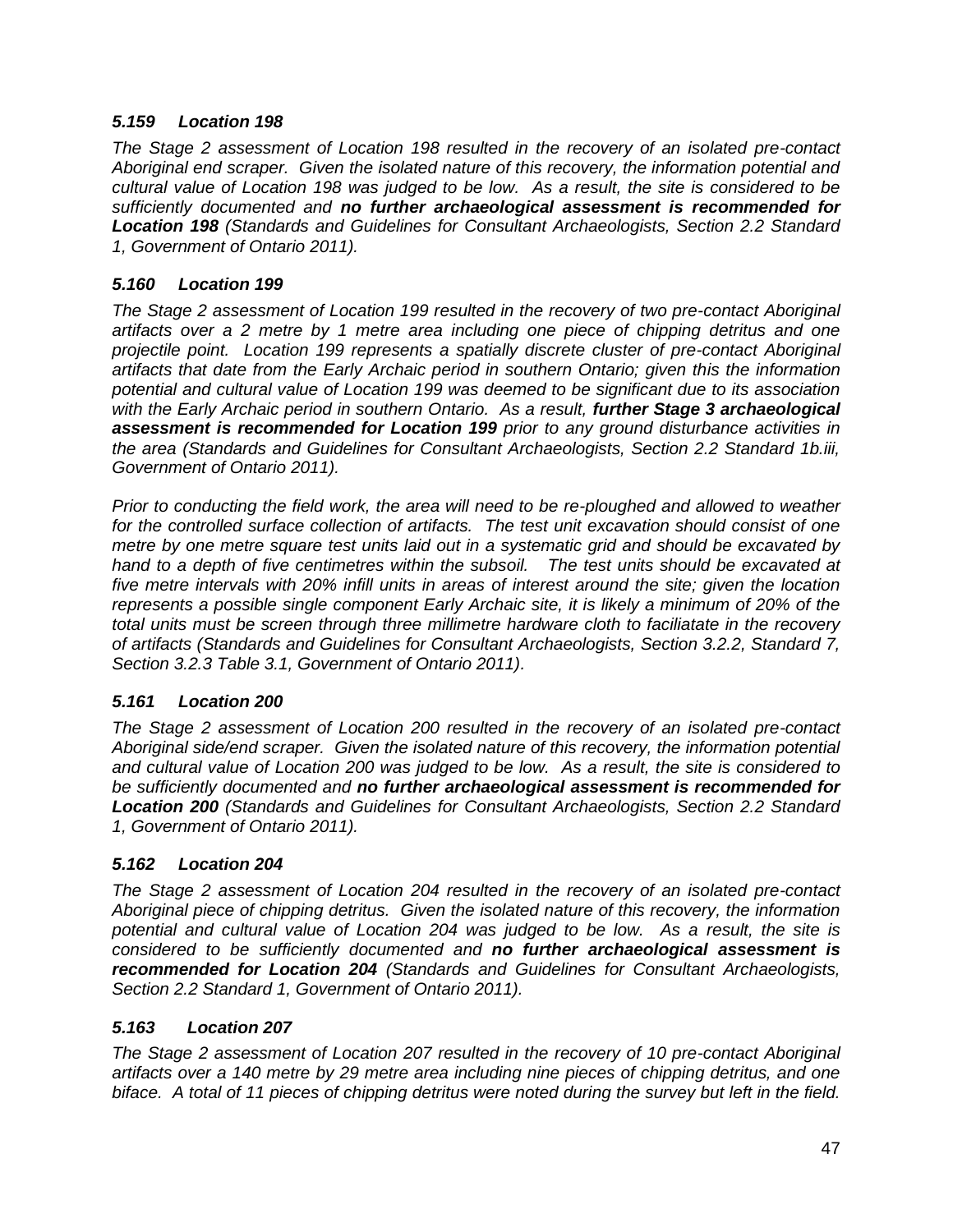*No areas were identified at Location 207 where 10 non-diagnostic artifacts or one diagnostic and two non-diagnostic artifacts were recovered within an isolated 10 metre by 10 metre area. Given the small number of recovered artifacts and the lack of diagnostic specimens, the information potential and cultural value of Location 207 was judged to be low. As a result, the site is considered to be sufficiently documented and no further archaeological assessment is recommended for Location 207 (Standards and Guidelines for Consultant Archaeologists, Section 2.2 Standard 1, Government of Ontario 2011).*

# *5.164 Location 209*

*The Stage 2 assessment of Location 209 resulted in the recovery of an isolated pre-contact Aboriginal piece of chipping detritus. Given the isolated nature of this recovery, the information potential and cultural value of Location 209 was judged to be low. As a result, the site is considered to be sufficiently documented and no further archaeological assessment is recommended for Location 209 (Standards and Guidelines for Consultant Archaeologists, Section 2.2 Standard 1, Government of Ontario 2011).*

# *5.165 Location 210*

*The Stage 2 assessment of Location 210 resulted in the recovery of an isolated pre-contact Aboriginal projectile point. Given the isolated nature of this recovery, the information potential and cultural value of Location 210 was judged to be low. As a result, the site is considered to be sufficiently documented and no further archaeological assessment is recommended for Location 210 (Standards and Guidelines for Consultant Archaeologists, Section 2.2 Standard 1, Government of Ontario 2011).*

## *5.166 Location 211*

*The Stage 2 assessment of Location 211 resulted in the recovery of two pre-contact Aboriginal artifacts over a 6 metre by 1 metre area including one utilized flake and one biface. Given the small number of recovered artifacts and the lack of diagnostic specimens, the information potential and cultural value of Location 211 was judged to be low. As a result, the site is considered to be sufficiently documented and no further archaeological assessment is recommended for Location 211 (Standards and Guidelines for Consultant Archaeologists, Section 2.2 Standard 1, Government of Ontario 2011).*

## *5.167 Location 212*

*The Stage 2 assessment of Location 212 resulted in the recovery of an isolated pre-contact Aboriginal piece of chipping detritus. Given the isolated nature of this recovery, the information potential and cultural value of Location 212 was judged to be low. As a result, the site is considered to be sufficiently documented and no further archaeological assessment is recommended for Location 212 (Standards and Guidelines for Consultant Archaeologists, Section 2.2 Standard 1, Government of Ontario 2011).*

## *5.168 Location 213*

*The Stage 2 assessment of Location 213 resulted in the recovery of seven pre-contact Aboriginal artifacts over a 50 metre by 8 metre area including five pieces of chipping detritus, one core, and one scraper. Given the small number of recovered artifacts over a large spatial area and the lack of diagnostic specimens, the information potential and cultural value of Location 213 was judged to be low. As a result, the site is considered to be sufficiently documented and no further archaeological assessment is recommended for Location 213*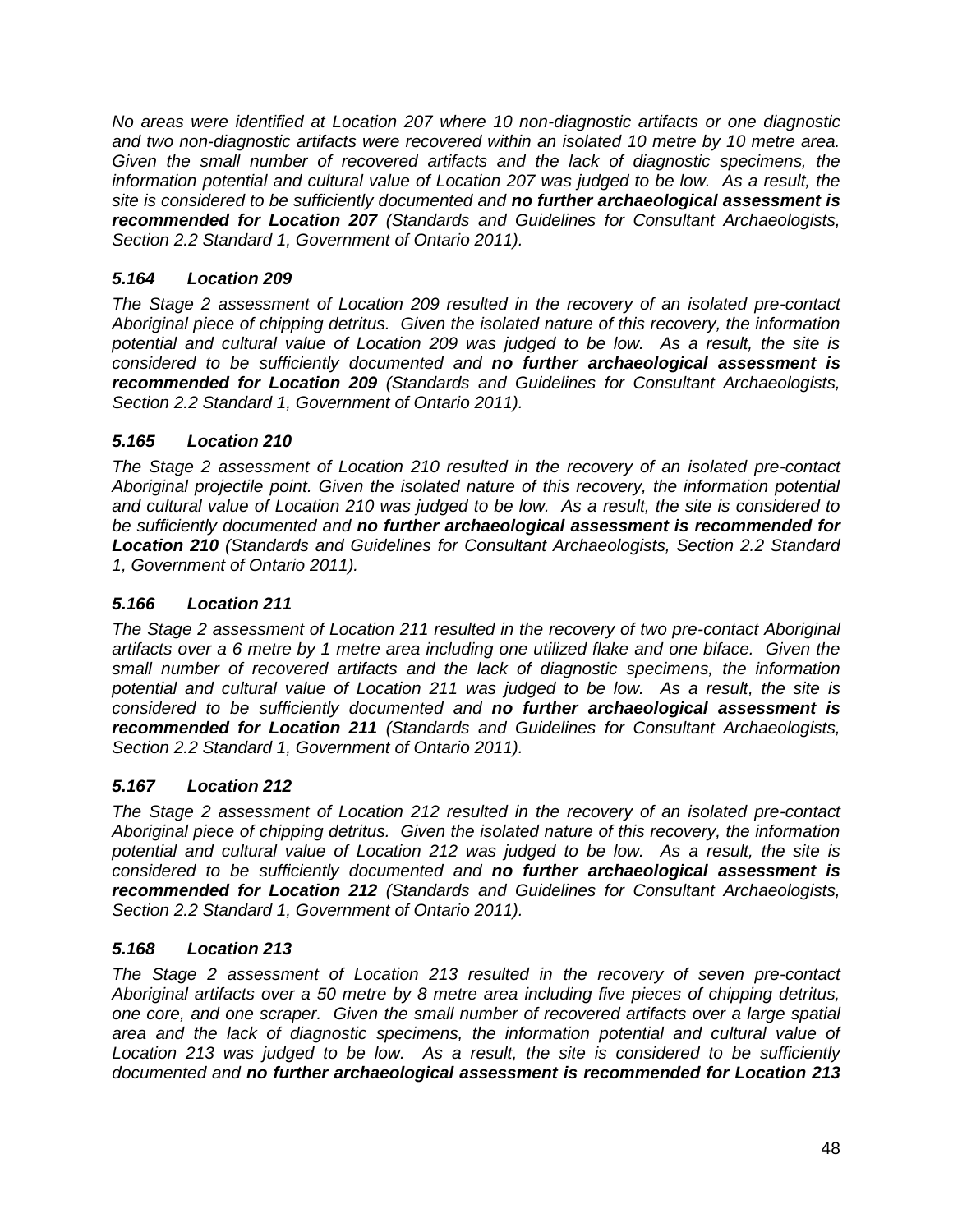*(Standards and Guidelines for Consultant Archaeologists, Section 2.2 Standard 1, Government of Ontario 2011).*

# *5.169 Location 214*

*The Stage 2 assessment of Location 214 resulted in the recovery of five pre-contact Aboriginal artifacts over a 20 metre by 18 metre area, all pieces of chipping detritus. Given the small number of recovered artifacts and the lack of diagnostic specimens, the information potential and cultural value of Location 214 was judged to be low. As a result, the site is considered to be sufficiently documented and no further archaeological assessment is recommended for Location 214 (Standards and Guidelines for Consultant Archaeologists, Section 2.2 Standard 1, Government of Ontario 2011).*

# *5.170 Location 215*

*The Stage 2 assessment of Location 215 resulted in the recovery of an isolated pre-contact Aboriginal biface. Despite the isolated nature of this recovery, the information potential and cultural value of Location 215 was judged to be significant due to its association with the Early Archaic period in southern Ontario. As a result, further Stage 3 archaeological assessment is recommended for Location 215 prior to any ground disturbance activities in the area (Standards and Guidelines for Consultant Archaeologists, Section 2.2 Standard 1b.iii, Government of Ontario 2011).* 

*Prior to conducting the field work, the area will need to be re-ploughed and allowed to weather for the controlled surface collection of artifacts. The test unit excavation should consist of one metre by one metre square test units laid out in a systematic grid and should be excavated by hand to a depth of five centimetres within the subsoil. The test units should be excavated at five metre intervals with 20% infill units in areas of interest around the site; given the location represents a possible single component Early Archaic site, it is likely a minimum of 20% of the total units must be screen through three millimetre hardware cloth to faciliatate in the recovery of artifacts (Standards and Guidelines for Consultant Archaeologists, Section 3.2.2, Standard 7, Section 3.2.3 Table 3.1, Government of Ontario 2011).* 

# *5.171 Location 216*

*Location 216 represents a lithic scatter comprised of 374 artifacts spread out over a 100 metre by 100 metre area. During the 2012 survey approximately 315 artifacts were noted in the survey and left in the field to assist with re-location. A total of 59 artifacts were recovered, including 44 pieces of chipping detritus, five bifaces, one scraper, one retouched flake, one utilized flake, one graver, three sherds of pottery, and three projectile points. Location 216 represents a spatially discrete cluster of pre-contact Aboriginal artifacts, including pottery fragments, indicating a possibly substantial Woodland period occupation; given this the information potential and cultural value of Location 216 was deemed to be significant. As a result, further Stage 3 archaeological assessment is recommended for Location 216 prior to any ground disturbance activities in the area (Standards and Guidelines for Consultant Archaeologists, Section 2.2 Standard 1a.i, Government of Ontario 2011).* 

*Prior to conducting the field work, the area will need to be re-ploughed and allowed to weather for the controlled surface collection of artifacts. The test unit excavation should consist of one metre by one metre square test units laid out in a systematic grid and should be excavated by hand to a depth of five centimetres within the subsoil. Test units should be excavated as detailed in Table 3.1, Plough-disturbed, large, multi- or single-component lithic scatters. Multiple grids should be placed over areas of artifact concentrations, as identified through the*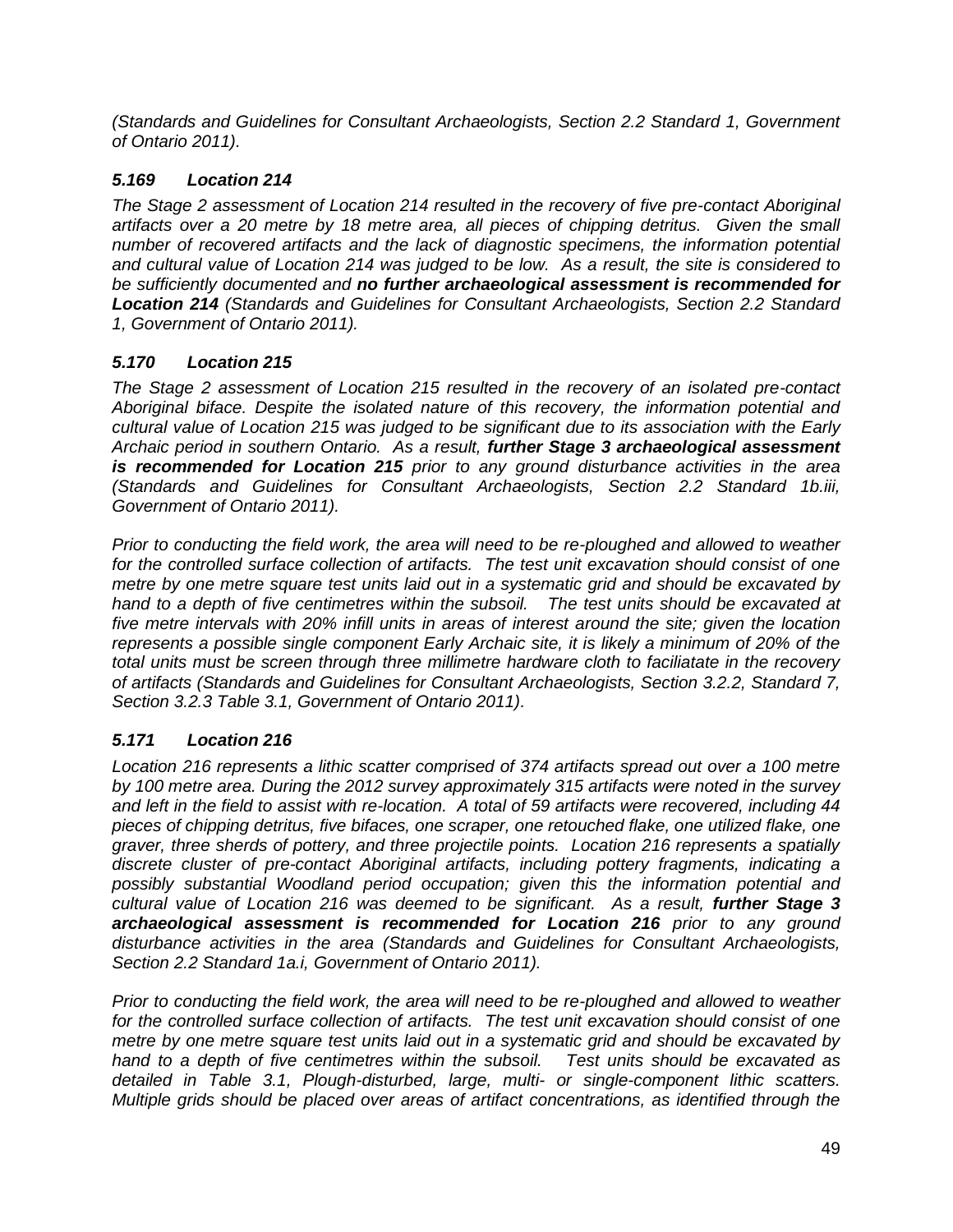*Stage 3 CSP. The test units should be excavated at five metre intervals with 20% infill units in areas of interest around the site; additional units should be excavated, amounting to 10% of the initial grid unit total, on the periphery of the surface scatter to determine the site extent and sample the site periphery (Standards and Guidelines for Consultant Archaeologists, Section 3.2.3 Table 3.1, Government of Ontario 2011).* 

# *5.172 Location 218*

*The Stage 2 assessment of Location 218 resulted in the recovery of six pre-contact Aboriginal artifacts over a 34 metre by 16 metre area, including five pieces of chipping detritus and one retouched flake. Given the small number of recovered artifacts and the lack of diagnostic specimens, the information potential and cultural value of Location 218 was judged to be low. As a result, the site is considered to be sufficiently documented and no further archaeological assessment is recommended for Location 218 (Standards and Guidelines for Consultant Archaeologists, Section 2.2 Standard 1, Government of Ontario 2011).*

# *5.173 Location 219*

*The Stage 2 assessment of Location 219 resulted in the recovery of an isolated pre-contact Aboriginal piece of chipping detritus. Given the isolated nature of this recovery, the information potential and cultural value of Location 219 was judged to be low. As a result, the site is considered to be sufficiently documented and no further archaeological assessment is recommended for Location 219 (Standards and Guidelines for Consultant Archaeologists, Section 2.2 Standard 1, Government of Ontario 2011).*

# *5.174 Location 220*

*The Stage 2 assessment of Location 220 resulted in the recovery of two pre-contact Aboriginal artifacts over a 13 metre by 1 metre area including one utilized flake and one biface. Given the small number of recovered artifacts and the lack of diagnostic specimens, the information potential and cultural value of Location 220 was judged to be low. As a result, the site is considered to be sufficiently documented and no further archaeological assessment is recommended for Location 220 (Standards and Guidelines for Consultant Archaeologists, Section 2.2 Standard 1, Government of Ontario 2011).*

# *5.175 Location 221*

*The Stage 2 assessment of Location 221 resulted in the recovery of a 52 metre by 30 metre scatter mid to late 19th century historic Euro-Canadian artifacts. A total of 113 historic Euro-Canadian artifacts were identified on the surface of Location 221. Although only a small sample of ceramics (n=14) were identified and recovered, all were examples of pre-1900 whiteware and ironstone ceramics. It is our professional opinion that Location 221 has cultural heritage value or interest. Based on this consideration, Stage 3 assessment is recommended as per Section 2.2, Guideline 2 of the Standards and Guidelines for Consultant Archaeologists (Government of Ontario 2011), to further evaluate its cultural heritage value or interest.* 

*Given this, it is recommended that Location 221 be subject to a Stage 3 assessment prior to any ground disturbance activities to further test the nature and density of the site. The Stage 3 assessment should employ both the controlled surface pick-up and hand excavated test unit methodology as outlined in Sections 3.2 and 3.3, as well as Table 3.1, of the MTCS' Standards and Guidelines for Consultant Archaeologists (Government of Ontario 2011). Prior to conducting the field work, the area will need to be re-ploughed and allowed to weather for the controlled surface pick-up. The test unit excavation should consist of one metre by one metre*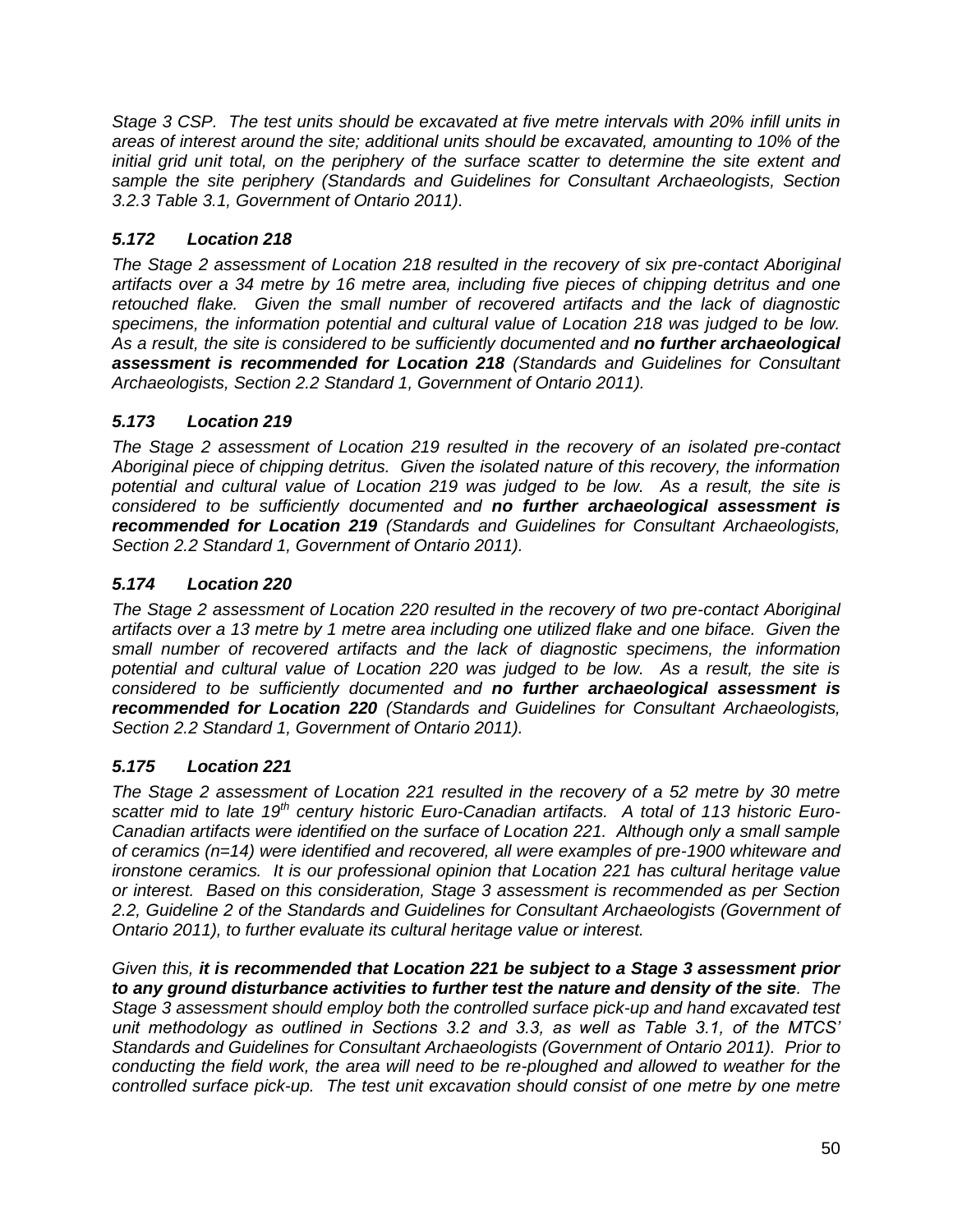*square test units laid out in a systematic grid and should be excavated by hand to a depth of five centimetres within the subsoil.* 

*Test units should be excavated as detailed in Table 3.1, small pre-contact and post-contact sites. The test units should be excavated at five metre intervals with 20% infill units in areas of interest around the site (Standards and Guidelines for Consultant Archaeologists, Section 3.2.3 Table 3.1, Government of Ontario 2011).* 

*Site specific land registry research to supplement the previous background study concerning the 19th century land use and occupation history specific to Location 221 should also be conducted as part of the Stage 3 assessment.*

# *5.176 Location 222*

*The Stage 2 assessment of Location 222 resulted in the recovery of an isolated pre-contact Aboriginal artifact, a biface. Given the isolated nature of this recovery, the information potential and cultural value of Location 222 was judged to be low. As a result, the site is considered to be sufficiently documented and no further archaeological assessment is recommended for Location 222 (Standards and Guidelines for Consultant Archaeologists, Section 2.2 Standard 1, Government of Ontario 2011).*

# *5.177 Location 223*

*The Stage 2 assessment of Location 223 resulted in the recovery of an isolated pre-contact Aboriginal piece of chipping detritus. Given the isolated nature of this recovery, the information potential and cultural value of Location 223 was judged to be low. As a result, the site is considered to be sufficiently documented and no further archaeological assessment is recommended for Location 223 (Standards and Guidelines for Consultant Archaeologists, Section 2.2 Standard 1, Government of Ontario 2011).*

## *5.178 Location 225*

*The Stage 2 assessment of Location 225 resulted in the recovery of an isolated pre-contact Aboriginal Early Archaic projectile point. Despite the isolated nature of this recovery, the information potential and cultural value of Location 225 was judged to be significant due to its association with the Early Archaic period in southern Ontario. As a result, further Stage 3 archaeological assessment is recommended for Location 225 prior to any ground disturbance activities in the area (Standards and Guidelines for Consultant Archaeologists, Section 2.2 Standard 1b.iii, Government of Ontario 2011). Prior to conducting the field work, the area will need to be re-ploughed and allowed to weather for the controlled surface collection of artifacts. The test unit excavation should consist of one metre by one metre square test units laid out in a systematic grid and should be excavated by hand to a depth of five centimetres within the subsoil. The test units should be excavated at five metre intervals with 20% infill units in areas of interest around the site; given the location represents a possible single component Early Archaic site, it is likely a minimum of 20% of the total units must be screen through three millimetre hardware cloth to faciliatate in the recovery of artifacts (Standards and Guidelines for Consultant Archaeologists, Section 3.2.2, Standard 7, Section 3.2.3 Table 3.1, Government of Ontario 2011).* 

# *5.179 Location 226*

*The Stage 2 assessment of Location 226 resulted in the recovery of 11 pre-contact Aboriginal artifacts over a 20 metre by 20 metre area, all pieces of chipping detritus. A total of 12 pieces of chipping detritus were identified during the survey and left in the field. Despite the non-*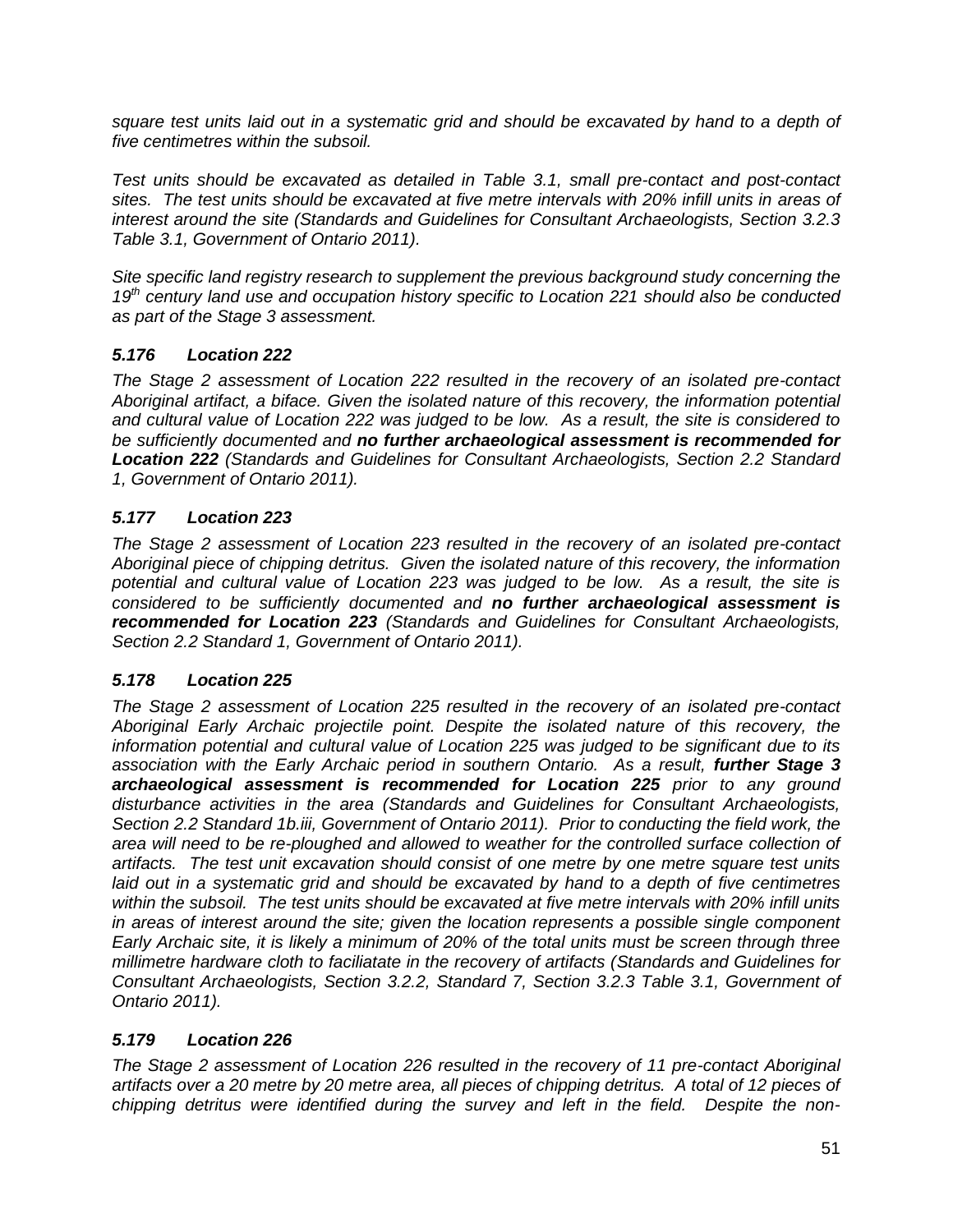*diagnostic nature of Location 226, the site represents a spatially discrete cluster of pre-contact Aboriginal artifacts; given this the information potential and cultural value of Location 226 was deemed to be significant. As a result, further Stage 3 archaeological assessment is recommended for Location 226 prior to any ground disturbance activities in the area (Standards and Guidelines for Consultant Archaeologists, Section 2.2 Standard 1a.i, Government of Ontario 2011).* 

*Prior to conducting the field work, the area will need to be re-ploughed and allowed to weather for the controlled surface collection of artifacts. The test unit excavation should consist of one metre by one metre square test units laid out in a systematic grid and should be excavated by hand to a depth of five centimetres within the subsoil. Test units should be excavated as detailed in Table 3.1, small pre-contact sites. The test units should be excavated at five metre intervals with 20% infill units in areas of interest around the site (Standards and Guidelines for Consultant Archaeologists, Section 3.2.3 Table 3.1, Government of Ontario 2011).* 

# *5.180 Location 227*

*The Stage 2 assessment of Location 227 resulted in the recovery of 22 pre-contact Aboriginal artifacts over a 64 metre by 50 metre area including 20 pieces of chipping detritus, one utilized flake, and one biface. Given the small number of recovered artifacts and the lack of diagnostic specimens, the information potential and cultural value of Location 227 was judged to be low. As a result, the site is considered to be sufficiently documented and no further archaeological assessment is recommended for Location 227 (Standards and Guidelines for Consultant Archaeologists, Section 2.2 Standard 1, Government of Ontario 2011).* 

# *5.181 Location 236a*

*The Stage 2 assessment of Location 236a resulted in the recovery of an isolated pre-contact Aboriginal artifact, a piece of chipping detritus. Given the isolate nature of the recovered artifact, the information potential and cultural value of Location 236a was judged to be low. As a result, the site is considered to be sufficiently documented and no further archaeological assessment is recommended for Location 236a (Standards and Guidelines for Consultant Archaeologists, Section 2.2 Standard 1, Government of Ontario 2011).*

## *5.182 Location 236b*

*The Stage 2 assessment of Location 236b resulted in the recovery of an isolated pre-contact Aboriginal artifact, a projectile point. Given the isolate nature of the recovered artifact, the information potential and cultural value of Location 236b was judged to be low. As a result, the site is considered to be sufficiently documented and no further archaeological assessment is recommended for Location 236b (Standards and Guidelines for Consultant Archaeologists, Section 2.2 Standard 1, Government of Ontario 2011).*

## *5.183 Location 238*

*The Stage 2 assessment of Location 238 resulted in the recovery of two pre-contact Aboriginal artifacts over a 11 metre by 1 metre area, both pieces of chipping detritus. Given the small number of recovered artifacts, the information potential and cultural value of Location 238 was judged to be low. As a result, the site is considered to be sufficiently documented and no further archaeological assessment is recommended for Location 238 (Standards and Guidelines for Consultant Archaeologists, Section 2.2 Standard 1, Government of Ontario 2011).*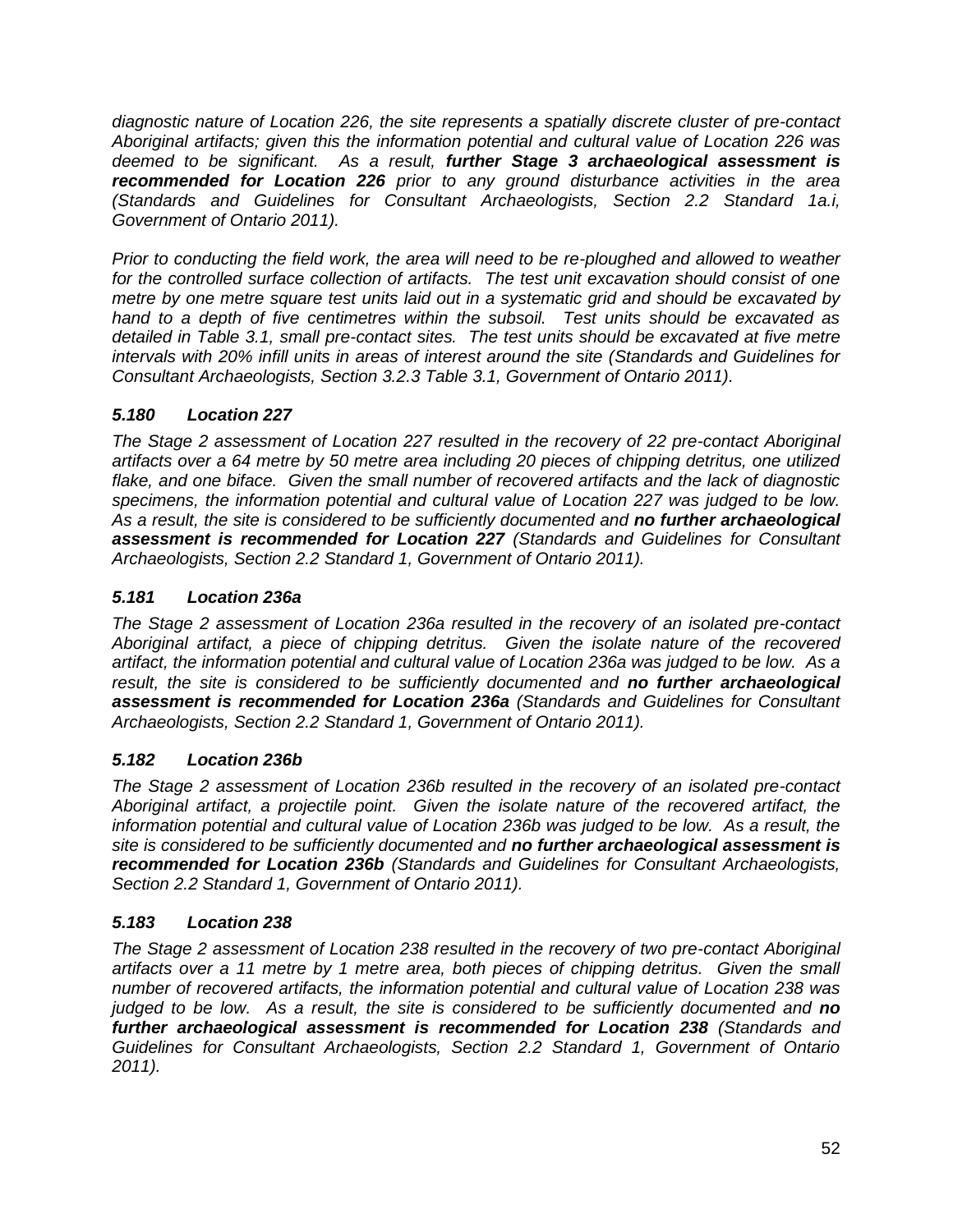### *5.184 Location 239*

*The Stage 2 assessment of Location 239 resulted in the recovery of eight pre-contact Aboriginal artifacts over a 50 metre by 25 metre area, including five pieces of chipping detritus, one biface, one retouched flake and one scraper. Given the small number of recovered artifacts, the information potential and cultural value of Location 239 was judged to be low. As a result, the site is considered to be sufficiently documented and no further archaeological assessment is recommended for Location 239 (Standards and Guidelines for Consultant Archaeologists, Section 2.2 Standard 1, Government of Ontario 2011).*

### *5.185 Location 240*

*The Stage 2 assessment of Location 240 resulted in the recovery of an isolated pre-contact Aboriginal projectile point. Despite the isolated nature of this recovery, the information potential and cultural value of Location 240 was judged to be significant due to its association with the*  Late Paleo-Indian period in southern Ontario. As a result, **further Stage 3 archaeological** *assessment is recommended for Location 240 prior to any ground disturbance activities in the area (Standards and Guidelines for Consultant Archaeologists, Section 2.2 Standard 1b.iii, Government of Ontario 2011).* 

*Prior to conducting the field work, the area will need to be re-ploughed and allowed to weather for the controlled surface collection of artifacts. The test unit excavation should consist of one metre by one metre square test units laid out in a systematic grid and should be excavated by hand to a depth of five centimetres within the subsoil. The test units should be excavated at five metre intervals with 20% infill units in areas of interest around the site; given the location represents a possible single component Paleo-Indian site, it is likely a minimum of 20% of the total units must be screen through three millimetre hardware cloth to faciliatate in the recovery of artifacts (Standards and Guidelines for Consultant Archaeologists, Section 3.2.2, Standard 7, Section 3.2.3 Table 3.1, Government of Ontario 2011).* 

### *5.186 Location 241*

*The Stage 2 assessment of Location 241 resulted in the recovery of 15 pre-contact Aboriginal artifacts over a 19 metre by 10 metre area including 11 pieces of chipping detritus, two bifaces, one retouched flake, and one utilized flake. Approximately 30 pieces of chipping detritus were identified on the surface and left in the field. Despite the non-diagnostic nature of Location 241, the site represents a spatially discrete cluster of pre-contact Aboriginal artifacts; given this the information potential and cultural value of Location 241 was deemed to be significant. As a result, further Stage 3 archaeological assessment is recommended for Location 241 prior to any ground disturbance activities in the area (Standards and Guidelines for Consultant Archaeologists, Section 2.2 Standard 1a.i, Government of Ontario 2011).* 

*Prior to conducting the field work, the area will need to be re-ploughed and allowed to weather for the controlled surface collection of artifacts. The test unit excavation should consist of one metre by one metre square test units laid out in a systematic grid and should be excavated by hand to a depth of five centimetres within the subsoil. Test units should be excavated as detailed in Table 3.1, small pre-contact sites. The test units should be excavated at five metre intervals with 20% infill units in areas of interest around the site (Standards and Guidelines for Consultant Archaeologists, Section 3.2.3 Table 3.1, Government of Ontario 2011).* 

## *5.187 Location 242*

*The Stage 2 assessment of Location 242 resulted in the recovery of a scatter of mid to late 19th century historic Euro-Canadian artifacts. The presence of more than 20 artifacts dating the*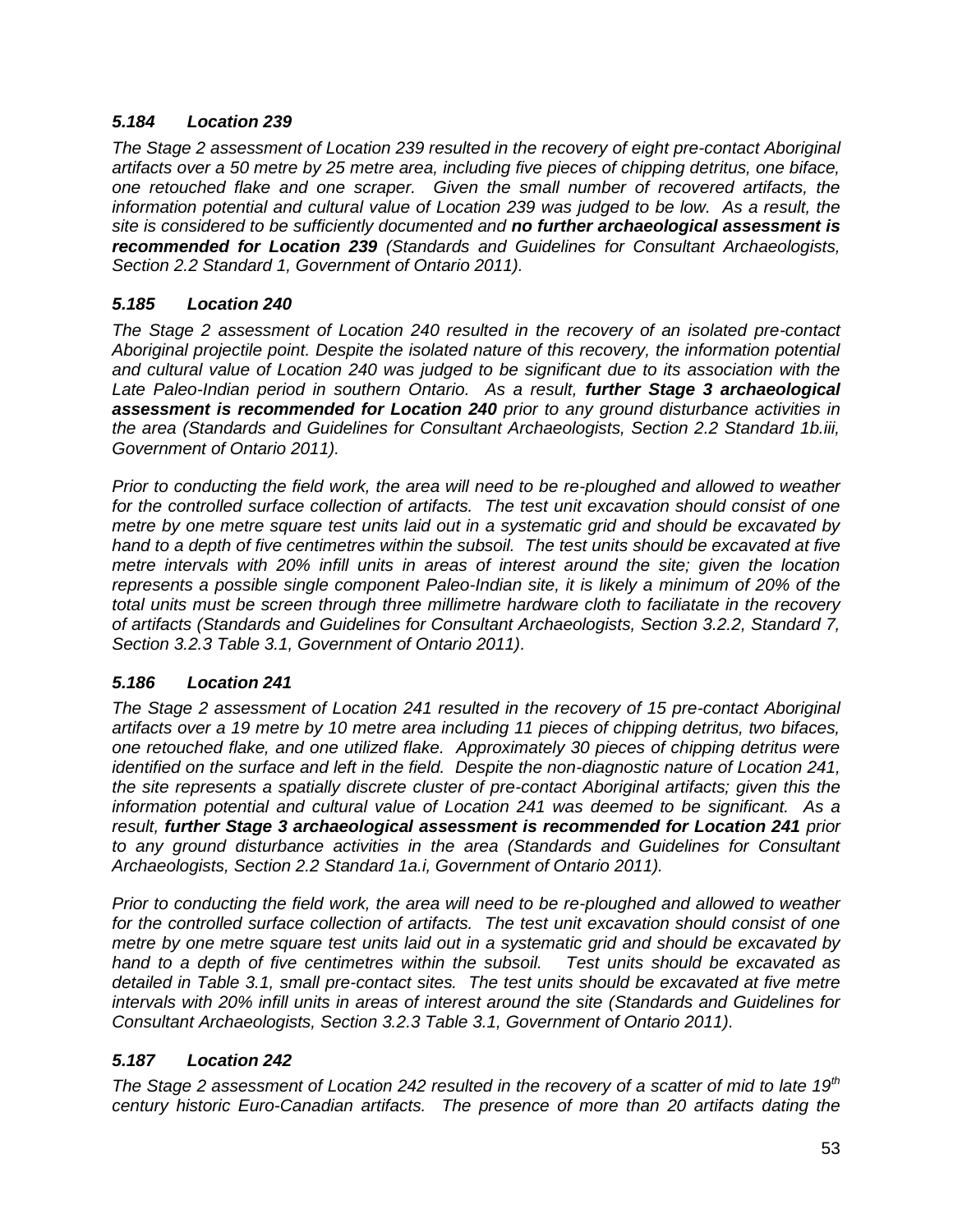*period of use prior to 1900 lends cultural heritage value or interest to the site; these artifacts include the previously discussed whiteware and ironstone ceramics. Based on this consideration, the artifacts identified fulfill the criteria for a Stage 3 archaeological investigation as per Section 2.2 Standard 1c of the Standards and Guidelines for Consultant Archaeologists (Government of Ontario 2011), to further evaluate its cultural heritage value or interest. Given this, it is recommended that Location 242 be subject to a Stage 3 assessment prior to any ground disturbance activities to further test the nature and density of the site.* 

*The Stage 3 assessment should employ both the controlled surface pick-up and hand excavated test unit methodology as outlined in Sections 3.2 and 3.3, as well as Table 3.1, of the MTCS' Standards and Guidelines for Consultant Archaeologists (Government of Ontario 2011). Prior to conducting the field work, the area will need to be re-ploughed and allowed to weather*  for the controlled surface pick-up. The test unit excavation should consist of one metre by one *metre square test units laid out in a systematic grid and should be excavated by hand to a depth of five centimetres within the subsoil.* 

*Test units should be excavated as detailed in Table 3.1, small pre-contact and post-contact sites. The test units should be excavated at five metre intervals with 20% infill units in areas of interest around the site (Standards and Guidelines for Consultant Archaeologists, Section 3.2.3 Table 3.1, Government of Ontario 2011).* 

*Site specific land registry research to supplement the previous background study concerning the 19th century land use and occupation history specific to Location 242 should also be conducted as part of the Stage 3 assessment.*

### *5.188 Location 243*

*The Stage 2 assessment of Location 243 resulted in the recovery of 13 pre-contact Aboriginal artifacts over an 87 metre by 31 metre area, including 12 pieces of chipping detritus, and one biface. Given the small number of recovered artifacts over a relatively large spatial area, the information potential and cultural value of Location 243 was judged to be low. As a result, the site is considered to be sufficiently documented and no further archaeological assessment is recommended for Location 243 (Standards and Guidelines for Consultant Archaeologists, Section 2.2 Standard 1, Government of Ontario 2011).*

## *5.189 Location 244*

*The Stage 2 assessment of Location 244 resulted in the recovery of 10 pre-contact Aboriginal artifacts over a 48 metre by 15 metre area, all pieces of chipping detritus. Three additional pieces of chipping detritus were identified on the surface and left in the field. Given the small number of recovered artifacts over a relatively large spatial area, the information potential and cultural value of Location 244 was judged to be low. As a result, the site is considered to be sufficiently documented and no further archaeological assessment is recommended for Location 244 (Standards and Guidelines for Consultant Archaeologists, Section 2.2 Standard 1, Government of Ontario 2011).*

### *5.190 Location 245*

*The Stage 2 assessment of Location 245 resulted in the recovery of 25 pre-contact Aboriginal artifacts over a 125 metre by 71 metre including 13 pieces of chipping detritus, one spokeshave, three scrapers, four bifaces, and four projectile points. Approximately 96 pieces of chipping detritus were identified on the surface and left in the field. Location 245 represents a spatially discrete cluster of pre-contact Aboriginal artifacts where a temporal range is represented in the*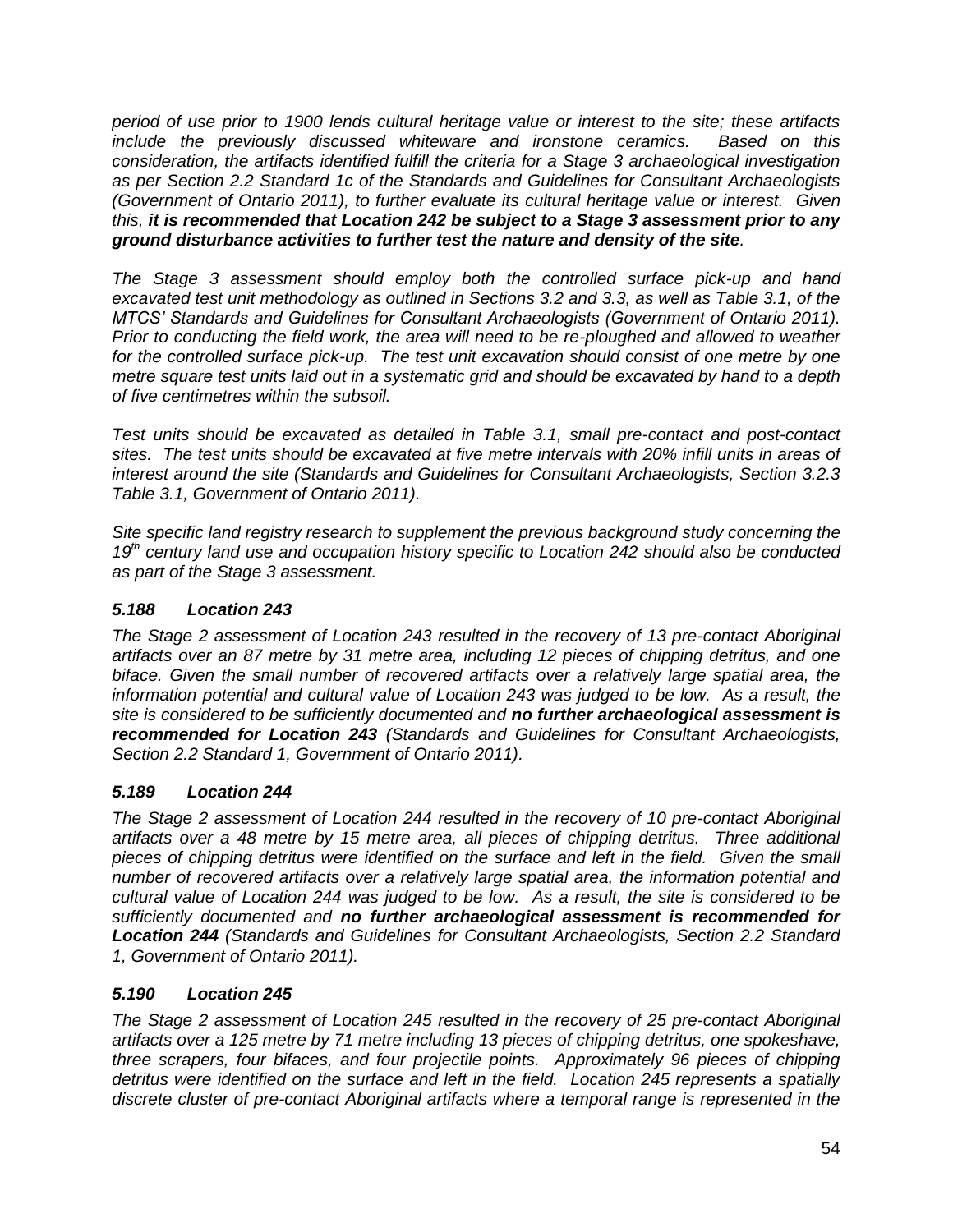*projectile point assemblage, from Middle Archaic Otter Creek and Brewerton points through to a Late Archaic Innes point; given this the information potential and cultural value of Location 245 was deemed to be significant. As a result, further Stage 3 archaeological assessment is recommended for Location 245 prior to any ground disturbance activities in the area (Standards and Guidelines for Consultant Archaeologists, Section 2.2 Standard 1a.i, Government of Ontario 2011).* 

*Prior to conducting the field work, the area will need to be re-ploughed and allowed to weather for the controlled surface collection of artifacts. The test unit excavation should consist of one metre by one metre square test units laid out in a systematic grid and should be excavated by hand to a depth of five centimetres within the subsoil. Test units should be excavated as detailed in Table 3.1, Plough-disturbed, large, multi- or single-component lithic scatters. Multiple grids should be placed over areas of artifact concentrations, as identified through the Stage 3 CSP. The test units should be excavated at five metre intervals with 20% infill units in areas of interest around the site; additional units should be excavated, amounting to 10% of the initial grid unit total, on the periphery of the surface scatter to determine the site extent and sample the site periphery (Standards and Guidelines for Consultant Archaeologists, Section 3.2.3 Table 3.1, Government of Ontario 2011).* 

## *5.191 Location 246*

*The Stage 2 assessment of Location 246 resulted in the recovery of an isolated pre-contact Aboriginal piece of chipping detritus. Given the isolated nature of this recovery, the information potential and cultural value of Location 246 was judged to be low. As a result, the site is considered to be sufficiently documented and no further archaeological assessment is recommended for Location 246 (Standards and Guidelines for Consultant Archaeologists, Section 2.2 Standard 1, Government of Ontario 2011).*

## *5.192 Location 247*

*The Stage 2 assessment of Location 247 resulted in the recovery of a scatter of mid to late 19th century historic Euro-Canadian artifacts. The presence of more than 20 artifacts dating the period of use prior to 1900 lends cultural heritage value or interest to the site; these artifacts include the previously discussed whiteware and ironstone ceramics,a s well as the recovered yellowware, stoneware, pipe stem fragements, machine cut nails and agate button. Based on this consideration, the artifacts identified fulfill the criteria for a Stage 3 archaeological investigation as per Section 2.2 Standard 1c of the Standards and Guidelines for Consultant Archaeologists (Government of Ontario 2011), to further evaluate its cultural heritage value or interest. Given this, it is recommended that Location 247 be subject to a Stage 3 assessment prior to any ground disturbance activities to further test the nature and density of the site.* 

*The Stage 3 assessment should employ both the controlled surface pick-up and hand excavated test unit methodology as outlined in Sections 3.2 and 3.3, as well as Table 3.1, of the MTCS' Standards and Guidelines for Consultant Archaeologists (Government of Ontario 2011). Prior to conducting the field work, the area will need to be re-ploughed and allowed to weather for the controlled surface pick-up. The test unit excavation should consist of one metre by one metre square test units laid out in a systematic grid and should be excavated by hand to a depth of five centimetres within the subsoil.* 

*Test units should be excavated as detailed in Table 3.1, small pre-contact and post-contact sites. The test units should be excavated at five metre intervals with 20% infill units in areas of*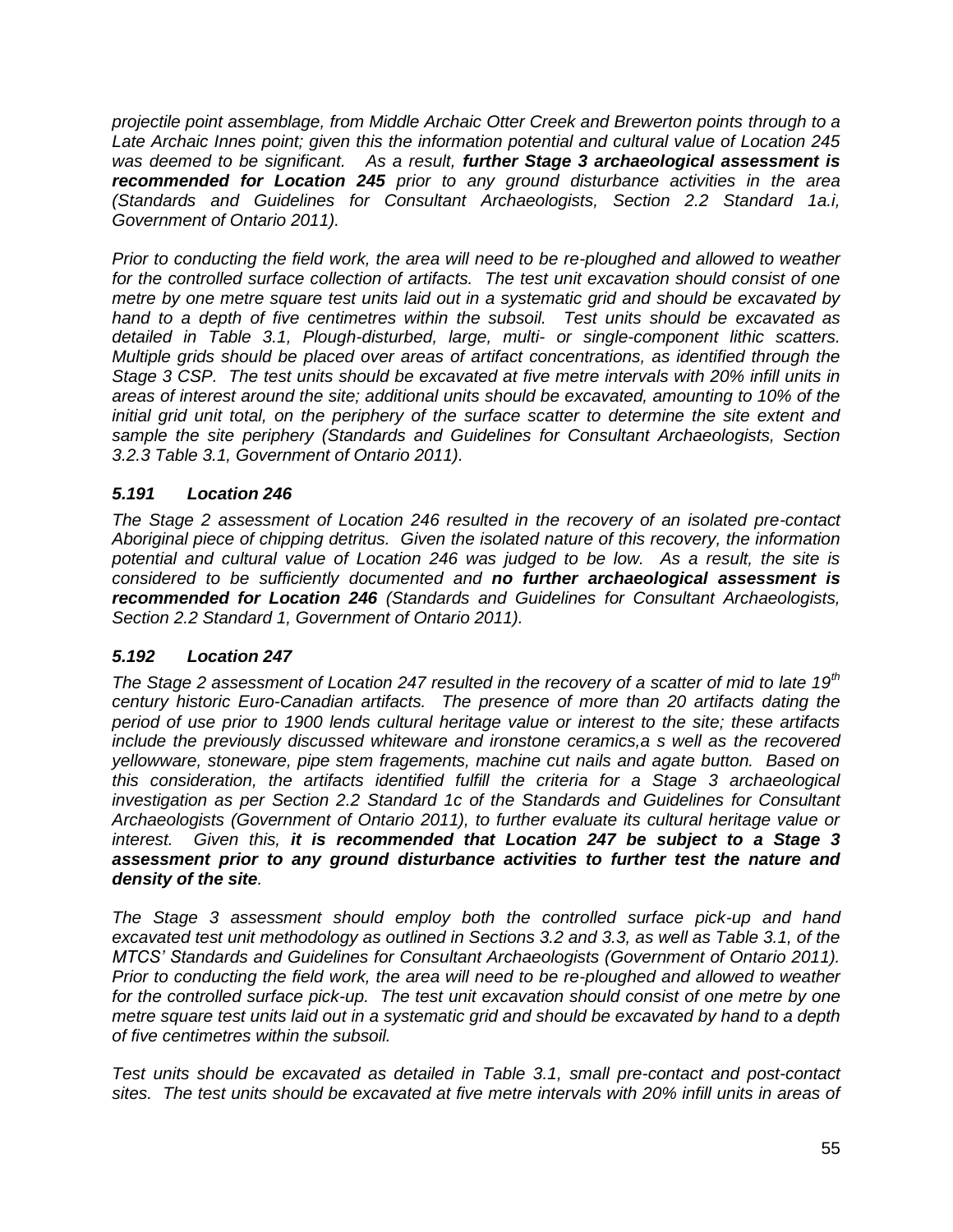*interest around the site (Standards and Guidelines for Consultant Archaeologists, Section 3.2.3 Table 3.1, Government of Ontario 2011).* 

*Site specific land registry research to supplement the previous background study concerning the 19th century land use and occupation history specific to Location 247 should also be conducted as part of the Stage 3 assessment.*

## *5.193 Location 248*

*The Stage 2 assessment of Location 248 resulted in the recovery of an isolated pre-contact Aboriginal artifact, a biface. Given the isolated nature of this recovery, the information potential and cultural value of Location 248 was judged to be low. As a result, the site is considered to be sufficiently documented and no further archaeological assessment is recommended for Location 248 (Standards and Guidelines for Consultant Archaeologists, Section 2.2 Standard 1, Government of Ontario 2011).*

## *5.194 Location 249*

*The Stage 2 assessment of Location 249 resulted in the recovery of a sparse scatter of late 19th to early 20th century historic Euro-Canadian artifacts. A total of 94 historic Euro-Canadian artifacts were identified on the surface of Location 249. Although only 14 diagnostic artifacts were identified and recovered, this total included examples pre-1900 whiteware ceramic and machine cut nails. It is our professional opinion that Location 249 has cultural heritage value or interest. Based on this consideration, Stage 3 assessment is recommended as per Section 2.2, Guideline 2 of the Standards and Guidelines for Consultant Archaeologists (Government of Ontario 2011), to further evaluate its cultural heritage value or interest.* 

*Given this, it is recommended that Location 249 be subject to a Stage 3 assessment prior to any ground disturbance activities to further test the nature and density of the site. The Stage 3 assessment should employ both the controlled surface pick-up and hand excavated test unit methodology as outlined in Sections 3.2 and 3.3, as well as Table 3.1, of the MTCS' Standards and Guidelines for Consultant Archaeologists (Government of Ontario 2011). Prior to conducting the field work, the area will need to be re-ploughed and allowed to weather for the controlled surface pick-up. The test unit excavation should consist of one metre by one metre square test units laid out in a systematic grid and should be excavated by hand to a depth of five centimetres within the subsoil.* 

*Test units should be excavated as detailed in Table 3.1, small pre-contact and post-contact sites. The test units should be excavated at five metre intervals with 20% infill units in areas of interest around the site (Standards and Guidelines for Consultant Archaeologists, Section 3.2.3 Table 3.1, Government of Ontario 2011).* 

*Site specific land registry research to supplement the previous background study concerning the 19th century land use and occupation history specific to Location 249 should also be conducted as part of the Stage 3 assessment.*

## *5.195 Location 250*

*The Stage 2 assessment of Location 250 resulted in the recovery of a scatter of mid 19th century historic Euro-Canadian artifacts. Although a sample fewer than 20 artifacts was retained from Location 250, all of the identifiable recovered ceramics (n=10) were examples of pre-1900 whiteware and pearlware ceramics. It is our professional opinion that a Stage 3 assessment of Location 250 would yield a larger sample of pre-1900 artifacts. Based on this*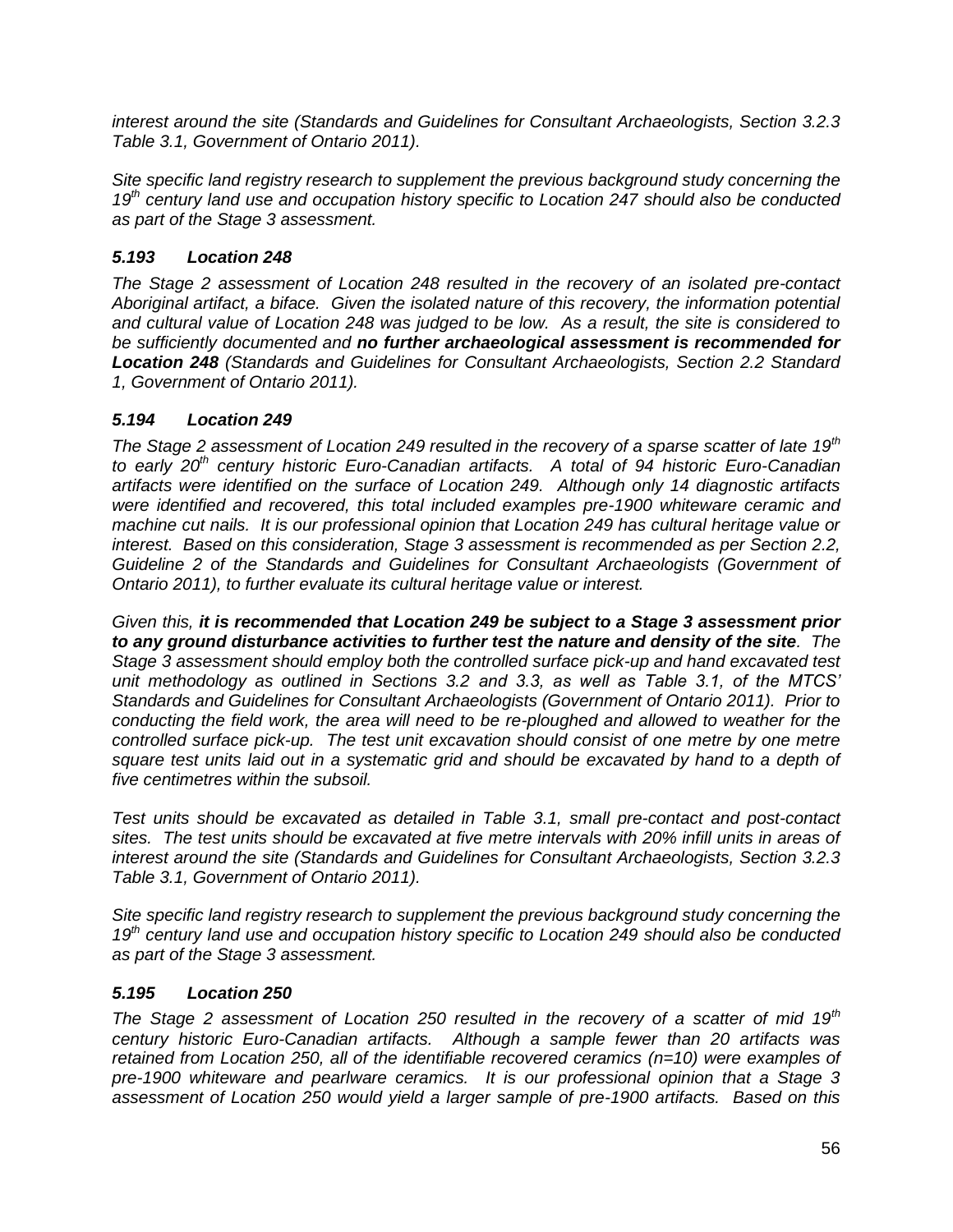*consideration, Stage 3 assessment is recommended as per Section 2.2, Guideline 2 of the Standards and Guidelines for Consultant Archaeologists (Government of Ontario 2011), to further evaluate its cultural heritage value or interest.* 

*Given this, it is recommended that Location 250 be subject to a Stage 3 assessment prior to any ground disturbance activities to further test the nature and density of the site. The Stage 3 assessment should employ both the controlled surface pick-up and hand excavated test unit methodology as outlined in Sections 3.2 and 3.3, as well as Table 3.1, of the MTCS' Standards and Guidelines for Consultant Archaeologists (Government of Ontario 2011). Prior to conducting the field work, the area will need to be re-ploughed and allowed to weather for the controlled surface pick-up. The test unit excavation should consist of one metre by one metre square test units laid out in a systematic grid and should be excavated by hand to a depth of five centimetres within the subsoil.* 

*Test units should be excavated as detailed in Table 3.1, small pre-contact and post-contact sites. The test units should be excavated at five metre intervals with 20% infill units in areas of interest around the site (Standards and Guidelines for Consultant Archaeologists, Section 3.2.3 Table 3.1, Government of Ontario 2011).* 

*Site specific land registry research to supplement the previous background study concerning the 19th century land use and occupation history specific to Location 250 should also be conducted as part of the Stage 3 assessment.*

# *5.196 Location 251*

*The Stage 2 assessment of Location 251 resulted in the recovery of an isolated pre-contact Aboriginal artifact, a biface. Given the isolated nature of this recovery, the information potential and cultural value of Location 251 was judged to be low. As a result, the site is considered to be sufficiently documented and no further archaeological assessment is recommended for Location 251 (Standards and Guidelines for Consultant Archaeologists, Section 2.2 Standard 1, Government of Ontario 2011).*

## *5.197 Location 252*

*The Stage 2 assessment of Location 252 resulted in the recovery of an isolated pre-contact Aboriginal piece of chipping detritus. Given the isolated nature of this recovery, the information potential and cultural value of Location 252 was judged to be low. As a result, the site is considered to be sufficiently documented and no further archaeological assessment is recommended for Location 252 (Standards and Guidelines for Consultant Archaeologists, Section 2.2 Standard 1, Government of Ontario 2011).*

## *5.198 Location 253*

*The Stage 2 assessment of Location 253 resulted in the recovery of an isolated pre-contact Aboriginal projectile point. Given the isolated nature of this recovery, the information potential and cultural value of Location 253 was judged to be low. As a result, the site is considered to be sufficiently documented and no further archaeological assessment is recommended for Location 253 (Standards and Guidelines for Consultant Archaeologists, Section 2.2 Standard 1, Government of Ontario 2011).*

## *5.199 Location 254*

*The Stage 2 assessment of Location 254 resulted in the recovery of 22 pre-contact Aboriginal artifacts over a 223 metre by 57 metre area, including 22 pieces of chipping detritus, one biface,*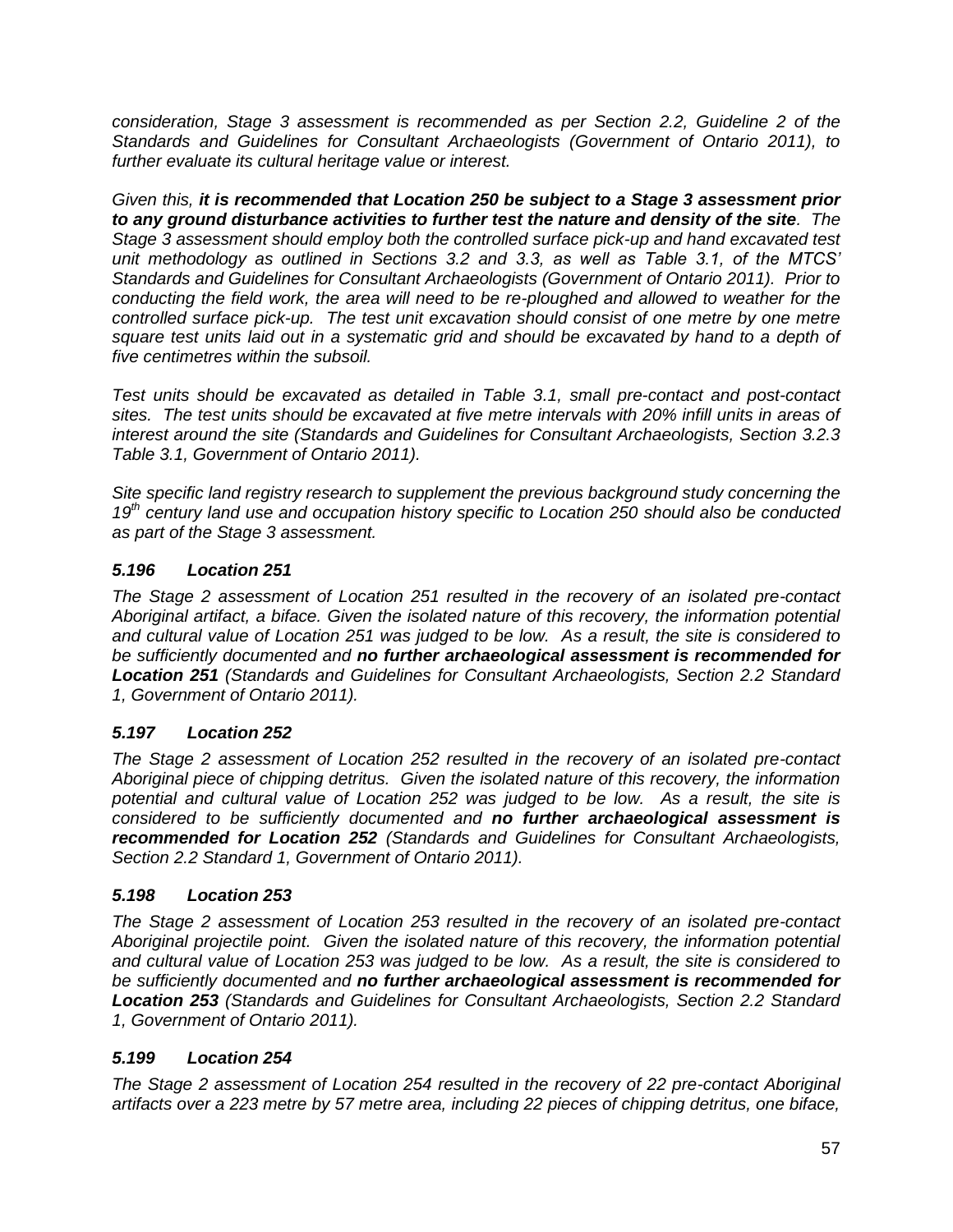*one retouched flake, one utilized flake, and one projectile point. Approximately 72 pieces of chipping detritus were identified on the surface and left in the field to assist with relocating the site. Location 254 represents a spatially discrete cluster of pre-contact Aboriginal artifacts with a possible Late Woodland affiliation. Additionally, multiple areas were identified at Location 254 where 10 non-diagnostic artifacts were recovered within a 10 metre by 10 metre area. Given this the information potential and cultural value of Location 254 was deemed to be significant. As a result, further Stage 3 archaeological assessment is recommended for Location 254 prior to any ground disturbance activities in the area (Standards and Guidelines for Consultant Archaeologists, Section 2.2 Standard 1c, Government of Ontario 2011). Prior to conducting the field work, the area will need to be re-ploughed and allowed to weather for the controlled surface collection of artifacts. The test unit excavation should consist of one metre by one metre square test units laid out in a systematic grid and should be excavated by hand to a depth of five centimetres within the subsoil. Test units should be excavated as detailed in Table 3.1, Plough-disturbed, large, multi- or single-component lithic scatters. Multiple grids should be placed over areas of artifact concentrations, as identified through the Stage 3 CSP. The test units should be excavated at five metre intervals with 20% infill units in areas of interest around the site; additional units should be excavated, amounting to 10% of the initial grid unit total, on the periphery of the surface scatter to determine the site extent and sample the site periphery (Standards and Guidelines for Consultant Archaeologists, Section 3.2.3 Table 3.1, Government of Ontario 2011).* 

# *5.200 Location 255*

*The Stage 2 assessment of Location 255 resulted in the recovery of three pre-contact Aboriginal artifacts over a 23 metre by 16 metre area, including two pieces of chipping detritus and one biface. Three additional pieces of chipping detritus were identified on the surface and left in the field. Given the small number of recovered artifacts, the information potential and cultural value of Location 255 was judged to be low. As a result, the site is considered to be sufficiently documented and no further archaeological assessment is recommended for Location 255 (Standards and Guidelines for Consultant Archaeologists, Section 2.2 Standard 1, Government of Ontario 2011).*

## *5.201 Location 256*

*The Stage 2 assessment of Location 256 resulted in the recovery of seven pre-contact Aboriginal artifacts over a 56 metre by 32 metre area including four pieces of chipping detritus and three bifaces. A total of 21 pieces of chipping detritus were identified on the surface and left in the field. Given the small number of recovered artifactsover a relatively large spatial area the information potential and cultural value of Location 256 was judged to be low. As a result, the site is considered to be sufficiently documented and no further archaeological assessment is recommended for Location 256 (Standards and Guidelines for Consultant Archaeologists, Section 2.2 Standard 1, Government of Ontario 2011).*

### *5.202 Location 257*

*The Stage 2 assessment of Location 257 resulted in the recovery of an isolated pre-contact Aboriginal piece of chipping detritus. Given the isolated nature of this recovery, the information potential and cultural value of Location 257 was judged to be low. As a result, the site is considered to be sufficiently documented and no further archaeological assessment is recommended for Location 257 (Standards and Guidelines for Consultant Archaeologists, Section 2.2 Standard 1, Government of Ontario 2011).*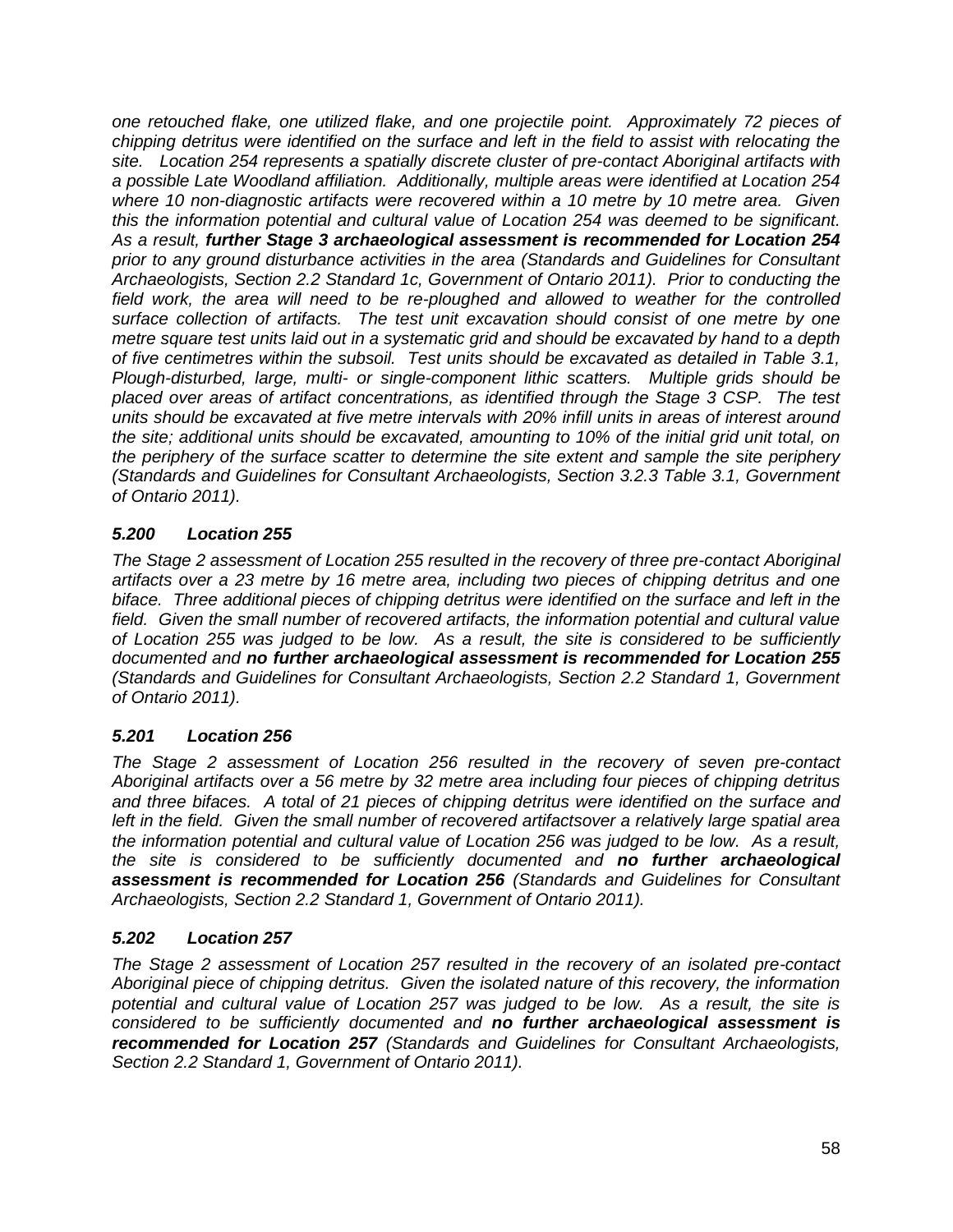### *5.203 Location 258*

*The Stage 2 assessment of Location 258 resulted in the recovery of an isolated pre-contact Aboriginal piece of chipping detritus. Given the isolated nature of this recovery, the information potential and cultural value of Location 258 was judged to be low. As a result, the site is considered to be sufficiently documented and no further archaeological assessment is recommended for Location 258 (Standards and Guidelines for Consultant Archaeologists, Section 2.2 Standard 1, Government of Ontario 2011).*

### *5.204 Location 259*

*The Stage 2 assessment of Location 259 resulted in the recovery of an isolated pre-contact Aboriginal piece of chipping detritus. Given the isolated nature of this recovery, the information potential and cultural value of Location 259 was judged to be low. As a result, the site is considered to be sufficiently documented and no further archaeological assessment is recommended for Location 259 (Standards and Guidelines for Consultant Archaeologists, Section 2.2 Standard 1, Government of Ontario 2011).*

### *5.205 Location 260*

*The Stage 2 assessment of Location 260 resulted in the recovery of an isolated pre-contact Aboriginal piece of chipping detritus. Given the isolated nature of this recovery, the information potential and cultural value of Location 260 was judged to be low. As a result, the site is considered to be sufficiently documented and no further archaeological assessment is recommended for Location 260 (Standards and Guidelines for Consultant Archaeologists, Section 2.2 Standard 1, Government of Ontario 2011).*

### *5.206 Location 261*

*The Stage 2 assessment of Location 261 resulted in the recovery of an isolated pre-contact Aboriginal projectile point. Given the isolated nature of this recovery, the information potential and cultural value of Location 261 was judged to be low. As a result, the site is considered to be sufficiently documented and no further archaeological assessment is recommended for Location 261 (Standards and Guidelines for Consultant Archaeologists, Section 2.2 Standard 1, Government of Ontario 2011).*

## *5.207 Location 262*

*The Stage 2 assessment of Location 262 resulted in the recovery of a scatter of mid to late 19th century historic Euro-Canadian artifacts. The presence of more than 20 artifacts dating the period of use prior to 1900 lends cultural heritage value or interest to the site; these artifacts include the previously discussed whiteware, ironstone and pearlware ceramics. Based on this consideration, the artifacts identified fulfill the criteria for a Stage 3 archaeological investigation as per Section 2.2 Standard 1c of the Standards and Guidelines for Consultant Archaeologists (Government of Ontario 2011), to further evaluate its cultural heritage value or interest. Given this, it is recommended that Location 262 be subject to a Stage 3 assessment prior to any ground disturbance activities to further test the nature and density of the site.* 

*The Stage 3 assessment should employ both the controlled surface pick-up and hand excavated test unit methodology as outlined in Sections 3.2 and 3.3, as well as Table 3.1, of the MTCS' Standards and Guidelines for Consultant Archaeologists (Government of Ontario 2011). Prior to conducting the field work, the area will need to be re-ploughed and allowed to weather*  for the controlled surface pick-up. The test unit excavation should consist of one metre by one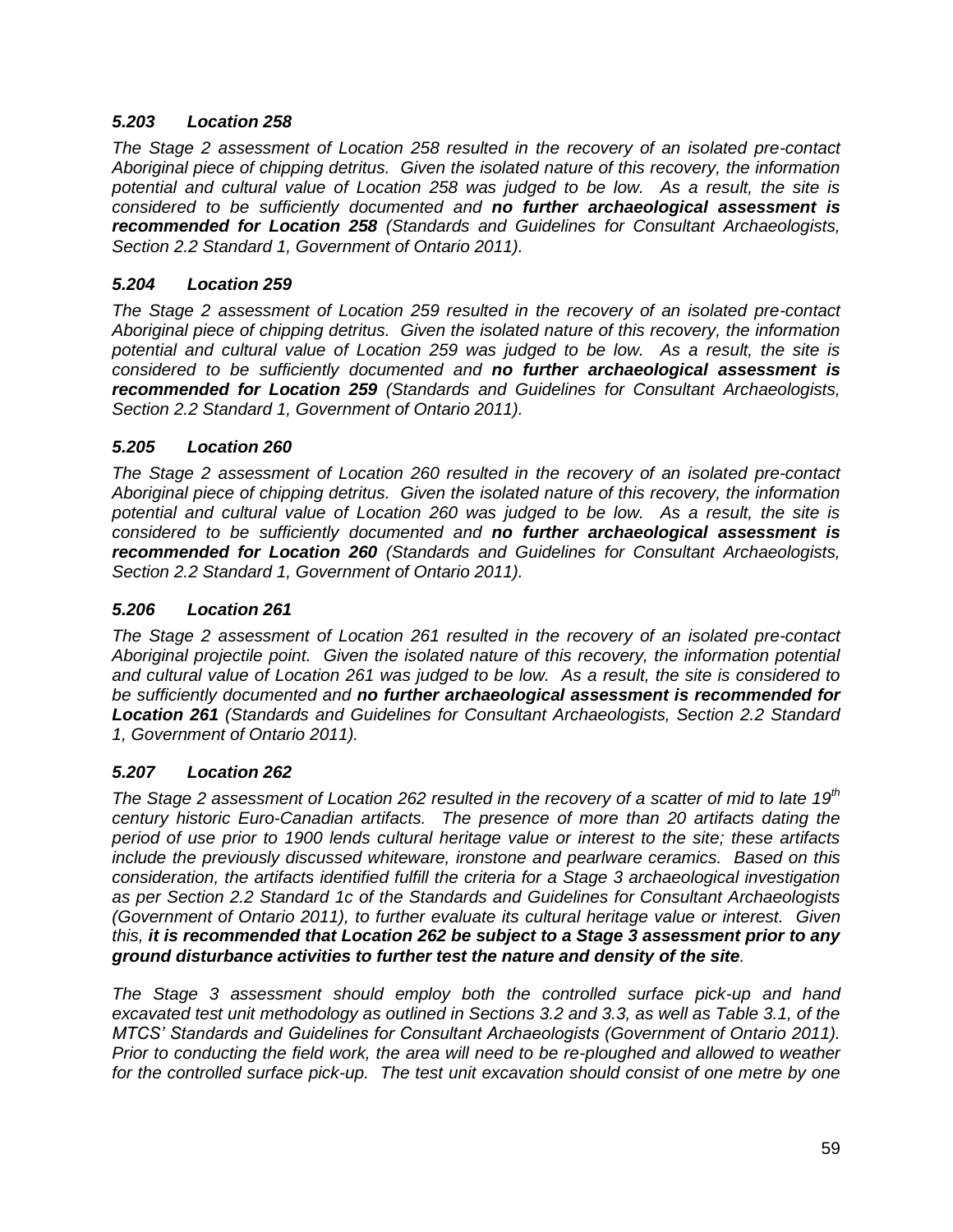*metre square test units laid out in a systematic grid and should be excavated by hand to a depth of five centimetres within the subsoil.* 

*Test units should be excavated as detailed in Table 3.1, small pre-contact and post-contact sites. The test units should be excavated at five metre intervals with 20% infill units in areas of interest around the site (Standards and Guidelines for Consultant Archaeologists, Section 3.2.3 Table 3.1, Government of Ontario 2011).* 

*Site specific land registry research to supplement the previous background study concerning the 19th century land use and occupation history specific to Location 262 should also be conducted as part of the Stage 3 assessment.*

### *5.208 Location 263*

*The Stage 2 assessment of Location 263 resulted in the recovery of an isolated pre-contact Aboriginal artifact, a biface. Given the isolated nature of this recovery, the information potential and cultural value of Location 263 was judged to be low. As a result, the site is considered to be sufficiently documented and no further archaeological assessment is recommended for Location 263 (Standards and Guidelines for Consultant Archaeologists, Section 2.2 Standard 1, Government of Ontario 2011).*

#### *5.209 Location 264*

*The Stage 2 assessment of Location 264 resulted in the recovery of a scatter of 19th century historic Euro-Canadian artifacts. A total of 212 historic Euro-Canadian artifacts were identified on the surface of Location 264. Although only a small sample of ceramics (n=17) were recovered, this total includes examples of pre-1900 ironstone ceramics, namely whiteware and ironstone. It is our professional opinion that Location 264 has cultural heritage value or interest. Based on this consideration, Stage 3 assessment is recommended as per Section 2.2, Guideline 2 of the Standards and Guidelines for Consultant Archaeologists (Government of Ontario 2011), to further evaluate its cultural heritage value or interest.* 

*Given this, it is recommended that Location 264 be subject to a Stage 3 assessment prior to any ground disturbance activities to further test the nature and density of the site. The Stage 3 assessment should employ both the controlled surface pick-up and hand excavated test unit methodology as outlined in Sections 3.2 and 3.3, as well as Table 3.1, of the MTCS' Standards and Guidelines for Consultant Archaeologists (Government of Ontario 2011). Prior to conducting the field work, the area will need to be re-ploughed and allowed to weather for the controlled surface pick-up. The test unit excavation should consist of one metre by one metre square test units laid out in a systematic grid and should be excavated by hand to a depth of five centimetres within the subsoil.* 

*Test units should be excavated as detailed in Table 3.1, small pre-contact and post-contact sites. The test units should be excavated at five metre intervals with 20% infill units in areas of interest around the site (Standards and Guidelines for Consultant Archaeologists, Section 3.2.3 Table 3.1, Government of Ontario 2011).* 

*Site specific land registry research to supplement the previous background study concerning the 19th century land use and occupation history specific to Location 264 should also be conducted as part of the Stage 3 assessment.*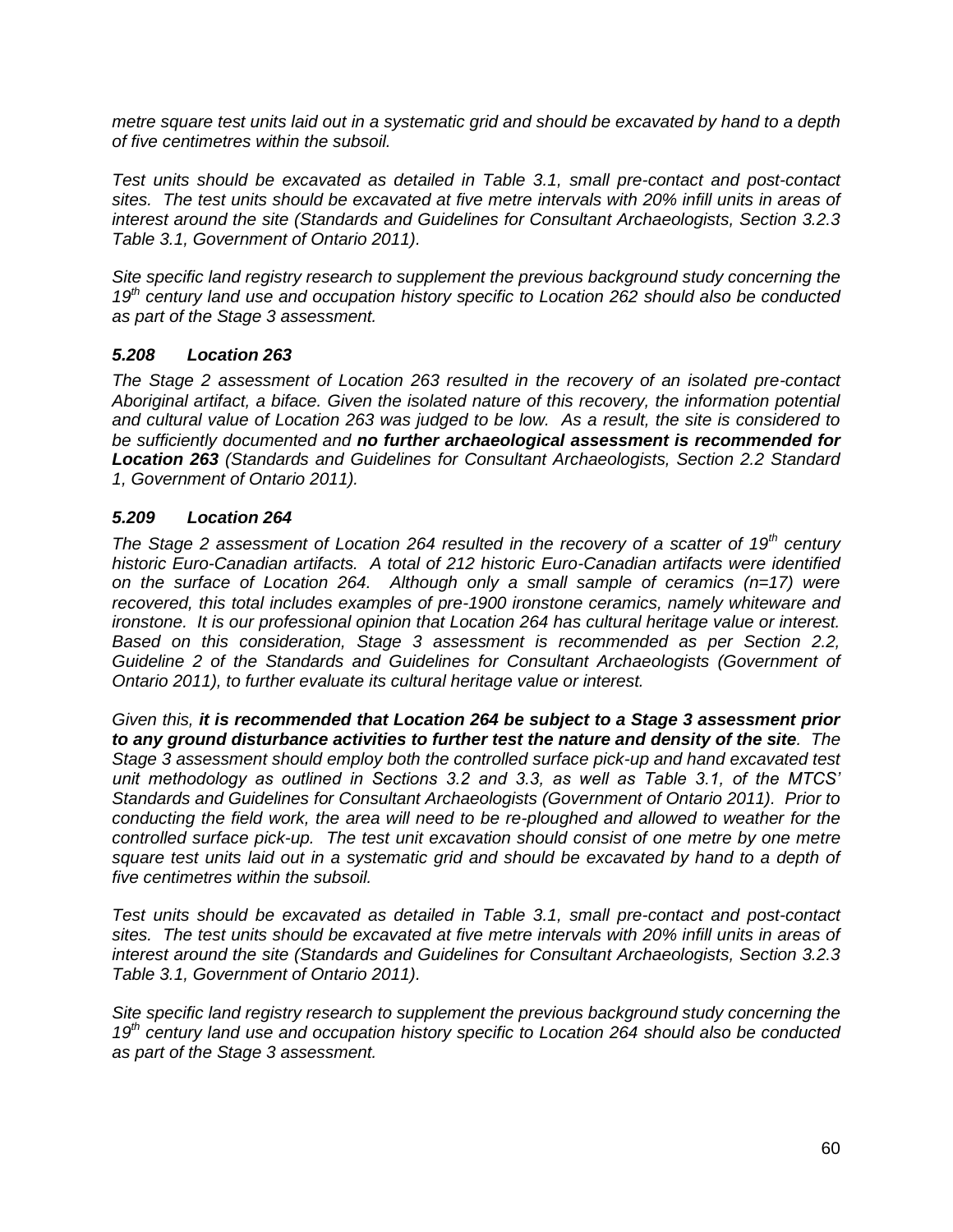### *5.210 Location 265*

*The Stage 2 assessment of Location 265 resulted in the recovery of six pre-contact Aboriginal artifacts over a 57 metre by 37 metre area, all pieces of chipping detritus. Three additional*  pieces of chipping detritus were identified on the surface and left in the field. Given the small *number of recovered artifacts, the information potential and cultural value of Location 265 was judged to be low. As a result, the site is considered to be sufficiently documented and no further archaeological assessment is recommended for Location 265 (Standards and Guidelines for Consultant Archaeologists, Section 2.2 Standard 1, Government of Ontario 2011).*

### *5.211 Location 266*

*The Stage 2 assessment of Location 266 resulted in the recovery of 15 pre-contact Aboriginal artifacts over a 114 metre by 77 metre area, including nine pieces of chipping detritus, one biface, one scraper, and four projectile points. Although a small number of artifacts were recovered over a large spatial area, a cluster of artifacts was identified consisting of a diagnostic projectile point and two pieces of chipping detritus within an isolated 10 metre by 10 metre area. The diagnostic projectile point was the Brewerton-like specimen dating to the Middle Archaic period. Given this the information potential and cultural value of Location 266 was judged to be significant, related to this cluster of artifacts.*

*As a result, further Stage 3 archaeological assessment is recommended for Location 266 in the area of clustered artifacts prior to any ground disturbance activities in the area (Standards and Guidelines for Consultant Archaeologists, Section 2.2 Standard 1a.i, Government of Ontario 2011). Prior to conducting the field work, the area will need to be reploughed and allowed to weather for the controlled surface collection of artifacts. The test unit excavation should consist of one metre by one metre square test units laid out in a systematic grid and should be excavated by hand to a depth of five centimetres within the subsoil. Test units should be excavated as detailed in Table 3.1, small pre-contact sites. The test units should be excavated at five metre intervals with 20% infill units in areas of interest around the site (Standards and Guidelines for Consultant Archaeologists, Section 3.2.3 Table 3.1, Government of Ontario 2011). It is recommended the Stage 3 assessment center on the location of the recovered diagnonstic Middle Archaic point and continue based on Stage 3 test unit artifact counts and the Stage 3 CSP. In addition to the site centroid, the GPS coordinates for the Middle Archaic projectile point are provided in Supplement B.* 

## *5.212 Location 267*

*The Stage 2 assessment of Location 267 resulted in the recovery of a scatter of late 19th to early 20th century historic Euro-Canadian artifacts. Given the Stage 2 assessment resulted in a small amount of 19th century ceramic material and a relatively large amount of nails and miscellaneous metal fragments, the information potential and cultural heritage value of Location 267 was judged to be low. It is likely the scatter of artifacts is associated with the extant house located immediately west of Location 267. As a result, the site is considered to be sufficiently documented and no further archaeological assessment is recommended for Location 267 (Standards and Guidelines for Consultant Archaeologists, Section 2.2 Standard 1c, Government of Ontario 2011).*

### *5.213 Location 268*

*The Stage 2 assessment of Location 268 resulted in the recovery of four pre-contact Aboriginal artifacts over a 35 metre by 32 metre area, including two pieces of chipping detritus, one core, and one projectile point. Six additional pieces of chipping detritus were identified on the surface*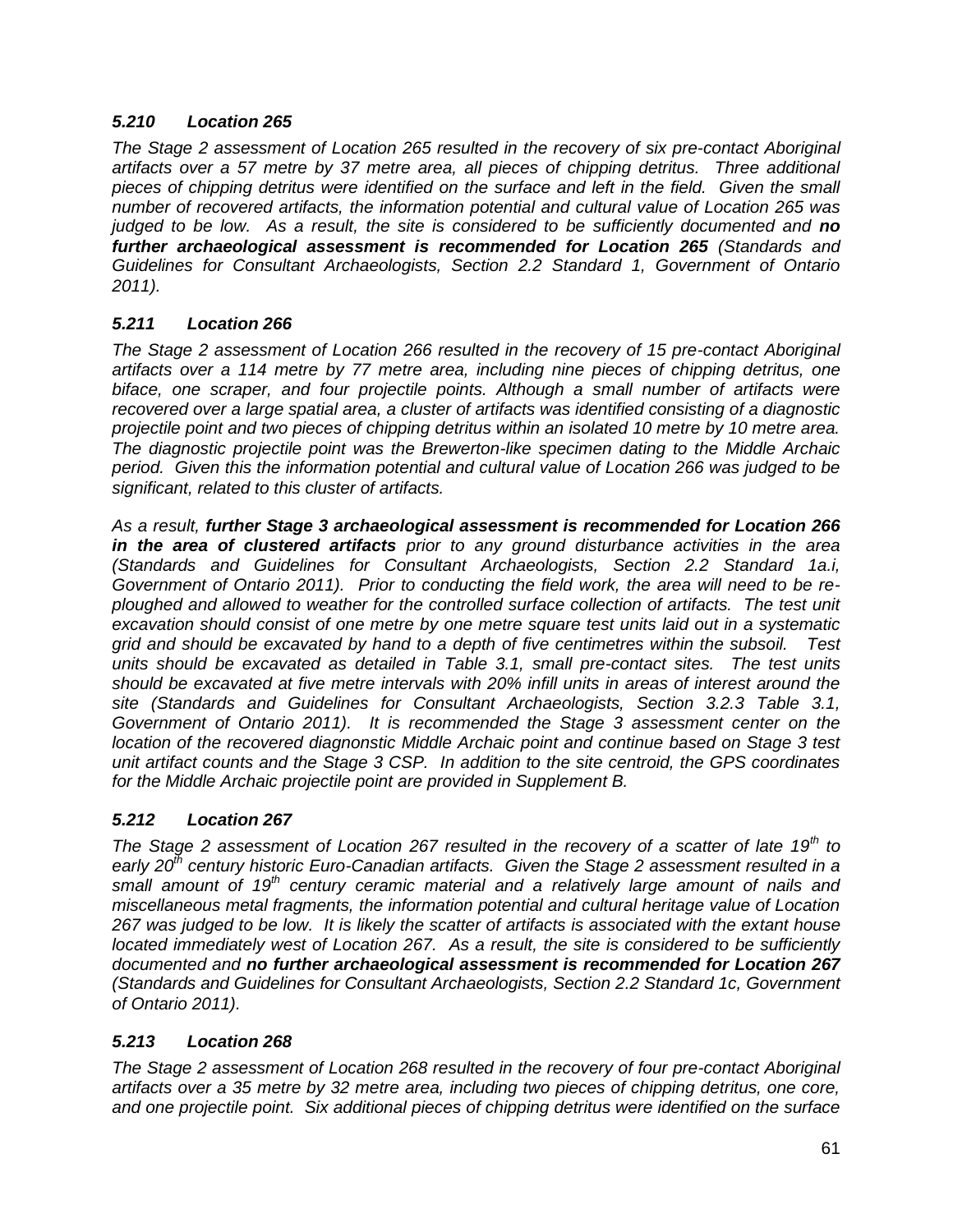*and left in the field. Although a small number of artifacts were recovered over a large spatial area, a cluster of artifacts was identified consisting of a diagnostic projectile point and two pieces of chipping detritus within an isolated 10 metre by 10 metre area. Given this the information potential and cultural value of Location 268 was judged to be significant, related to this cluster of artifacts.*

*As a result, further Stage 3 archaeological assessment is recommended for Location 268 in the area of clustered artifacts prior to any ground disturbance activities in the area (Standards and Guidelines for Consultant Archaeologists, Section 2.2 Standard 1a.i, Government of Ontario 2011). Prior to conducting the field work, the area will need to be reploughed and allowed to weather for the controlled surface collection of artifacts. The test unit excavation should consist of one metre by one metre square test units laid out in a systematic grid and should be excavated by hand to a depth of five centimetres within the subsoil. Test units should be excavated as detailed in Table 3.1, small pre-contact sites. The test units should be excavated at five metre intervals with 20% infill units in areas of interest around the site (Standards and Guidelines for Consultant Archaeologists, Section 3.2.3 Table 3.1, Government of Ontario 2011). It is recommended the Stage 3 assessment center on the location of the recovered diagnonstic point and continue based on Stage 3 test unit artifact counts and the Stage 3 CSP. In addition to the site centroid, the GPS coordinates for the projectile point are provided in Supplement B.* 

## *5.214 Location 269*

*The Stage 2 assessment of Location 269 resulted in the recovery of four pre-contact Aboriginal artifacts over a 12 metre by 7 metre area including two pieces of chipping detritus, one biface, and one drill. Given the small number of recovered artifacts, the information potential and cultural value of Location 269 was judged to be low. As a result, the site is considered to be sufficiently documented and no further archaeological assessment is recommended for Location 269 (Standards and Guidelines for Consultant Archaeologists, Section 2.2 Standard 1, Government of Ontario 2011).*

## *5.215 Location 270*

*The Stage 2 assessment of Location 270 resulted in the recovery of a single historic artifact, a piece of transfer-printed whiteware. Given isolated nature of the artifact the information potential and cultural heritage value of Location 270 was judged to be low. As a result, the site is considered to be sufficiently documented and no further archaeological assessment is recommended for Location 270 (Standards and Guidelines for Consultant Archaeologists, Section 2.2 Standard 1c, Government of Ontario 2011).*

## *5.216 Location 271*

*The Stage 2 assessment of Location 271 resulted in the recovery of a scatter of late 19th to early 20th century historic Euro-Canadian artifacts. Given the Stage 2 assessment did not result in the recovery of a spatially discrete scatter of artifacts mostly dating prior to 1900 (minimum of 20 artifacts) and the location of the scatter in relation to a burn pile, the information potential and cultural heritage value of Location 271 was judged to be low. As a result, the site is considered to be sufficiently documented and no further archaeological assessment is recommended for Location 271 (Standards and Guidelines for Consultant Archaeologists, Section 2.2 Standard 1c, Government of Ontario 2011).*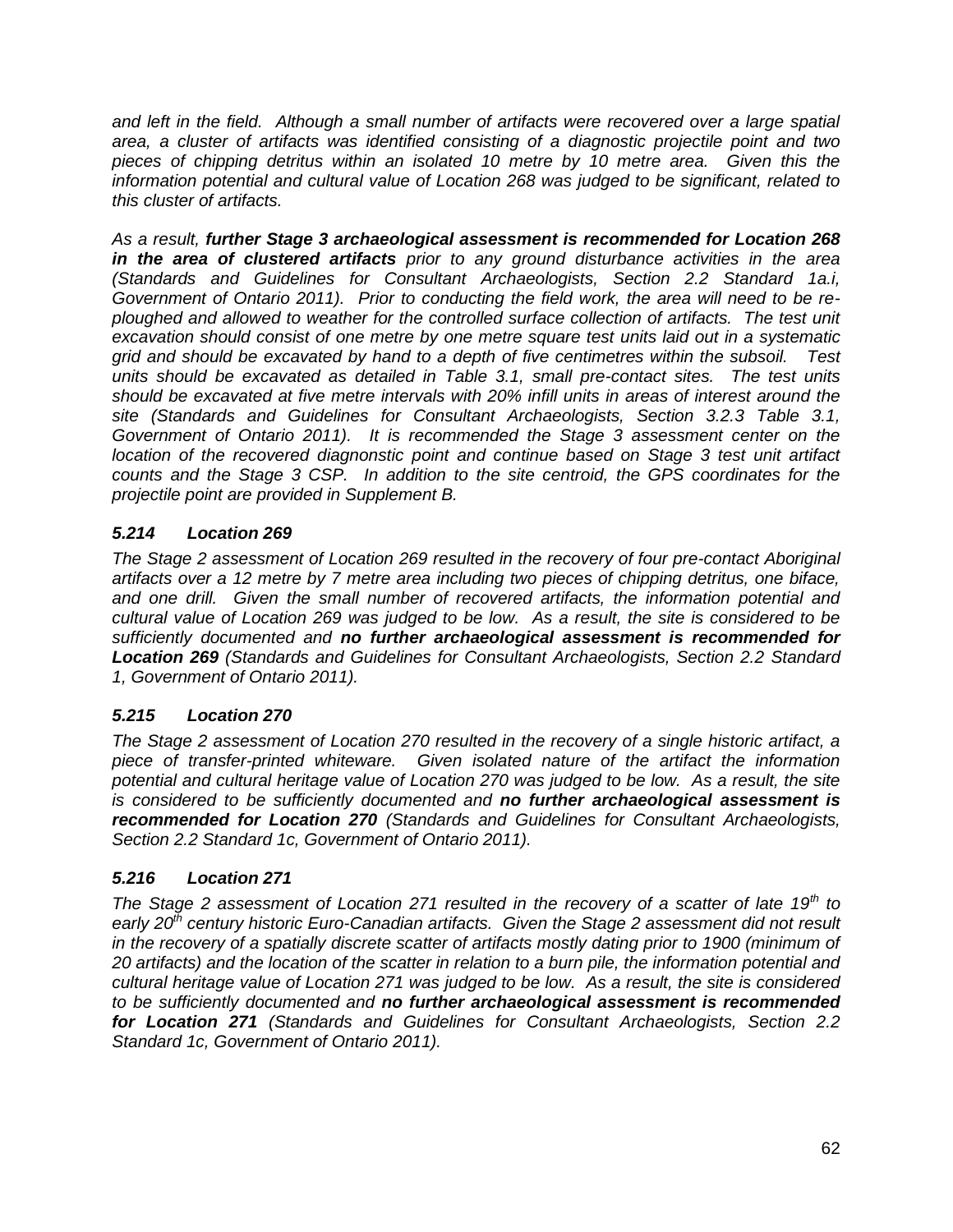### *5.217 Location 272*

*The Stage 2 assessment of Location 272 resulted in the recovery of two pre-contact Aboriginal pieces of chipping detritus, located 10 metres apart. Given the small number of recovered artifacts, the information potential and cultural value of Location 272 was judged to be low. As a result, the site is considered to be sufficiently documented and no further archaeological assessment is recommended for Location 272 (Standards and Guidelines for Consultant Archaeologists, Section 2.2 Standard 1, Government of Ontario 2011).*

### *5.218 Location 273*

*The Stage 2 assessment of Location 273 resulted in the recovery of 16 pre-contact Aboriginal artifacts over a 45 metre by 44 metre area including 14 pieces of chipping detritus, one biface, and one core. A total of 48 pieces of chipping detritus were identified on the surface and left in the field. Despite the non-diagnostic nature of Location 273, the site represents a spatially discrete cluster of pre-contact Aboriginal artifacts; given this the information potential and cultural value of Location 273 was deemed to be significant. As a result, further Stage 3 archaeological assessment is recommended for Location 273 prior to any ground disturbance activities in the area (Standards and Guidelines for Consultant Archaeologists, Section 2.2 Standard 1a.i, Government of Ontario 2011).* 

*Prior to conducting the field work, the area will need to be re-ploughed and allowed to weather for the controlled surface collection of artifacts. The test unit excavation should consist of one metre by one metre square test units laid out in a systematic grid and should be excavated by hand to a depth of five centimetres within the subsoil. Test units should be excavated as detailed in Table 3.1, small pre-contact sites. The test units should be excavated at five metre intervals with 20% infill units in areas of interest around the site (Standards and Guidelines for Consultant Archaeologists, Section 3.2.3 Table 3.1, Government of Ontario 2011).* 

### *5.219 Location 274*

*The Stage 2 assessment of Location 274 resulted in the recovery of an isolated pre-contact Aboriginal utilized flake. Given the isolated nature of this recovery, the information potential and cultural value of Location 274 was judged to be low. As a result, the site is considered to be sufficiently documented and no further archaeological assessment is recommended for Location 274 (Standards and Guidelines for Consultant Archaeologists, Section 2.2 Standard 1, Government of Ontario 2011).*

### *5.220 Location 275*

*The Stage 2 assessment of Location 275 resulted in the recovery of an isolated pre-contact Aboriginal piece of chipping detritus. Given the isolated nature of this recovery, the information potential and cultural value of Location 275 was judged to be low. As a result, the site is considered to be sufficiently documented and no further archaeological assessment is recommended for Location 275 (Standards and Guidelines for Consultant Archaeologists, Section 2.2 Standard 1, Government of Ontario 2011).*

### *5.221 Location 276*

*The Stage 2 assessment of Location 276 resulted in the recovery of a scatter of mid to late 19th century historic Euro-Canadian artifacts. The presence of more than 20 artifacts dating the period of use prior to 1900 lends cultural heritage value or interest to the site; these artifacts include the previously discussed whiteware and ironstone ceramics. Based on this consideration, the artifacts identified fulfill the criteria for a Stage 3 archaeological investigation*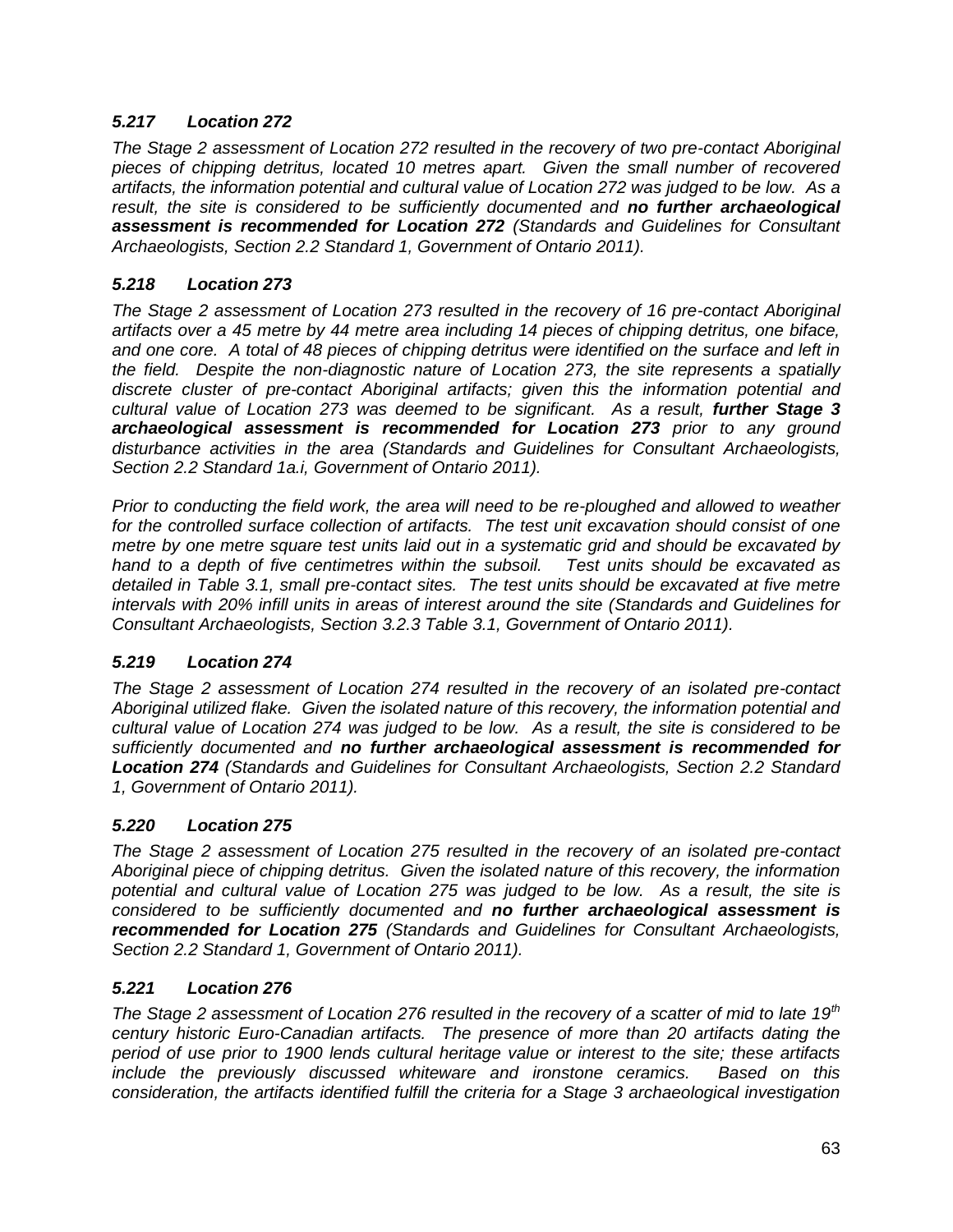*as per Section 2.2 Standard 1c of the Standards and Guidelines for Consultant Archaeologists (Government of Ontario 2011), to further evaluate its cultural heritage value or interest. Given this, it is recommended that Location 276 be subject to a Stage 3 assessment prior to any ground disturbance activities to further test the nature and density of the site.* 

*The Stage 3 assessment should employ both the controlled surface pick-up and hand excavated test unit methodology as outlined in Sections 3.2 and 3.3, as well as Table 3.1, of the MTCS' Standards and Guidelines for Consultant Archaeologists (Government of Ontario 2011). Prior to conducting the field work, the area will need to be re-ploughed and allowed to weather*  for the controlled surface pick-up. The test unit excavation should consist of one metre by one *metre square test units laid out in a systematic grid and should be excavated by hand to a depth of five centimetres within the subsoil.* 

*Test units should be excavated as detailed in Table 3.1, small pre-contact and post-contact sites. The test units should be excavated at five metre intervals with 20% infill units in areas of interest around the site (Standards and Guidelines for Consultant Archaeologists, Section 3.2.3 Table 3.1, Government of Ontario 2011).* 

*Site specific land registry research to supplement the previous background study concerning the 19th century land use and occupation history specific to Location 276 should also be conducted as part of the Stage 3 assessment.*

## *5.222 Summary of Recommendations*

*A summary of the above detailed recommendations is provided in the below tables. Following the consolidation of field locations a total of 221 recommendations are made including 148 locations not recommended for further Stage 3 assessment and 73 locations recommended for further Stage 3 assessment. Sites recommended for Stage 3 have been registered with the MTCS; Borden registration numbers are provided below.*

| <b>Cultural Affiliation</b> | <b>Sites Recommended for Stage 3</b> | <b>Site Not Recommended for Stage 3</b> |  |  |
|-----------------------------|--------------------------------------|-----------------------------------------|--|--|
| Pre-contact Aboriginal      | 45                                   | 142                                     |  |  |
| Historic Euro-Canadian      |                                      |                                         |  |  |
| Multi-component             |                                      |                                         |  |  |
| Total                       |                                      | 148                                     |  |  |

### *Table 1: Summary of Recommendations*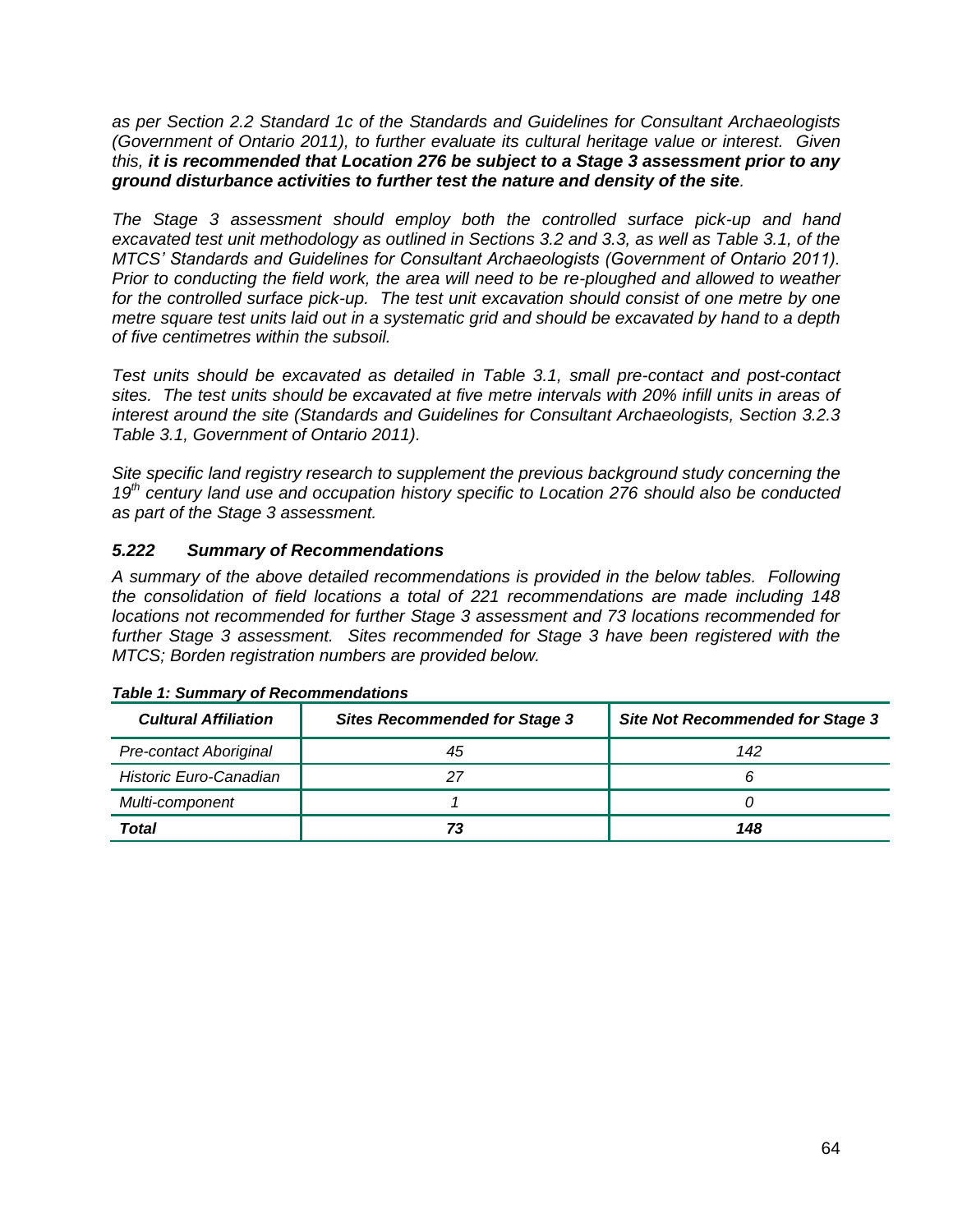| <b>Location</b><br><b>Number</b> | <b>Cultural Affiliation</b> | <b>Dimensions</b>    | Stage 3<br><b>Recommendation</b> | <b>Borden</b><br><b>Number</b> | <b>Stage 3 Unit</b><br><b>Strategy</b>                     |
|----------------------------------|-----------------------------|----------------------|----------------------------------|--------------------------------|------------------------------------------------------------|
| 1                                | Historic Euro-Canadian      | 40 m X 25 m          | Yes                              | AgHI-41                        | 5x5 metre grid with<br>20% infill                          |
| $\overline{c}$                   | Pre-contact Aboriginal      | <b>Isolated find</b> | No                               |                                |                                                            |
| 3                                | Pre-contact Aboriginal      | Isolated find        | No                               |                                |                                                            |
| 4                                | Pre-contact Aboriginal      | 20 m X 20 m          | No                               |                                |                                                            |
| 5                                | Pre-contact Aboriginal      | 60 m X 30 m          | No                               |                                |                                                            |
| 6                                | Pre-contact Aboriginal      | 95 m X 30 m          | No                               |                                |                                                            |
| $\overline{7}$                   | Pre-contact Aboriginal      | 65 m X 40 m          | No                               |                                |                                                            |
| 8                                | Pre-contact Aboriginal      | 175 m X 90 m         | Yes                              | $AhHI-76$                      |                                                            |
| 9                                | Pre-contact Aboriginal      | Isolated find        | No                               |                                |                                                            |
| 10                               | Pre-contact Aboriginal      | Isolated find        | No                               |                                |                                                            |
| 11                               | Pre-contact Aboriginal      | 80 m X 65m           | No                               |                                |                                                            |
| 12                               | Historic Euro-Canadian      | 78 m X 25 m          | Yes                              | $AgHI-13$                      | 5x5 metre grid with<br>20% infill                          |
| 13                               | Pre-contact Aboriginal      | 22 m X 12 m          | No                               |                                |                                                            |
| 14                               | Pre-contact Aboriginal      | 10 m X 1 m           | No                               |                                |                                                            |
| 15                               | Pre-contact Aboriginal      | 12 m X 1 m           | No                               |                                |                                                            |
| 16                               | Pre-contact Aboriginal      | Isolated find        | No                               |                                |                                                            |
| 20                               | Pre-contact Aboriginal      | 50 m X 25 m          | No                               |                                |                                                            |
| 21                               | Pre-contact Aboriginal      | Isolated find        | No                               |                                |                                                            |
| 22                               | Pre-contact Aboriginal      | Isolated find        | No                               |                                |                                                            |
| 23                               | Pre-contact Aboriginal      | Isolated find        | No                               |                                |                                                            |
| 24                               | Pre-contact Aboriginal      | 120 m X 100<br>m     | No                               |                                |                                                            |
| 25                               | Pre-contact Aboriginal      | 12 m X 10 m          | Yes                              | AhHI-77                        | 5x5 metre grid with<br>20% infill                          |
| 26                               | Pre-contact Aboriginal      | Isolated find        | No                               |                                |                                                            |
| 27                               | Pre-contact Aboriginal      | 125 m X 100<br>m     | Yes                              | $AhHI-78$                      | 5x5 metre grid with<br>20% infill, 10% around<br>periphery |
| 28                               | Pre-contact Aboriginal      | 110 m X 90 m         | Yes                              | <b>AhHI-79</b>                 | 5x5 metre grid with<br>20% infill, 10% around<br>periphery |
| 29                               | Pre-contact Aboriginal      | 2mX1m                | No                               |                                |                                                            |
| 30                               | Pre-contact Aboriginal      | 43 m X 18 m          | No                               |                                |                                                            |
| 31                               | Pre-contact Aboriginal      | 2 m X 2 m            | No                               |                                |                                                            |
| 32                               | Pre-contact Aboriginal      | Isolated find        | No                               |                                |                                                            |
| 33                               | Pre-contact Aboriginal      | 30 m X 25 m          | Yes                              | AhHI-80                        | 5x5 metre grid with                                        |

*Table 2: Jericho Wind Energy Project Recommendations for Further Stage 3 Archaeological Assessment*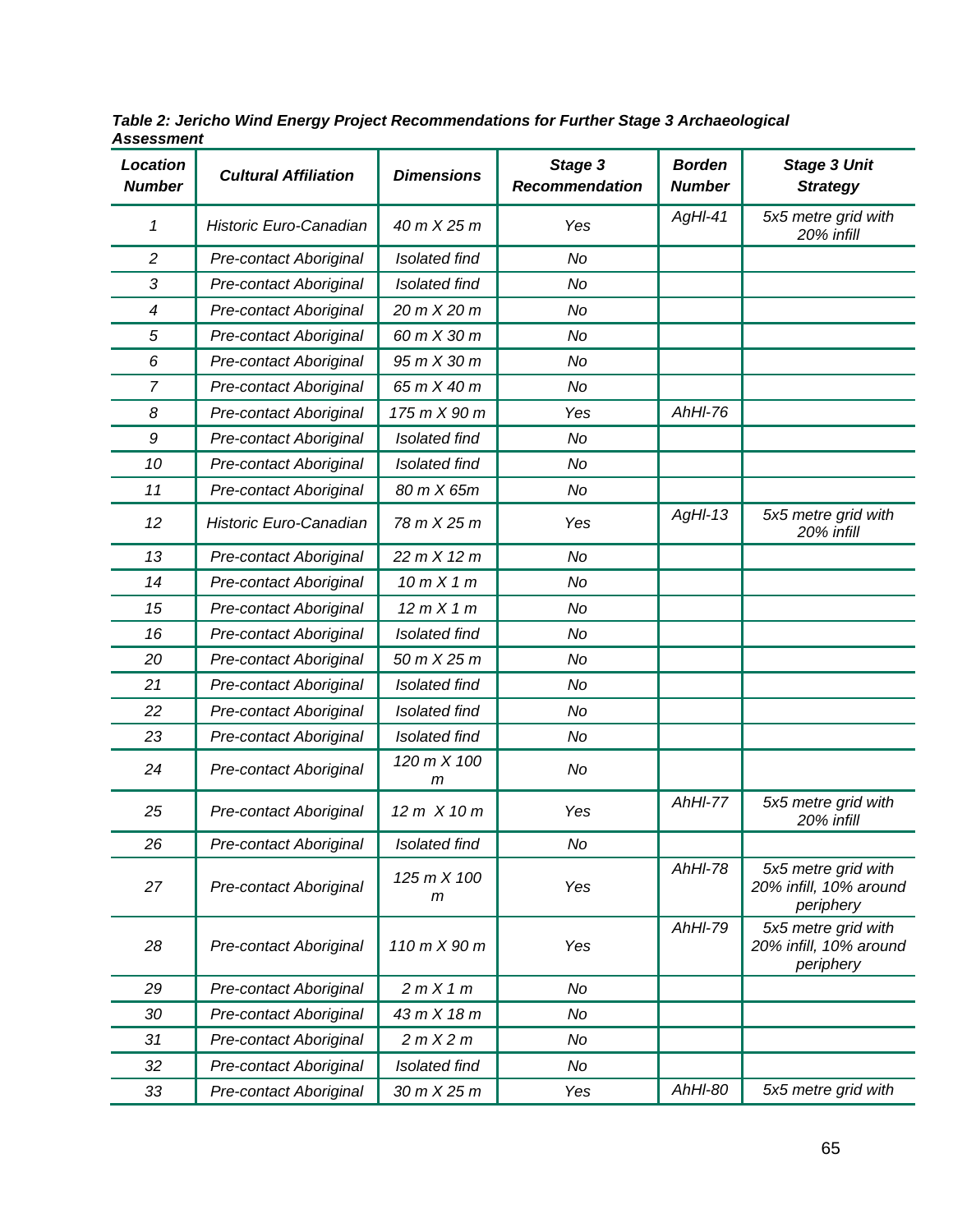| <b>Location</b><br><b>Number</b> | <b>Cultural Affiliation</b> | <b>Dimensions</b>    | Stage 3<br>Recommendation | <b>Borden</b><br><b>Number</b> | <b>Stage 3 Unit</b><br><b>Strategy</b>                     |
|----------------------------------|-----------------------------|----------------------|---------------------------|--------------------------------|------------------------------------------------------------|
|                                  |                             |                      |                           |                                | 20% infill                                                 |
| 34                               | Pre-contact Aboriginal      | Isolated find        | No                        |                                |                                                            |
| 35                               | Pre-contact Aboriginal      | Isolated find        | No                        |                                |                                                            |
| 36                               | Pre-contact Aboriginal      | Isolated find        | No                        |                                |                                                            |
| 37                               | Pre-contact Aboriginal      | 22 m X 20 m          | No                        |                                |                                                            |
| 38                               | Pre-contact Aboriginal      | 22 m X 15 m          | Yes                       | $AgHI-14$                      | 5x5 metre grid with<br>20% infill                          |
| 39                               | Pre-contact Aboriginal      | <b>Isolated find</b> | No                        |                                |                                                            |
| 40                               | Pre-contact Aboriginal      | Isolated find        | No                        |                                |                                                            |
| 41                               | Pre-contact Aboriginal      | Isolated find        | No                        |                                |                                                            |
| 42                               | Pre-contact Aboriginal      | Isolated find        | No                        |                                |                                                            |
| 43                               | Pre-contact Aboriginal      | Isolated find        | No                        |                                |                                                            |
| 44                               | Historic Euro-Canadian      | 75 m X 45 m          | Yes                       | $AgHI-15$                      | 5x5 metre grid with<br>20% infill                          |
| 45                               | Pre-contact Aboriginal      | <b>Isolated find</b> | No                        |                                |                                                            |
| 46                               | Historic Euro-Canadian      | 100 m X 25 m         | Yes                       | $AgH-I6$                       | 5x5 metre grid with<br>20% infill                          |
| 47                               | Pre-contact Aboriginal      | Isolated find        | No                        |                                |                                                            |
| 48                               | Pre-contact Aboriginal      | 7mX1m                | No                        |                                |                                                            |
| 49                               | Historic Euro-Canadian      | <b>Isolated find</b> | No                        |                                |                                                            |
| 50                               | Pre-contact Aboriginal      | 105 m X 45 m         | Yes                       | $AgHI-17$                      | 5x5 metre grid with<br>20% infill, 10% around<br>periphery |
| 55                               | Pre-contact Aboriginal      | <b>Isolated find</b> | No                        |                                |                                                            |
| 58                               | Pre-contact Aboriginal      | 60 m X 47 m          | No                        |                                |                                                            |
| 59                               | Pre-contact Aboriginal      | Isolated find        | No                        |                                |                                                            |
| 60                               | Pre-contact Aboriginal      | Isolated find        | No                        |                                |                                                            |
| 61                               | Pre-contact Aboriginal      | 56 m X 41 m          | Yes                       | AgHI-18                        | 5x5 metre grid with<br>20% infill                          |
| 62                               | Pre-contact Aboriginal      | Isolated find        | No                        |                                |                                                            |
| 63                               | Pre-contact Aboriginal      | Isolated find        | No                        |                                |                                                            |
| 64                               | Pre-contact Aboriginal      | 15mX6m               | No                        |                                |                                                            |
| 65                               | Pre-contact Aboriginal      | 7mX1m                | No                        |                                |                                                            |
| 66                               | Pre-contact Aboriginal      | 25 m X 16 m          | No                        |                                |                                                            |
| 67                               | Pre-contact Aboriginal      | 7mX1m                | No                        |                                |                                                            |
| 68                               | Pre-contact Aboriginal      | 33 m X 10 m          | No                        |                                |                                                            |
| 69                               | Pre-contact Aboriginal      | 12 m X 5 m           | No                        |                                |                                                            |
| 70                               | Historic Euro-Canadian      | 165 m X 120<br>m     | No                        |                                |                                                            |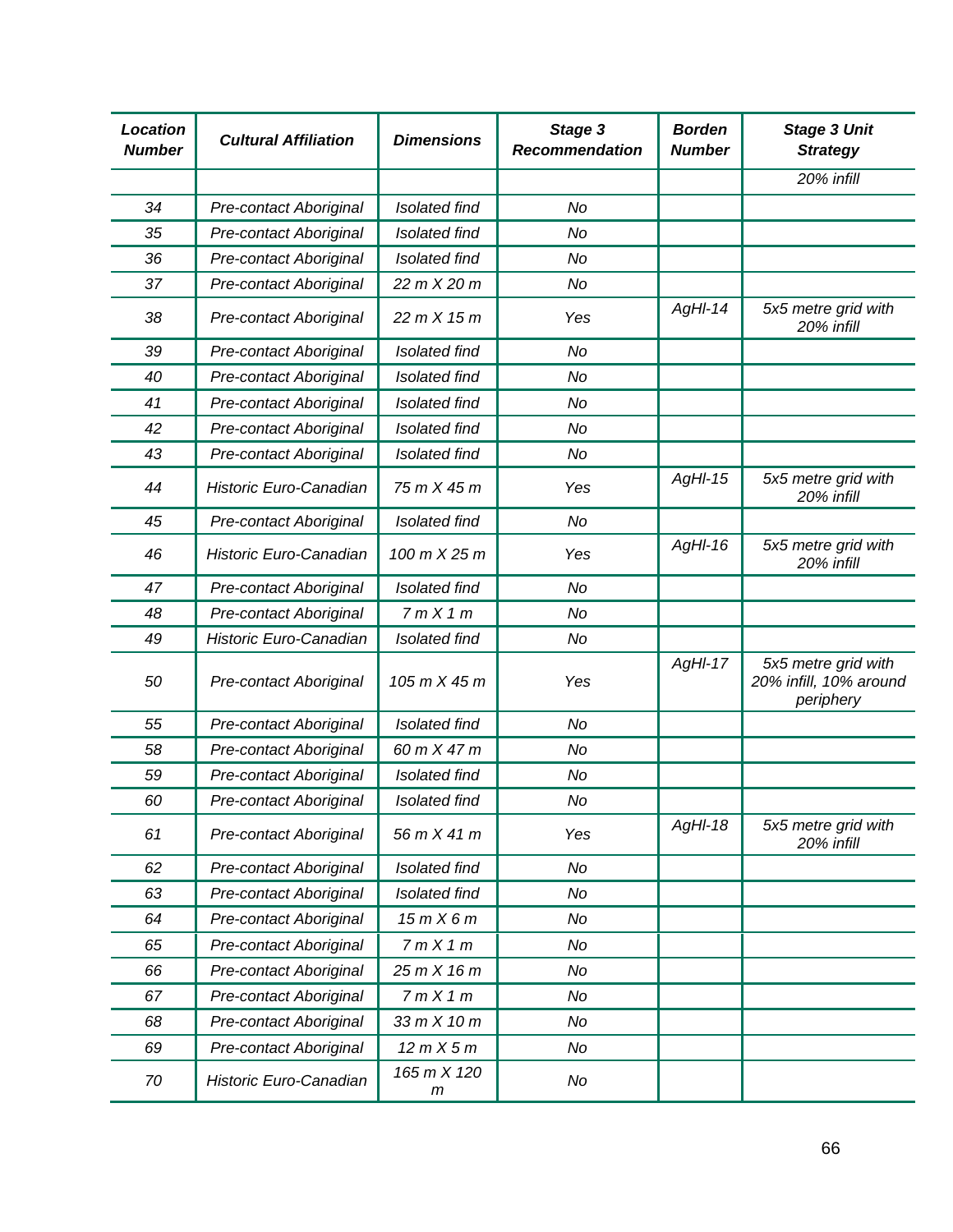| <b>Location</b><br><b>Number</b> | <b>Cultural Affiliation</b> | <b>Dimensions</b>    | Stage 3<br><b>Recommendation</b> | <b>Borden</b><br><b>Number</b> | <b>Stage 3 Unit</b><br><b>Strategy</b>                     |
|----------------------------------|-----------------------------|----------------------|----------------------------------|--------------------------------|------------------------------------------------------------|
| 71                               | Historic Euro-Canadian      | 100 m X 70 m         | Yes                              | AgHI-19                        | 5x5 metre grid with<br>20% infill                          |
| 77                               | Pre-contact Aboriginal      | 950 m X 430          | Yes                              | AgHk-<br>140                   | 5x5 metre grid with<br>20% infill, 10% around<br>periphery |
| 78                               | Pre-contact Aboriginal      | <b>Isolated find</b> | No                               |                                |                                                            |
| 79                               | Pre-contact Aboriginal      | <b>Isolated find</b> | <b>No</b>                        |                                |                                                            |
| 80                               | Pre-contact Aboriginal      | <b>Isolated find</b> | No                               |                                |                                                            |
| 81                               | Pre-contact Aboriginal      | Isolated find        | <b>No</b>                        |                                |                                                            |
| 82                               | Pre-contact Aboriginal      | 45 m X 45 m          | Yes                              | AhHI-81                        | 5x5 metre grid with<br>20% infill*                         |
| 83                               | Pre-contact Aboriginal      | <b>Isolated find</b> | No                               |                                |                                                            |
| 84                               | Pre-contact Aboriginal      | <b>Isolated find</b> | Yes                              | $AhHI-82$                      | 5x5 metre grid with<br>20% infill                          |
| 87                               | Historic Euro-Canadian      | 56 m X 25 m          | Yes                              | AgHI-42                        | 5x5 metre grid with<br>20% infill                          |
| 88                               | Pre-contact Aboriginal      | <b>Isolated find</b> | No                               |                                |                                                            |
| 89                               | Pre-contact Aboriginal      | 10 m X 1 m           | <b>No</b>                        |                                |                                                            |
| 90                               | Pre-contact Aboriginal      | <b>Isolated find</b> | No                               |                                |                                                            |
| 91                               | Pre-contact Aboriginal      | 12 m X 1 m           | <b>No</b>                        |                                |                                                            |
| 92                               | Pre-contact Aboriginal      | 58 m X 22 m          | No                               |                                |                                                            |
| 93                               | Pre-contact Aboriginal      | <b>Isolated find</b> | <b>No</b>                        |                                |                                                            |
| 94                               | Pre-contact Aboriginal      | 7mX1m                | No                               |                                |                                                            |
| 95                               | Pre-contact Aboriginal      | 10 m X 9 m           | No                               |                                |                                                            |
| 96                               | Pre-contact Aboriginal      | <b>Isolated find</b> | No                               |                                |                                                            |
| 97                               | Pre-contact Aboriginal      | 2mX1m                | No                               |                                |                                                            |
| 98                               | Pre-contact Aboriginal      | 50 m X 21 m          | No                               |                                |                                                            |
| 99                               | Pre-contact Aboriginal      | 18 m X 13 m          | No                               |                                |                                                            |
| 101                              | Pre-contact Aboriginal      | 405 m X 270<br>m     | Yes                              | AgHk-<br>141                   | 5x5 metre grid with<br>20% infill, 10% around<br>periphery |
| 102                              | Pre-contact Aboriginal      | 15 m X 10 m          | Yes                              | AgHk-<br>142                   | 5x5 metre grid with<br>20% infill                          |
| 103                              | Pre-contact Aboriginal      | 25 m X 25 m          | No                               |                                |                                                            |
| 104                              | Pre-contact Aboriginal      | 35 m X 25 m          | No                               |                                |                                                            |
| 105                              | Pre-contact Aboriginal      | 62 m X 36 m          | No                               |                                |                                                            |
| 106                              | Pre-contact Aboriginal      | 15mX15m              | No                               |                                |                                                            |
| 107                              | Pre-contact Aboriginal      | Isolated find        | No                               |                                |                                                            |
| 108                              | Pre-contact Aboriginal      | Isolated find        | No                               |                                |                                                            |
| 109                              | Pre-contact Aboriginal      | Isolated find        | No                               |                                |                                                            |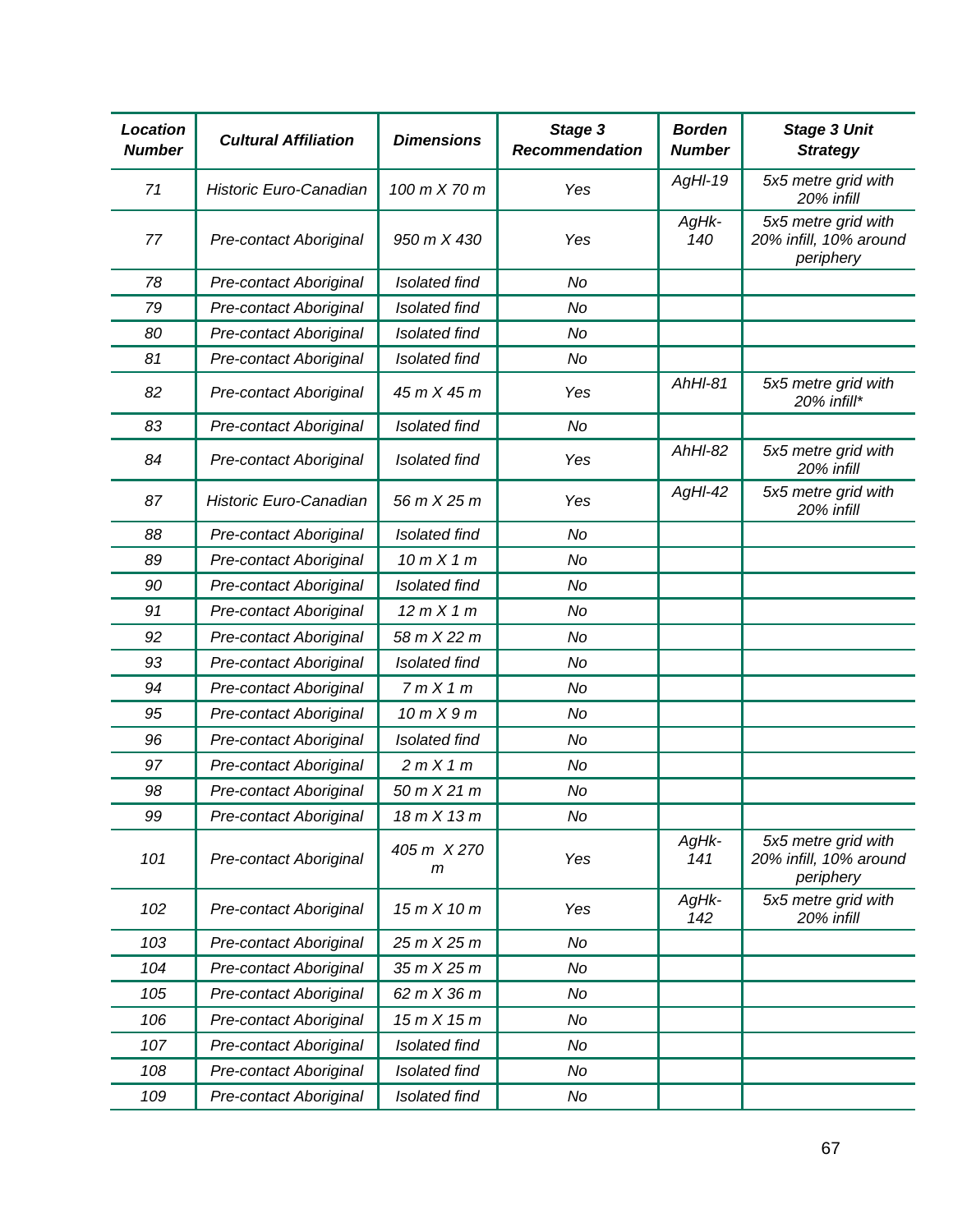| <b>Location</b><br><b>Number</b> | <b>Cultural Affiliation</b>   | <b>Dimensions</b>          | Stage 3<br><b>Recommendation</b> | <b>Borden</b><br><b>Number</b> | <b>Stage 3 Unit</b><br><b>Strategy</b>                     |
|----------------------------------|-------------------------------|----------------------------|----------------------------------|--------------------------------|------------------------------------------------------------|
| 110                              | Historic Euro-Canadian        | 75 m X 55 m                | Yes                              | $AhHI-83$                      | 5x5 metre grid with<br>20% infill                          |
| 111                              | Pre-contact Aboriginal        | <b>Isolated find</b>       | <b>No</b>                        |                                |                                                            |
| 112                              | Pre-contact Aboriginal        | 53 m X 23 m                | <b>No</b>                        |                                |                                                            |
| 113                              | Pre-contact Aboriginal        | 18mX6m                     | No                               |                                |                                                            |
| 114                              | Pre-contact Aboriginal        | 28 m X 22 m                | Yes                              | AgHI-20                        | 5x5 metre grid with<br>20% infill                          |
| 115                              | <b>Pre-contact Aboriginal</b> | 10 m X 1 m                 | <b>No</b>                        |                                |                                                            |
| 116                              | Pre-contact Aboriginal        | 168 m X 132<br>m           | Yes                              | $AgHI-21$                      | 5x5 metre grid with<br>20% infill, 10% around<br>periphery |
| 117                              | Historic Euro-Canadian        | $33$ m $X$ 23 m            | Yes                              | $AgHI-22$                      | 5x5 metre grid with<br>20% infill                          |
| 118                              | Pre-contact Aboriginal        | 65 m X 42 m                | Yes                              | AgHI-39                        | 5x5 metre grid with<br>20% infill, 10% around<br>periphery |
| 119                              | Multi-component               | 80 m X 70 m                | Yes                              | AhHI-84                        | 5x5 metre grid with<br>20% infill, 10% around<br>periphery |
| 121                              | Pre-contact Aboriginal        | 240 m X 165<br>m           | Yes                              | $AhHI-85$                      | 5x5 metre grid with<br>20% infill, 10% around<br>periphery |
| 126                              | Pre-contact Aboriginal        | 140 m X 100<br>m           | Yes                              | AhHI-86                        | 5x5 metre grid with<br>20% infill, 10% around<br>periphery |
| 130                              | Multi-component               | 670 m X 510<br>m           | Yes                              | AhHI-87                        | 5x5 metre grid with<br>20% infill, 10% around<br>periphery |
| 133                              | Pre-contact Aboriginal        | <b>Isolated find</b>       | No                               |                                |                                                            |
| 134                              | Pre-contact Aboriginal        | <b>Isolated find</b>       | No                               |                                |                                                            |
| 135                              | Historic Euro-Canadian        | 180 m X 100<br>m           | Yes                              | $AgHI-23$                      | 5x5 metre grid with<br>20% infill                          |
| 136                              | Pre-contact Aboriginal        | 146 m X 63 m               | Yes                              | AgHI-39                        | 5x5 metre grid with<br>20% infill, 10% around<br>periphery |
| 140                              | Pre-contact Aboriginal        | $225 \, m \times 195$<br>m | Yes                              | AhHI-99                        | 5x5 metre grid with<br>20% infill, 10% around<br>periphery |
| 142                              | Pre-contact Aboriginal        | <b>Isolated find</b>       | Yes                              | AhHI-88                        | 5x5 metre grid with<br>$20\%$ infill*                      |
| 143                              | Pre-contact Aboriginal        | 230 m X 61 m               | Yes                              | AhHI-100                       | 5x5 metre grid with<br>20% infill, 10% around<br>periphery |
| 147                              | Pre-contact Aboriginal        | 61 m X 46 m                | Yes                              | AhHI-89                        | 5x5 metre grid with<br>20% infill                          |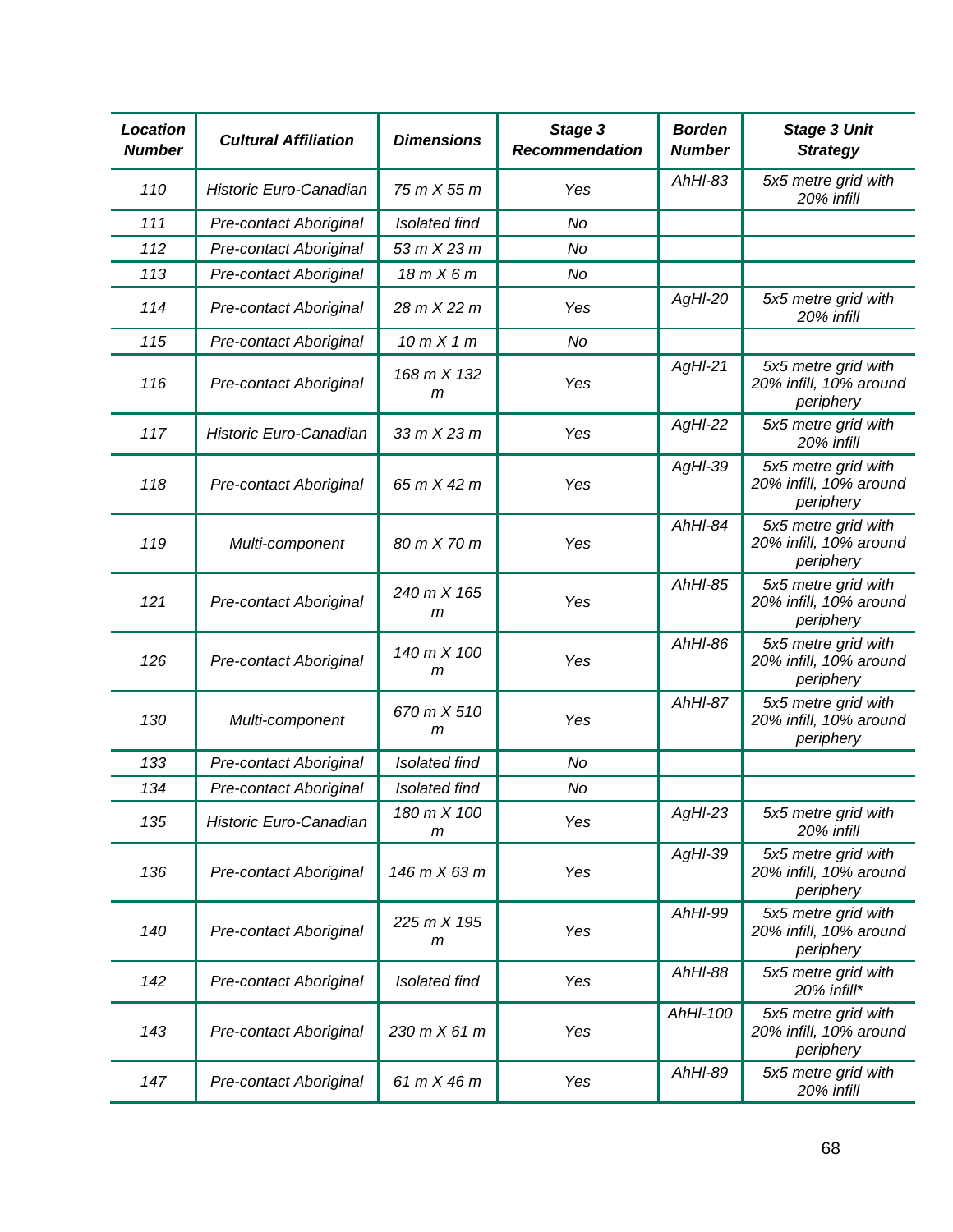| <b>Location</b><br><b>Number</b> | <b>Cultural Affiliation</b>   | <b>Dimensions</b>    | Stage 3<br><b>Recommendation</b> | <b>Borden</b><br><b>Number</b> | <b>Stage 3 Unit</b><br><b>Strategy</b>                     |
|----------------------------------|-------------------------------|----------------------|----------------------------------|--------------------------------|------------------------------------------------------------|
| 148                              | Historic Euro-Canadian        | 185 m X 113<br>m     | Yes                              | AgHk-<br>143                   | 5x5 metre grid with<br>20% infill                          |
| 149                              | Pre-contact Aboriginal        | <b>Isolated find</b> | No                               |                                |                                                            |
| 150                              | Pre-contact Aboriginal        | 460 m X 340<br>m     | Yes                              | AgHk-<br>144                   | 5x5 metre grid with<br>20% infill, 10% around<br>periphery |
| 151                              | <b>Historic Euro-Canadian</b> | 60 m X 20 m          | Yes                              | $AgHI-43$                      | 5x5 metre grid with<br>20% infill                          |
| 152                              | Pre-contact Aboriginal        | 159 m X 49 m         | Yes                              | AhHI-90                        | 5x5 metre grid with<br>20% infill*                         |
| 153                              | Historic Euro-Canadian        | 100 m X 30 m         | Yes                              | AgHk-<br>145                   | 5x5 metre grid with<br>20% infill                          |
| 154                              | Pre-contact Aboriginal        | 150 m X 70 m         | No                               |                                |                                                            |
| 155                              | Pre-contact Aboriginal        | <b>Isolated find</b> | No                               |                                |                                                            |
| 156                              | Pre-contact Aboriginal        | Isolated find        | Yes                              | $AgHI-24$                      | 5x5 metre grid with<br>20% infill*                         |
| 157                              | Pre-contact Aboriginal        | <b>Isolated find</b> | No                               |                                |                                                            |
| 158                              | <b>Pre-contact Aboriginal</b> | 20 m X 20 m          | No                               |                                |                                                            |
| 159                              | Historic Euro-Canadian        | 100 m X 85 m         | Yes                              | AgHI-25                        | 5x5 metre grid with<br>20% infill                          |
| 160                              | Historic Euro-Canadian        | 65 m X 55 m          | Yes                              | $AgHI-26$                      | 5x5 metre grid with<br>20% infill                          |
| 161                              | Historic Euro-Canadian        | 72 m X 52 m          | Yes                              | $AgHI-27$                      | 5x5 metre grid with<br>20% infill                          |
| 162                              | Historic Euro-Canadian        | 100 m X 30 m         | Yes                              | AhHI-91                        | 5x5 metre grid with<br>20% infill                          |
| 164                              | Historic Euro-Canadian        | Isolated find        | No                               |                                |                                                            |
| 165                              | Historic Euro-Canadian        | 135 m X 35 m         | Yes                              | AgHI-28                        | 5x5 metre grid with<br>20% infill                          |
| 166                              | Pre-contact Aboriginal        | Isolated find        | No                               |                                |                                                            |
| 168                              | <b>Pre-contact Aboriginal</b> | 12 m X 5 m           | No                               |                                |                                                            |
| 169                              | <b>Pre-contact Aboriginal</b> | 10 m x 10 m          | No                               |                                |                                                            |
| 170                              | Historic Euro-Canadian        | 30 m x 30 m          | Yes                              | AgHI-44                        | 5x5 metre grid with<br>20% infill                          |
| 171                              | Pre-contact Aboriginal        | Isolated find        | Yes                              | AgHI-30                        | 5x5 metre grid with<br>20% infill*                         |
| 172                              | <b>Pre-contact Aboriginal</b> | Isolated find        | No                               |                                |                                                            |
| 173                              | Pre-contact Aboriginal        | 2mX1m                | No                               |                                |                                                            |
| 174                              | <b>Pre-contact Aboriginal</b> | 52 m X 30 m          | No                               |                                |                                                            |
| 175                              | <b>Pre-contact Aboriginal</b> | 60 m X 42 m          | No                               |                                |                                                            |
| 176                              | <b>Pre-contact Aboriginal</b> | 30 m X 30 m          | No                               |                                |                                                            |
| 177                              | <b>Pre-contact Aboriginal</b> | Isolated find        | No                               |                                |                                                            |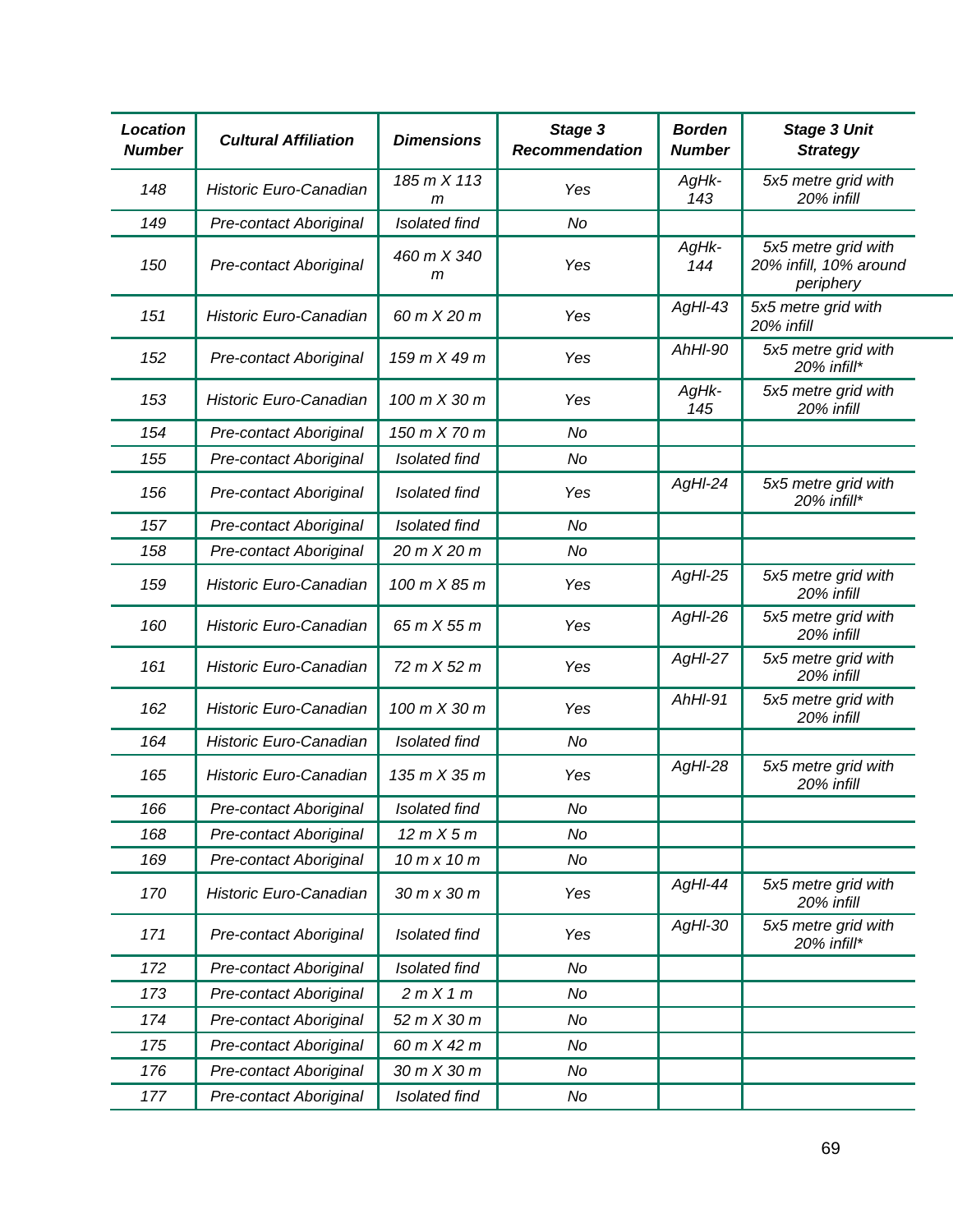| <b>Location</b><br><b>Number</b> | <b>Cultural Affiliation</b>   | <b>Dimensions</b>           | Stage 3<br><b>Recommendation</b> | <b>Borden</b><br><b>Number</b> | <b>Stage 3 Unit</b><br><b>Strategy</b>                     |
|----------------------------------|-------------------------------|-----------------------------|----------------------------------|--------------------------------|------------------------------------------------------------|
| 178                              | Pre-contact Aboriginal        | Isolated find               | No                               |                                |                                                            |
| 179                              | Historic Euro-Canadian        | 142 m X 52 m                | Yes                              | $AgH-31$                       | 5x5 metre grid with<br>20% infill                          |
| 180                              | Pre-contact Aboriginal        | <b>Isolated find</b>        | Yes                              | $AgHI-32$                      | 5x5 metre grid with<br>20% infill*                         |
| 181                              | Pre-contact Aboriginal        | 77 m X 28 m                 | No                               |                                |                                                            |
| 182                              | Pre-contact Aboriginal        | 20 m X 20 m                 | No                               |                                |                                                            |
| 183                              | Pre-contact Aboriginal        | 11 m X 2 m                  | No                               |                                |                                                            |
| 184                              | Pre-contact Aboriginal        | 19mX1m                      | Yes                              | $AhHI-92$                      | 5x5 metre grid with<br>20% infill*                         |
| 185                              | Pre-contact Aboriginal        | <b>Isolated find</b>        | <b>No</b>                        |                                |                                                            |
| 186                              | Pre-contact Aboriginal        | 10 m X 10 m                 | No                               |                                |                                                            |
| 187                              | Pre-contact Aboriginal        | 8mX1m                       | No                               |                                |                                                            |
| 188                              | Pre-contact Aboriginal        | <b>Isolated find</b>        | No                               |                                |                                                            |
| 189                              | Pre-contact Aboriginal        | 35 m X 30 m                 | No                               |                                |                                                            |
| 190                              | Pre-contact Aboriginal        | Isolated find               | No                               |                                |                                                            |
| 191                              | Pre-contact Aboriginal        | 60 m X 46 m                 | No                               |                                |                                                            |
| 193                              | Pre-contact Aboriginal        | 82 m X 50 m                 | Yes                              | AgHk-<br>146                   | 5x5 metre grid with<br>20% infill, 10% around<br>periphery |
| 196                              | Pre-contact Aboriginal        | 175 m X 50 m                | Yes                              | AgHk-<br>147                   | 5x5 metre grid with<br>20% infill, 10% around<br>periphery |
| 197                              | Pre-contact Aboriginal        | 25mX3m                      | Yes                              | AgHk-<br>148                   | 5x5 metre grid with<br>20% infill*                         |
| 198                              | Pre-contact Aboriginal        | Isolated find               | No                               |                                |                                                            |
| 199                              | Pre-contact Aboriginal        | <b>Isolated find</b>        | Yes                              | AgHk-<br>149                   | 5x5 metre grid with<br>20% infill*                         |
| 200                              | <b>Pre-contact Aboriginal</b> | Isolated find               | No                               |                                |                                                            |
| 204                              | Pre-contact Aboriginal        | Isolated find               | No                               |                                |                                                            |
| 207                              | Pre-contact Aboriginal        | 140 m X 29 m                | No                               |                                |                                                            |
| 209                              | Pre-contact Aboriginal        | Isolated find               | No                               |                                |                                                            |
| 210                              | Pre-contact Aboriginal        | Isolated find               | No                               |                                |                                                            |
| 211                              | Pre-contact Aboriginal        | 6mX1m                       | No                               |                                |                                                            |
| 212                              | Pre-contact Aboriginal        | 8mX1m                       | No                               |                                |                                                            |
| 213                              | Pre-contact Aboriginal        | $50$ m $X$ $8$ m            | No                               |                                |                                                            |
| 214                              | Pre-contact Aboriginal        | 20 m X 18 m                 | No                               |                                |                                                            |
| 215                              | Pre-contact Aboriginal        | Isolated find               | Yes                              | $AgHI-33$                      | 5x5 metre grid with<br>20% infill*                         |
| 216                              | Pre-contact Aboriginal        | 100 m X 100<br>$\mathsf{m}$ | Yes                              | AhHI-93                        | 5x5 metre grid with<br>20% infill, 10% around              |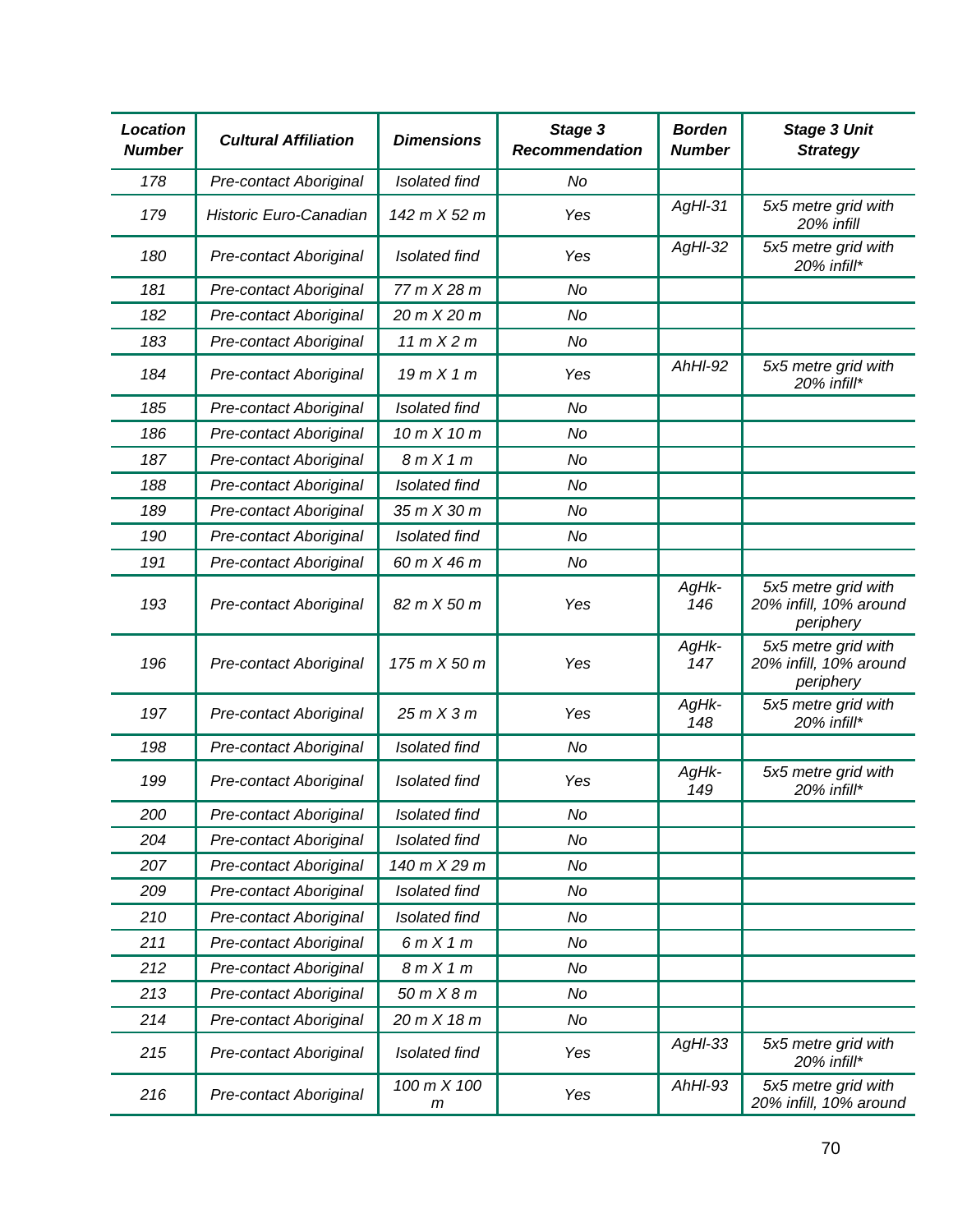| <b>Location</b><br><b>Number</b> | <b>Cultural Affiliation</b>   | <b>Dimensions</b>    | Stage 3<br><b>Recommendation</b> | <b>Borden</b><br><b>Number</b> | <b>Stage 3 Unit</b><br><b>Strategy</b>                     |
|----------------------------------|-------------------------------|----------------------|----------------------------------|--------------------------------|------------------------------------------------------------|
|                                  |                               |                      |                                  |                                | periphery                                                  |
| 218                              | Pre-contact Aboriginal        | 34 m X 16 m          | <b>No</b>                        |                                |                                                            |
| 219                              | Pre-contact Aboriginal        | <b>Isolated find</b> | No                               |                                |                                                            |
| 220                              | <b>Pre-contact Aboriginal</b> | 13mX1m               | No                               |                                |                                                            |
| 221                              | Historic Euro-Canadian        | 52 m X 30 m          | Yes                              | AgHI-40                        | 5x5 metre grid with<br>20% infill                          |
| 222                              | Pre-contact Aboriginal        | <b>Isolated find</b> | <b>No</b>                        |                                |                                                            |
| 223                              | Pre-contact Aboriginal        | Isolated find        | No                               |                                |                                                            |
| 225                              | Pre-contact Aboriginal        | Isolated find        | Yes                              | AhHI-94                        | 5x5 metre grid with<br>20% infill*                         |
| 226                              | <b>Pre-contact Aboriginal</b> | 20 m X 20 m          | Yes                              | AhHI-95                        | 5x5 metre grid with<br>20% infill                          |
| 227                              | Pre-contact Aboriginal        | 64 m X 50 m          | No                               |                                |                                                            |
| 236a                             | Pre-contact Aboriginal        | <b>Isolated find</b> | No                               |                                |                                                            |
| 236b                             | Pre-contact Aboriginal        | <b>Isolated find</b> | No                               |                                |                                                            |
| 238                              | <b>Pre-contact Aboriginal</b> | 11 m X 1 m           | No                               |                                |                                                            |
| 239                              | Pre-contact Aboriginal        | 50 m X 25 m          | No                               |                                |                                                            |
| 240                              | Pre-contact Aboriginal        | <b>Isolated find</b> | Yes                              | AgHk-<br>151                   | 5x5 metre grid with<br>20% infill*                         |
| 241                              | Pre-contact Aboriginal        | 19 m X 10 m          | Yes                              | AgHI-34                        | 5x5 metre grid with<br>20% infill                          |
| 242                              | Historic Euro-Canadian        | 60 m X 55 m          | Yes                              | $AgHI-35$                      | 5x5 metre grid with<br>20% infill                          |
| 243                              | Pre-contact Aboriginal        | 87 m X 31 m          | No                               |                                |                                                            |
| 244                              | Pre-contact Aboriginal        | 48 m X 15 m          | No                               |                                |                                                            |
| 245                              | Pre-contact Aboriginal        | 125 m X 71 m         | Yes                              | AhHk-<br>149                   | 5x5 metre grid with<br>20% infill, 10% around<br>periphery |
| 246                              | Pre-contact Aboriginal        | Isolated find        | No                               |                                |                                                            |
| 247                              | Historic Euro-Canadian        | 116 m X 70 m         | Yes                              | $AgHI-36$                      | 5x5 metre grid with<br>20% infill                          |
| 248                              | Pre-contact Aboriginal        | Isolated find        | No                               |                                |                                                            |
| 249                              | Historic Euro-Canadian        | 83 m X 63 m          | Yes                              | $AgHI-45$                      | 5x5 metre grid with<br>20% infill                          |
| 250                              | Historic Euro-Canadian        | 83 m X 27 m          | Yes                              | AgHk-<br>156                   | 5x5 metre grid with<br>20% infill                          |
| 251                              | Pre-contact Aboriginal        | <b>Isolated find</b> | No                               |                                |                                                            |
| 252                              | <b>Pre-contact Aboriginal</b> | Isolated find        | No                               |                                |                                                            |
| 253                              | Pre-contact Aboriginal        | Isolated find        | No                               |                                |                                                            |
| 254                              | <b>Pre-contact Aboriginal</b> | 223 m X 57 m         | Yes                              | AhHI-101                       | 5x5 metre grid with<br>20% infill, 10% around              |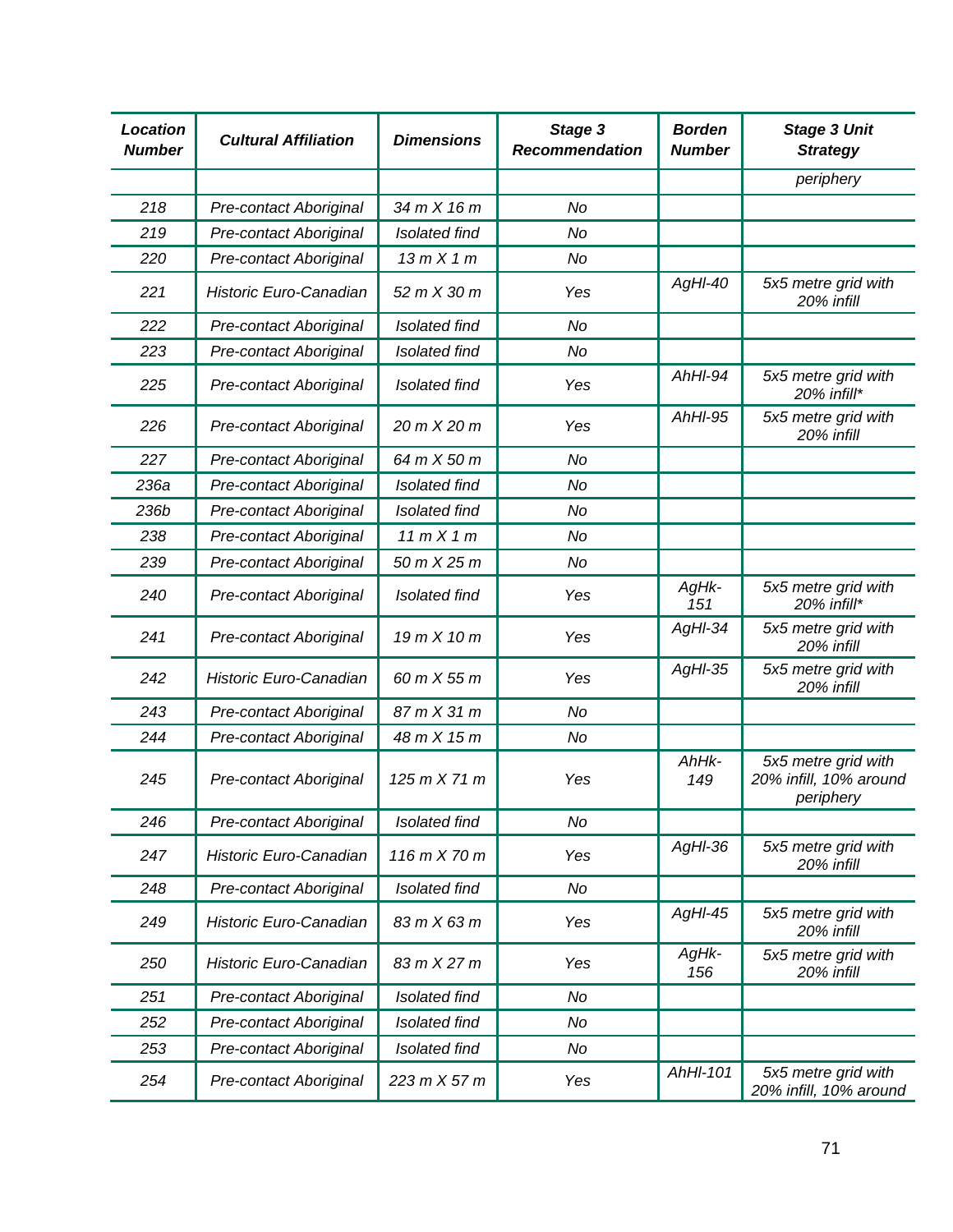| <b>Location</b><br><b>Number</b> | <b>Cultural Affiliation</b>   | <b>Dimensions</b>           | Stage 3<br><b>Recommendation</b> | <b>Borden</b><br><b>Number</b> | <b>Stage 3 Unit</b><br><b>Strategy</b> |
|----------------------------------|-------------------------------|-----------------------------|----------------------------------|--------------------------------|----------------------------------------|
|                                  |                               |                             |                                  |                                | periphery                              |
| 255                              | Pre-contact Aboriginal        | 23 m X 16 m                 | <b>No</b>                        |                                |                                        |
| 256                              | Pre-contact Aboriginal        | 56 m X 32 m                 | <b>No</b>                        |                                |                                        |
| 257                              | Pre-contact Aboriginal        | <b>Isolated find</b>        | No                               |                                |                                        |
| 258                              | Pre-contact Aboriginal        | <b>Isolated find</b>        | <b>No</b>                        |                                |                                        |
| 259                              | Pre-contact Aboriginal        | <b>Isolated find</b>        | No                               |                                |                                        |
| 260                              | Pre-contact Aboriginal        | <b>Isolated find</b>        | <b>No</b>                        |                                |                                        |
| 261                              | <b>Pre-contact Aboriginal</b> | Isolated find               | No                               |                                |                                        |
| 262                              | Historic Euro-Canadian        | 30 m X 30 m                 | Yes                              | $AgHI-37$                      | 5x5 metre grid with<br>20% infill      |
| 263                              | Pre-contact Aboriginal        | <b>Isolated find</b>        | <b>No</b>                        |                                |                                        |
| 264                              | Historic Euro-Canadian        | 115 m X 100<br>$\mathsf{m}$ | Yes                              | $AgHI-46$                      | 5x5 metre grid with<br>20% infill      |
| 265                              | Pre-contact Aboriginal        | 57 m X 37 m                 | <b>No</b>                        |                                |                                        |
| 266                              | Pre-contact Aboriginal        | 114 m X 77 m                | Yes                              | AgHk-<br>157                   | 5x5 metre grid with<br>20% infill      |
| 267                              | Historic Euro-Canadian        | 15 m X 10 m                 | <b>No</b>                        |                                |                                        |
| 268                              | Pre-contact Aboriginal        | 35 m X 32 m                 | Yes                              | AgHk-<br>158                   | 5x5 metre grid with<br>20% infill      |
| 269                              | Pre-contact Aboriginal        | 12 m X 7 m                  | <b>No</b>                        |                                |                                        |
| 270                              | <b>Historic Euro-Canadian</b> | <b>Isolated find</b>        | <b>No</b>                        |                                |                                        |
| 271                              | Historic Euro-Canadian        | 121 m X 96 m                | <b>No</b>                        |                                |                                        |
| 272                              | Pre-contact Aboriginal        | 10mX1m                      | No                               |                                |                                        |
| 273                              | <b>Pre-contact Aboriginal</b> | 45 m X 44 m                 | Yes                              | $AhHI-96$                      | 5x5 metre grid with<br>20% infill      |
| 274                              | Pre-contact Aboriginal        | <b>Isolated find</b>        | <b>No</b>                        |                                |                                        |
| 275                              | Pre-contact Aboriginal        | <b>Isolated find</b>        | <b>No</b>                        |                                |                                        |
| 276                              | Historic Euro-Canadian        | 75 m X 65 m                 | Yes                              | AgHk-<br>154                   | 5x5 metre grid with<br>20% infill      |

*\*indicates possible single component Paleo-Indian or Early Archaic site, may require a minimum of 20% units screened through 3 mm hardware cloth*

## *5.223 Stage 3 Assessment Strategies*

*The recommended Stage 3 assessments should include the conducting and mapping of controlled surface pick-up surveys and the hand excavation of a series of one-metre square test units. Each one metre test unit should be excavated into the first five centimetres of subsoil with all soil screened through six millimetre hardware cloth to facilitate the recovery of small artifacts. The subsoil surface of each unit should be shovel shined, trowelled and examined for any evidence of subsurface cultural features prior to backfilling. Any subsurface cultural features observed should be recorded, photo-documented, and covered by geo-textile cloth prior to backfilling.*